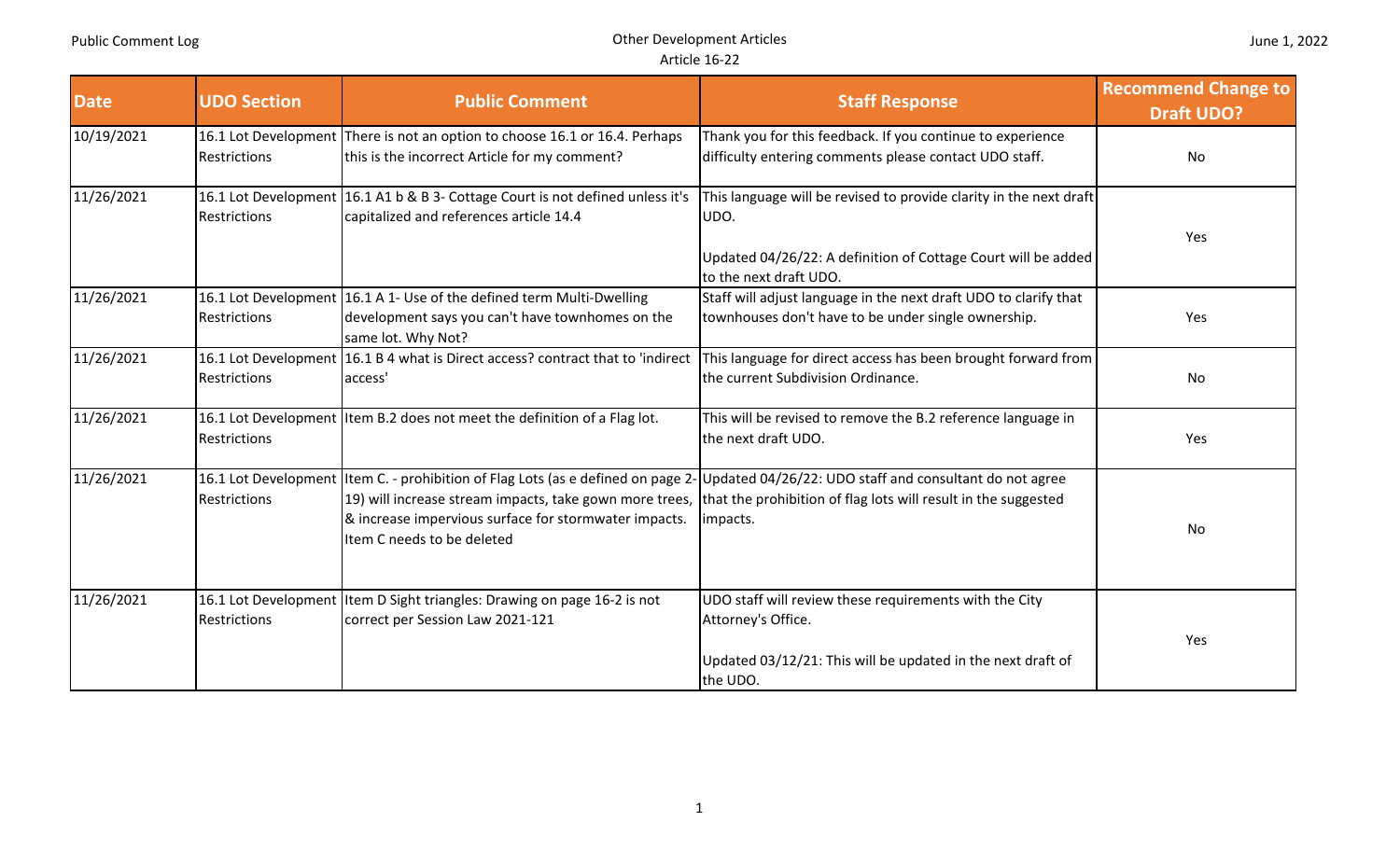| <b>Date</b> | <b>UDO Section</b> | <b>Public Comment</b>                                                    | <b>Staff Response</b>                                      | <b>Recommend Change to</b><br><b>Draft UDO?</b> |
|-------------|--------------------|--------------------------------------------------------------------------|------------------------------------------------------------|-------------------------------------------------|
| 11/26/2021  |                    | 16.1 Lot Development litem I on page 16.3 is entirely off base-obviously | This language will be revised to remove the prohibition of |                                                 |
|             | Restrictions       | inserted by the out of state consultant. developer                       | fences and wall in the next draft UDO.                     |                                                 |
|             |                    | GRANT easements. the easement document spells out                        |                                                            |                                                 |
|             |                    | in each easement what structures are allowed.                            |                                                            |                                                 |
|             |                    | Prohibiting Fences will impact most of the city                          |                                                            | Yes                                             |
|             |                    | population. Why does the city care if the original                       |                                                            |                                                 |
|             |                    | property owner and the Utility co have an agreement                      |                                                            |                                                 |
|             |                    | that allows fences spelled out in the recorded                           |                                                            |                                                 |
|             |                    | easement. the section needs to be deleted                                |                                                            |                                                 |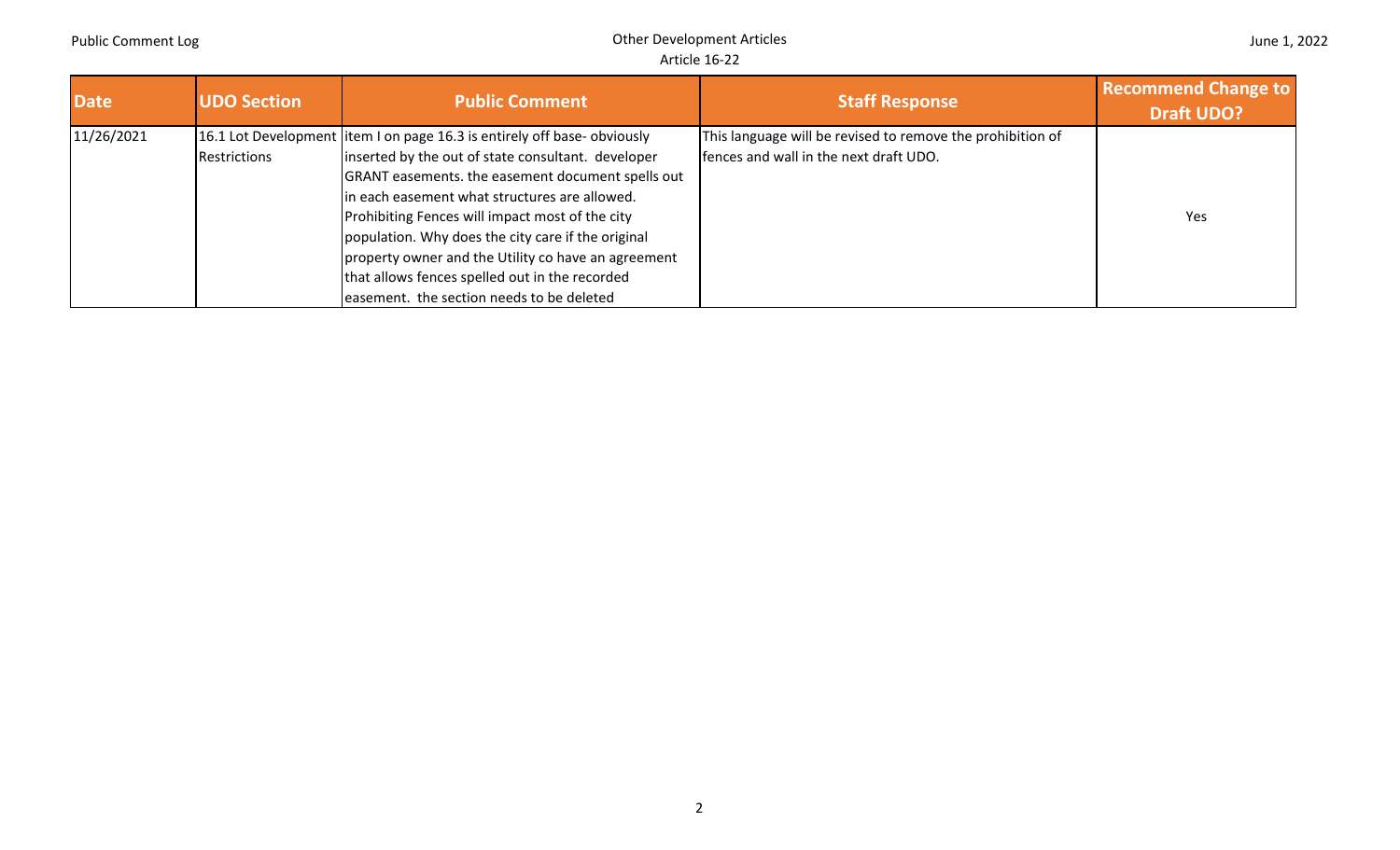| <b>Date</b> | <b>UDO Section</b> | <b>Public Comment</b>                                                                                                                                                                                                                                                                                                                                                                                                                                                                                                                                                                                                                                                                                                                                                                                                                                                                                                                                                                                                                                                                                                                                                                                                                                     | <b>Staff Response</b>                                                                                                                                                                                                                                                                                                                                                                                                                                                                                                                                                                                                                                                                                                                                                                                                                                                                                                                                                                                                                                                                                                                                                                                                                                      | <b>Recommend Change to</b><br><b>Draft UDO?</b> |
|-------------|--------------------|-----------------------------------------------------------------------------------------------------------------------------------------------------------------------------------------------------------------------------------------------------------------------------------------------------------------------------------------------------------------------------------------------------------------------------------------------------------------------------------------------------------------------------------------------------------------------------------------------------------------------------------------------------------------------------------------------------------------------------------------------------------------------------------------------------------------------------------------------------------------------------------------------------------------------------------------------------------------------------------------------------------------------------------------------------------------------------------------------------------------------------------------------------------------------------------------------------------------------------------------------------------|------------------------------------------------------------------------------------------------------------------------------------------------------------------------------------------------------------------------------------------------------------------------------------------------------------------------------------------------------------------------------------------------------------------------------------------------------------------------------------------------------------------------------------------------------------------------------------------------------------------------------------------------------------------------------------------------------------------------------------------------------------------------------------------------------------------------------------------------------------------------------------------------------------------------------------------------------------------------------------------------------------------------------------------------------------------------------------------------------------------------------------------------------------------------------------------------------------------------------------------------------------|-------------------------------------------------|
| 1/11/2022   | Restrictions       | 16.1 Lot Development   have operated two extended stay ADUs at 6600<br>Porterfield Road and 6602 Porterfield Road, 28226 since<br>2018. The ADU was built with the blessing of the city<br>council and zoning department. There has never been a<br>400' restriction between STRs (short term rentals -<br>which actually I require a 30 day minimum and most<br>stay 90 to 180 days. Had this been an actual<br>requirement when I applied for a permit, I would not<br>have built You can not retroactively re-term my terms<br>and should you proceed with doing so, I will sue the<br>Charlotte City council. I will leave it at that. Not happy<br>with who is steering our government. I pay my taxes.<br>always have. I have paid all my short term taxes as<br>required since I incorporated through AirBNB. Don't<br>restrict my livelihood when I am not part of the<br>problem. Don't dis-allow two AirBNBs on the same<br>property when that wasn't a restriction when I built my<br>ADUs. You can't allow things and then yank the carpet<br>out from under those. I need to be grandfathered in.<br>Stop mutating restrictions and allow the rules that<br>applied to home and business owners at the time the<br>legislation was modified. | UDO staff and consultants are reexamining the conditions for short-<br>term rentals for potential modification in the next draft UDO. The<br>UDO team anticipates having a community meeting in the near<br>future about the proposed STR regulations in the draft UDO.<br>Updated 03/11/2022: Staff has heard and received, and continues to<br>hear and receive, a tremendous amount of feedback on the topic of<br>short-term rentals. Perspectives have spanned the spectrum<br>generating both positive and negative comments about the proposed<br>standards. Numerous benefits and drawbacks have been identified.<br>A topic of this significance warrants additional discussion and<br>consideration beyond staff. Staff held two listening sessions on<br>February 24, 2022. Staff has also presented takeaways from short-<br>term rental comments to City Council and has heard Council's initial<br>feedback on the topic.<br>Staff will work with the UDO consultant to update the proposed<br>standards and updated standards will be included in the second draft<br>of the UDO to be released in May.<br>Updated 04/27/2022: Please see the short-term rental regulations<br>update posted on the UDO website at http://charlotteudo.org. | Yes                                             |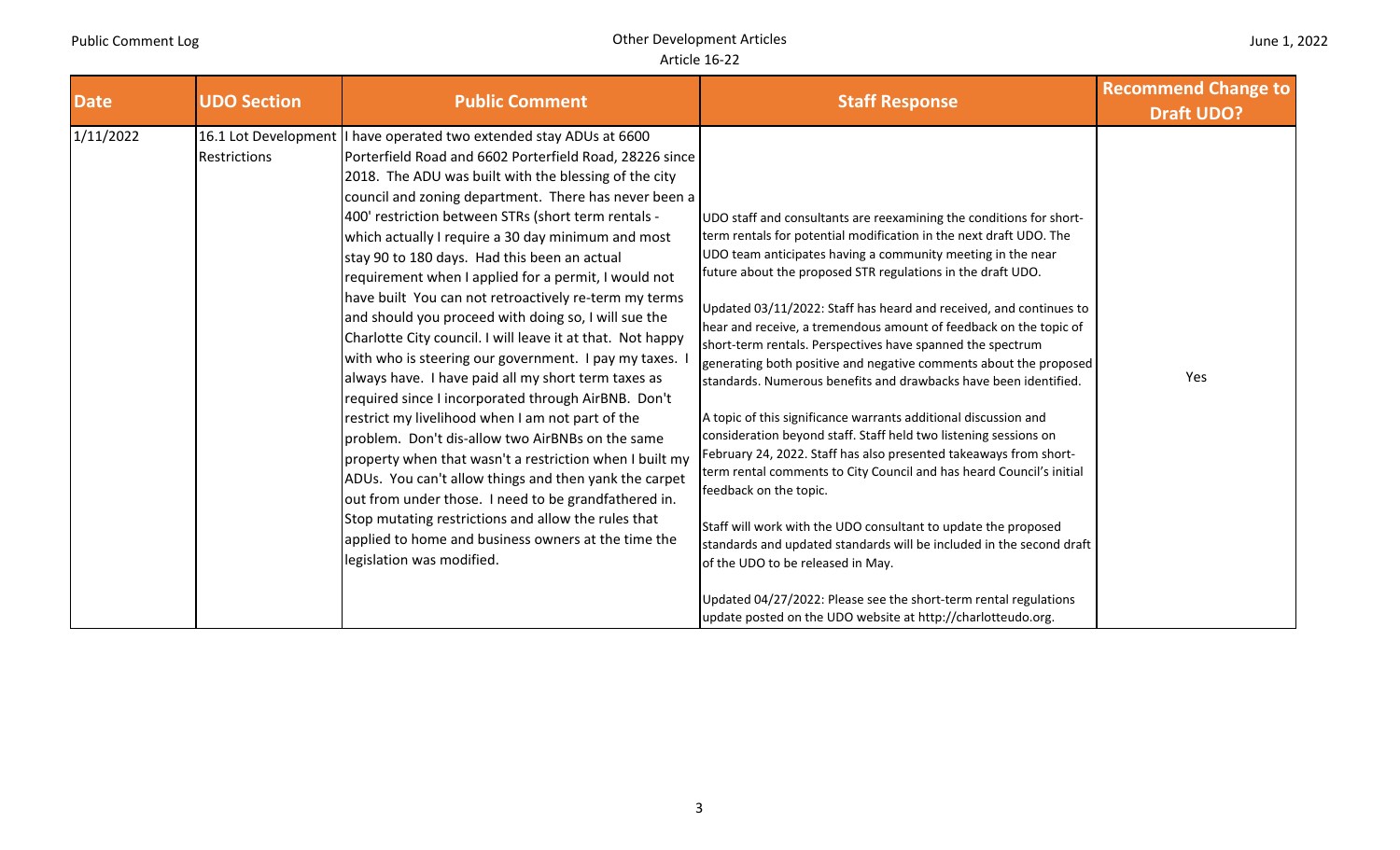| <b>Date</b> | <b>UDO Section</b>                                                                                                                                                            | <b>Public Comment</b>                                                                                                                                                                                                                           | <b>Staff Response</b>                                                                                                                                                                                                         | <b>Recommend Change to</b><br><b>Draft UDO?</b> |
|-------------|-------------------------------------------------------------------------------------------------------------------------------------------------------------------------------|-------------------------------------------------------------------------------------------------------------------------------------------------------------------------------------------------------------------------------------------------|-------------------------------------------------------------------------------------------------------------------------------------------------------------------------------------------------------------------------------|-------------------------------------------------|
| 1/11/2022   | Restrictions; 16.3<br>Development Bonus;<br>16.4 Design of On-Site<br>Open Space; 16.5<br>Pedestrian<br>Connectivity<br>Requirements; 16.6<br>Performance<br><b>Standards</b> | 16.1 Lot Development 16.7 does not exist in the released version of the UDO.<br>What are you hiding?                                                                                                                                            | This is an error in formatting that will be corrected.                                                                                                                                                                        | Yes                                             |
| 1/11/2022   | Restrictions; 16.3<br>Development Bonus;<br>Open Space; 16.5<br>Pedestrian<br>Connectivity<br>Requirements; 16.6<br>Performance<br><b>Standards</b>                           | 16.1 Lot Development 16.1 B 2. is not the correct definition of Flag Lot. Flag<br>Lots a(item C) should not be prohibited. they are<br>necessary to reduce stream impacts & to deal favorably<br>16.4 Design of On-Site with varying topography | Updated 04/28/2022: 16.1.C will be revised to remove the B.2<br>reference language in the next draft UDO. UDO staff and<br>consultant do not agree that the prohibition of flag lots will<br>result in the suggested impacts. | Yes                                             |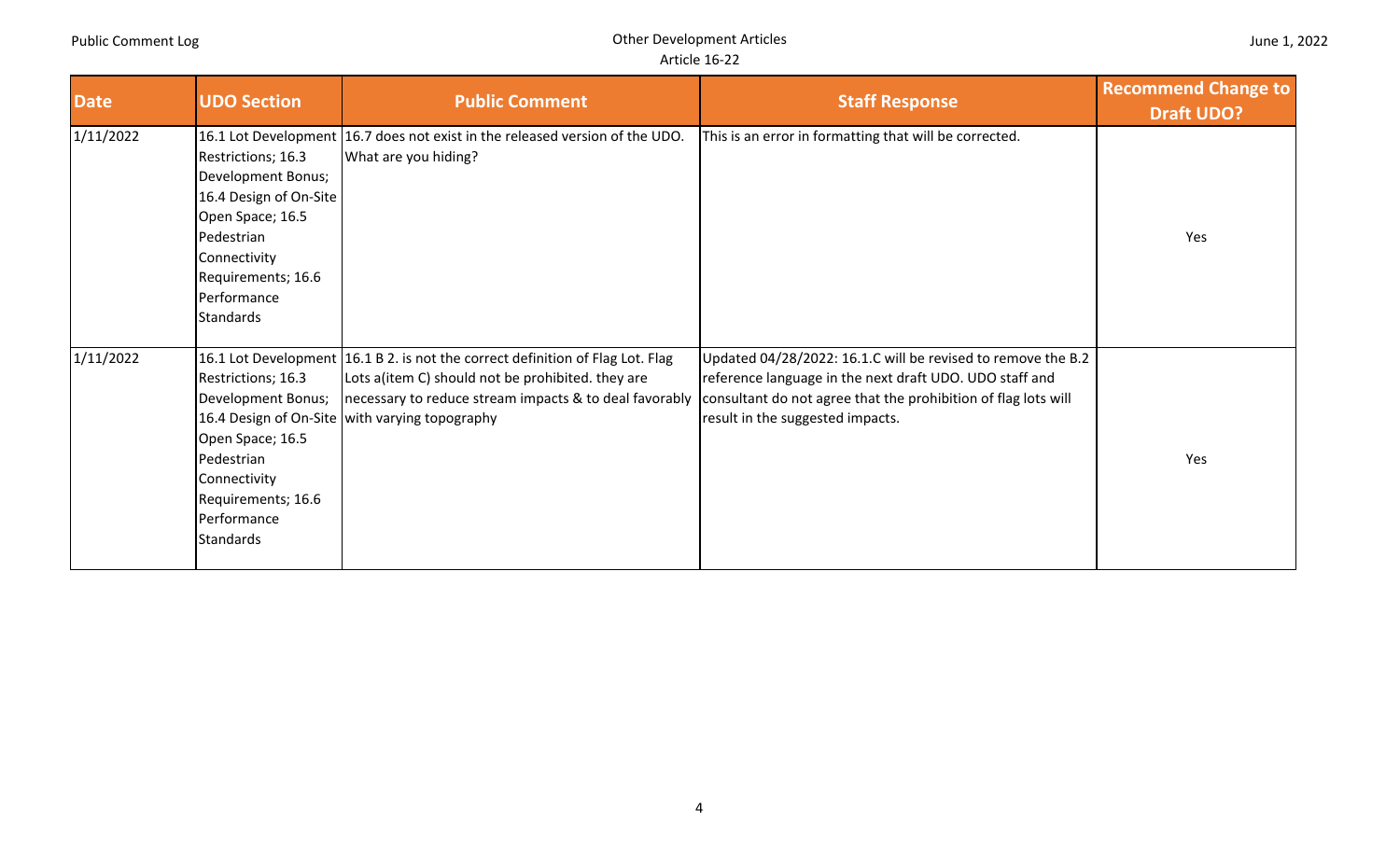| <b>Date</b> | <b>UDO Section</b>                                                                                                                                                            | <b>Public Comment</b>                                                                                                                           | <b>Staff Response</b>                                                                                                                                                                                                                                                            | <b>Recommend Change to</b><br><b>Draft UDO?</b> |
|-------------|-------------------------------------------------------------------------------------------------------------------------------------------------------------------------------|-------------------------------------------------------------------------------------------------------------------------------------------------|----------------------------------------------------------------------------------------------------------------------------------------------------------------------------------------------------------------------------------------------------------------------------------|-------------------------------------------------|
| 1/11/2022   | Restrictions; 16.3<br>Development Bonus;<br>16.4 Design of On-Site<br>Open Space; 16.5                                                                                        | 16.1 Lot Development   16.1.1 & B.3 Cottage Court is not defined term                                                                           | Updated 03/12/22: A definition of cottage court will be added<br>to clarify that this is a development built under the cottage<br>court overlay.                                                                                                                                 |                                                 |
|             | Pedestrian<br>Connectivity<br>Requirements; 16.6<br>Performance<br><b>Standards</b>                                                                                           |                                                                                                                                                 |                                                                                                                                                                                                                                                                                  | Yes                                             |
| 1/11/2022   | Restrictions; 16.3<br>Development Bonus;<br>16.4 Design of On-Site<br>Open Space; 16.5<br>Pedestrian<br>Connectivity<br>Requirements; 16.6<br>Performance<br><b>Standards</b> | 16.1 Lot Development   16.3 C - administrative Manual not available to review.<br>Does the Bonus require a rezoning or is it<br>Administrative? | The components of the administration manuals are under<br>development and will be posted as they are completed. These<br>manuals provide the administrative procedures for<br>implementing the regulatory language in the bonus table.<br>The bonus does not require a rezoning. | <b>No</b>                                       |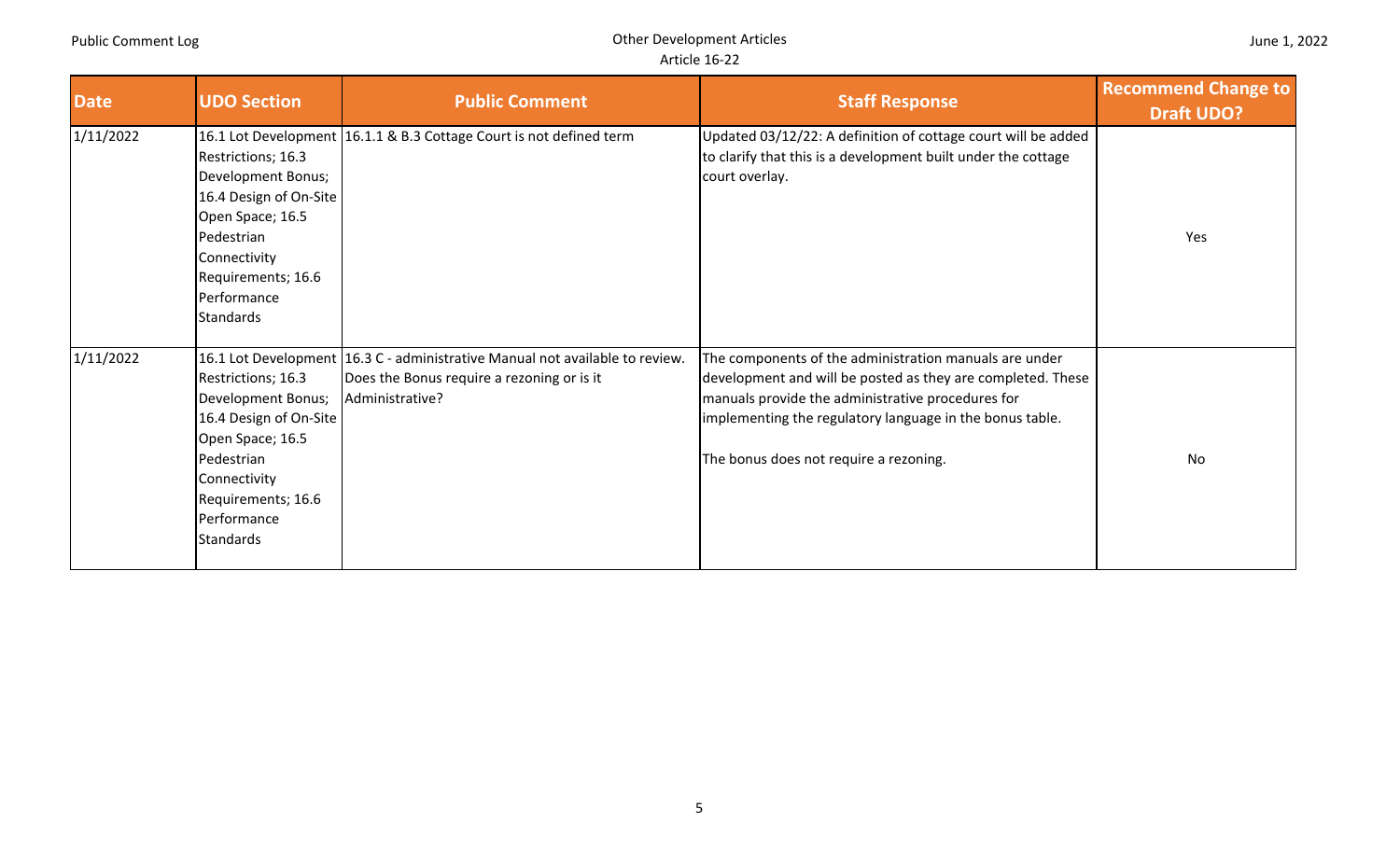| <b>Date</b> | <b>UDO Section</b>                                                                                                                                  | <b>Public Comment</b>                                                                                                                                                                                                                      | <b>Staff Response</b>                                                                                                                                                                                  | <b>Recommend Change to</b><br><b>Draft UDO?</b> |
|-------------|-----------------------------------------------------------------------------------------------------------------------------------------------------|--------------------------------------------------------------------------------------------------------------------------------------------------------------------------------------------------------------------------------------------|--------------------------------------------------------------------------------------------------------------------------------------------------------------------------------------------------------|-------------------------------------------------|
| 1/11/2022   | Restrictions; 16.3<br>Development Bonus;<br>16.4 Design of On-Site<br>Open Space; 16.5                                                              | 16.1 Lot Development   no definition of CLT Business INClusion or of Equitable<br>Energy Efficiency Home Rehab                                                                                                                             | The are both city programs. Definitions for these will be added<br>for the next draft UDO.                                                                                                             |                                                 |
|             | Pedestrian<br>Connectivity<br>Requirements; 16.6<br>Performance<br><b>Standards</b>                                                                 |                                                                                                                                                                                                                                            |                                                                                                                                                                                                        | Yes                                             |
| 1/11/2022   | Restrictions; 16.3<br>Development Bonus;<br>Open Space; 16.5<br>Pedestrian<br>Connectivity<br>Requirements; 16.6<br>Performance<br><b>Standards</b> | 16.1 Lot Development 16.4 A.1. Federally regulated utilities, mailboxes etc<br>should not be excluded from the area calculated as<br>open space (especially when a 500 sq ft commercial<br>16.4 Design of On-Site building can be counted) | Updated 03/12/22: Staff does not believe these items should<br>be counted as part of the required open space. The<br>commercial building would be designed to support the intent<br>of the open space. | No                                              |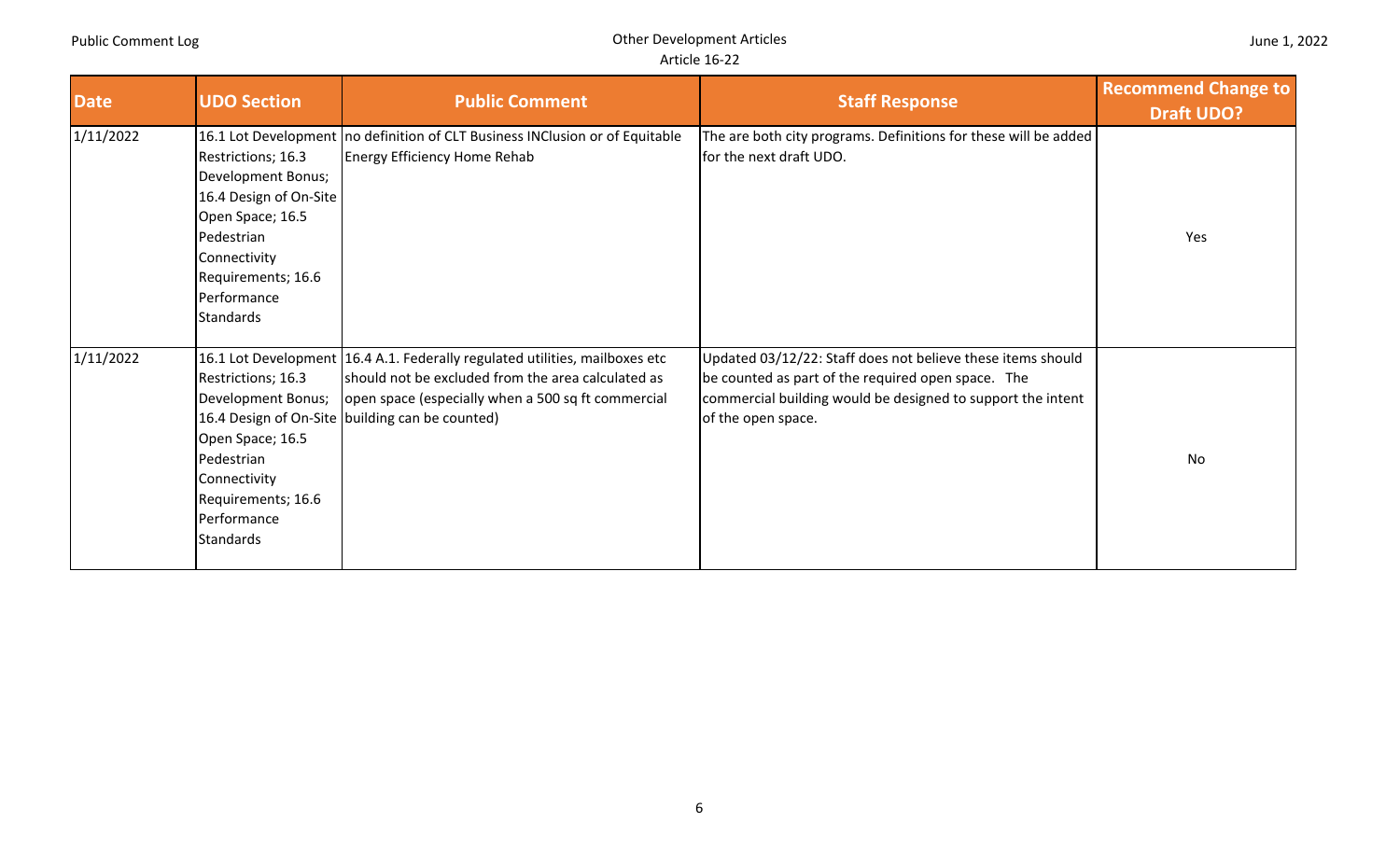| <b>Date</b> | <b>UDO Section</b>                                                                                                                           | <b>Public Comment</b>                                                                                                                                                                                                                                                                                               | <b>Staff Response</b>                                                                                                                                                                                                                                                                                                                                                                                                          | <b>Recommend Change to</b><br><b>Draft UDO?</b> |
|-------------|----------------------------------------------------------------------------------------------------------------------------------------------|---------------------------------------------------------------------------------------------------------------------------------------------------------------------------------------------------------------------------------------------------------------------------------------------------------------------|--------------------------------------------------------------------------------------------------------------------------------------------------------------------------------------------------------------------------------------------------------------------------------------------------------------------------------------------------------------------------------------------------------------------------------|-------------------------------------------------|
| 1/11/2022   | Restrictions; 16.3<br>Development Bonus;<br>Open Space; 16.5<br>Pedestrian<br>Connectivity<br>Requirements; 16.6<br>Performance<br>Standards | 16.1 Lot Development table 16-1 when it merges MF with TH does not<br>correctly state that the private open space on TH can<br>not have design criteria (violates state law 160D-702).<br>16.4 Design of On-Site Some requirements violate ADA standards                                                            | UDO staff will review these requirements with the City<br>Attorney's Office.<br>Updated 03/10/22: 160D-702 is not applicable to open space.<br>Staff has not identified any requirements that violate ADA<br>requirements.                                                                                                                                                                                                     | No                                              |
| 10/27/2021  | 16.2 Exterior Lighting                                                                                                                       | B. Lighting Design<br>Lights on top and in a parking decks have not been<br>adequately covered.                                                                                                                                                                                                                     | UDO staff and consultants are reexamining this language for<br>potential modification in the next draft UDO.<br>Updated 04/26/2022: Per 16.2.B.1, all lighting shall be of full<br>cut-off or semi cut-off luminaire design and text will be added<br>to clarify that this standard also applies to parking structures.<br>In addition, this standard will be expanded to apply to multi-<br>family and townhouse development. | Yes                                             |
| 11/26/2021  | 16.2 Exterior Lighting                                                                                                                       | Comments: The following exterior lighting requirements<br>apply to lighting for nonresidential uses on private<br>property. These lighting regulations do not apply to<br>lighting in the right-of-way or the illumination of signs.<br>This needs to be expanded to at least Multifamily uses<br>in all districts. | UDO staff and consultants are reexamining this language for<br>potential modification in the next draft UDO.<br>Updated 04/22/2022: This standard will be expanded to multi-<br>family and townhouse development.                                                                                                                                                                                                              | Yes                                             |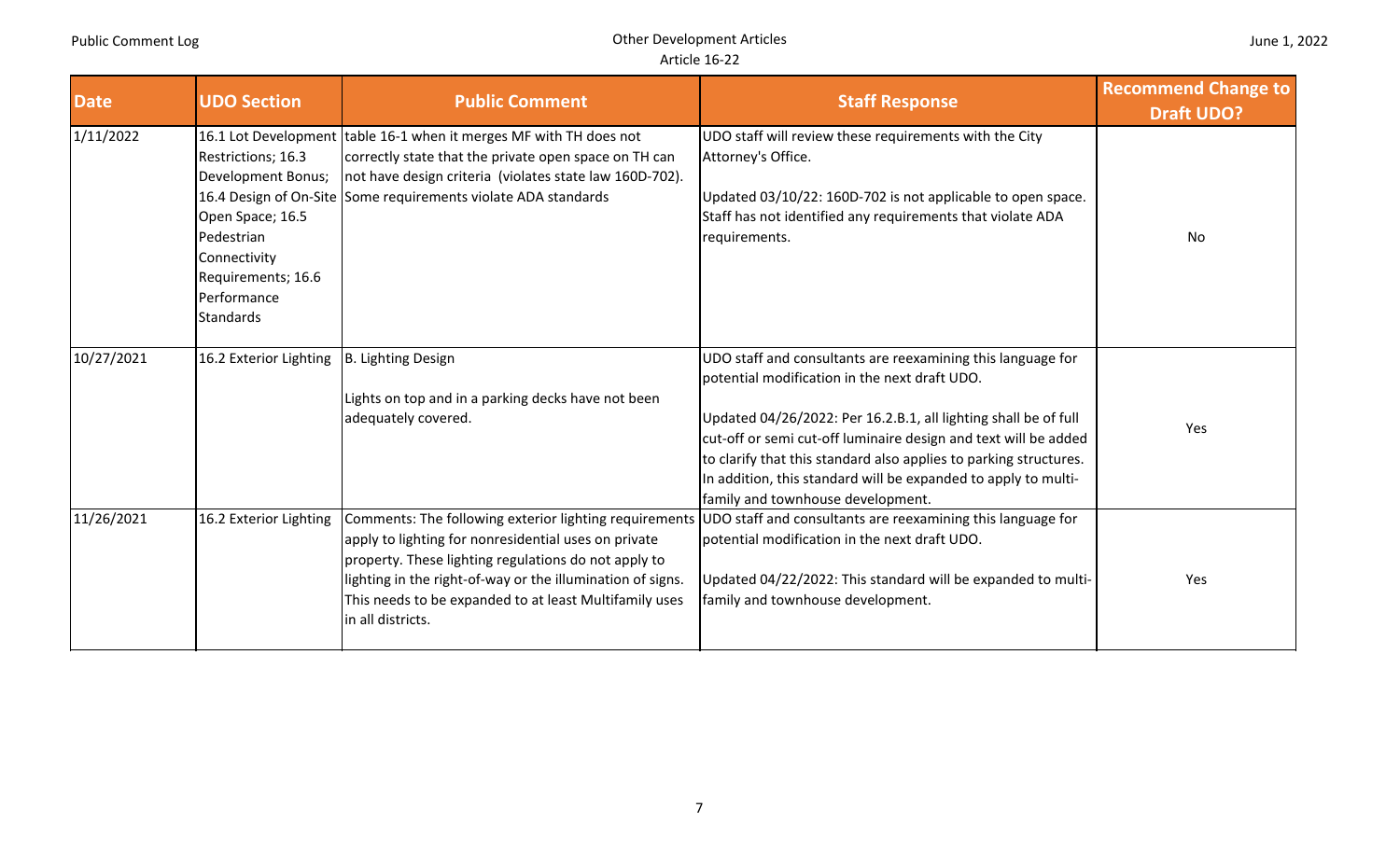| <b>Date</b> | <b>UDO Section</b>               | <b>Public Comment</b>                                                                                                                                                                                                                                                                                                                                                                                                                                                                           | <b>Staff Response</b>                                                                                                                                                                                                                  | <b>Recommend Change to</b><br><b>Draft UDO?</b> |
|-------------|----------------------------------|-------------------------------------------------------------------------------------------------------------------------------------------------------------------------------------------------------------------------------------------------------------------------------------------------------------------------------------------------------------------------------------------------------------------------------------------------------------------------------------------------|----------------------------------------------------------------------------------------------------------------------------------------------------------------------------------------------------------------------------------------|-------------------------------------------------|
| 11/26/2021  | 16.2 Exterior Lighting           | Part B. Lighting Design<br>Item 1. All lighting shall be of full cut-off or semi-cut-off<br>luminaire design. Remove Semi Cut-Off Luminaire<br>design<br>Item 4. Change wording to this: "All exterior lighting<br>including non-single family dwellings shall be located,<br>screened, or shielded in a manner as not to cause glare<br>or impair the vision of anyone using the public right-of-<br>way including but not limited to transit users, motorists,<br>cyclists, and pedestrians." | Updated 04/28/2022: Staff feels that semi cut-off luminaire<br>design is appropriate language. The purpose of lighting is to<br>also illuminate the way for cyclists and pedestrians.                                                  | No                                              |
| 1/11/2022   | 16.3 Development<br><b>Bonus</b> | Table 16-1: Why would this menu not include some of<br>the benefits listed in section 38.2.c.3.b?                                                                                                                                                                                                                                                                                                                                                                                               | There is some overlap between the bonus table and the EX<br>zoning benefits such as: sustainability standards, and the<br>incorporation of an affordable housing set-aside.                                                            | No                                              |
| 1/11/2022   | 16.3 Development<br><b>Bonus</b> | 16.3 B2. With no clarity on Open Space vs. Green Area /<br>Tree Save this section makes no sense.                                                                                                                                                                                                                                                                                                                                                                                               | The reduction is for the open space, when required, in the<br>zoning districts. The language will be adjusted in the next draft<br>UDO to provide clarity.                                                                             | Yes                                             |
| 10/19/2021  | 16.3 Development<br><b>Bonus</b> | Failure to provide the Administrative manual for UDO<br>bonus make this section unreadable.                                                                                                                                                                                                                                                                                                                                                                                                     | The components of the administration manuals are under<br>development and will be posted as they are completed. These<br>manuals provide the administrative procedures for<br>implementing the regulatory language in the bonus table. | No                                              |
| 11/26/2021  | 16.3 Development<br><b>Bonus</b> | <b>Height Bonus</b><br>The effect of additional height on surrounding<br>residential neighborhoods when urban development is<br>allowed to be adjacent has not been adequately<br>considered nor adequate offsetting compensation<br>requested for this bonus.<br>The addition of several floors to a building can<br>completely change the visual character of a<br>neighborhood where place types abut.                                                                                       | Thank you for this feedback. If you have specific suggestions or<br>recommendations we invite you to submit those through the<br>comment portal.                                                                                       | No                                              |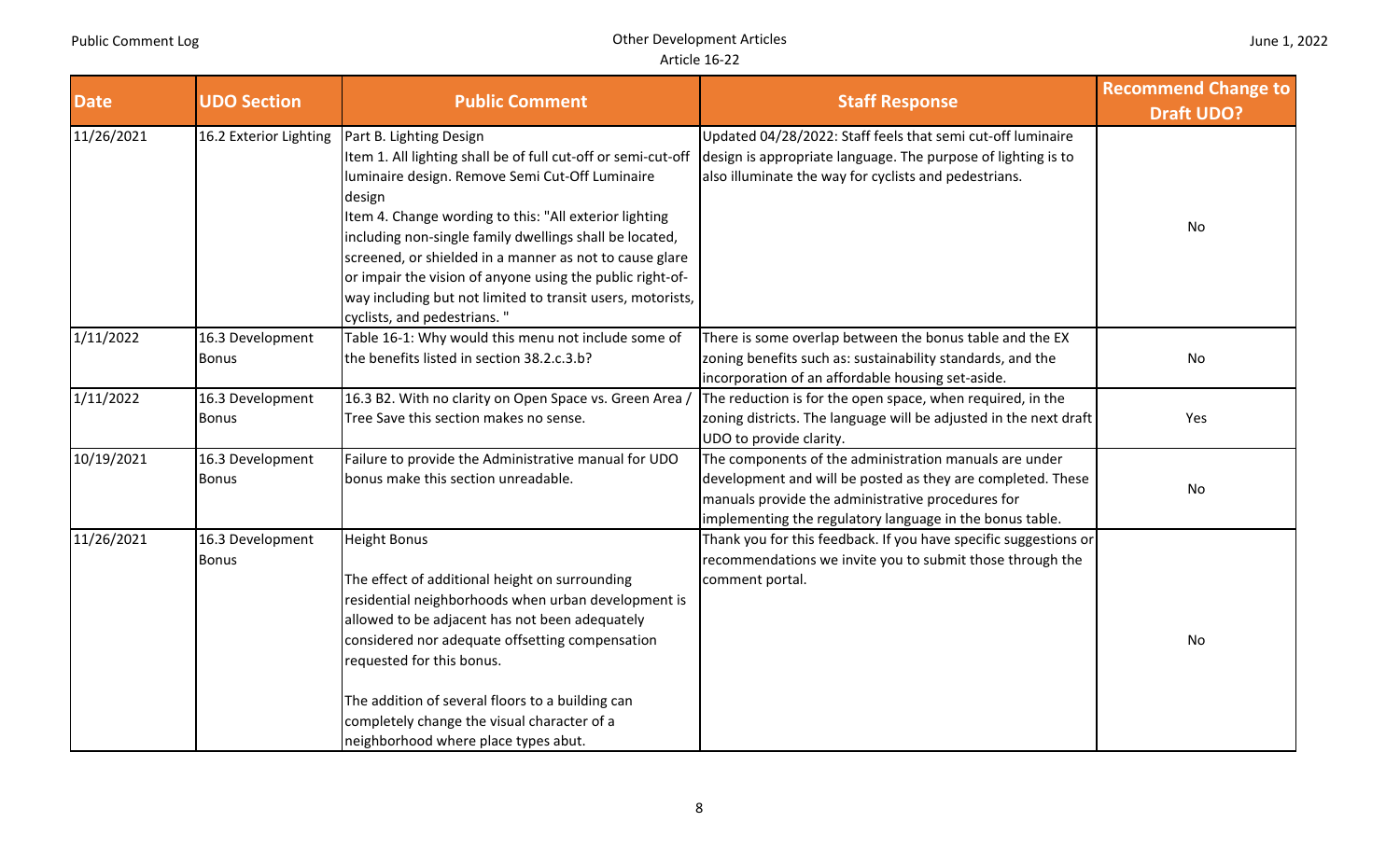| <b>Date</b> | <b>UDO Section</b>               | <b>Public Comment</b>                                                                                                                                                                                                                                                                                                                                                                                                                                                                                                                                                                                                                                                                                          | <b>Staff Response</b>                                                                                                                                                                                                                                                                                                                                                                                                                                                        | <b>Recommend Change to</b><br><b>Draft UDO?</b> |
|-------------|----------------------------------|----------------------------------------------------------------------------------------------------------------------------------------------------------------------------------------------------------------------------------------------------------------------------------------------------------------------------------------------------------------------------------------------------------------------------------------------------------------------------------------------------------------------------------------------------------------------------------------------------------------------------------------------------------------------------------------------------------------|------------------------------------------------------------------------------------------------------------------------------------------------------------------------------------------------------------------------------------------------------------------------------------------------------------------------------------------------------------------------------------------------------------------------------------------------------------------------------|-------------------------------------------------|
| 11/26/2021  | 16.3 Development<br><b>Bonus</b> | With regards to affordable housing, the fee in lieu<br>currently established is inadequate as a trade-off. Bonus<br>Project are required to provide true affordable housing<br>units, or units/ land for building units elsewhere. The<br>the other required bonus devices, and should be<br>adjusted or eliminated as an option.                                                                                                                                                                                                                                                                                                                                                                              | Staff believes the fee-in-lieu process, which was established<br>with TOD zoning, has been effective and beneficial to the<br>community. The specific amount of the fee-in-lieu is<br>established annually through the city's budget process. This<br>fee in lieu amounts currently scheduled are a fraction of annual process provides an opportunity to adjust the fee.                                                                                                    | No                                              |
| 11/26/2021  | 16.3 Development<br><b>Bonus</b> | Part B. Bonus Actions: Subsection 2 Open Space<br>Reduction/Height Bonus in relationship to Table 16-1<br>under Transportation Improvements:<br>Comments: Allowing for open space reduction or height<br>bonus if all or a majority of a mobility hub is built<br>(higher amount of points) or setting aside land for<br>future mobility hubs on primary frontages (lower<br>amount of points). UC District has unlimited height by<br>right, what bonus item(s) beyond open space reduction<br>can be added? UC is not currently included in Article<br>16.3, missing out on an opportunity to add key "last-<br>mile" infrastructure like mobility hubs, or transit right-of-<br>way, and LEED construction. | Updated 05/01/2022: The second draft UDO will include new<br>height bonus provisions that support multimodal options and<br>transportation demand management.<br>City Council decided that the height in Uptown should be<br>unlimited during the Comprehensive Plan process. Staff does<br>not believe that bonuses should be added to UC, as<br>development in Uptown will typically support alternative<br>modes of transportation because of its location and intensity. | Yes                                             |
| 11/26/2021  | Open Space                       | meaningful open space. We have all seen this over time. potential modification in the next draft UDO.<br>I propose regulations that allow for offsite mitigation of<br>open space, not unlike tree save or storm water. The<br>mitigation would aim to allow multiparcel<br>developments to combine open space requirements<br>and would require design standards for onsite and<br>offsite open space.                                                                                                                                                                                                                                                                                                        | 16.4 Design of On-Site Public open space requirements do not generally garner UDO staff and consultants are reexamining this language for<br>Updated 06/01/2022: The open space requirements have<br>been amended to provide for open space dedication and a fee-<br>in-lieu alternative. A development bonus will also be available<br>for providing additional open spoace above the required<br>amount.                                                                   | No                                              |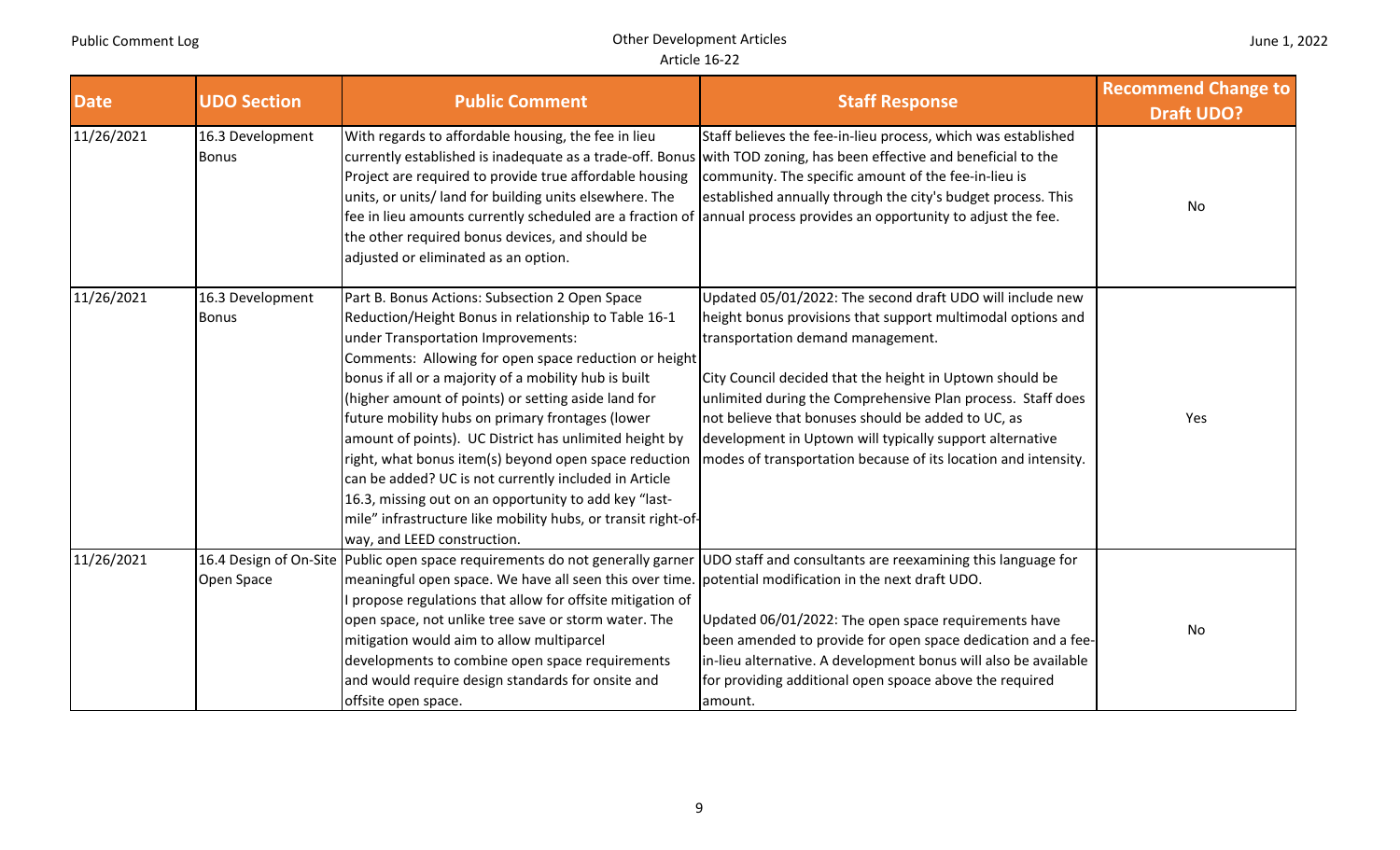| <b>Date</b> | <b>UDO Section</b> | <b>Public Comment</b>                                                                                                                                                                          | <b>Staff Response</b>                                                                                                                                                                                                                                                                                                                                                                                                                                                                                                                                                                                    | <b>Recommend Change to</b><br><b>Draft UDO?</b> |
|-------------|--------------------|------------------------------------------------------------------------------------------------------------------------------------------------------------------------------------------------|----------------------------------------------------------------------------------------------------------------------------------------------------------------------------------------------------------------------------------------------------------------------------------------------------------------------------------------------------------------------------------------------------------------------------------------------------------------------------------------------------------------------------------------------------------------------------------------------------------|-------------------------------------------------|
| 11/26/2021  | Open Space         | 16.4 Design of On-Site 16.4 A #2 & #3 makes no sense. Mailboxes are<br>exempted from local ordinances as they are federally<br>regulated (i.e. can't count in impervious area calcs by<br>law) | UDO staff will review these requirements with the City<br>Attorney's Office.<br>Updated 03/10/22: The standards are not regulating mailbox<br>design or location of mailboxes which are addressed by<br>federal regulations.                                                                                                                                                                                                                                                                                                                                                                             | No                                              |
| 11/26/2021  | Open Space         | 16.4 Design of On-Site Landscape yards, stream buffers and tree save areas are<br>all very appropriate Open Space. they needs to be<br>allowed as Open Space (once it's defined)               | UDO staff and consultants are reexamining language for<br>potential modification in the next draft UDO to clarify when<br>overlap of these may be utilized.<br>Updated 03/12/21: The open space allowances will be<br>updated in the next draft to clarify where overlap is allowed.<br>Areas like amenitized tree areas are allowed to be counted<br>toward open space. Any similar areas that are usable will also<br>be allowed to count toward open space. However, landscape<br>yards, as an example, would not count toward open space as<br>they do not meet the intent of the zoning open space. | Yes                                             |
| 11/26/2021  | Open Space         | 16.4 Design of On-Site 16.4.A 3 - you can count commercial structures but not<br>mailbox kiosk? that makes no sense                                                                            | Updated 03/12/22: Staff does not believe these items should<br>be counted as part of the required open space. The<br>commercial building would be designed to support the intent<br>of the open space.                                                                                                                                                                                                                                                                                                                                                                                                   | No                                              |
| 10/20/2021  | Open Space         | 16.4 Design of On-Site 16.4B Uses exempted omitted Single family & thus<br>conflicts with 4.4 and 5.4                                                                                          | In the next draft UDO staff will clarify that the exemptions at<br>Section 16.4.B are in addition to the exemptions in zoning<br>districts as may be applicable.                                                                                                                                                                                                                                                                                                                                                                                                                                         | Yes                                             |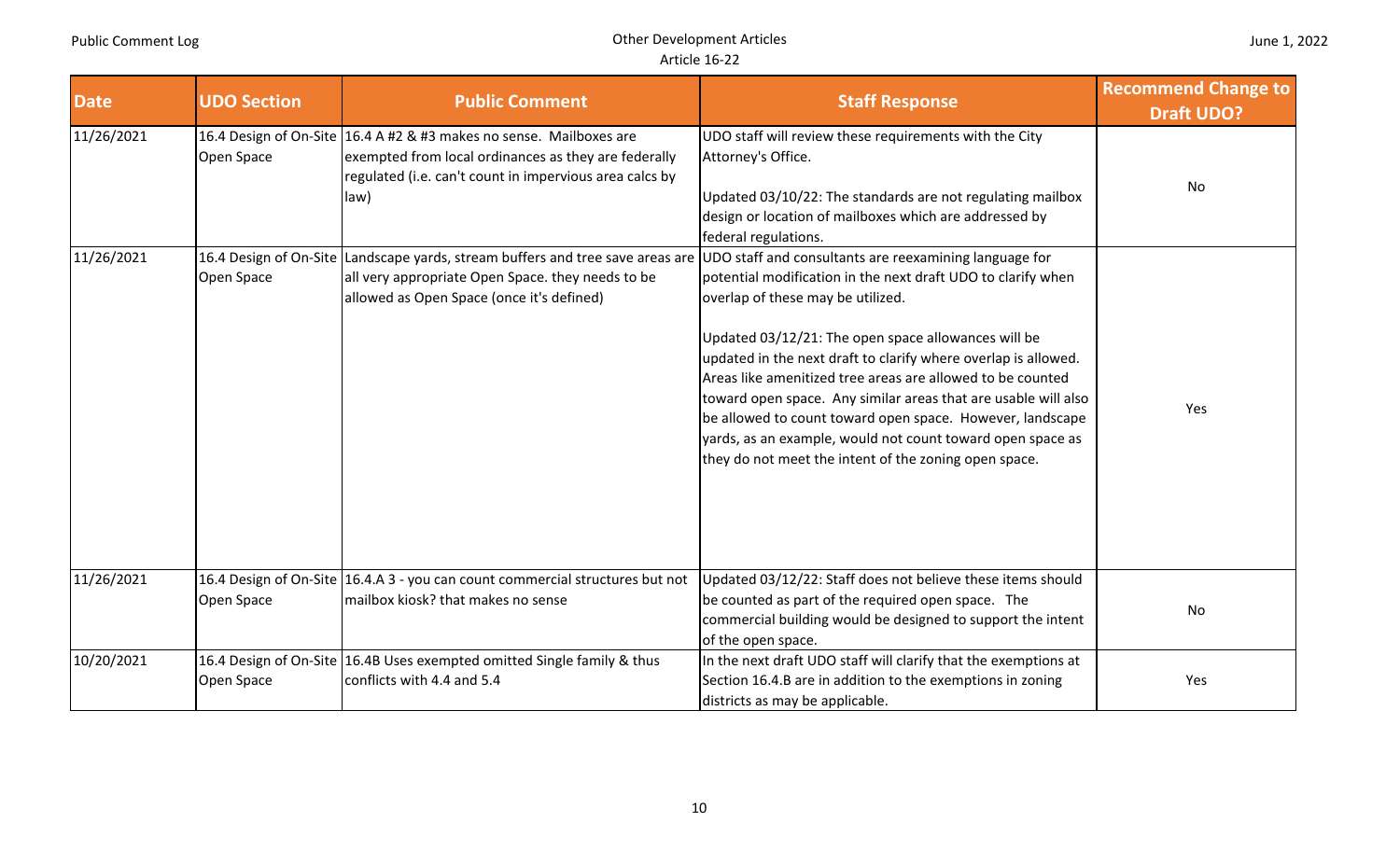| <b>Date</b> | <b>UDO Section</b>                         | <b>Public Comment</b>                                                                                                                                                                                                                                                                                                                                                                  | <b>Staff Response</b>                                                                                                                                                                                                                                        | <b>Recommend Change to</b><br><b>Draft UDO?</b> |
|-------------|--------------------------------------------|----------------------------------------------------------------------------------------------------------------------------------------------------------------------------------------------------------------------------------------------------------------------------------------------------------------------------------------------------------------------------------------|--------------------------------------------------------------------------------------------------------------------------------------------------------------------------------------------------------------------------------------------------------------|-------------------------------------------------|
| 11/26/2021  |                                            | 16.4 Design of On-Site Table 16.1 contains violations of § 160D-702 in the                                                                                                                                                                                                                                                                                                             | UDO staff will review these requirements with the City                                                                                                                                                                                                       |                                                 |
|             | Open Space                                 | requirements of private open space of SF, TH, etc                                                                                                                                                                                                                                                                                                                                      | Attorney's Office.                                                                                                                                                                                                                                           |                                                 |
|             |                                            |                                                                                                                                                                                                                                                                                                                                                                                        | Updated 03/10/22: 160D-702 does not apply to open space.                                                                                                                                                                                                     | No                                              |
| 11/26/2021  |                                            | 16.4 Design of On-Site 16.5 mandating any width for the walkway from                                                                                                                                                                                                                                                                                                                   | UDO staff will review these requirements with the City                                                                                                                                                                                                       |                                                 |
|             | Open Space                                 | driveway or sidewalk to the entrance violates § 160D-                                                                                                                                                                                                                                                                                                                                  | Attorney's Office.                                                                                                                                                                                                                                           |                                                 |
|             |                                            | 702 as it is a Building Design Element (not regulated by<br>Building code - so it is purely aesthetic) IN addition why<br>would you want or need a 4' (or 5') lead walk to a 3'<br>door?                                                                                                                                                                                               | Updated 03/10/22: 160D-702 doesn't apply to sidewalks.<br>Sidewalks are for mobility, not aesthetics. 4' is a typical<br>standard for on-site sidewalks.                                                                                                     | No                                              |
| 11/26/2021  | 16.5 On Site<br>Pedestrian<br>Connectivity | 16.5 A needs to be deleted                                                                                                                                                                                                                                                                                                                                                             | Staff believes pedestrian connections from buildings to public<br>sidewalks, paths, and other facilities are an important<br>component of mobility in the community, and that these<br>standards are consistent with the goals of the Comprehensive<br>Plan. | No                                              |
| 11/26/2021  | 16.6 Performance<br><b>Standards</b>       | Under the UDO section 16.6 'Noise' is says something<br>like 'uses cannot generate noise' but much noise is not<br>generated by 'uses' as defined. Fans, generators and<br>equipment are not 'uses' - but the noise they generate<br>beyond the property line should be regulated under<br>16.6. Either modify the definition, or change 16.6 to say<br>'uses and equipment' shall not | UDO staff and consultants are reexamining this language for<br>potential modification in the next draft UDO.<br>Updated 03/28/2022: In the context of Article 16.6.A, the<br>term "use" is inclusive of any noise generated by equipment<br>on the site.     | No                                              |
| 1/11/2022   | 16.6 Performance<br><b>Standards</b>       | 16.6A removed the construction time prohibition of<br>9pm to 7am. Construction & development make noise<br>and vibration and can not be prohibited. Match muni-<br>code Section 15-63                                                                                                                                                                                                  | The current zoning ordinance does not reference such time<br>prohibitions. Section 15-63 of the city code of ordinances<br>references time period prohibitions. The UDO process will not<br>make changes to this section of the city code.                   | No                                              |
| 10/27/2021  | 16.6 Performance<br><b>Standards</b>       | Article 16.6 B is missing                                                                                                                                                                                                                                                                                                                                                              | This is an error in formatting that will be corrected in the next<br>draft UDO.                                                                                                                                                                              | Yes                                             |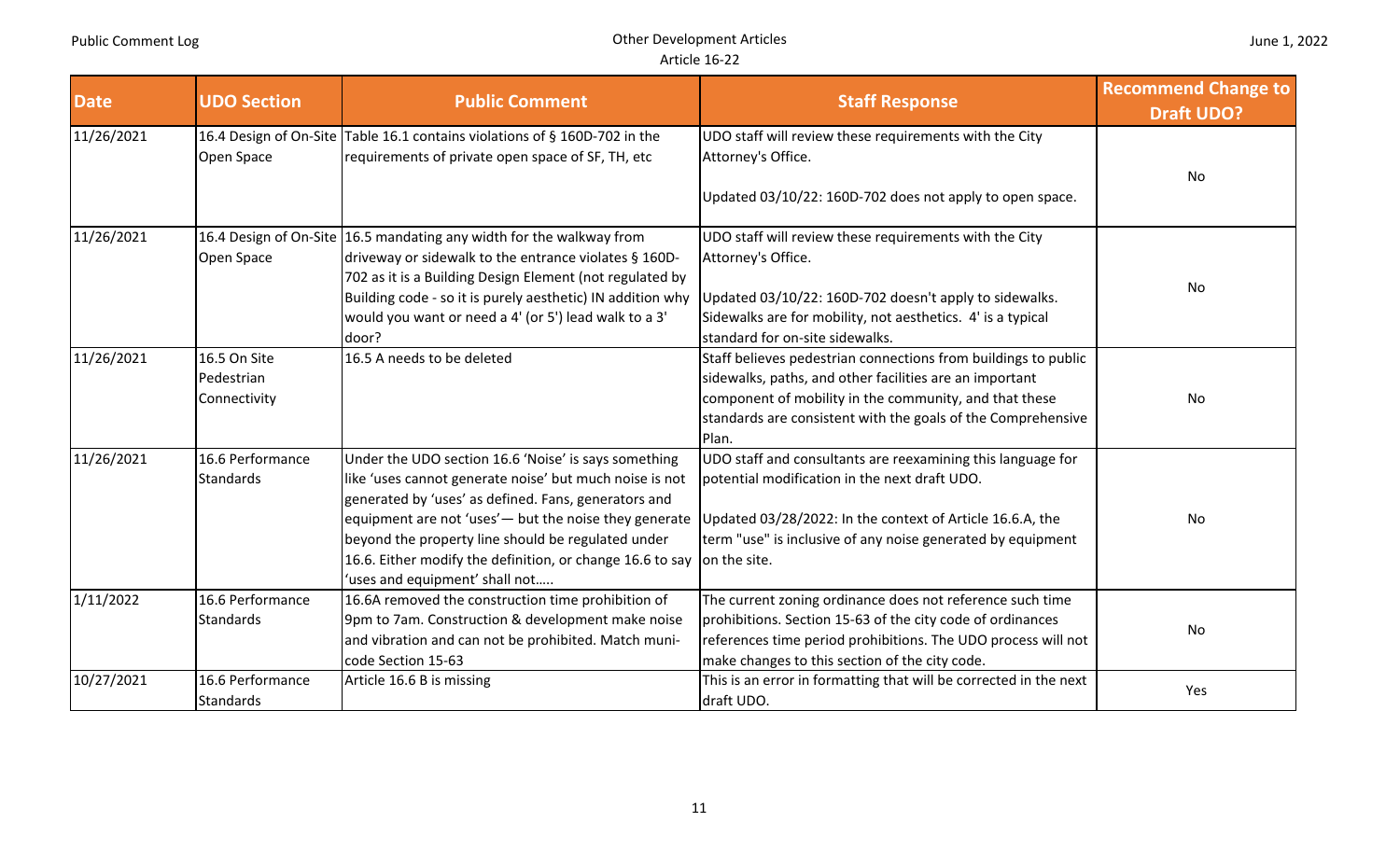| <b>Date</b> | <b>UDO Section</b>                                           | <b>Public Comment</b>                                                                                                                                                                                       | <b>Staff Response</b>                                                                                                                                                                                                                                                                                                                                                                         | <b>Recommend Change to</b><br><b>Draft UDO?</b> |
|-------------|--------------------------------------------------------------|-------------------------------------------------------------------------------------------------------------------------------------------------------------------------------------------------------------|-----------------------------------------------------------------------------------------------------------------------------------------------------------------------------------------------------------------------------------------------------------------------------------------------------------------------------------------------------------------------------------------------|-------------------------------------------------|
| 11/26/2021  | 16.6 Performance<br>Standards                                | the year. making it illegal doesn't make it stop                                                                                                                                                            | Article 16.6D (Dust) is too broad as to be unenforceable. Updated 03/28/2022: Article 16.6.D is intended to mitigate<br>We actually get Sahara dust in CLT during some times of dust generated "within lot boundaries", in other words,<br>generated within the site itself and not from external sources.                                                                                    | No                                              |
| 11/26/2021  | 16.6 Performance<br><b>Standards</b>                         | 16.6E Odors & Fumes is not authorized in the ETJ per<br>of the over-reach as written this makes it a violation of<br>the UDO for CMU to vent sewer gas, or to have a BBQ<br>grill or wood-burning fireplace | Updated 5/19/2022: Please provide information for the<br>160A-193 (only City plus 1 mile). Examples of the extent contention that this Section could not be enforced in the ETJ.<br>This Section would only be applied in egregious situations as<br>determined by the Zoning Administrator.                                                                                                  | No                                              |
| 11/26/2021  | 16.6 Performance<br><b>Standards</b>                         | A.Noise<br>The term 'no use' should be revised to reflect that most<br>noise is not from 'use' but from 'things'- generators,<br>pumps, HVAC equipment, fans.<br>This should read:                          | UDO staff and consultants are reexamining this language for<br>potential modification in the next draft UDO.<br>Updated 03/28/2022: In the context of Article 16.6.A, the<br>term "use" is inclusive of any noise generated by equipment<br>on the site. (same answer given in Row 35)                                                                                                        | No                                              |
| 11/26/2021  | 17.1 General<br>Standards for<br><b>Accessory Structures</b> | No use, equipment, or activity shall be operated<br>17.1(B): This is very restrictive and very problematic for<br>large-scale, phased adaptive reuse projects.                                              | UDO staff and consultants are reexamining this language for<br>potential modification in the next draft UDO.<br>Updated 04/28/2022: Staff feels the current proposed<br>language is appropriate. The language allows for accessory<br>structures to be constructed as long as the building permit for<br>the principal building has been obtained, or the principal use<br>has been approved. | No                                              |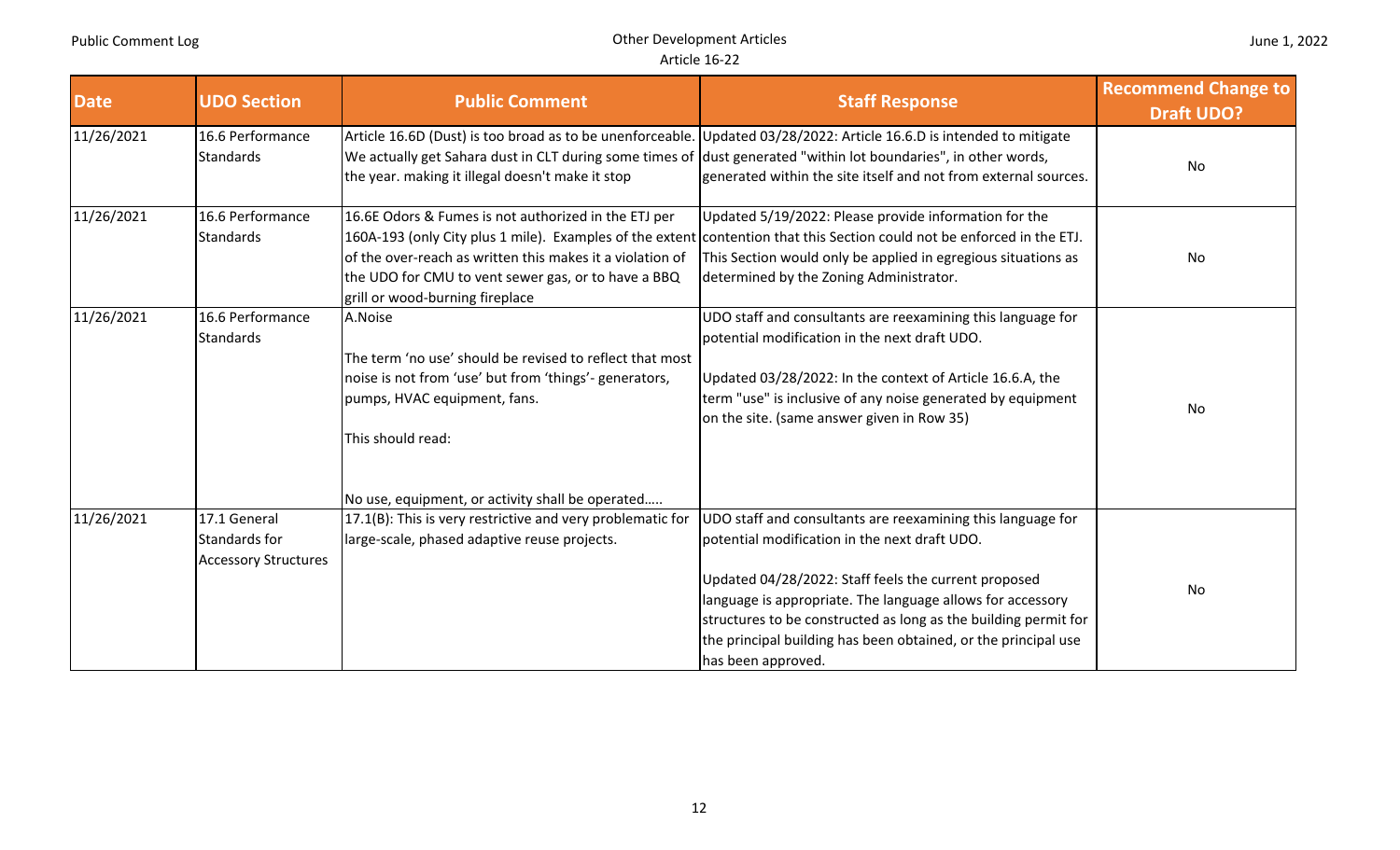| <b>Date</b> | <b>UDO Section</b>                                                                                                                    | <b>Public Comment</b>                                                                                                                                                                                                                                                                                                                                            | <b>Staff Response</b>                                                                                                                                                                                                                                                                                                                        | <b>Recommend Change to</b><br><b>Draft UDO?</b> |
|-------------|---------------------------------------------------------------------------------------------------------------------------------------|------------------------------------------------------------------------------------------------------------------------------------------------------------------------------------------------------------------------------------------------------------------------------------------------------------------------------------------------------------------|----------------------------------------------------------------------------------------------------------------------------------------------------------------------------------------------------------------------------------------------------------------------------------------------------------------------------------------------|-------------------------------------------------|
| 11/26/2021  | 17.1 General<br>Standards for<br><b>Accessory Structures;</b><br>17.2 Standards for<br>Specific Accessory<br><b>Structures</b>        | the edification of Accessory structure as incidental &<br>subordinate doesn't help with the Article 17.1 C. A lot of potential modification in the next draft UDO.<br>incidental & subordinate structures do not take a<br>building permit & should not require a Zoning permit-<br>i.e. mailboxes, light poles, fences, walls). Change the<br>wording in item C | UDO staff and consultants are reexamining this language for<br>Updated 04/27/2022: The second draft UDO will have<br>language to create exceptions for these type structures as<br>allowed in required setbacks. Additionally, as multiple of the<br>listed examples do not currently require zoning permitting<br>that will carry forward.  | Yes                                             |
| 11/26/2021  | 17.1 General<br>Standards for<br><b>Accessory Structures;</b><br>17.2 Standards for<br><b>Specific Accessory</b><br><b>Structures</b> | 17.1 D 2 - Clarify that an ADU is not an Accessory<br>Structure.                                                                                                                                                                                                                                                                                                 | An ADU is a use and not, in itself, a structure. However, an<br>ADU as a use may be located within an accessory structure.                                                                                                                                                                                                                   | <b>No</b>                                       |
| 11/26/2021  | 17.1 General<br>Standards for<br><b>Accessory Structures;</b><br>17.2 Standards for<br>Specific Accessory<br><b>Structures</b>        | 17.1.E. why this size limitation? Older homes are small<br>removed                                                                                                                                                                                                                                                                                               | Staff believes the current proposed language, which increases<br>and generally have out building. this section needs to be size allowance from language in the current zoning ordinance,<br>is appropriate. The size limitation is to ensure that accessory<br>structures remain accessory in nature to the principal<br>structure on a lot. | <b>No</b>                                       |
| 1/11/2022   | 17.1 General<br>Standards for<br><b>Accessory Structures;</b><br>17.2 Standards for<br>Specific Accessory<br><b>Structures</b>        | 17.2 D (Fences & Walls) - the prohibition of vinyl is over<br>restrictive. it's a popular fence material (regardless of<br>zoning category) because it is low maintenance.                                                                                                                                                                                       | UDO staff and consultants are reexamining this language for<br>potential modification in the next draft UDO.<br>Updated 03/28/2022: The restriction on vinyl as a fence<br>material will be removed. Vinyl slats in a chain link fence are<br>still not permitted.                                                                           | Yes                                             |
| 1/11/2022   | 17.1 General<br>Standards for<br><b>Accessory Structures;</b><br>17.2 Standards for<br>Specific Accessory<br>Structures               | prohibition of chain link with fence slats makes no<br>sense. Fence slats when used on construction yards<br>reduce the theft                                                                                                                                                                                                                                    | Updated 03/12/21: Fence slats for chain link are disallowed<br>because they easily deteriorate over time. They are also not<br>allowed under current regulations.                                                                                                                                                                            | <b>No</b>                                       |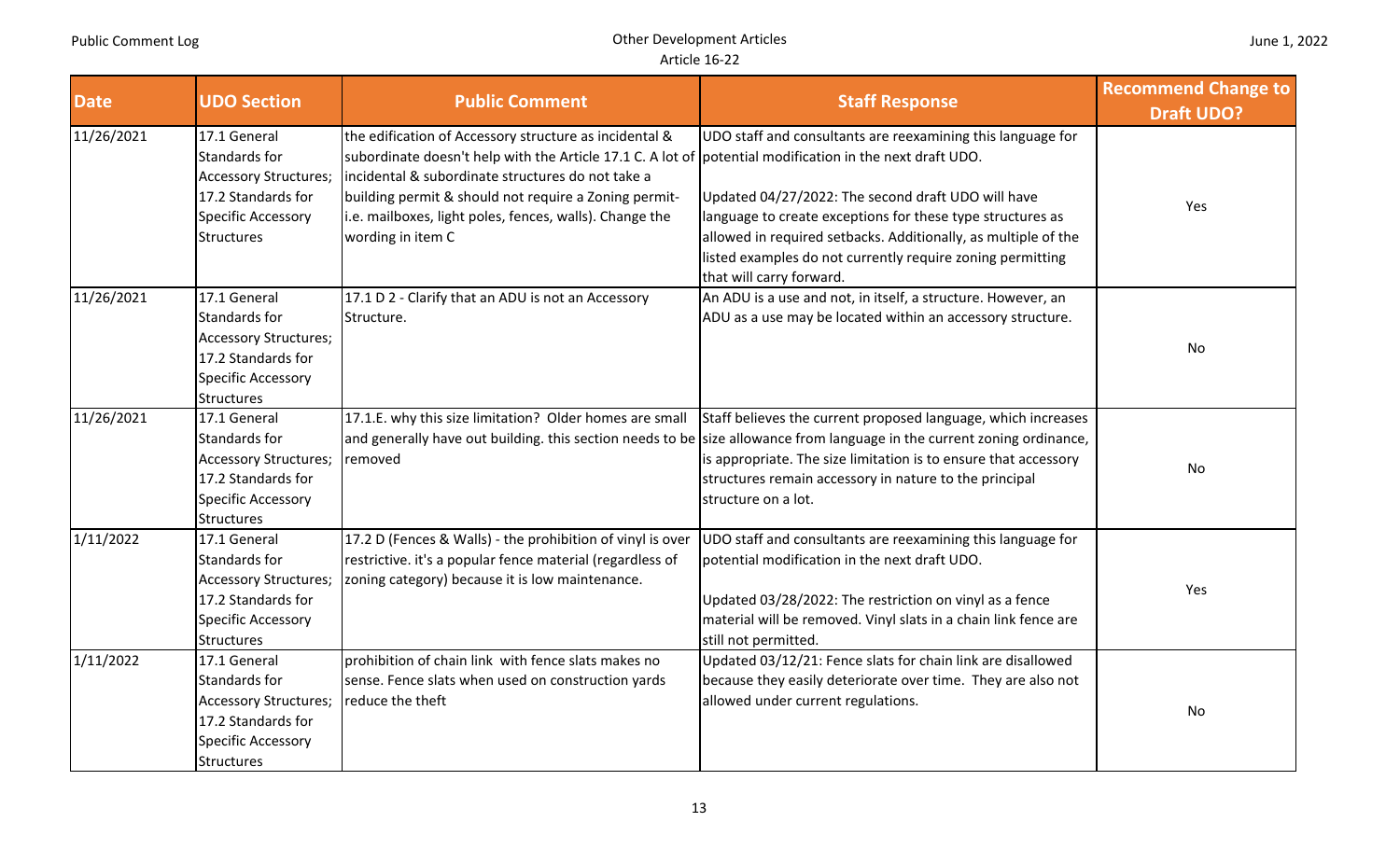| <b>Date</b> | <b>UDO Section</b>    | <b>Public Comment</b>                                    | <b>Staff Response</b>                                                                                                  | <b>Recommend Change to</b><br><b>Draft UDO?</b> |
|-------------|-----------------------|----------------------------------------------------------|------------------------------------------------------------------------------------------------------------------------|-------------------------------------------------|
| 1/11/2022   | 17.1 General          | page 17-5 itemK - requirement to screen a back flow      | Updated 03/28/2022: The screening of such structures is                                                                |                                                 |
|             | Standards for         | preventor or a duke transformer, or an AT&T box is       | required in many zoning districts in the City's current Zoning                                                         |                                                 |
|             | Accessory Structures; |                                                          | excessive. Prohibition of the same type structures in the Ordinance. Smaller utility structures, such as a CATV box or |                                                 |
|             | 17.2 Standards for    | setback is ridiculous. Where else are they going to go?  | small backflow preventer, need to be screened per Article                                                              | No                                              |
|             | Specific Accessory    | under the building? You tell Duke to put transformers    | 17.2.K.c). Above ground utility structures may be allowed in                                                           |                                                 |
|             | <b>Structures</b>     | on the back property line & see what reaction you get.   | established setbacks but not in required setbacks per Article                                                          |                                                 |
|             |                       |                                                          | 17.2.K.a.                                                                                                              |                                                 |
| 10/27/2021  | 17.1 General          | Page 17-4 Retail Shipping Lockers regulated Cluster      | UDO staff will review these requirements with the City                                                                 |                                                 |
|             | Standards for         | mailbox units in violation of federal & State law.       | Attorney's Office.                                                                                                     |                                                 |
|             | Accessory Structures; | Definition needs to specifically exempt federal mail     |                                                                                                                        | No                                              |
|             | 17.2 Standards for    | boxes.                                                   | Updated 03/10/22: Retail shipping lockers are not mailboxes                                                            |                                                 |
|             | Specific Accessory    |                                                          | and are not federally regulated.                                                                                       |                                                 |
|             | <b>Structures</b>     |                                                          |                                                                                                                        |                                                 |
| 10/27/2021  | 17.1 General          | GS 160D-908 makes fence wraps EXEMPT from zoning         | UDO staff will review these requirements with the City                                                                 |                                                 |
|             | Standards for         | regulation. page 173- (section 17.2 D.b needs to reflect | Attorney's Office.                                                                                                     |                                                 |
|             | Accessory Structures; | that law                                                 |                                                                                                                        | Yes                                             |
|             | 17.2 Standards for    |                                                          | Updated 03/10/22: Fence wraps for construction will be                                                                 |                                                 |
|             | Specific Accessory    |                                                          | added to be consistent with state law.                                                                                 |                                                 |
|             | <b>Structures</b>     |                                                          |                                                                                                                        |                                                 |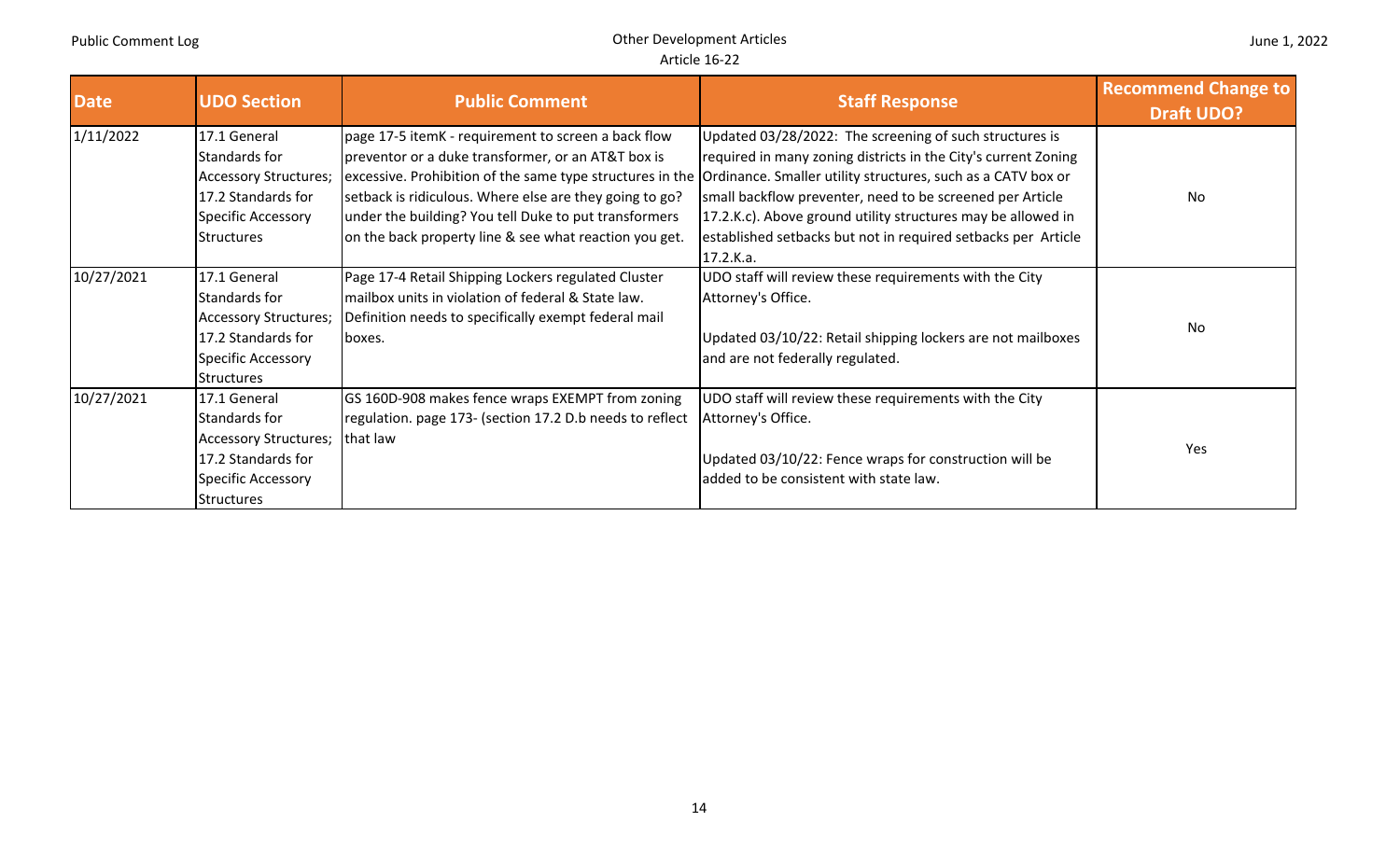| <b>Date</b> | <b>UDO Section</b>                                            | <b>Public Comment</b>                                                                                                                                                                                                                                                                                                                                                                                                                                                                                                                                                                                                                                                                                                                                                                                                                                                                                                                                                                                                                                                                                                                                                                                                                                                                                                                                                                                                                                                                                                    | <b>Staff Response</b>                                                                                                                                                                                                                                                                                 | <b>Recommend Change to</b><br><b>Draft UDO?</b> |
|-------------|---------------------------------------------------------------|--------------------------------------------------------------------------------------------------------------------------------------------------------------------------------------------------------------------------------------------------------------------------------------------------------------------------------------------------------------------------------------------------------------------------------------------------------------------------------------------------------------------------------------------------------------------------------------------------------------------------------------------------------------------------------------------------------------------------------------------------------------------------------------------------------------------------------------------------------------------------------------------------------------------------------------------------------------------------------------------------------------------------------------------------------------------------------------------------------------------------------------------------------------------------------------------------------------------------------------------------------------------------------------------------------------------------------------------------------------------------------------------------------------------------------------------------------------------------------------------------------------------------|-------------------------------------------------------------------------------------------------------------------------------------------------------------------------------------------------------------------------------------------------------------------------------------------------------|-------------------------------------------------|
| 10/27/2021  | 17.2 Standards for<br>Specific Accessory<br><b>Structures</b> | The current draft does not allow ADU's to be built on<br>lots where a duplex is the principle residence. I believe<br>that to be inconsistent with the desired goals of the City<br>for the following reasons.<br>1. Affordable Housing - Allowing ADU's to be added to<br>existing duplexes would enable hundreds of current<br>older NOAH units (of which I own two) to potentially<br>add a third rental unit to the property. This would<br>encourage owners of these affordable units to resist the<br>offers to tear them down for newer, more expensive<br>housing. The City wants to keep as many NOAH units as<br>possible and this would be a logical incentive, consistent<br>with that objective. Otherwise, it puts tremendous<br>economic pressure on these owners to sell the<br>properties to builders and developers as tear downs.<br>2. Logical Consistency - The current draft would enable<br>owners to tear down the existing structure and build a<br>triplex in its place but it won't allow a third unit to be<br>added to the current duplex. That seems illogical. If an<br>attached ADU was added to an existing duplex it would<br>look similar to a triplex, yet would probably have<br>cheaper rents on the two older units because newer<br>units cost more.<br>3. Increased Density - Increasing the density in older<br>neighborhoods enables the City to provide services at<br>reduced costs per person. By adding these smaller units<br>throughout the community that objective is | UDO staff and consultants are reexamining this language for<br>potential modification in the next draft UDO.<br>Updated 04/28/2022: Staff will amend the next draft UDO to<br>allow an ADU in conjunction with a duplex dwelling in any<br>zoning district when each unit is not located on a sublot. | Yes                                             |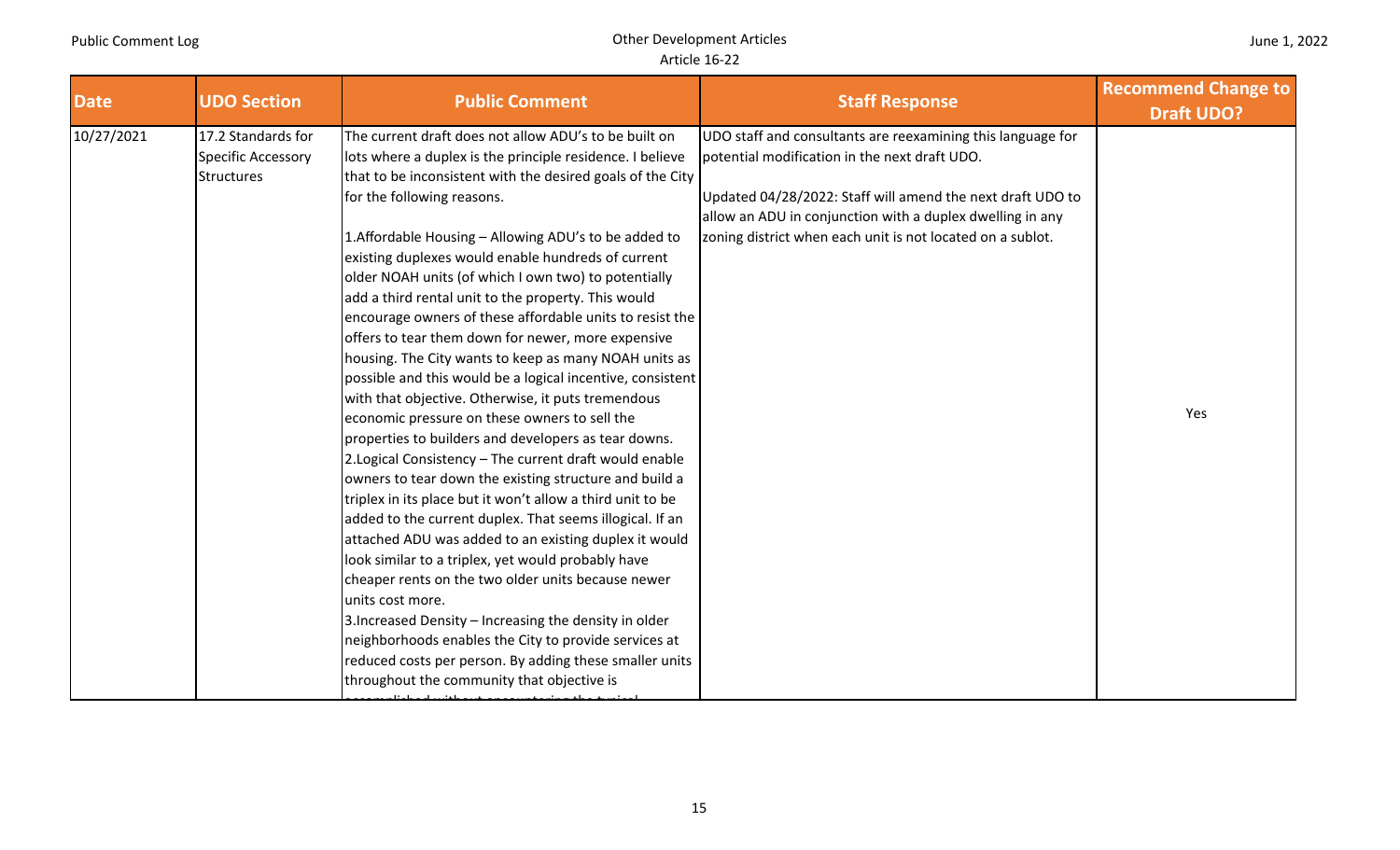| <b>Date</b> | <b>UDO Section</b>                                            | <b>Public Comment</b>                                                                                                                                                                                 | <b>Staff Response</b>                                                                                                                                                                                                                                                                                                                | <b>Recommend Change to</b><br><b>Draft UDO?</b> |
|-------------|---------------------------------------------------------------|-------------------------------------------------------------------------------------------------------------------------------------------------------------------------------------------------------|--------------------------------------------------------------------------------------------------------------------------------------------------------------------------------------------------------------------------------------------------------------------------------------------------------------------------------------|-------------------------------------------------|
| 11/26/2021  | 17.2 Standards for<br>Specific Accessory<br>Structures        | 17.2(D)(1)(b). Why regulate aesthetics like this? Why<br>limit waiver to materials "deemed to be similar" - what<br>if there's a different but aesthetically helpful fencing<br>material?             | UDO staff and consultants are reexamining this language for<br>potential modification in the next draft UDO.<br>Updated 4/28/2022: Staff feels the list of materials is broad<br>and the zoning administrator has sufficient flexibility.                                                                                            | No                                              |
| 11/26/2021  | 17.2 Standards for<br>Specific Accessory<br><b>Structures</b> | 17.2(H)(1) - what does "permitted only in association<br>with" mean? What part of a particular mixed use<br>development is "associated with non-residential uses"?                                    | This language will be revised to provide clarity in the next draft<br>UDO.                                                                                                                                                                                                                                                           | Yes                                             |
| 11/26/2021  | 17.2 Standards for<br><b>Specific Accessory</b><br>Structures | 17.2(I)(2): A 40' dimension here is based on a suburban<br>land use density.                                                                                                                          | The 40' dimension is to safely allow for the safe stacking of<br>two average size vehicles.                                                                                                                                                                                                                                          | <b>No</b>                                       |
| 11/26/2021  | 17.2 Standards for<br>Specific Accessory<br>Structures        | 17.2(K)(2): Need an exception reading "unless<br>otherwise impractical" --- for example, go visit 1701 N<br>Graham St and 1801 N Graham St, where utilities had to<br>go on the street-facing facade. | Updated 04/26/2022: Language will be added to say "to the<br>greatest extent practicable."                                                                                                                                                                                                                                           | Yes                                             |
| 1/11/2022   | 18.2 Architectural<br>Features: Specific<br><b>Dwelling</b>   | an extension of a principle structure makes no sense.<br>Greenhouses are not part of the principle structure and<br>should not be in the list either                                                  | 18.2 B adding at grade patios to the definition of what is UDO staff and consultants are reexamining this language for<br>potential modification in the next draft UDO.<br>Updated 03/29/2022: The standards are for architectural<br>features that may extend into required setbacks, not<br>extensions to the principal structure. | No                                              |
| 1/11/2022   | 18.2 Architectural<br>Features: Specific<br><b>Dwelling</b>   | table 1-1 should remove Patios as an architectural<br>feature                                                                                                                                         | UDO staff and consultants are reexamining this language for<br>potential modification in the next draft UDO.<br>Updated 03/29/2022: For the purpose of this article, patios<br>are considered an architectural feature.                                                                                                              | No                                              |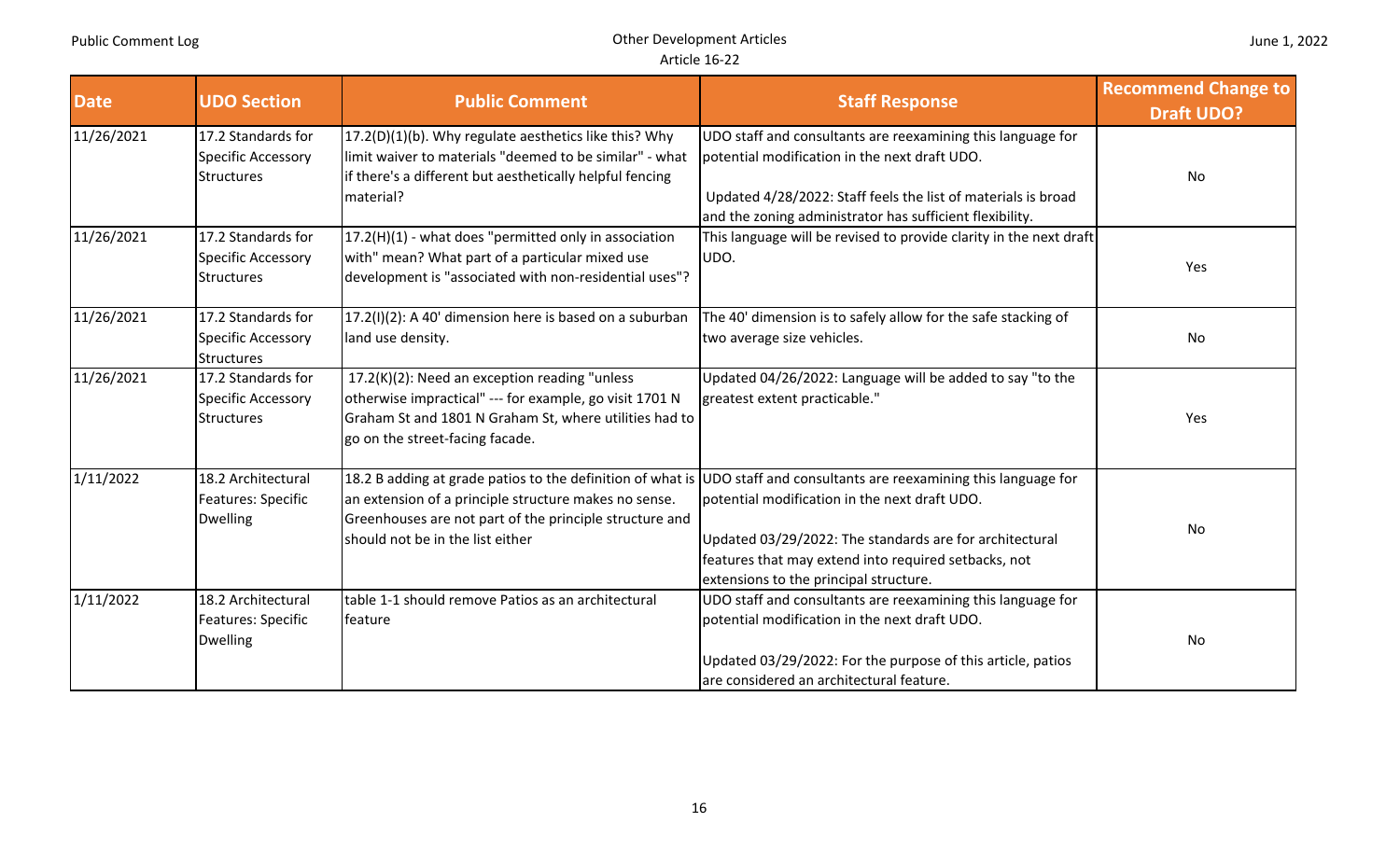| <b>Date</b> | <b>UDO Section</b>                                                 | <b>Public Comment</b>                                                                                    | <b>Staff Response</b>                                                                                                                                                                                                                    | <b>Recommend Change to</b><br><b>Draft UDO?</b> |
|-------------|--------------------------------------------------------------------|----------------------------------------------------------------------------------------------------------|------------------------------------------------------------------------------------------------------------------------------------------------------------------------------------------------------------------------------------------|-------------------------------------------------|
| 1/11/2022   | 18.2 Architectural<br>Features: Specific<br><b>Dwelling</b>        | table 18-1 should remove Patios as an architectural<br>feature                                           | UDO staff and consultants are reexamining this language for<br>potential modification in the next draft UDO.                                                                                                                             | No                                              |
|             |                                                                    |                                                                                                          | Updated 03/29/2022: For the purpose of this article, patios<br>are considered an architectural feature.                                                                                                                                  |                                                 |
| 1/11/2022   | 18.2 Architectural<br><b>Features: Specific</b><br><b>Dwelling</b> | page 18-2 if breezeways are not permitted why do they<br>have Building Design elements ascribed to them? | UDO staff and consultants are reexamining this language for<br>potential modification in the next draft UDO.<br>Updated 03/29/2022: Breezeways may be permitted but they<br>may not extend into required setbacks, as indicated in Table | No                                              |
| 1/14/2022   | 19.10 Valet Parking<br>Requirements                                | 19.10: Exception for existing/historic builings?                                                         | $18-1.$<br>Updated 03/12/22: Staff believes that these standards are<br>appropriate for existing buildings.                                                                                                                              | No                                              |
| 1/7/2022    | 19.11 Commercial<br>Vehicle Storage                                | 19.11: Is vehicle storage a defined term?                                                                | This language will be revised to provide clarity in the next draft<br>UDO.                                                                                                                                                               | Yes                                             |
| 1/7/2022    | 19.11 Commercial<br>Vehicle Storage                                | Also, 19.11(B) is not clear to me - what does this mean?                                                 | This language will be revised to provide clarity in the next draft<br>UDO.                                                                                                                                                               | Yes                                             |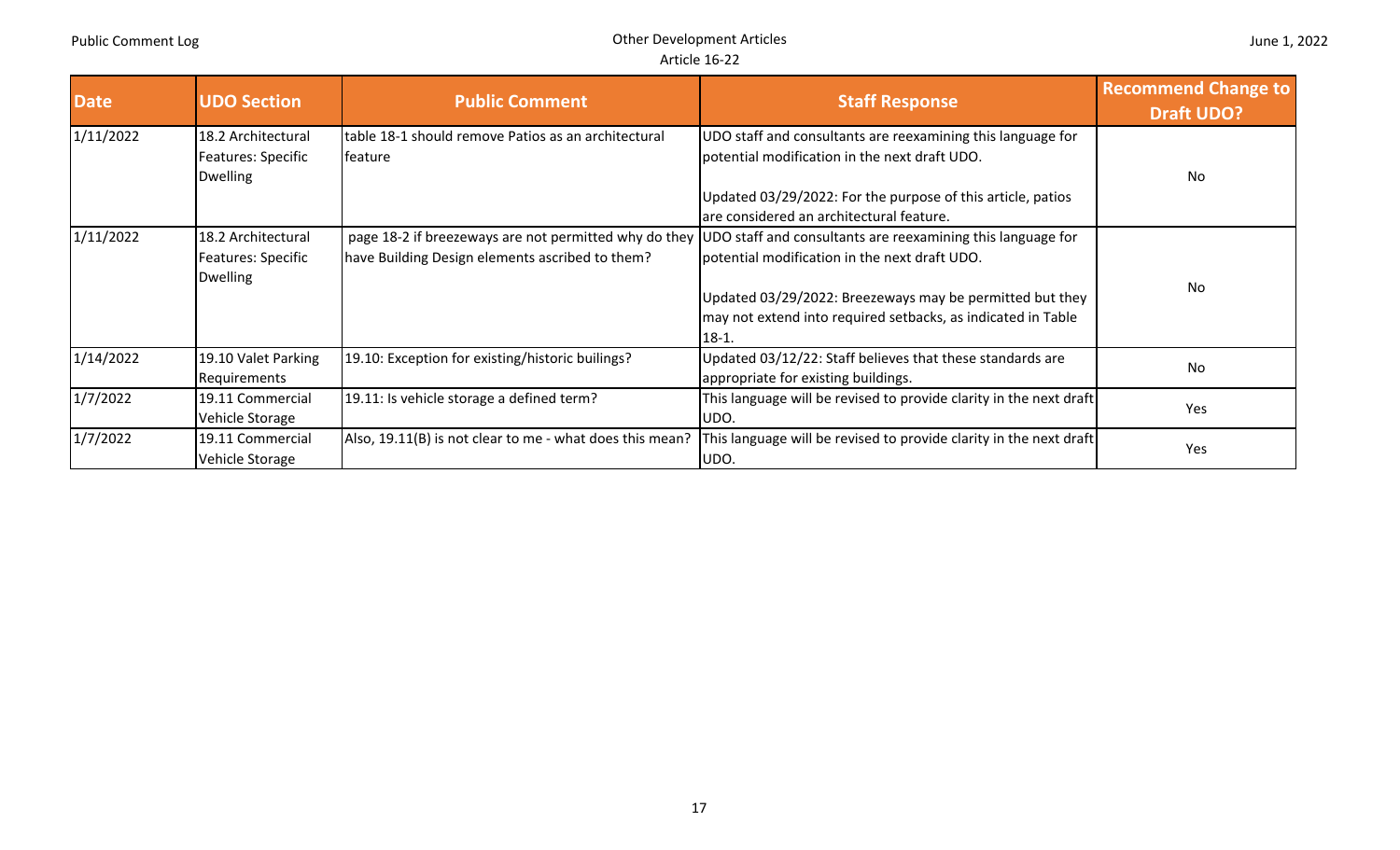| <b>Date</b> | <b>UDO Section</b>                                | <b>Public Comment</b>                                                                                                                                                                                                                                                                                                                                                                                                                                                                                                                                                                                                                                                                                                                                                                                                                                                                                                                                                                                                                                                                                                                                                                                                                                       | <b>Staff Response</b>                                                                                                                                                                                                                                                                                                                                                                                                                                        | <b>Recommend Change to</b><br><b>Draft UDO?</b> |
|-------------|---------------------------------------------------|-------------------------------------------------------------------------------------------------------------------------------------------------------------------------------------------------------------------------------------------------------------------------------------------------------------------------------------------------------------------------------------------------------------------------------------------------------------------------------------------------------------------------------------------------------------------------------------------------------------------------------------------------------------------------------------------------------------------------------------------------------------------------------------------------------------------------------------------------------------------------------------------------------------------------------------------------------------------------------------------------------------------------------------------------------------------------------------------------------------------------------------------------------------------------------------------------------------------------------------------------------------|--------------------------------------------------------------------------------------------------------------------------------------------------------------------------------------------------------------------------------------------------------------------------------------------------------------------------------------------------------------------------------------------------------------------------------------------------------------|-------------------------------------------------|
| 1/7/2022    | 19.2 Vehicle Parking<br><b>Space Requirements</b> | (Part 1 of 2) Bicycles are vehicles as defined by NC DOT.<br>Although vehicles as stated are motor vehicles with<br>delineation betwen bicycles and motor vehicles there<br>should not be a distinction. Motorized vehicle parking<br>minimums need to abolished. There is no free parking.<br>What if the only free parking was for bikes, motorcycles, team has forwarded these comments to the Charlotte<br>electric vehicles i.e. the vehicles we would like to<br>encourage. Paid parking would be for internal<br>combustion engines. What if the closest parking were<br>for those aforementioned preferred vehicles? What if<br>the closest, easiest, free parking and drop off were for<br>public transit and preferred modes of transportation.<br>We must create the world we want. Eliminate valet<br>service for motorized v; Bicycles are vehicles as defined<br>by NC DOT. Although vehicles as stated are motor<br>vehicles with delineation betwen bicycles and motor<br>vehicles there should not be a distinction. Motorized<br>vehicle parking minimums need to abolished. There is<br>no free parking. What if the only free parking was for<br>bikes, motorcycles, electric vehicles i.e. the vehicles we<br>would like to encourage. | The proposed parking standards in the draft UDO are designed<br>to recognize the community's current development and<br>transportation context while furthering multi-modal<br>transportation options. Some of these suggestions are beyond<br>the scope of the UDO, such as free v. paid parking. The UDO<br>Department of Transportation (CDOT) for consideration in its<br>initiatives.<br>Updated 02/08/2022: This comment has been referred to<br>CDOT. | No                                              |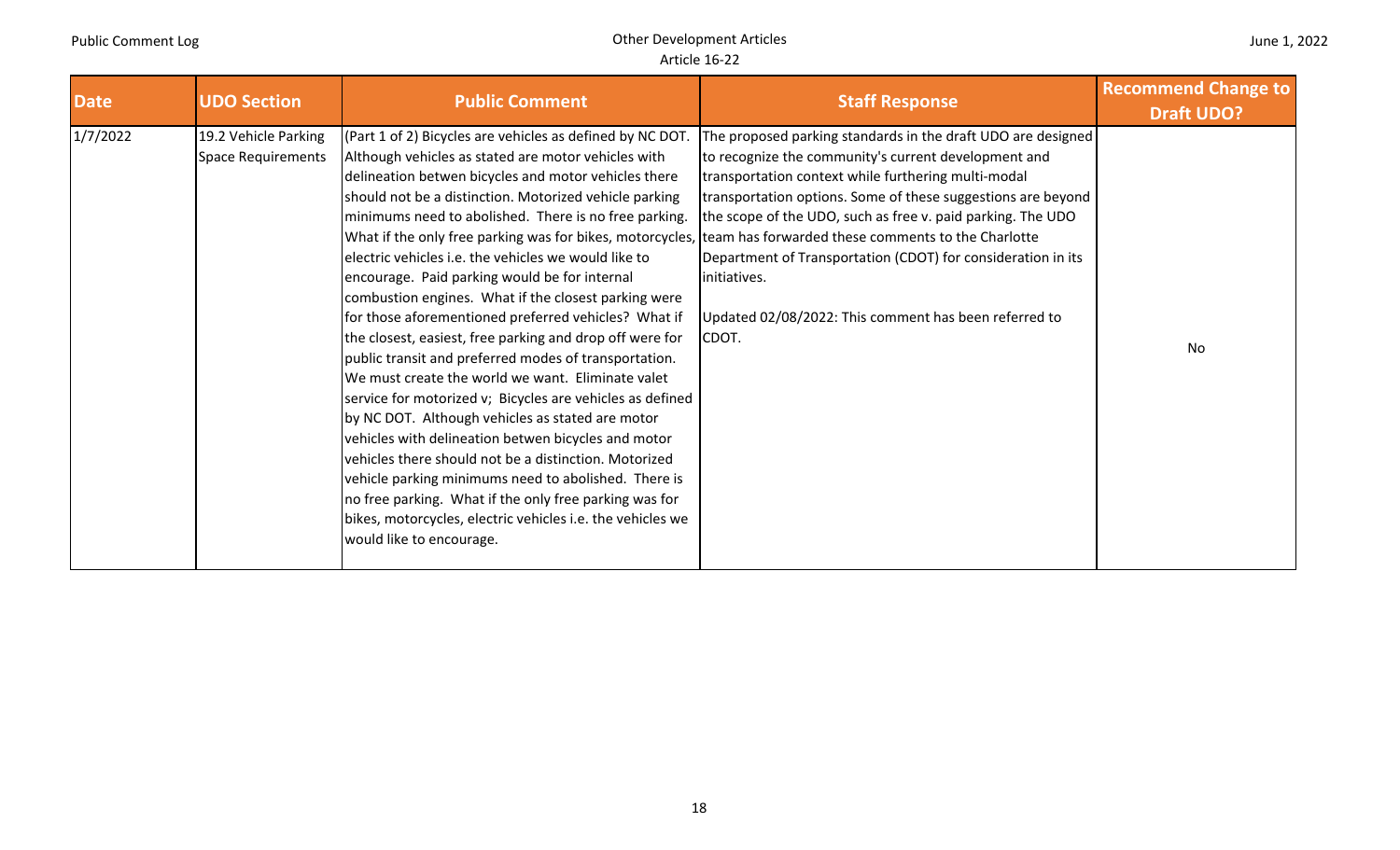| June 1, 2022 |  |  |  |
|--------------|--|--|--|
|--------------|--|--|--|

| <b>Date</b> | <b>UDO Section</b>                                | <b>Public Comment</b>                                                                                                                                                                                                                                                                                                                                                                                                                                                                                                                                                                                                                                                                                                                                                                                                                                     | <b>Staff Response</b>                                                                                                                                                                                                                                                                                                                                                                                                                                                                                              | <b>Recommend Change to</b><br><b>Draft UDO?</b> |
|-------------|---------------------------------------------------|-----------------------------------------------------------------------------------------------------------------------------------------------------------------------------------------------------------------------------------------------------------------------------------------------------------------------------------------------------------------------------------------------------------------------------------------------------------------------------------------------------------------------------------------------------------------------------------------------------------------------------------------------------------------------------------------------------------------------------------------------------------------------------------------------------------------------------------------------------------|--------------------------------------------------------------------------------------------------------------------------------------------------------------------------------------------------------------------------------------------------------------------------------------------------------------------------------------------------------------------------------------------------------------------------------------------------------------------------------------------------------------------|-------------------------------------------------|
| 1/7/2022    | 19.2 Vehicle Parking<br><b>Space Requirements</b> | (Part 2 of 2) Paid parking would be for internal<br>combustion engines. What if the closest parking were<br>for those aforementioned preferred vehicles? What if<br>the closest, easiest, free parking and drop off were for<br>public transit and preferred modes of transportation.<br>We must create the world we want. Eliminate valet<br>service for motorized vehicles. Mandate those spots<br>furthest away and charge for them. Encourage drop off<br>zones for ride hailing services. Discourage single<br>occupancy vehicles. Bike parking standards should<br>accommodate all types of bikes with racks, bags,<br>recumbents, cargo bikes. Adequate clearance and<br>spacing is needed. U locks must be usuable on such<br>racks. Bike lockers and shower facilities should be<br>mandated for all parking garages and some for<br>public.use. | The proposed parking standards in the draft UDO are designed<br>to recognize the community's current development and<br>transportation context while furthering multi-modal<br>transportation options. Some of these suggestions are beyond<br>the scope of the UDO, such as free v. paid parking. The UDO<br>team has forwarded these comments to the Charlotte<br>Department of Transportation (CDOT) for consideration in its<br>initiatives.<br>Updated 02/08/2022: This comment has been referred to<br>CDOT. | No                                              |
| 1/7/2022    | 19.2 Vehicle Parking<br><b>Space Requirements</b> | Part D Section 2 - Public Parking Credit<br>Add the option for nongovernmental ownership if there<br>is a shared parking agreement in place. More shared<br>parking is called for in the draft plan of Center City<br>Vision Plan in section 2D-1.                                                                                                                                                                                                                                                                                                                                                                                                                                                                                                                                                                                                        | The proposed UDO language does not preclude a<br>development meeting parking requirements through a parking<br>agreement in a non-governmental parking facility.<br>The UC zoning district in Center City does not have parking<br>minimums that need to be met.                                                                                                                                                                                                                                                   | No                                              |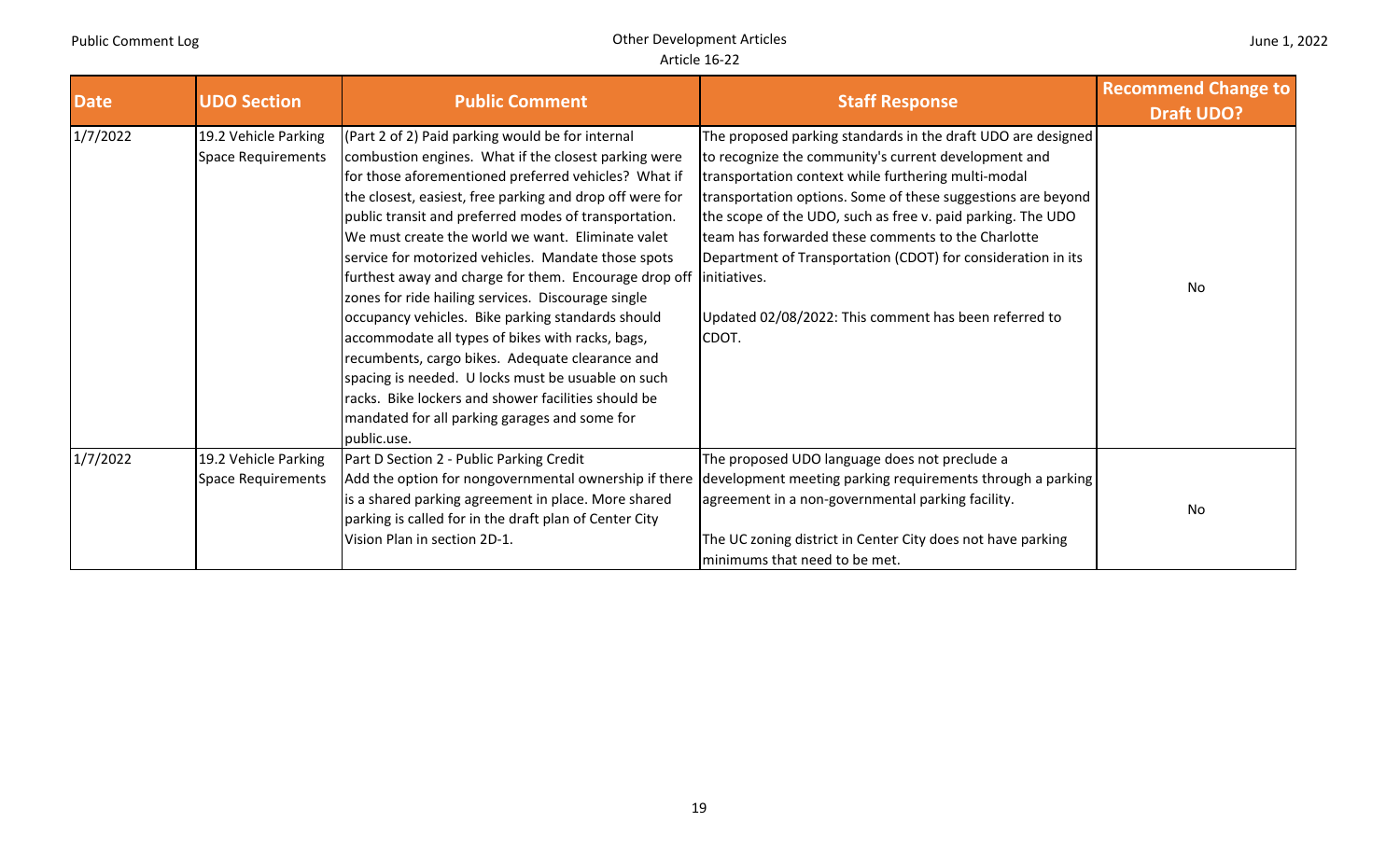| <b>Date</b> | <b>UDO Section</b>                                                              | <b>Public Comment</b>                                                                                                                                                                                                                                                                                                                                                                                                                                                                                                                                                                                                                                                                                                                                                                        | <b>Staff Response</b>                                                                                                                                                                                                                                                                                                                                                                                                                                                                                              | <b>Recommend Change to</b><br><b>Draft UDO?</b> |
|-------------|---------------------------------------------------------------------------------|----------------------------------------------------------------------------------------------------------------------------------------------------------------------------------------------------------------------------------------------------------------------------------------------------------------------------------------------------------------------------------------------------------------------------------------------------------------------------------------------------------------------------------------------------------------------------------------------------------------------------------------------------------------------------------------------------------------------------------------------------------------------------------------------|--------------------------------------------------------------------------------------------------------------------------------------------------------------------------------------------------------------------------------------------------------------------------------------------------------------------------------------------------------------------------------------------------------------------------------------------------------------------------------------------------------------------|-------------------------------------------------|
| 1/7/2022    | 19.2 Vehicle Parking<br><b>Space Requirements</b>                               | Part A Section 1-C and Table 19-1 - Vehicle Parking<br>Requirements<br>Changes to:<br>Tier 1: N-2B moves to Tier 2<br>Tier 2: CAC-2 is marked in both Tier 2 and Tier 3, needs<br>to be removed from Tier 2. The application of<br>Maximums in the table states "Does not apply to<br>parking structures" this should be replaced with the<br>exclusion of the districts like IC-2 OR CR and apply to<br>lots and structures in all remaining districts.<br>Tier 3: More aggressive parking maximums in or near<br>rapid transit stations. The number should be less than 1<br>per unit and not per bedroom while being more<br>aggressive at the 1/4 mile distance from rapid transit. The<br>number of parking spaces can increase at the 1/2 mile<br>distance of a rapid transit station. | This comment is still under review.<br>Updated 06/01/2022:<br>Tier 1: N2-B has been moved from Tier 1 to Tier 2<br>Tier 2: The duplicate of CAC-2 has been corrected. CAC-2 is in<br>Tier 3. No change recommended to exempt parking lots and<br>parking structures from parking maximums.<br>Tier 3: No change recommended to parking maximums for<br>residential.                                                                                                                                                | Yes                                             |
| 10/27/2021  | 19.2 Vehicle Parking<br>Space Requirements;<br>19.4 Required Bicycle<br>Parking | 19.2 - Car Parking minimums shouldn't exist for most<br>building types. Design a city for people, not cars.; 19.4<br>Table 19.3 leaving Stadiums as "conditional zoning"<br>doesn't sit well. With having both our stadiums in the<br>city center, we should have some sort of minimum but<br>be able to scale up. I also think it's worth including<br>electric scooters in this. As much as I don't like<br>them/people use them irresponsibly, it's better than<br>more cars.                                                                                                                                                                                                                                                                                                             | The proposed parking standards in the draft UDO are designed<br>to recognize the community's current development and<br>transportation context while furthering multi-modal<br>transportation options. Some of these suggestions are beyond<br>the scope of the UDO, such as free v. paid parking. The UDO<br>team has forwarded these comments to the Charlotte<br>Department of Transportation (CDOT) for consideration in its<br>initiatives.<br>Updated 02/08/2022: This comment has been referred to<br>CDOT. | No                                              |
| 10/27/2021  | <b>Vehicle Charging</b><br><b>Stations</b>                                      | 19.3 Required Electric Section 19.3 - EV-Capable and EV-Ready space<br>calculation should be clarified that they are cumulative<br>requirements vs concurrent requirements (ie 10% EV-<br>Ready doesn't fulfill half of the 20% EV-Capable<br>requirement).                                                                                                                                                                                                                                                                                                                                                                                                                                                                                                                                  | Updated 03/12/22: UDO staff and consultants are reexamining<br>this language for potential modification in the next draft UDO.<br>Updated 5/31/2022: EV Ready requirements removed from<br>Article 19.3.                                                                                                                                                                                                                                                                                                           | Yes                                             |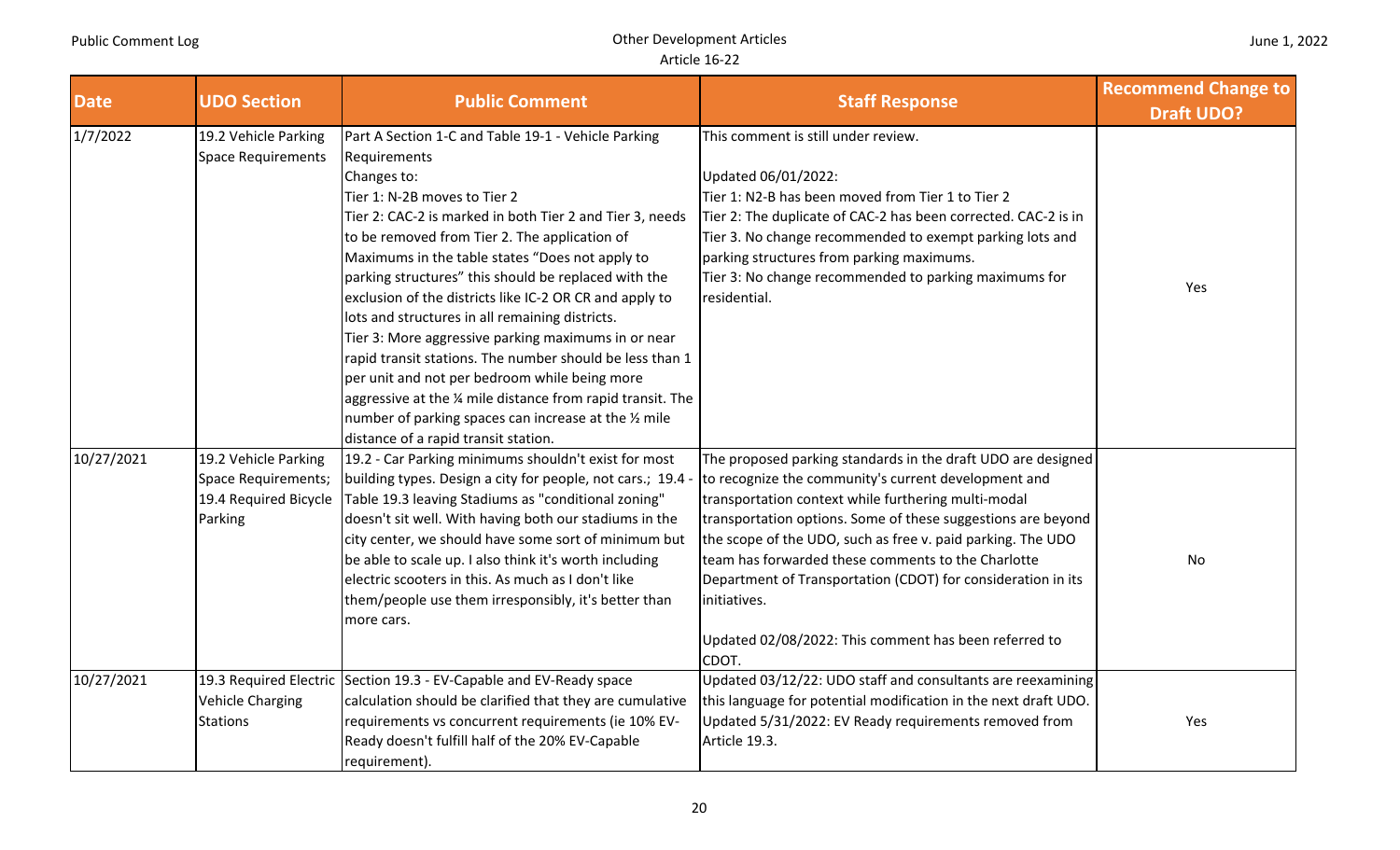| <b>Date</b> | <b>UDO Section</b>                                                                                                                         | <b>Public Comment</b>                                                                                                                                                                                                                                                                                                                                                                                                                     | <b>Staff Response</b>                                                                                                                                                                                                                                                                                                                                                                            | <b>Recommend Change to</b><br><b>Draft UDO?</b> |
|-------------|--------------------------------------------------------------------------------------------------------------------------------------------|-------------------------------------------------------------------------------------------------------------------------------------------------------------------------------------------------------------------------------------------------------------------------------------------------------------------------------------------------------------------------------------------------------------------------------------------|--------------------------------------------------------------------------------------------------------------------------------------------------------------------------------------------------------------------------------------------------------------------------------------------------------------------------------------------------------------------------------------------------|-------------------------------------------------|
| 11/26/2021  | <b>Vehicle Charging</b><br><b>Stations</b>                                                                                                 | prohibitive for public parking structures (think it's fine<br>for residential). For example the current Panther's deck<br>at Mint St would need 444 spaces EV-Capable, another<br>222 spaces EV-Ready, and 45 spaces EVSE-Installed.<br>They currently have 24 EV spaces and the deck is owned<br>by Duke Energy (ie if anyone is leading the way on<br>installing chargers they should be). I would suggest<br>going from 20/10 to 10/5. | 19.3 Required Electric Section 19.3 - 20% EV-Capable seems excessive and cost-Updated 03/12/22: UDO staff and consultants are reexamining<br>this language for potential modification in the next draft UDO.<br>Updated 5/31/2022: EV Ready requirements removed from<br>Article 19.3. For parking decks over 50 spaces, the 2nd draft<br>UDO requires 20% to be EV Capable and 2% EV Installed. | Yes                                             |
| 11/26/2021  | 19.3 Required Electric Table 19-2<br><b>Vehicle Charging</b><br><b>Stations</b>                                                            | Comment: In the 0-9 spaces category of off-street<br>parking, there are zero types of EV charging stations<br>called for in the current draft. If EVs are the future we<br>will need at least 1 EV-Ready space in the 0-9 segment<br>or 1 EV-Capable is preferred.                                                                                                                                                                        | Updated 03/12/22: UDO staff and consultants are reexamining<br>this language for potential modification in the next draft UDO.<br>Updated 5/31/2022: No change recommended for 0-9 parking<br>spaces.                                                                                                                                                                                            | No                                              |
| 10/27/2021  | <b>Vehicle Charging</b><br>Stations;                                                                                                       | 19.3 Required Electric Section 19.3 - there should be a requirement that<br>parking for office buildings also include EV charging.<br>would recommend 10% EV-Capable, 5% EV-Ready, 2%<br>EVSE-Installed.                                                                                                                                                                                                                                  | Updated 03/12/22: UDO staff and consultants are reexamining<br>this language for potential modification in the next draft UDO.<br>Updated 5/31/2022: No change recommended to add office<br>to the uses that require EV parking at this time. This use and<br>others may be added at a future date.                                                                                              | No                                              |
| 10/27/2021  | <b>Vehicle Charging</b><br>Stations; 19.6 Design<br>of Surface Parking and<br>Parking Lots; 19.7<br>Design of Parking<br><b>Structures</b> | 19.3 Required Electric $(19.3(c)(1)$ - why are we not following regular math,<br>where we round down up to .49 and round up from .5?                                                                                                                                                                                                                                                                                                      | Updated 03/12/22: UDO staff and consultants are reexamining<br>this language for potential modification in the next draft UDO.<br>Updated 04/28/2022: Staff will amend the second draft UDO<br>to strike Section 19.3.C.1. Rounding will conform to the<br>fractional standards found in the Rules of Construction in<br>Article 2.                                                              | Yes                                             |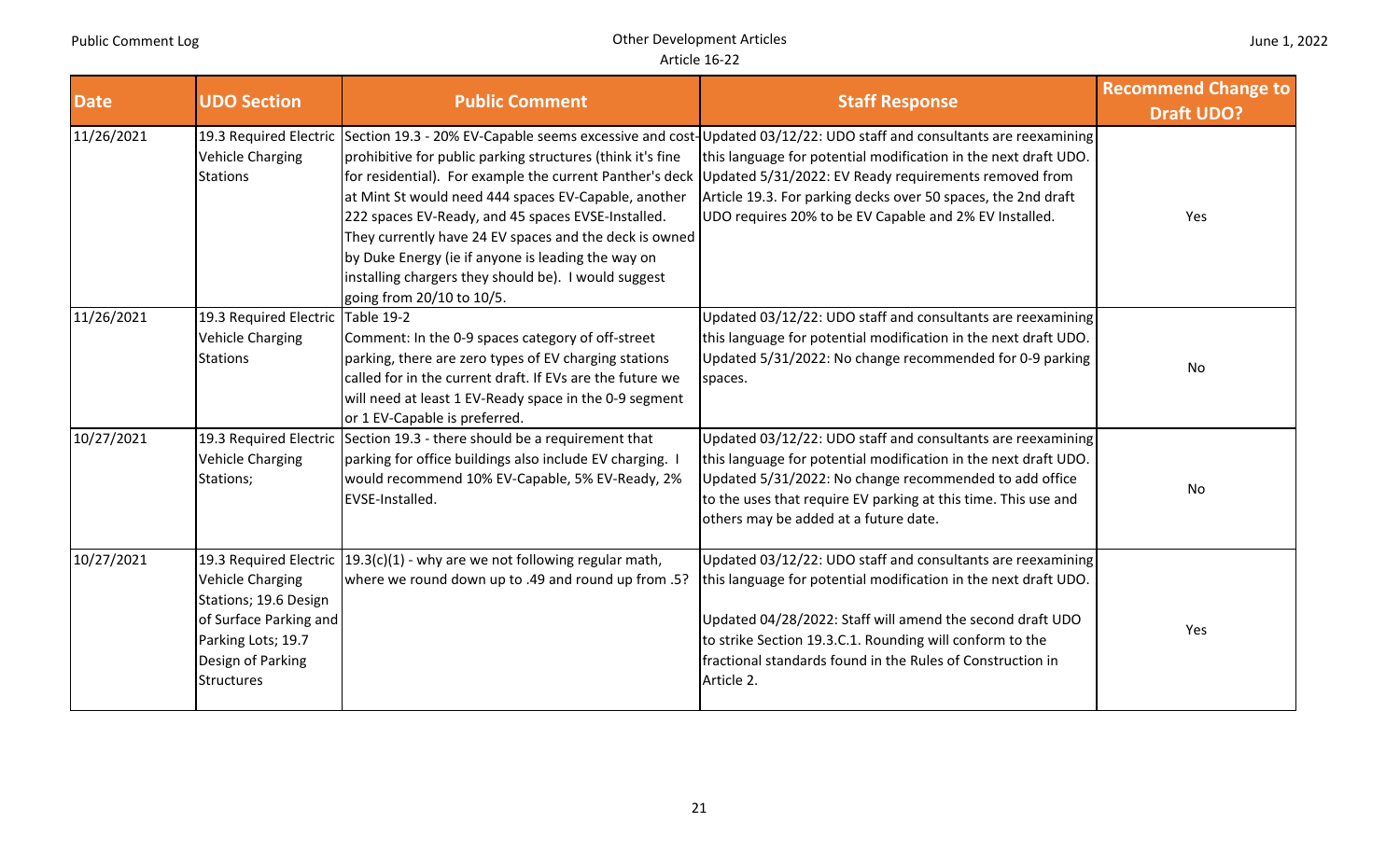| <b>Date</b> | <b>UDO Section</b>               | <b>Public Comment</b>                                                                                                                                                                                                                                                                                                                                                                                                                                                                | <b>Staff Response</b>                                                                                                                                                                                         | <b>Recommend Change to</b><br><b>Draft UDO?</b> |
|-------------|----------------------------------|--------------------------------------------------------------------------------------------------------------------------------------------------------------------------------------------------------------------------------------------------------------------------------------------------------------------------------------------------------------------------------------------------------------------------------------------------------------------------------------|---------------------------------------------------------------------------------------------------------------------------------------------------------------------------------------------------------------|-------------------------------------------------|
| 10/27/2021  | 19.4 Required Bicycle<br>Parking | With regard to parking space requirements for Self-<br>storage Facility: min 1/25 storage units. This is a<br>significant increase over the previous standard of 0.25<br>per 1000sf. A 100,000sf self-storage facility typically will Updated 03/29/2022: We believe this is a reasonable<br>have 30 trips in a 24hr period. Dedicating this much<br>space for parking is a wasteful use of land area,<br>increasing development costs and more impervious<br>area that is not used. | UDO staff and consultants are reexamining this language for<br>potential modification in the next draft UDO.<br>minimum parking requirement for self-storage facilites where<br>parking minimums would apply. | No                                              |
| 1/7/2022    | 19.4 Required Bicycle<br>Parking | Part C:<br>Comment: This line should be removed: "In no case are required number of bicycle parking spaces does not<br>more than 30 short-term bicycle parking spaces<br>required to be provided."                                                                                                                                                                                                                                                                                   | Updated 03/12/22: This standard is included so that the<br>significantly exceed demand. This does not prohibit providing<br>more spaces.                                                                      | No                                              |
| 1/7/2022    | 19.4 Required Bicycle<br>Parking | Table 19.3 Bicycle Parking Requirements in relation to<br>Public Park at 2 per Acre Comment: Suggestion: Urban<br>more people biking to them. Example 1st Ward Park is a  parking requirement for Public Park to 4 per acre.<br>2-3 acre park and would have 4 to 6 required bicycle<br>spaces.                                                                                                                                                                                      | This comment is still under review.<br>parks can tend to be smaller but more heavily used with Updated 03/29/2022: We will update the minimum bike                                                            | Yes                                             |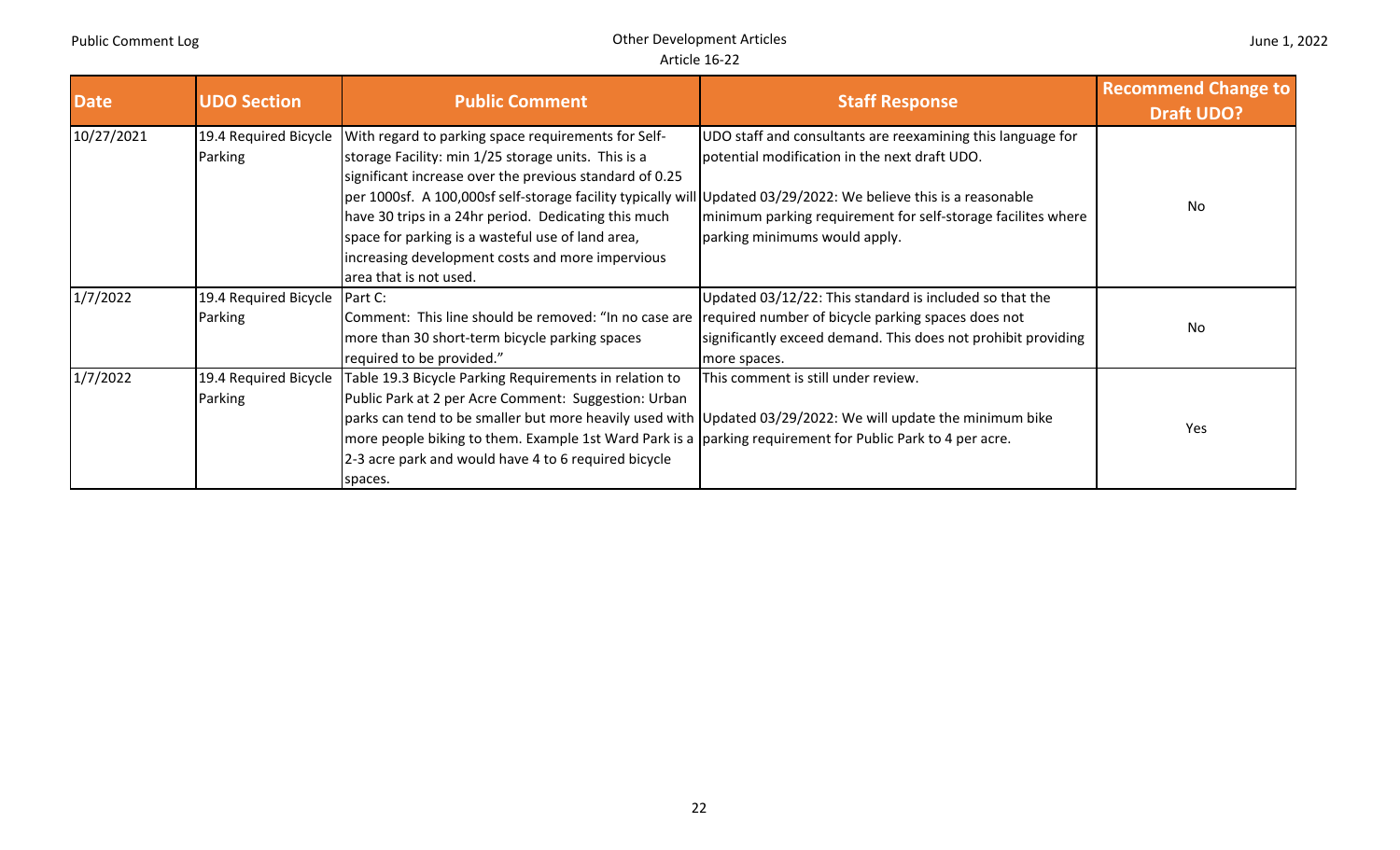| <b>Date</b> | <b>UDO Section</b>          | <b>Public Comment</b>                                                                                                                                                                                                                                                                    | <b>Staff Response</b>                                                                                                                                                                                                                                                                                                                                                                                                                                                                                                                                                                                                                                                                                                                                                                                                                                                                                                                                            | <b>Recommend Change to</b><br><b>Draft UDO?</b> |
|-------------|-----------------------------|------------------------------------------------------------------------------------------------------------------------------------------------------------------------------------------------------------------------------------------------------------------------------------------|------------------------------------------------------------------------------------------------------------------------------------------------------------------------------------------------------------------------------------------------------------------------------------------------------------------------------------------------------------------------------------------------------------------------------------------------------------------------------------------------------------------------------------------------------------------------------------------------------------------------------------------------------------------------------------------------------------------------------------------------------------------------------------------------------------------------------------------------------------------------------------------------------------------------------------------------------------------|-------------------------------------------------|
| 1/11/2022   | Parking and Parking<br>Lots | lots need to be improved or removed entirely - just<br>restriping? renovating part of building that uses an<br>existing, non-conforming lot? If just part of the building<br>removed?; 19.7(B)(2): Why must garage screening<br>resemble adjacent buildings? Stop regulating aesthetics. | 19.6 Design of Surface   19.6(A)(2)(b)(II)(A): Recommend clarifying when existing   UDO staff and consultants are reexamining this language to<br>provide clarity on nonconforming parking in the next draft<br>UDO.<br>is renovated, how much of the lot has to be upgraded or Updated 03/29/2022: The section referenced applies only<br>where there is no principal building.<br>Updated 4/28/2022: The intent of the screening language for<br>garages is to mitigate their visual impact. We invite you to<br>provide specific suggestions or recommendations for<br>alternative approaches. Staff will add provisions related to<br>nonconforming parking lots to clarify that maintenance such<br>as seal coating, resurfacing, and restriping alone do not<br>require them to be brought into conformance. Renovation of a<br>building that does not require an increase in parking would<br>not require the parking lot to be brought into conformance. | Yes                                             |
| 10/7/2021   | Parking and Parking<br>Lots | 19.6 Design of Surface 19.6A 1. a. i. needs to say single-family detached                                                                                                                                                                                                                | The UDO does not use the term single-family detached. Refer<br>to "Dwelling - Single-Family" in the use definitions in Article<br>15.                                                                                                                                                                                                                                                                                                                                                                                                                                                                                                                                                                                                                                                                                                                                                                                                                            | No                                              |
| 11/26/2021  | Parking and Parking<br>Lots | 19.6 Design of Surface 19.6 A. 1. a. 1. (c) would remove the allowance for on<br>street parking to count for a % of required parking. Why<br>remove that?                                                                                                                                | UDO staff and consultants are reexamining this language for<br>potential modification in the next draft UDO.<br>Updated 03/29/2022: This section is only for the design of<br>surface parking. On-street parking spaces will still count<br>toward required parking as indicated in Article 19.2.D.1.                                                                                                                                                                                                                                                                                                                                                                                                                                                                                                                                                                                                                                                            | No                                              |
| 1/11/2022   | Parking and Parking<br>Lots | 19.6 Design of Surface 19.6A 1. 1.iii. (c) appears to remove the flexibility of a 3-<br>car garage or a circular driveway. Why remove that<br>owners option?                                                                                                                             | The current proposed language limits driveway width to 20<br>feet in width in the established setback along a frontage. The<br>proposed language does not prohibit 3-car garages or circular<br>driveways as options. The standards do limit duplexes,<br>triplexes, and quadraplexes to one driveway cut per street<br>frontage.                                                                                                                                                                                                                                                                                                                                                                                                                                                                                                                                                                                                                                | No                                              |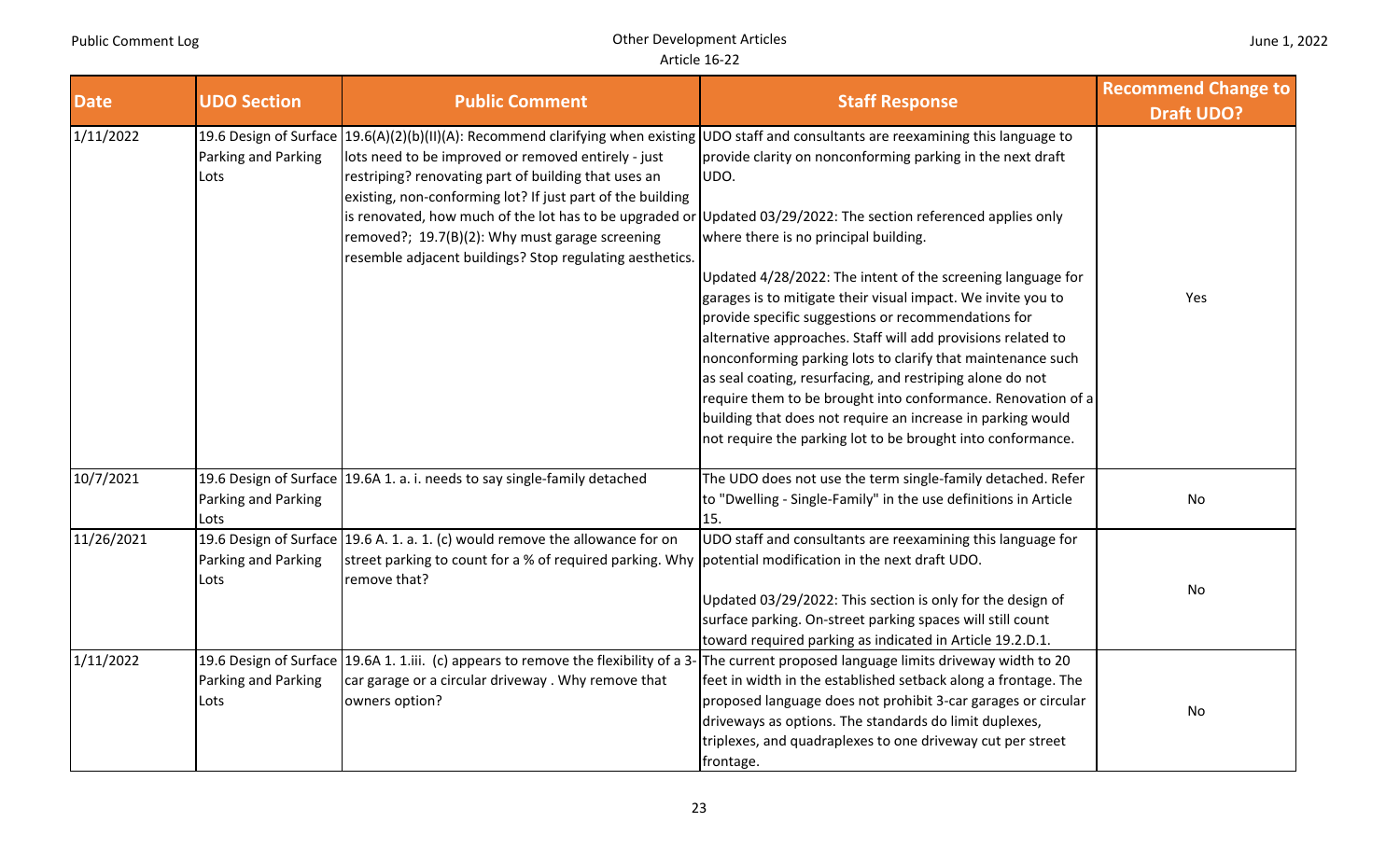| <b>Date</b> | <b>UDO Section</b> | <b>Public Comment</b>                                                                                                                                                                                                                                                                                                                                           | <b>Staff Response</b>                                                                                                                                                                                                                                                                                                                                                                                                                                                                                                | <b>Recommend Change to</b><br><b>Draft UDO?</b> |
|-------------|--------------------|-----------------------------------------------------------------------------------------------------------------------------------------------------------------------------------------------------------------------------------------------------------------------------------------------------------------------------------------------------------------|----------------------------------------------------------------------------------------------------------------------------------------------------------------------------------------------------------------------------------------------------------------------------------------------------------------------------------------------------------------------------------------------------------------------------------------------------------------------------------------------------------------------|-------------------------------------------------|
| 10/27/2021  | <b>Structures</b>  | 19.7 Design of Parking   19.7(B)(3): Any openings, including those not facing a<br>street?                                                                                                                                                                                                                                                                      | UDO staff and consultants are reexamining parking structure<br>screening language.<br>Updated 03/29/2022: Any openings that face a frontage,<br>which is typically but not always a street.                                                                                                                                                                                                                                                                                                                          | No                                              |
| 11/26/2021  | <b>Structures</b>  | with few constraints. It is also regulating aesthetics.                                                                                                                                                                                                                                                                                                         | 19.7 Design of Parking  19.7(B)(3): This rule presumes a large, flat, suburban site UDO staff and consultants are reexamining parking structure<br>screening language.<br>Updated 03/29/2022: The requirement that all floors of a<br>parking structure that fronts onto a frontage be level is<br>feasible regardless of the slope of the site. The requirement is<br>intended to have floors align with the architectural openings<br>on the facade so that sloped floors are not visible through the<br>openings. | No                                              |
| 1/11/2022   | <b>Structures</b>  | 19.7 Design of Parking   19.7(B) (4) - can any garage meeting these screening<br>requirements meet the air-flow requirements to be non-<br>sprinkled? It seems like not. If there must be a 4' tall<br>wall AND 50% of the opening above the wall must be<br>blocked by the features specified, it seems like all<br>garages in charlotte will need sprinklers. | This comment is still under review.<br>Updated 03/29/2022: These standards are similar to those<br>already in effect in some of the current zoning districts.<br>Parking structures must comply with all applicable building<br>and fire codes.                                                                                                                                                                                                                                                                      | No                                              |
| 10/25/2021  | <b>Structures</b>  | 19.7 Design of Parking $(19.7(C)(1)(c)$ : What does it mean to require a fully<br>wrapped parking garage to be articulated?                                                                                                                                                                                                                                     | Building articulation standards that must be met are found in<br>the applicable zoning districts.                                                                                                                                                                                                                                                                                                                                                                                                                    | No                                              |
| 10/25/2021  | <b>Structures</b>  | 19.7 Design of Parking   19.7(c)(2)(c): Exclude fire stairs from the calculation?<br>90% will be very hard to reach otherwise.                                                                                                                                                                                                                                  | This language will be revised to provide clarity for fire stairs as<br>an exclusion in the next draft UDO.                                                                                                                                                                                                                                                                                                                                                                                                           | Yes                                             |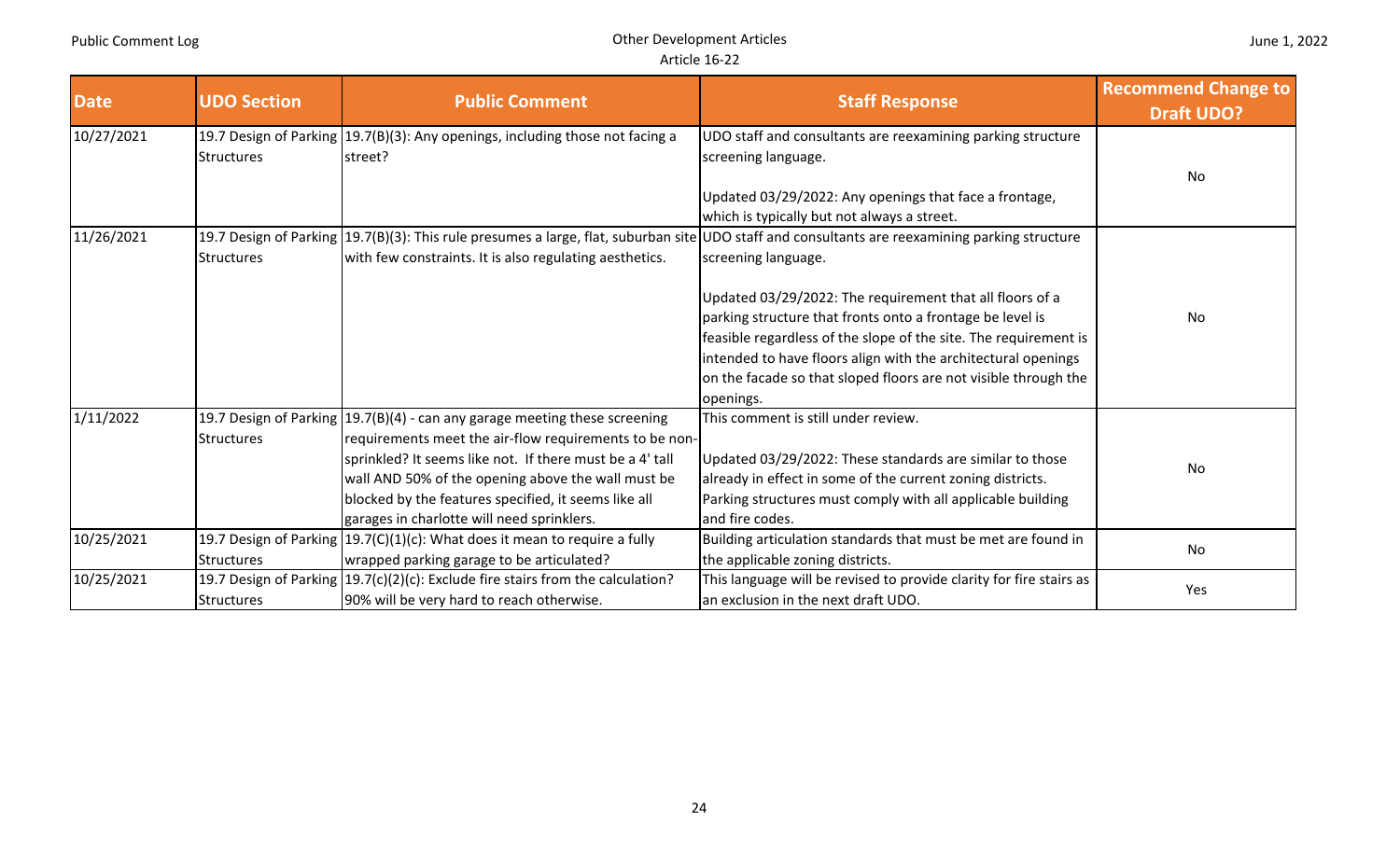| <b>Date</b> | <b>UDO Section</b> | <b>Public Comment</b>                                                                                                                                                                                                                                                                                                                                                                                                                                                                                                                                                                                                                                                                                                                                                            | <b>Staff Response</b>                                                                                                                                                                                                                                                                                                                                                                       | <b>Recommend Change to</b><br><b>Draft UDO?</b> |
|-------------|--------------------|----------------------------------------------------------------------------------------------------------------------------------------------------------------------------------------------------------------------------------------------------------------------------------------------------------------------------------------------------------------------------------------------------------------------------------------------------------------------------------------------------------------------------------------------------------------------------------------------------------------------------------------------------------------------------------------------------------------------------------------------------------------------------------|---------------------------------------------------------------------------------------------------------------------------------------------------------------------------------------------------------------------------------------------------------------------------------------------------------------------------------------------------------------------------------------------|-------------------------------------------------|
| 1/6/2022    | <b>Structures</b>  | 19.7 Design of Parking Section 19.7 - consider unintended consequences of<br>only applying parking deck screening to facades abutting screening language.<br>a frontage. Decks should be screened on all sides not<br>already screened by an adjacent building. FNB tower is<br>screened on all frontages but has exposed deck that is<br>highly visible to the whole city on the two sides next to<br>the Mint St deck. Portman's the Line in South End has a<br>massive parking deck that only has one frontage on<br>Hawkins St. The side facing the Rail Trail should<br>absolutely have parking deck screening on the entire<br>deck, as well as the part that faces the recording studio<br>(which isn't on any frontage but is still visible to<br>everyone in South End. | UDO staff and consultants are reexamining parking structure<br>Updated 04/28/22: At this time we don't believe that<br>screening on all facades is appropriate. The draft UDO does<br>include standards for screening along the Rail Trail.                                                                                                                                                 | No                                              |
| 1/6/2022    | <b>Structures</b>  | 19.7 Design of Parking Lighting of parking structures can be disruptive to<br>adjacent residential areas and streets.<br>I suggest adding:<br>Internal deck lighting which is visible from adjacent<br>property or streets shall be shielded to meet the 'semi<br>cut off' standard of these regulations in 16.2. Lighting<br>for covered driveway entry/exit shall be full cut off<br>shielded.                                                                                                                                                                                                                                                                                                                                                                                 | UDO staff and consultants are reexamining parking structure<br>screening language.<br>Updated 04/28/22: Staff added a reference to required<br>exterior parking facility lighting, but zoning does not control<br>the internal lighting for structures and buildings, including<br>parking decks. Staff believes the current standards that allow<br>semi-cut off lighting are appropriate. | No                                              |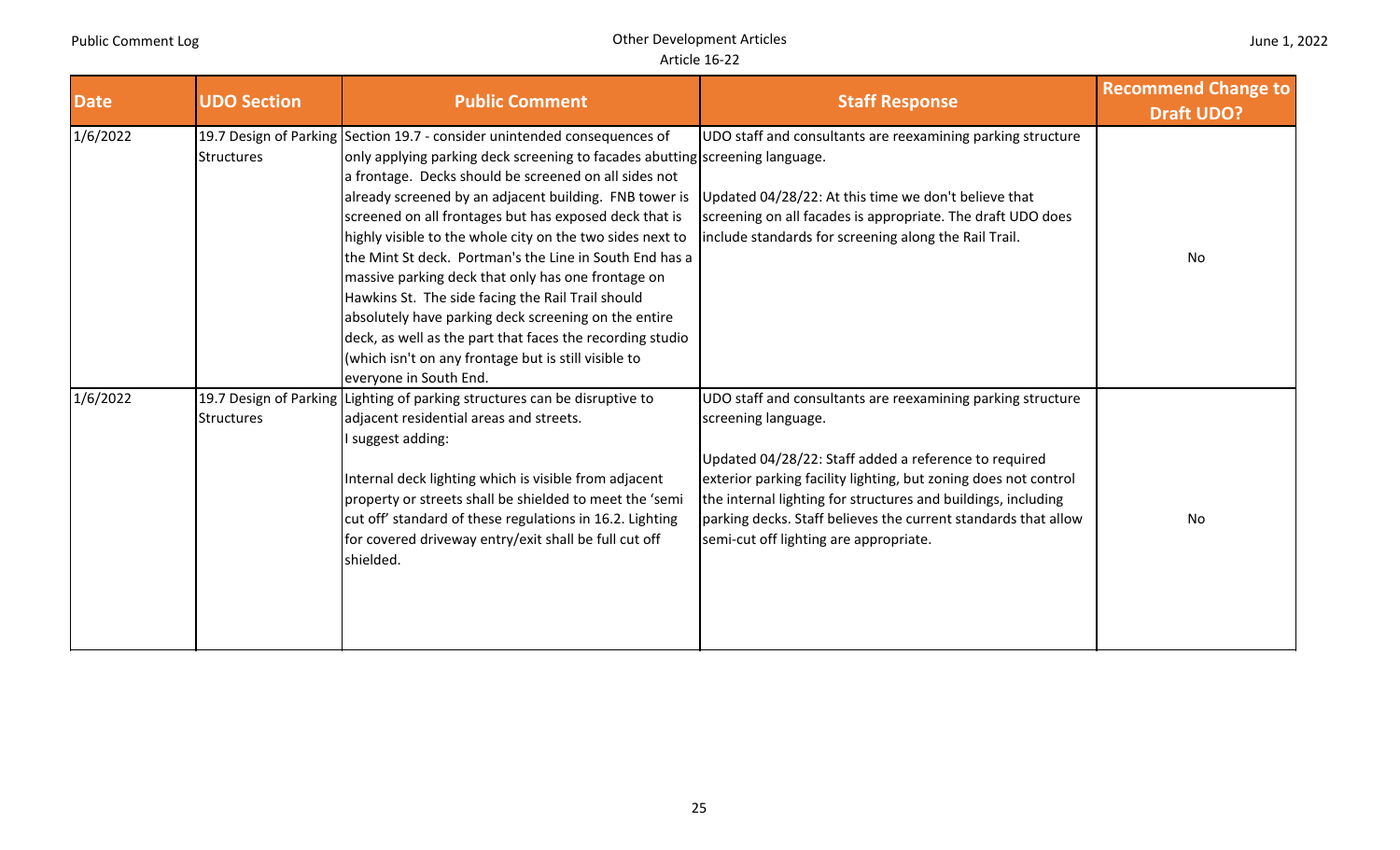| <b>Date</b> | <b>UDO Section</b>                                                                                     | <b>Public Comment</b>                                                                                                                                                                                                                                                                                                                                                                                                                                                                                                                                                                                                                                                                                                                                                                                                   | <b>Staff Response</b>                                                                                                                                                                                                                                                                                    | <b>Recommend Change to</b><br><b>Draft UDO?</b> |
|-------------|--------------------------------------------------------------------------------------------------------|-------------------------------------------------------------------------------------------------------------------------------------------------------------------------------------------------------------------------------------------------------------------------------------------------------------------------------------------------------------------------------------------------------------------------------------------------------------------------------------------------------------------------------------------------------------------------------------------------------------------------------------------------------------------------------------------------------------------------------------------------------------------------------------------------------------------------|----------------------------------------------------------------------------------------------------------------------------------------------------------------------------------------------------------------------------------------------------------------------------------------------------------|-------------------------------------------------|
| 10/27/2021  | 19.9 Design of Bicycle<br>Parking                                                                      | The distinction between short- and long-term bike<br>parking is basically whether it's covered or not. For<br>someone who commutes to work, simply having a roof<br>over your bike is insufficient. Long-term bike parking<br>must be secure (restricted access via key, passcard, etc),<br>and ideally, it would be accompanied by a facility with<br>personal lockers and showers. Simply requiring buildings<br>to have the small amount of space required to park a<br>bike is not sufficient to encourage more people to bike<br>to work. Additional infrastructure is needed, and the<br>UDO is the place to put teeth into regulations that<br>address how our city is built. Why spend time and effort<br>to write a code that doesn't go nearly far enough in<br>addressing the gaps in our built environment? | Updated 04/26/22: The proposed UDO standards do not<br>prohibit the elements requested. The development bonus<br>provisions include incentives for micromobility lockers.                                                                                                                                | No                                              |
| 10/27/2021  | Spaces; 20.3 Required Spaces/ Areas<br>Solid Waste Service<br>Areas                                    | 20.1 Required Loading title of 201. needs to change to read Required Loading                                                                                                                                                                                                                                                                                                                                                                                                                                                                                                                                                                                                                                                                                                                                            | This language will be revised to provide clarity in the next draft<br>UDO.                                                                                                                                                                                                                               | Yes                                             |
| 10/27/2021  | 21.1 Purpose                                                                                           | 21.2(a) Why is City regulating all plant material?<br>Needlessly controlling.                                                                                                                                                                                                                                                                                                                                                                                                                                                                                                                                                                                                                                                                                                                                           | The UDO allows for the selection from a wide variety of shrubs<br>and trees appropriate for the Charlotte environment.                                                                                                                                                                                   | No                                              |
| 10/27/2021  | 21.10 Landscape Yard<br>for Residential<br><b>Subdivisions Abutting</b><br><b>Limited Access Roads</b> | 21.10 B - setbacks should be allowed to included<br>Landscape yards                                                                                                                                                                                                                                                                                                                                                                                                                                                                                                                                                                                                                                                                                                                                                     | Updated 03/12/22: This standard only applies to residential<br>subdivisions (single family, duplex, and triplex) abutting<br>limited access roads where additional landscaping and space is<br>warranted due to the character of and noise from the road.<br>This is consistent with existing standards. | No                                              |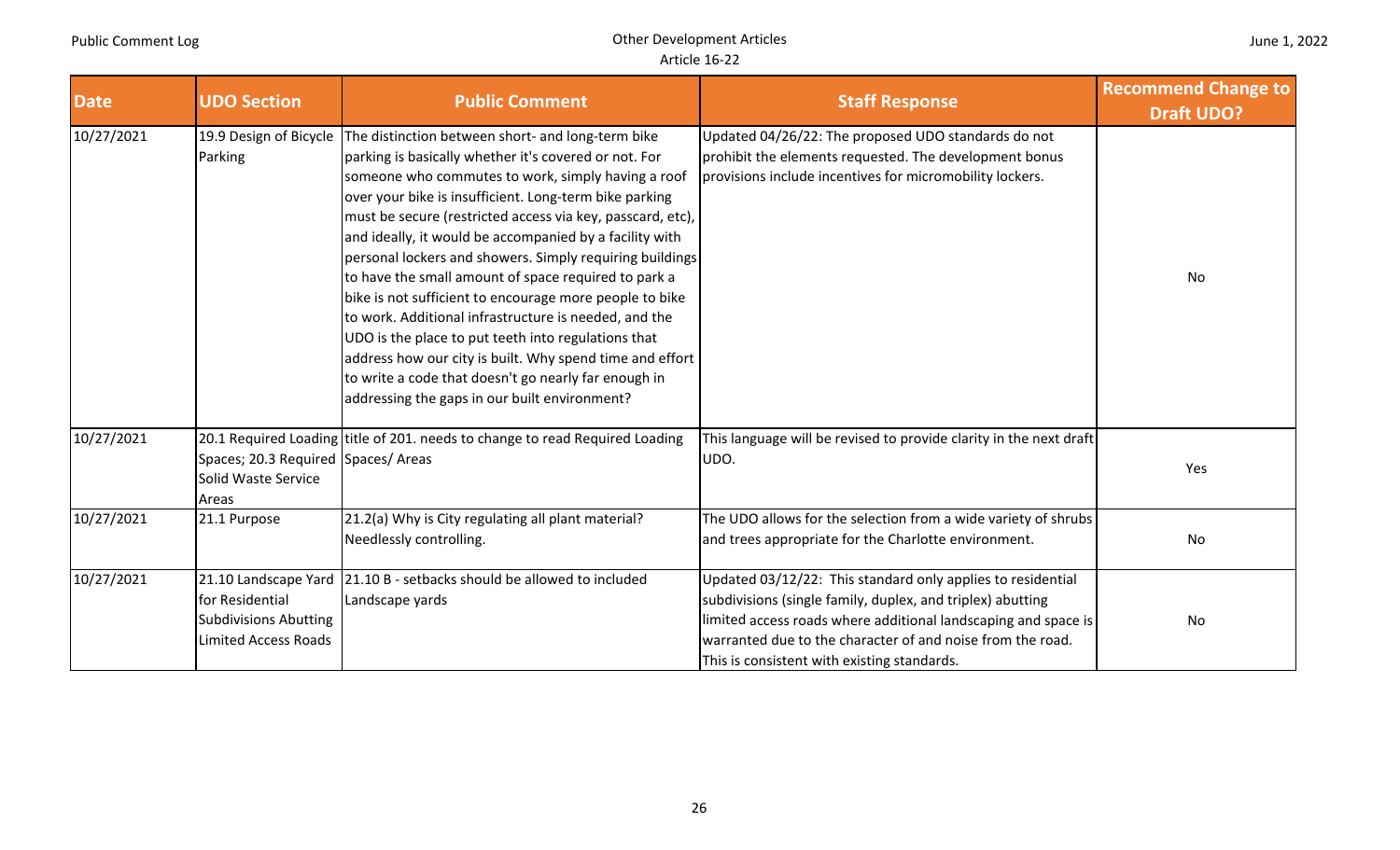| <b>Date</b> | <b>UDO Section</b>                                                  | <b>Public Comment</b>                                                                                                                                                                                                                                                                                                                                                                                                                                                                                                                                                                                                                                                                                                                                                                                                                                                                                                                                                                                                              | <b>Staff Response</b>                                                                                                                                                                                                                                                                                                              | <b>Recommend Change to</b><br><b>Draft UDO?</b> |
|-------------|---------------------------------------------------------------------|------------------------------------------------------------------------------------------------------------------------------------------------------------------------------------------------------------------------------------------------------------------------------------------------------------------------------------------------------------------------------------------------------------------------------------------------------------------------------------------------------------------------------------------------------------------------------------------------------------------------------------------------------------------------------------------------------------------------------------------------------------------------------------------------------------------------------------------------------------------------------------------------------------------------------------------------------------------------------------------------------------------------------------|------------------------------------------------------------------------------------------------------------------------------------------------------------------------------------------------------------------------------------------------------------------------------------------------------------------------------------|-------------------------------------------------|
| 1/11/2022   | 21.12 Required<br><b>Screening for Loading</b><br>and Service Areas | (Part 1 of 2) My comment is in relation to 21.12 (not<br>Article 17). We would like to see some language that<br>allows for landscape screening in lieu of opaque wall<br>of waste containers but the UDO does not. That is<br>understandable when considering the traditional<br>dumpster but this is a newer technology and has a lot of<br>benefits that traditional waste containers don't. I am<br>specifically talking about waste containers that are<br>partially in the ground such as EnviroBIN. Molok or<br>Sutera. I am sure there are other brands as well. Both<br>Knoxville and Nashville had recently written text<br>amendments to use in-ground waste containers as<br>alternate without opaque screening and gates. We are<br>willing to provide the language that Nashville Metro<br>used. This is also a common way of handling trash in<br>Europe and in Canada. Here are some websites that<br>show these types of containers<br>www.ingroundwastecontainer.com www.sutera-<br>inground.com www.molokna.com | UDO staff and consultants are reexamining this language for<br>potential modification in the next draft UDO.<br>and gates. The old code allowed for landscape screening Updated 03/12/21: Alternative screening requirements for<br>small dumpsters that are of a minimal height will be included<br>in the next draft of the UDO. | Yes                                             |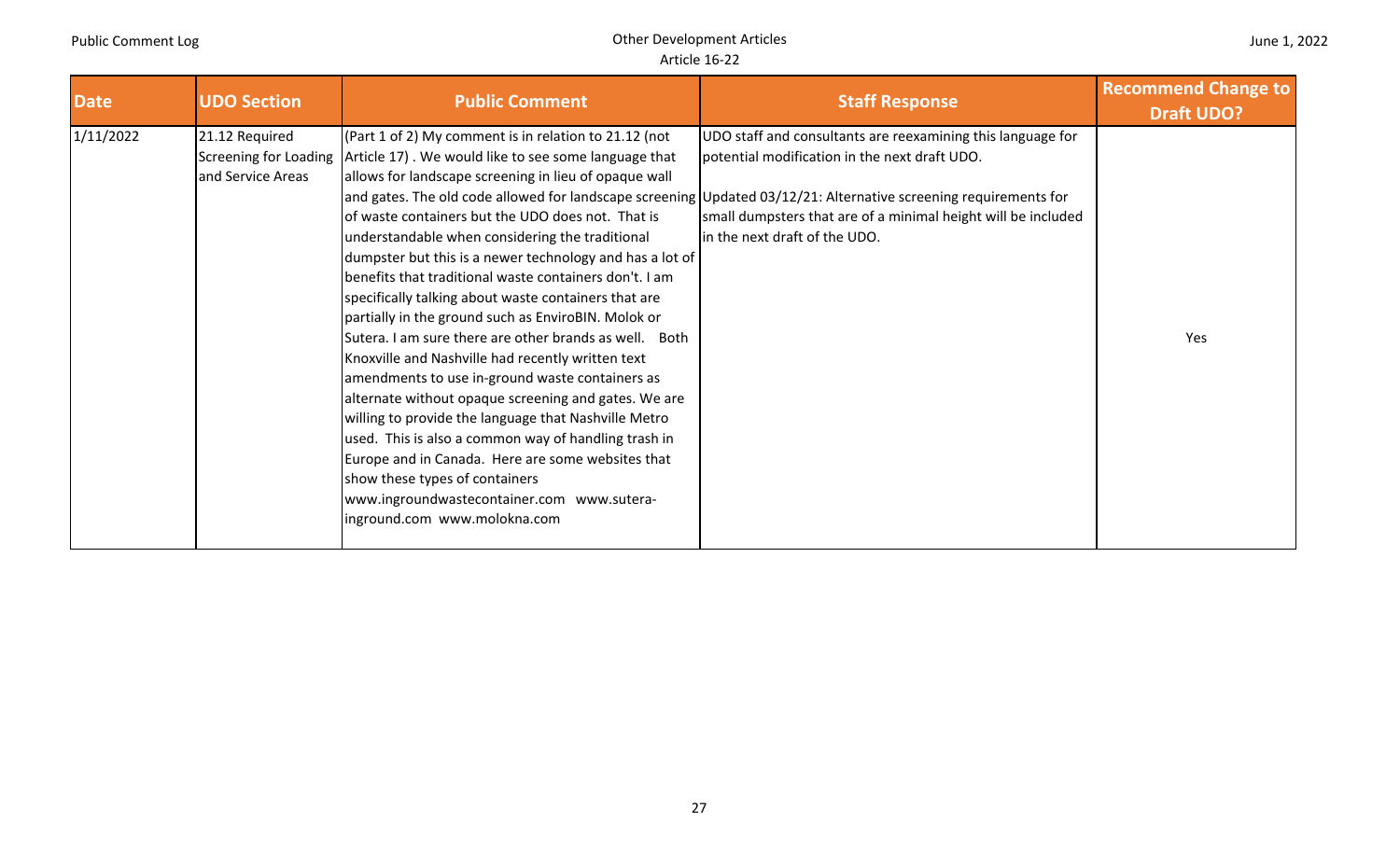| <b>Date</b> | <b>UDO Section</b>                                           | <b>Public Comment</b>                                                                                                                                                                                                                                                                                                                                                                                                                                                                                                                                                                                                                                                                 | <b>Staff Response</b>                                                                                                                                                                                                                                                                              | <b>Recommend Change to</b><br><b>Draft UDO?</b> |
|-------------|--------------------------------------------------------------|---------------------------------------------------------------------------------------------------------------------------------------------------------------------------------------------------------------------------------------------------------------------------------------------------------------------------------------------------------------------------------------------------------------------------------------------------------------------------------------------------------------------------------------------------------------------------------------------------------------------------------------------------------------------------------------|----------------------------------------------------------------------------------------------------------------------------------------------------------------------------------------------------------------------------------------------------------------------------------------------------|-------------------------------------------------|
| 10/27/2021  | 21.12 Required<br>Screening for Loading<br>and Service Areas | (Part 2 of 2) Here are some of the benefits to in-ground<br>waste containers:<br>Easier to load<br>No run-off of "dumpster juice"<br>Helps meets Sustainability goals<br>No access for pests/ rodents / vermin<br>Rotomolded PE container, will not rust.<br>More attractive design. No gates to maintain.<br>In-ground waste stays cooler therefore the odor is<br>reduced<br>Gravity locked lid, no bulky items in container<br>(mattresses, tires, etc)<br>We have, of course, a lot more supporting<br>documentation that we can send including pictures<br>from at least 1500 projects to date.<br>Contact Info: Greg Carmichael<br>greg.carmichael@binovagroup.com 865-244-9312 | UDO staff and consultants are reexamining this language for<br>potential modification in the next draft UDO.<br>Updated 03/12/21: Alternative screening requirements for<br>small dumpsters that are of a minimal height will be included<br>in the next draft of the UDO.                         | Yes                                             |
| 10/27/2021  | 21.12 Required<br>Screening for Loading<br>and Service Areas | Re: screening for dumpsters, etc consider doing away<br>with the gate/ door requirement. The gates/ doors<br>seem to almost always not get the maintenance they<br>need, and they quickly sag, break, or start to fall apart,<br>often at the hands of abuse from waste haulers. They<br>also dont always get closed, which pretty much negates<br>their existence.                                                                                                                                                                                                                                                                                                                   | UDO staff and consultants are reexamining this language for<br>potential modification in the next draft UDO.<br>Updated 03/29/2022: Poor maintenance of the required gate<br>or door does not remove the need for such screening of these<br>areas and no change to the draft text is recommended. | No                                              |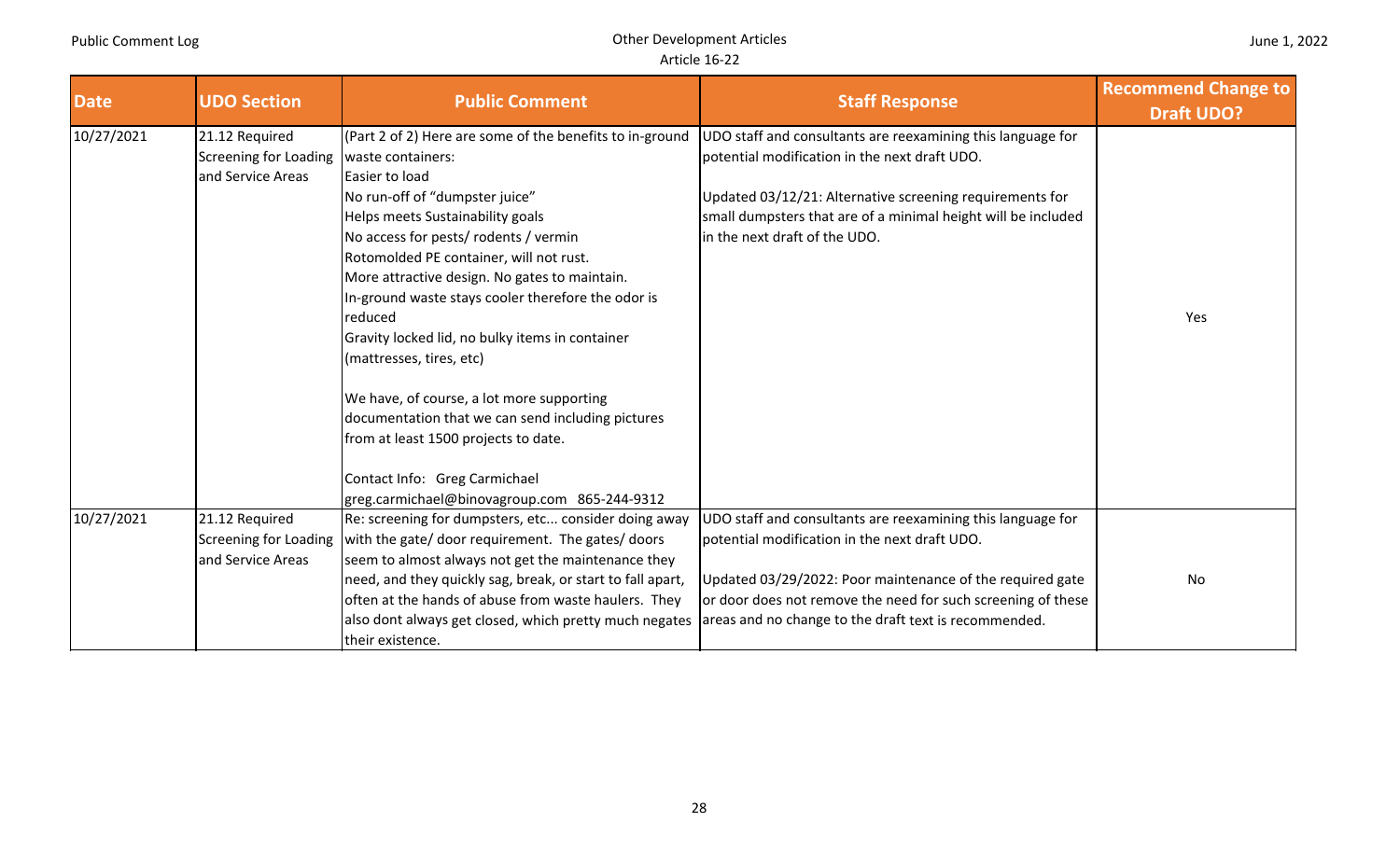| <b>Date</b> | <b>UDO Section</b> | <b>Public Comment</b>                                                              | <b>Staff Response</b>                                         | <b>Recommend Change to</b><br><b>Draft UDO?</b> |
|-------------|--------------------|------------------------------------------------------------------------------------|---------------------------------------------------------------|-------------------------------------------------|
| 1/16/2022   | 21.12 Required     | (Part 1 of 2) RE: Article 21 Screening for dumpsters                               | UDO staff and consultants are reexamining this language for   |                                                 |
|             |                    | Screening for Loading   I was able to join the virtual session (Jan 6th) regarding | potential modification in the next draft UDO.                 |                                                 |
|             | and Service Areas  | Parking, Landscape Screening etc. and had asked about                              |                                                               |                                                 |
|             |                    | using landscaping in lieu of opaque walls when using in-                           | Updated 03/12/21: Alternative screening requirements for      |                                                 |
|             |                    | ground type waste containers. Other cities in the area                             | small dumpsters that are of a minimal height will be included |                                                 |
|             |                    | have adopted this; Nashville, Knoxville, Spartanburg,                              | in the next draft of the UDO.                                 |                                                 |
|             |                    | Greenville SC, along w smaller towns because they can                              |                                                               |                                                 |
|             |                    | see the advantage of these type receptacles over                                   |                                                               |                                                 |
|             |                    | traditional dumpsters. Removing the enclosure                                      |                                                               |                                                 |
|             |                    | requirement incentivizes contractors/designers to use                              |                                                               |                                                 |
|             |                    | this system because it is more cost effective. The                                 |                                                               |                                                 |
|             |                    | question on the chat came down to considering the                                  |                                                               |                                                 |
|             |                    | removal of the requirement for gates on the enclosures                             |                                                               |                                                 |
|             |                    | if CLT isn't willing to change the wall requirement.                               |                                                               | Yes                                             |
|             |                    | Arista - CAMIROS asked if we could give some reasons                               |                                                               |                                                 |
|             |                    | for removing the gate requirement. I will attempt to do<br>that here:              |                                                               |                                                 |
|             |                    | Dumpster Enclosure gates are by definition very high<br>maintenance                |                                                               |                                                 |
|             |                    | Gates are more-often-than-not, left open                                           |                                                               |                                                 |
|             |                    | When left open they are often a hazard to                                          |                                                               |                                                 |
|             |                    | pedestrians and traffic in the parking lot                                         |                                                               |                                                 |
|             |                    | Gates not secured can blow open/shut causing                                       |                                                               |                                                 |
|             |                    | injury to someone in the way                                                       |                                                               |                                                 |
|             |                    | Gates require more room on a site plan as does the                                 |                                                               |                                                 |
|             |                    | enclosure itself.                                                                  |                                                               |                                                 |
|             |                    | Gates are often damaged by the waste hauler and                                    |                                                               |                                                 |
|             |                    | become very unsightly                                                              |                                                               |                                                 |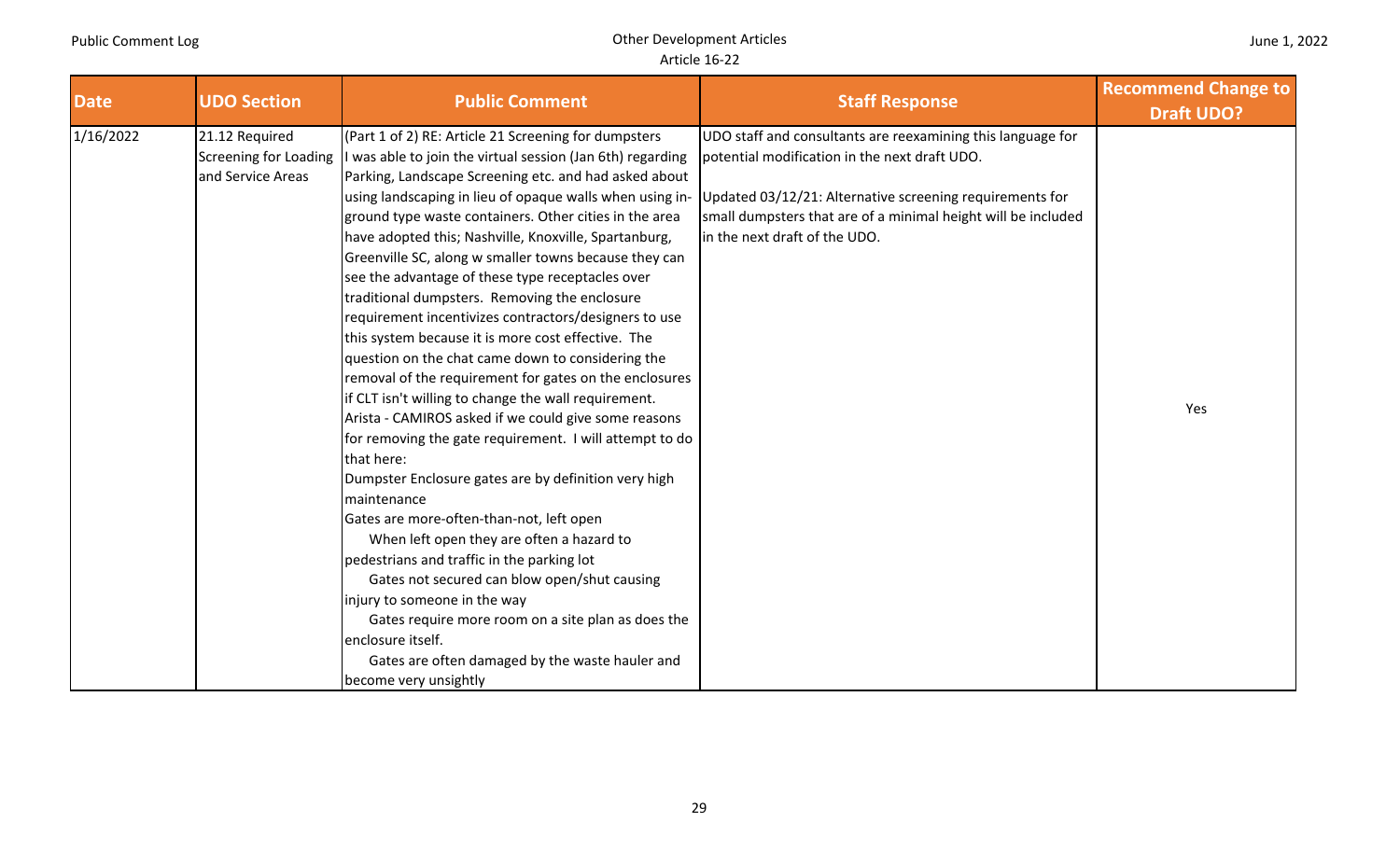| <b>Date</b> | <b>UDO Section</b>                                                  | <b>Public Comment</b>                                                                                                                                                                                                                                                                                                                                                                                                                                                                                                                                                                                                                                                                                                                                                                                                                                                                                                                                                                                                                                                                         | <b>Staff Response</b>                                                                                                                                               | <b>Recommend Change to</b><br><b>Draft UDO?</b> |
|-------------|---------------------------------------------------------------------|-----------------------------------------------------------------------------------------------------------------------------------------------------------------------------------------------------------------------------------------------------------------------------------------------------------------------------------------------------------------------------------------------------------------------------------------------------------------------------------------------------------------------------------------------------------------------------------------------------------------------------------------------------------------------------------------------------------------------------------------------------------------------------------------------------------------------------------------------------------------------------------------------------------------------------------------------------------------------------------------------------------------------------------------------------------------------------------------------|---------------------------------------------------------------------------------------------------------------------------------------------------------------------|-------------------------------------------------|
| 1/20/2022   | 21.12 Required<br><b>Screening for Loading</b><br>and Service Areas | (Part 2 of 2) Sustainability: An enclosure with gates<br>takes 3 min longer to service by a waste hauler. Time,<br>Risk to driver, and fuel burn add up to be very costly<br>over a city the size of CLT. One truck services 100<br>dumpsters a day typically. 50% of those will have gates.<br>50 stops X 3 min is 2.5 hours for one truck, on one<br>route, for one day. How many dumpster trucks are<br>servicing CLT every day? Likely 75 or more.<br>If the container inside is a low profile and<br>aesthetically pleasing then there is no reason to hide it.<br>I have not touched on the merits of using in-ground<br>waste containers, as I have sent this prior, but property<br>developers and contractors will not use a<br>better/premium solution if they have to spend the same<br>amount to enclose it. Without the enclosure in-ground<br>containers are much less investment and provide many<br>more benefits to society than traditional dumpsters.<br>Here are some brands of this type container:<br>www.binovagroup.com/envirobin sutera-<br>inground.com molokna.com | UDO staff and consultants are reexamining this language for<br>potential modification in the next draft UDO.<br>Updated 03/29/2022: See response above.             | Yes                                             |
| 1/19/2022   | 21.2 Selection,<br>Installation, and<br>Maintenance                 | 21.2(E) Why are existing plantings only counted<br>sometimes?                                                                                                                                                                                                                                                                                                                                                                                                                                                                                                                                                                                                                                                                                                                                                                                                                                                                                                                                                                                                                                 | This proposed language is to ensure that existing plantings are<br>of the size, type, and condition that meet the intent of any<br>required landscape or screening. | No                                              |
| 1/20/2022   | 21.5 Parking Lot<br>Perimeter Landscape                             | 21.5(B) - "Native" is not a specific enough term - I<br>recommend rephrasing as a prohibition on plants listed<br>on (a particular list) of invasive plants.                                                                                                                                                                                                                                                                                                                                                                                                                                                                                                                                                                                                                                                                                                                                                                                                                                                                                                                                  | This language will be revised to provide clarity in the next draft<br>UDO.                                                                                          | Yes                                             |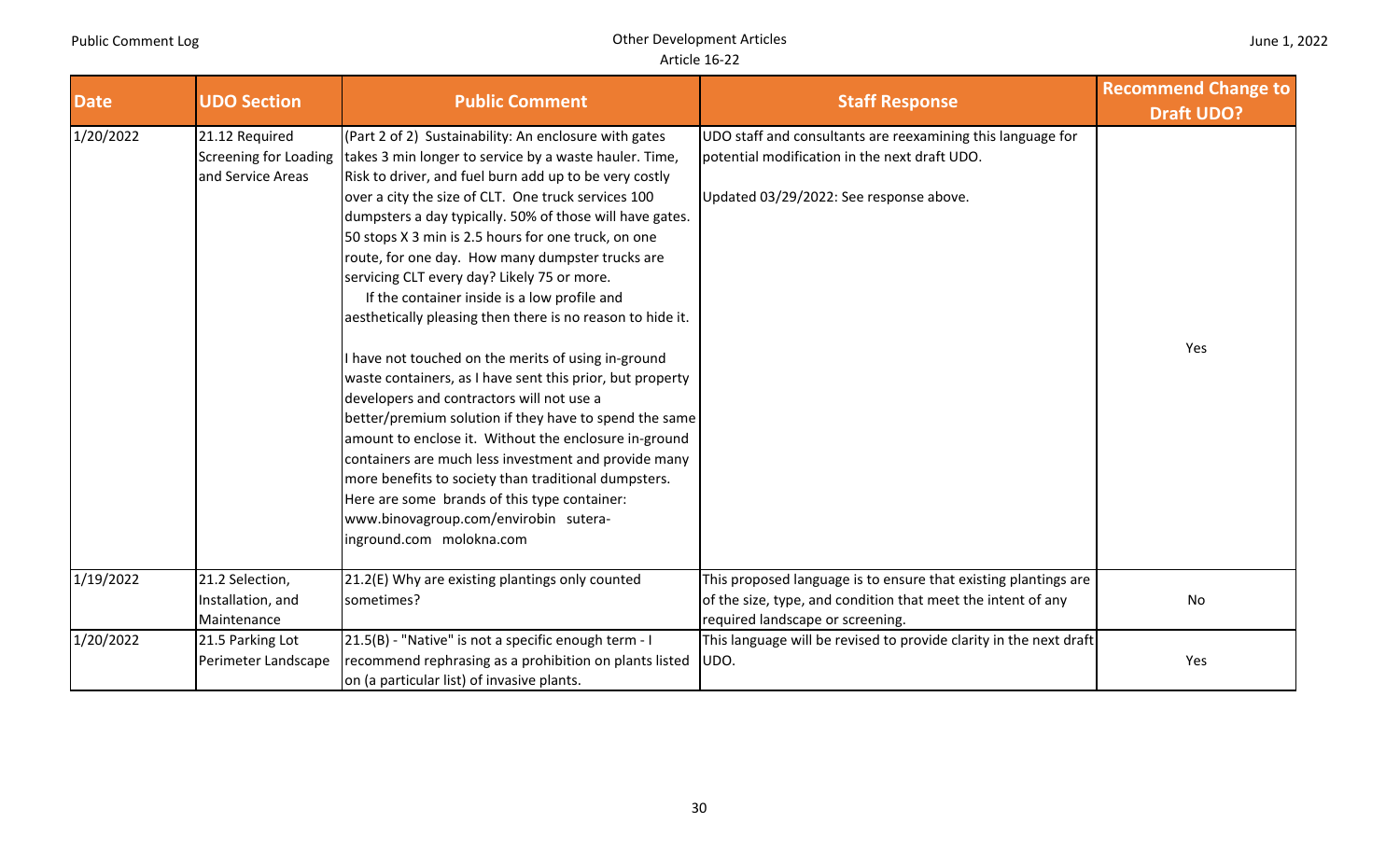| <b>Date</b> | <b>UDO Section</b>                                  | <b>Public Comment</b>                                                                                                                                                                                                                                                                                                                                                                                                                                                                                                                                                | <b>Staff Response</b>                                                                                                                                                                                                                                                                                                                                                                                           | <b>Recommend Change to</b><br><b>Draft UDO?</b> |
|-------------|-----------------------------------------------------|----------------------------------------------------------------------------------------------------------------------------------------------------------------------------------------------------------------------------------------------------------------------------------------------------------------------------------------------------------------------------------------------------------------------------------------------------------------------------------------------------------------------------------------------------------------------|-----------------------------------------------------------------------------------------------------------------------------------------------------------------------------------------------------------------------------------------------------------------------------------------------------------------------------------------------------------------------------------------------------------------|-------------------------------------------------|
| 1/19/2022   | 21.9 Landscape Yard                                 | 21.9 - this scale is inappropriate for dense, urban<br>locations. A 100' landscaped yard! Even a 40'<br>landscaped yard is unreasonable in an urban location.<br>Example: as I read this, a "corner store" in a residential<br>district would need a 40' landscaped yard between the<br>store and the adjacent houses ---- that's not a walkable<br>corner store! Similarly, requiring a 100' landscaped yard<br>between TOD district and the adjacent district makes it<br>less comfortable and pleasant to walk from those<br>adjoining areas to the transit stop. | UDO staff and consultants are reexamining this language for<br>potential modification in the next draft UDO.<br>Updated 03/12/21: A corner store in N1 would be an existing<br>building and would not have to provide a landscape yard. TOD<br>never requires a 100' landscape yard. The maximum<br>landscape yard for TOD is 25' when next to an N1 Place Type.                                                | No                                              |
| 1/19/2022   | 22.6 Standards for<br>Signs Exempt from a<br>Permit | $22.6(B)(1)$ - only one accessory use sign no matter how<br>big the projecT? No matter how many frontages? No<br>matter how many buildings?;                                                                                                                                                                                                                                                                                                                                                                                                                         | UDO staff and consultants are reexamining this language for<br>potential modification in the next draft UDO.<br>Updated 03/31/2022: Accessory uses are subordinate to<br>principal uses. As such, signage for such uses is intended to be<br>subordinate to signage for principal uses. It is not the intent of<br>accessory signage to be equal to or surpass the allowances for<br>primary signage at a site. | No                                              |
| 1/19/2022   | 22.6 Standards for<br>Signs Exempt from a<br>Permit | 22.6(G)(6) - recommend carving out from these<br>limitations signage for wayfinding within a<br>development. At least, consider clarifying whether<br>wayfinding is advertising.;                                                                                                                                                                                                                                                                                                                                                                                    | UDO staff will review these requirements with the City<br>Attorney's Office.<br>Updated 03/10/22: Site circulation sign standards will be<br>adjusted to accommodate wayfinding for large sites.                                                                                                                                                                                                                | Yes                                             |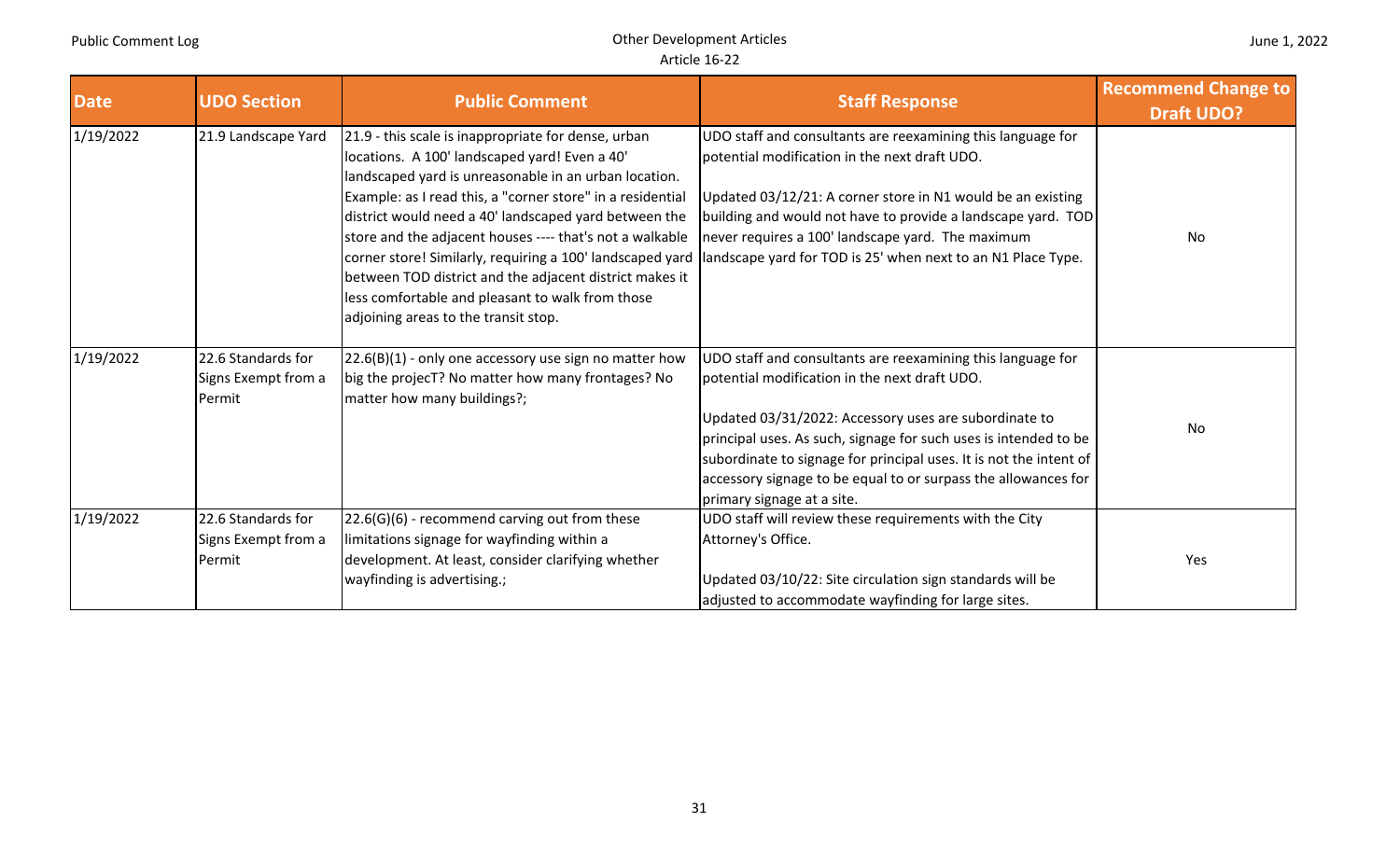| <b>Date</b> | <b>UDO Section</b>                                  | <b>Public Comment</b>                                                                                                                                               | <b>Staff Response</b>                                                                                                                                                                                                                                                                                                                                                                                                                                                                                                                                                                            | <b>Recommend Change to</b><br><b>Draft UDO?</b> |
|-------------|-----------------------------------------------------|---------------------------------------------------------------------------------------------------------------------------------------------------------------------|--------------------------------------------------------------------------------------------------------------------------------------------------------------------------------------------------------------------------------------------------------------------------------------------------------------------------------------------------------------------------------------------------------------------------------------------------------------------------------------------------------------------------------------------------------------------------------------------------|-------------------------------------------------|
| 1/19/2022   | 22.6 Standards for<br>Signs Exempt from a<br>Permit | 22.6 C why are banner not allowed in residential uses?<br>they would be very appropriate for the residential<br>portion of a mixed use development                  | UDO staff and consultants are reexamining this language for<br>potential modification in the next draft UDO.<br>Updated 03/31/2022: The most likely, and most practical, use<br>of banners for residential uses, especially in mixed-use<br>developments, is to advertise a property for sale, lease, or<br>rent. The turnover rate in the residential portion of a mixed-<br>use development is high enough that a banner would become<br>a defacto permanent sign. That is not the intent of a banner<br>sign.<br>Additionally, the UDO has other sign allowances for real estate<br>activity. | No                                              |
| 1/20/2022   | 22.8 Summary of Sign<br>Permissions                 | $22.8(D)(2)(a)$ - why are you regulating aesthetics such<br>as by requiring that all ground signs be "of monument<br>type construction.";                           | The proposed language places limits on height, not aesthetics.<br>Staff believe the height of monument-type construction is<br>more appropriate for pedestrian oriented environments.                                                                                                                                                                                                                                                                                                                                                                                                            | No                                              |
| 1/16/2022   | Permit                                              | 22.9 Signs Requiring A Table 22-3: Consider allowing taller signs if the provide<br>rain protection to someone standing at the sign (such as<br>a wayfinding kiosk) | Staff believes the current maximum height allowances for<br>signs are appropriate to serve the intent and purpose of<br>signage.                                                                                                                                                                                                                                                                                                                                                                                                                                                                 | No                                              |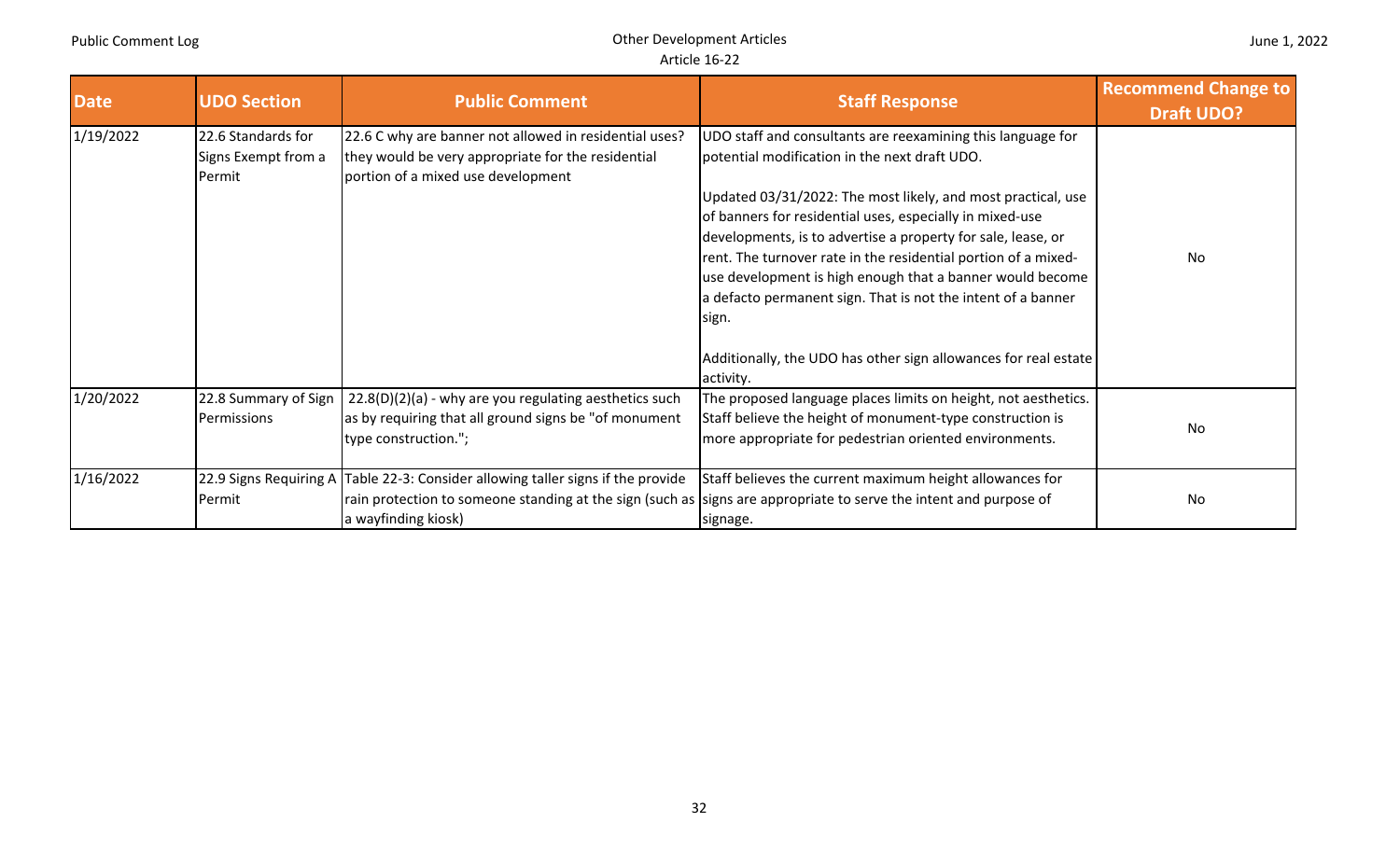| <b>UDO Section</b><br><b>Date</b>   | <b>Public Comment</b>                                                                                                                                                                                                                                                                                                                                                                                                                                                                                                                                                                                                                                                                                                                                                                                                                                                                                                                                                                                                                                                                                                                                            | <b>Staff Response</b>                                                                                                                                                                                                                                                                                                                                                                                                                                                                      | <b>Recommend Change to</b><br><b>Draft UDO?</b> |
|-------------------------------------|------------------------------------------------------------------------------------------------------------------------------------------------------------------------------------------------------------------------------------------------------------------------------------------------------------------------------------------------------------------------------------------------------------------------------------------------------------------------------------------------------------------------------------------------------------------------------------------------------------------------------------------------------------------------------------------------------------------------------------------------------------------------------------------------------------------------------------------------------------------------------------------------------------------------------------------------------------------------------------------------------------------------------------------------------------------------------------------------------------------------------------------------------------------|--------------------------------------------------------------------------------------------------------------------------------------------------------------------------------------------------------------------------------------------------------------------------------------------------------------------------------------------------------------------------------------------------------------------------------------------------------------------------------------------|-------------------------------------------------|
| 1/28/2022<br>16.2 Exterior Lighting | (Pat 1 of 5) UDO 16.2 EXTERIOR LIGHTING<br>COMMENTS 1 and 2 Suggested changes to:<br><b>16.2 EXTERIOR LIGHTING</b><br>The following exterior lighting requirements apply to<br>lighting on all properties except lighting in the right of<br>of-way, or the illumination of signs.<br>on all properties except<br>WHY?<br>Exempting residential areas supports systemic<br>environmental injustice. High, unshielded lights are<br>typically installed on the grounds of multi-family<br>naturally occurring affordable housing (NOAH) while<br>higher-rent multi-family or townhome properties get<br>low, partial or full cut-off lights that are equally or more<br>effective. The flood lights produce unsafe glare and<br>unhealthy light trespass. This harm is well documented:<br>The American Medical Association Committee on<br>Science and Public Health analyzed multiple studies<br>worldwide and reported in 2016 that exposure to bright<br>artificial light at night:<br>• Increases the risk of physical and mental disorders<br>including inattention and learning problems in children,<br>impaired daytime functioning and sleep disorders; | UDO staff and consultants are reexamining this language for<br>potential modification in the next draft UDO.<br>Updated 04/26/2022: Per 16.2.B.1, all lighting shall be of full<br>cut-off or semi cut-off luminaire design and text will be added<br>way that is for the sole purpose of illuminating the right- to clarify that this standard also applies to parking structures.<br>In addition, this standard will be expanded to apply to multi-<br>family and townhouse development. | Yes                                             |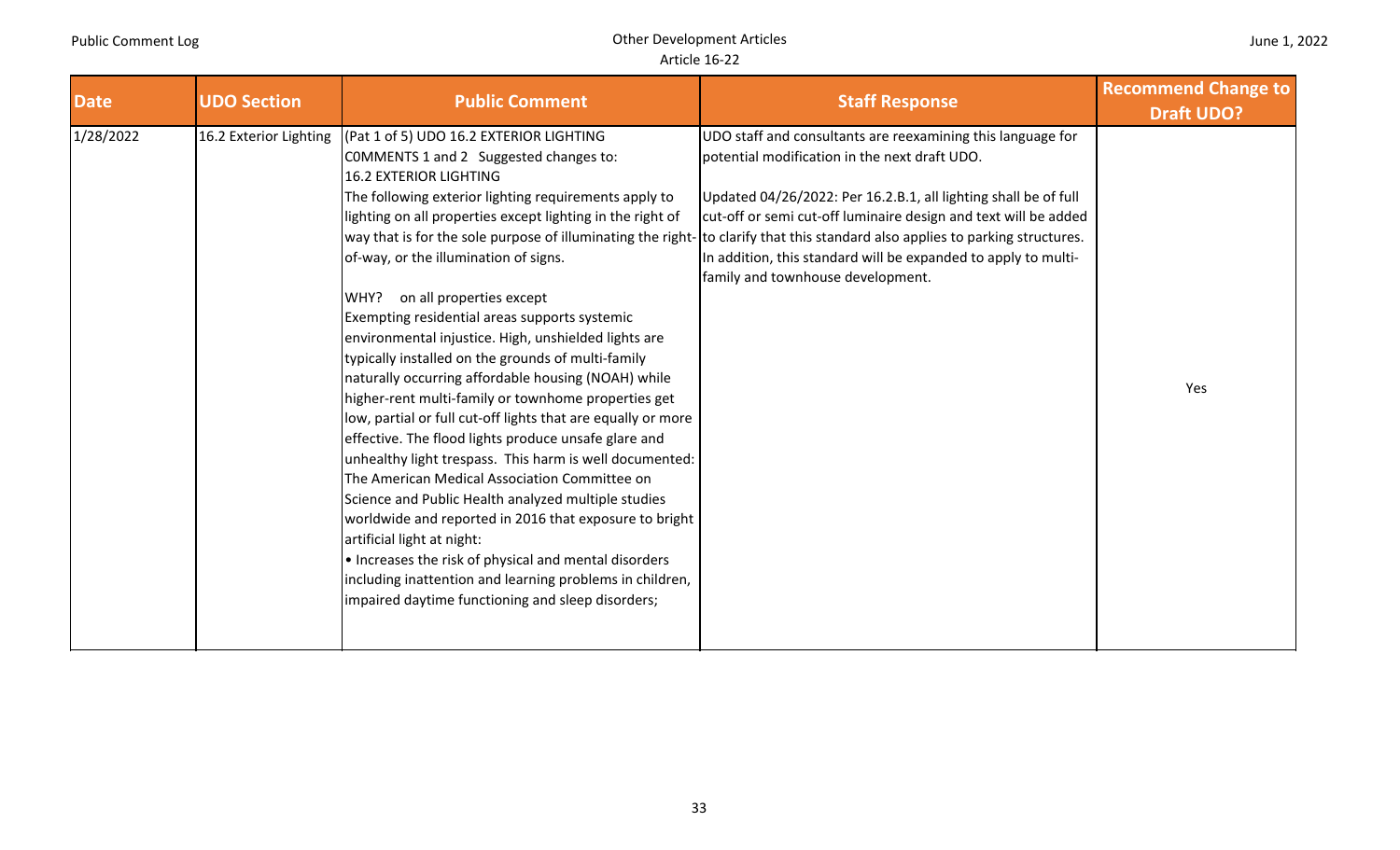## Other Development Articles Article 16‐22

| <b>Date</b> | <b>UDO Section</b>     | <b>Public Comment</b>                                                                                                                                                                                                                                                                                                                                                                                                                                                                                                                                                                                                                                                                                                                                                                                                                                                                                                                                                                                                                                                                                                                                                                                                | <b>Staff Response</b> | <b>Recommend Change to</b><br><b>Draft UDO?</b> |
|-------------|------------------------|----------------------------------------------------------------------------------------------------------------------------------------------------------------------------------------------------------------------------------------------------------------------------------------------------------------------------------------------------------------------------------------------------------------------------------------------------------------------------------------------------------------------------------------------------------------------------------------------------------------------------------------------------------------------------------------------------------------------------------------------------------------------------------------------------------------------------------------------------------------------------------------------------------------------------------------------------------------------------------------------------------------------------------------------------------------------------------------------------------------------------------------------------------------------------------------------------------------------|-----------------------|-------------------------------------------------|
| 1/28/2022   | 16.2 Exterior Lighting | $(Part 2 of 5)$ • Is associated with cancer and with chronic Updated 04/26/22: See response above.<br>adult diseases including diabetes, cardiovascular<br>disease, obesity and depression.<br>• In the form of glare causes temporary glare blindness<br>outside at night.<br>References: Light pollution: adverse health effects of<br>nighttime lighting (summary) CSAPH report 4-A-12;<br>Human and environmental effects of light emitting<br>diode (LED) community lighting CSAPH report 2-A-16.<br>This harm disproportionately affects very low-income<br>people, including a high percentage of our city's new<br>immigrants who are helpless to prevent flood lights<br>from shining into their bedrooms all night long and from<br>blinding them if they need to move around outside their<br>homes at night. New immigrants are often afraid to<br>advocate for their own health and safety for fear of<br>being evicted or deported, and they cannot afford to<br>install expensive light-blocking drapes.<br>NC statute that limits the City's ability to set residential<br>design standards does not seem to apply to health and<br>safety hazards such as improperly shielded exterior<br>lighting. |                       | Yes                                             |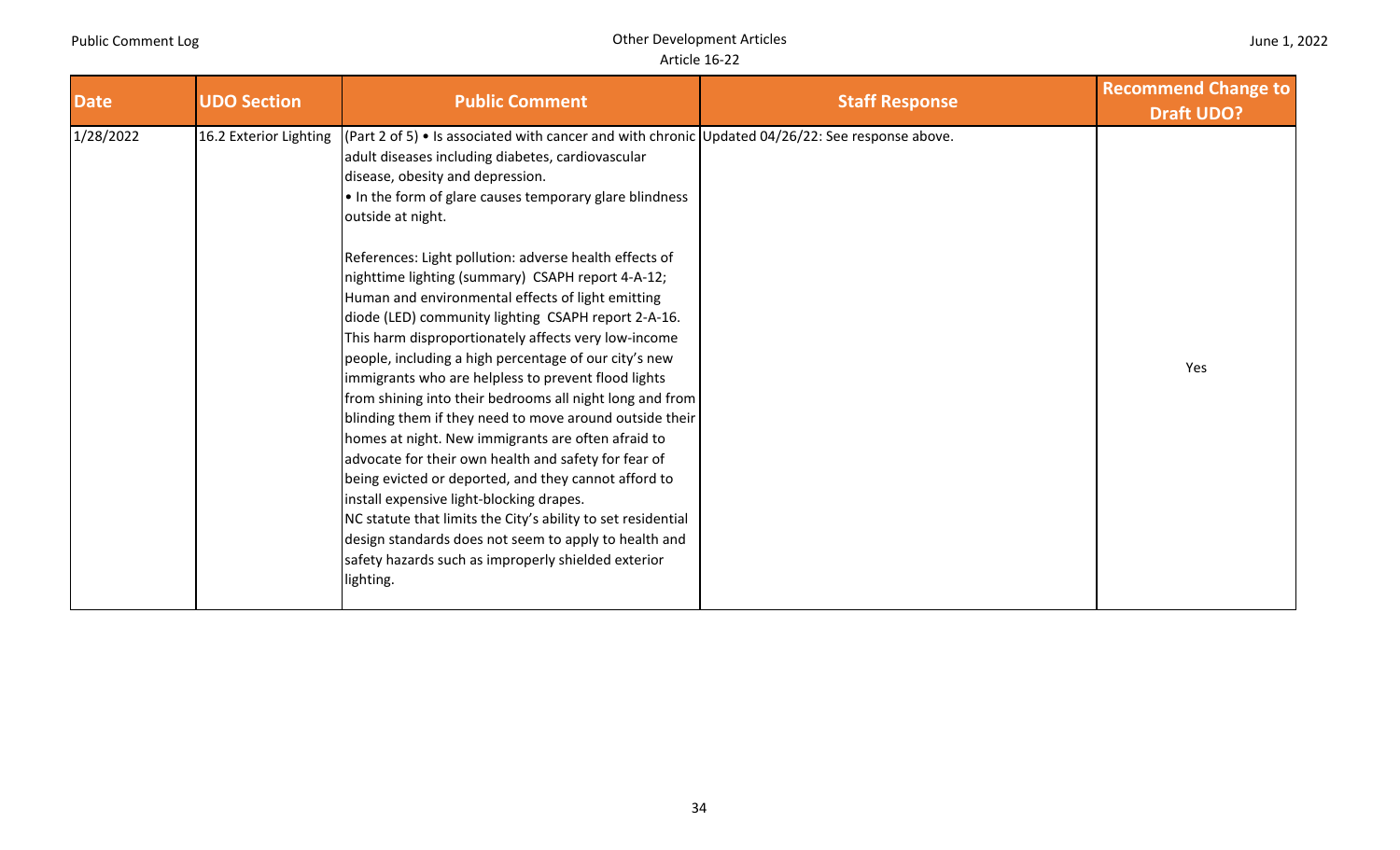| <b>Date</b> | <b>UDO Section</b>     | <b>Public Comment</b>                                                                                                                                                                                                                                                                                                                                                                                                                                                                                                                                                                                                                                                                                                                                                                                                                                                                                                                                                                           | <b>Staff Response</b>                                                                                                                                         | <b>Recommend Change to</b><br><b>Draft UDO?</b> |
|-------------|------------------------|-------------------------------------------------------------------------------------------------------------------------------------------------------------------------------------------------------------------------------------------------------------------------------------------------------------------------------------------------------------------------------------------------------------------------------------------------------------------------------------------------------------------------------------------------------------------------------------------------------------------------------------------------------------------------------------------------------------------------------------------------------------------------------------------------------------------------------------------------------------------------------------------------------------------------------------------------------------------------------------------------|---------------------------------------------------------------------------------------------------------------------------------------------------------------|-------------------------------------------------|
| 1/28/2022   | 16.2 Exterior Lighting | (CPart 3 of 5) WHY?<br>that is for the sole purpose of<br>illuminating the right-of-way,<br>Duke Energy currently installs unshielded flood lights<br>higher than 22' in the public right-of-way for the<br>illumination of (and presumably paid for by) private<br>businesses. This creates excessive glare and thus impairs<br>the vision of pedestrians, cyclists, transit users and<br>motorists.<br>Unconditionally exempting the right-of-way from UDO<br>exterior lighting parameters allows this practice to<br>continue.<br>All illumination of private businesses regardless of<br>where the light pole is placed should adhere to the UDO-<br>mandated 22' height limit with cut-off fixtures. (Can<br>CDOT revise Duke's Utility Right-of-Way Master Permit<br>to specify this?).<br>COMMENT 3 Suggested changes to:<br><b>16.2 EXTERIOR LIGHTING</b><br>B. Lighting Design<br>1. All lighting including walls-packs shall be of full cut-<br>off or semi cut-off luminaire design. | Updated 04/26/22: See response above. Also, the UDO does<br>not manage lighting in the right-of-way. Suggest reaching out<br>to CDOT to discuss this concern. | Yes                                             |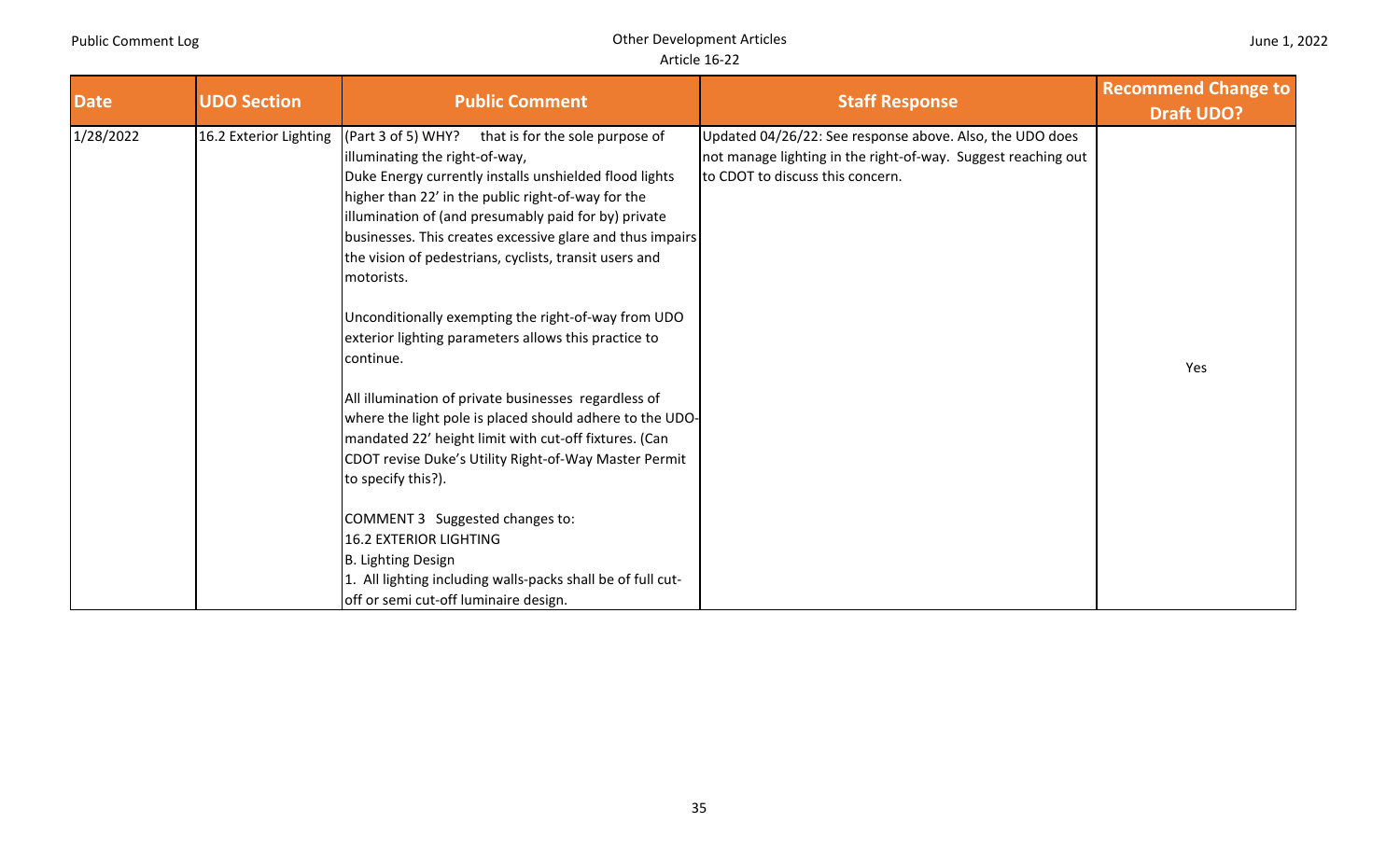| <b>Date</b> | <b>UDO Section</b>     | <b>Public Comment</b>                                                                                                                                                                                                                                                                                                                                                                                                                                                                                                                                                                                                                                                                                                                                                                                                                                                                                                                                                                                                                                                                | <b>Staff Response</b>                                                                                                                                                                                                                              | <b>Recommend Change to</b><br><b>Draft UDO?</b> |
|-------------|------------------------|--------------------------------------------------------------------------------------------------------------------------------------------------------------------------------------------------------------------------------------------------------------------------------------------------------------------------------------------------------------------------------------------------------------------------------------------------------------------------------------------------------------------------------------------------------------------------------------------------------------------------------------------------------------------------------------------------------------------------------------------------------------------------------------------------------------------------------------------------------------------------------------------------------------------------------------------------------------------------------------------------------------------------------------------------------------------------------------|----------------------------------------------------------------------------------------------------------------------------------------------------------------------------------------------------------------------------------------------------|-------------------------------------------------|
| 1/28/2022   | 16.2 Exterior Lighting | (Part 4 of 5) WHY? including walls-packs<br>Unshielded or flood-type wall-pack lights shine<br>horizontally into the eyes of people approaching the<br>building, causing night blindness, and they cause glare<br>to adjacent properties.<br>COMMENTS 4 and 5 Suggested changes to:<br><b>16.2 EXTERIOR LIGHTING</b><br>B. Lighting Design<br>4. All exterior lighting including residential shall be<br>located, screened or shielded in a manner as not to<br>cause glare or impair the vision of but not limited to<br>motorists, transit users, cyclists, and pedestrians. WHY?<br>including residential<br>but not limited to transit<br>users, cyclists, and pedestrians. This suggested change<br>supports Charlotte Future 2040 Comprehensive Plan<br>and Charlotte Strategic Mobility Plan by reducing<br>discomfort and disability glare for all persons and for all<br>places, not just for people driving cars in commercial<br>areas. The result will be safer and more sustainable<br>mobility throughout our city regardless of age, ability,<br>income and so forth. | Updated 04/28/22: Standards for lighting will be expanded to<br>apply to added multi-family and townhouse development and<br>requires semi or full cut-off. The purpose of lighting is to also<br>illuminate the way for cyclists and pedestrians. | Yes                                             |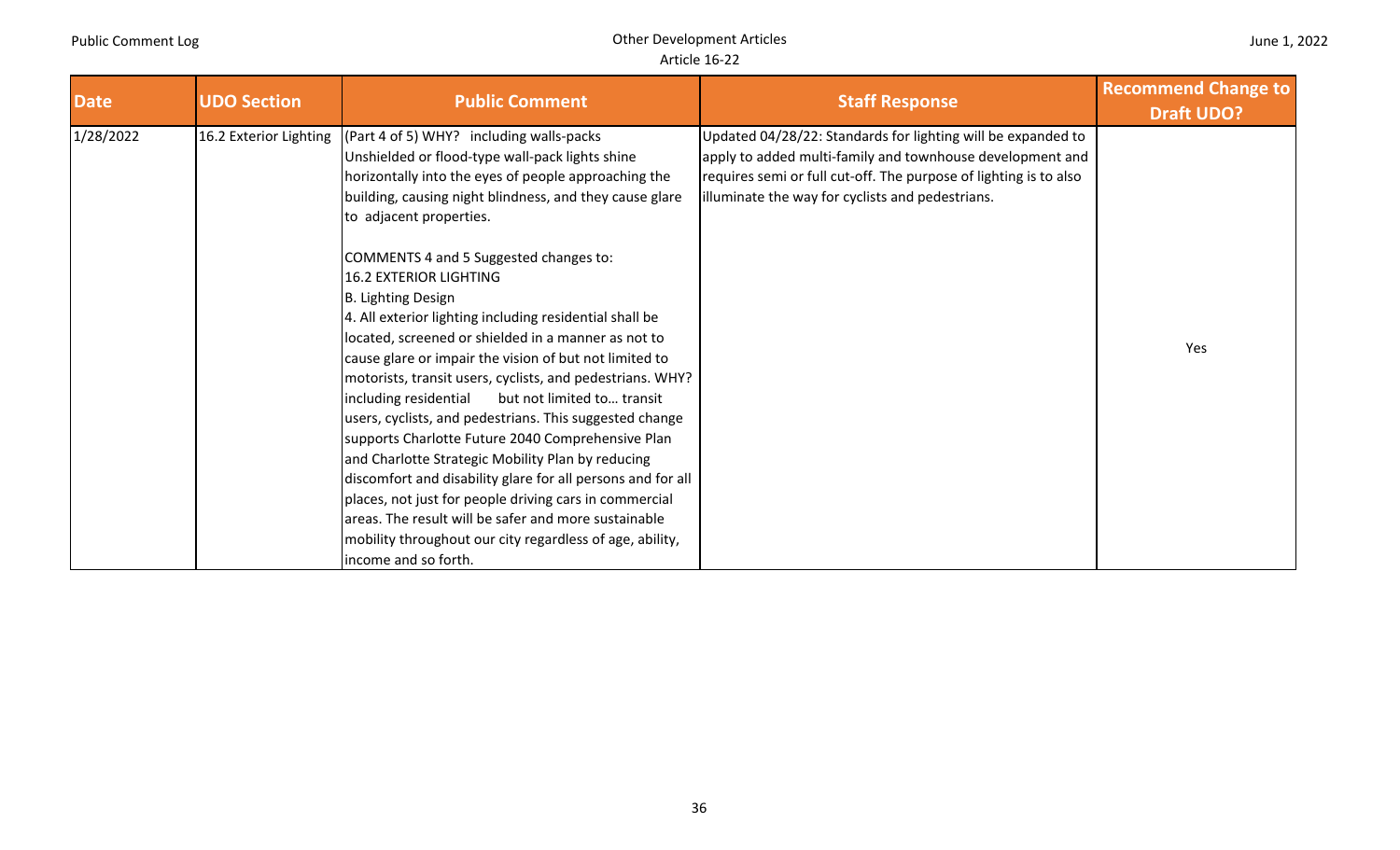| <b>Date</b> | <b>UDO Section</b>     | <b>Public Comment</b>                                                                                                                                                                                                                                                                                                                                                                                                                                                                                                                                                                                                                                                                                                                                                                                                                                                                                                                                                                                                                                                                                                                                                                                 | <b>Staff Response</b>                                                                          | <b>Recommend Change to</b><br><b>Draft UDO?</b> |
|-------------|------------------------|-------------------------------------------------------------------------------------------------------------------------------------------------------------------------------------------------------------------------------------------------------------------------------------------------------------------------------------------------------------------------------------------------------------------------------------------------------------------------------------------------------------------------------------------------------------------------------------------------------------------------------------------------------------------------------------------------------------------------------------------------------------------------------------------------------------------------------------------------------------------------------------------------------------------------------------------------------------------------------------------------------------------------------------------------------------------------------------------------------------------------------------------------------------------------------------------------------|------------------------------------------------------------------------------------------------|-------------------------------------------------|
| 1/28/2022   | 16.2 Exterior Lighting | (Part 5 of 5) Establish a measurable, enforceable<br>threshold for "glare". Otherwise, 16.2 B. 4 is<br>meaningless, in practice. WHY? In my experience, citizen<br>complaints about glare are dismissed by field inspectors<br>who are not personally bothered by the glare. These<br>subjective findings fail to consider that, based on<br>Charlotte demographics, at least 15% of citizens have<br>natural changes in eye function that amplify discomfort<br>and disability glare from improperly shielded lights,<br>inhibiting their safety and comfort moving about our<br>city at night. This is especially vital with the increased<br>use of LEDs. Blue LED lighting scatters within the human<br>retina more than yellow incandescent light, causing<br>even greater glare (2016 American Medical Association<br>Report of the Council on Science and Public Health).<br>UDO Section 16.2 A. appropriately recommends foot-<br>candle to measure the quantity of light trespass at a<br>property line. But other means are required to measure<br>glare, which has to do with quality of light. Consult Dark<br>Sky Association Darksky.org and Illuminating Engineers<br>Society IES.org. | Updated 4/28/2022: The standards include full and semi cut-<br>off lighting to minimize glare. | No                                              |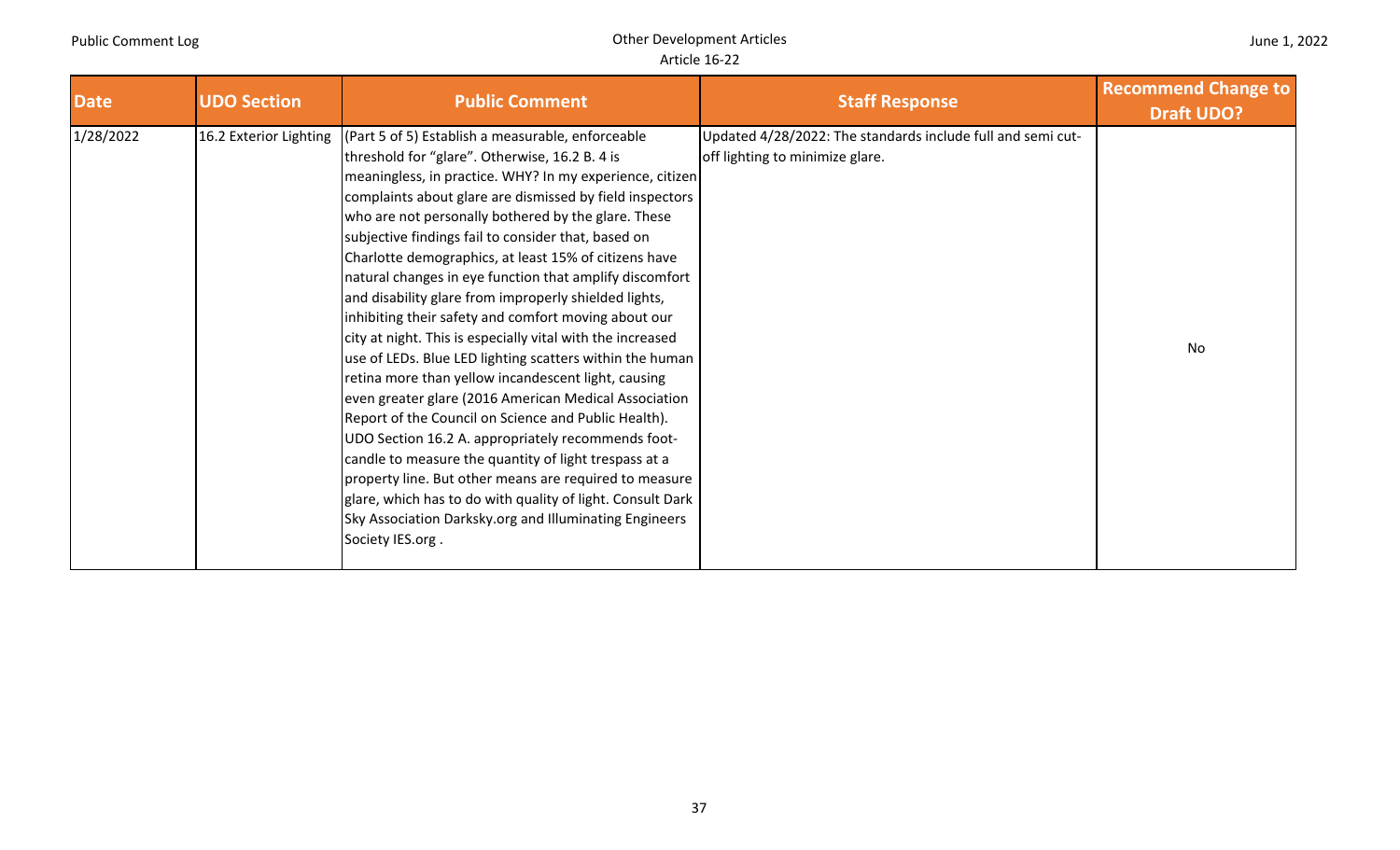| <b>Date</b> | <b>UDO Section</b> | <b>Public Comment</b>                                                                                                                                                                                                                                                                                                                                                                                                                                                                                                                                                                                                                                                                                                                                                                                                                                                                                                                                                                                                                                                                 | <b>Staff Response</b>                                                                                                                                                                                                                               | <b>Recommend Change to</b><br><b>Draft UDO?</b> |
|-------------|--------------------|---------------------------------------------------------------------------------------------------------------------------------------------------------------------------------------------------------------------------------------------------------------------------------------------------------------------------------------------------------------------------------------------------------------------------------------------------------------------------------------------------------------------------------------------------------------------------------------------------------------------------------------------------------------------------------------------------------------------------------------------------------------------------------------------------------------------------------------------------------------------------------------------------------------------------------------------------------------------------------------------------------------------------------------------------------------------------------------|-----------------------------------------------------------------------------------------------------------------------------------------------------------------------------------------------------------------------------------------------------|-------------------------------------------------|
| 2/2/2022    | Parking            | 19.4 Required Bicycle $ (Part 1 of 2) $ l love the fact that there are parking<br>maximums for Tiers 2 &3.<br>In light of the aspiration to encourage more bikes as a<br>means of transportation, I am really happy to see the<br>bike parking requirements. It is a little less aspirational<br>to me to have the min bike parking be half of the min<br>car parking and a 6th of the max car parking. The lower<br>bike parking requirements are understandable since<br>currently not many bike, but this is something that we<br>should revaluate in 5-15 years once more bike<br>infrastructure has been implemented and more people<br>are able to bike comfortably.<br>I also think some of the industrial uses (and a few other<br>uses) that currently don't have bike parking should be<br>Updated with some requirements (if only a low<br>number). For example, I don't necessarily understand<br>why we don't want employees and patrons to be biking<br>to places such as airports, crematoriums, domestic<br>violence shelters, public transportation facilities, etc. | Updated 03/29/2022: Nothing in these requirements would<br>prevent or discourage the installation of bike parking facilities<br>in some of the uses that do not have a required minimum,<br>should there be a need or desire for such bike parking. | No                                              |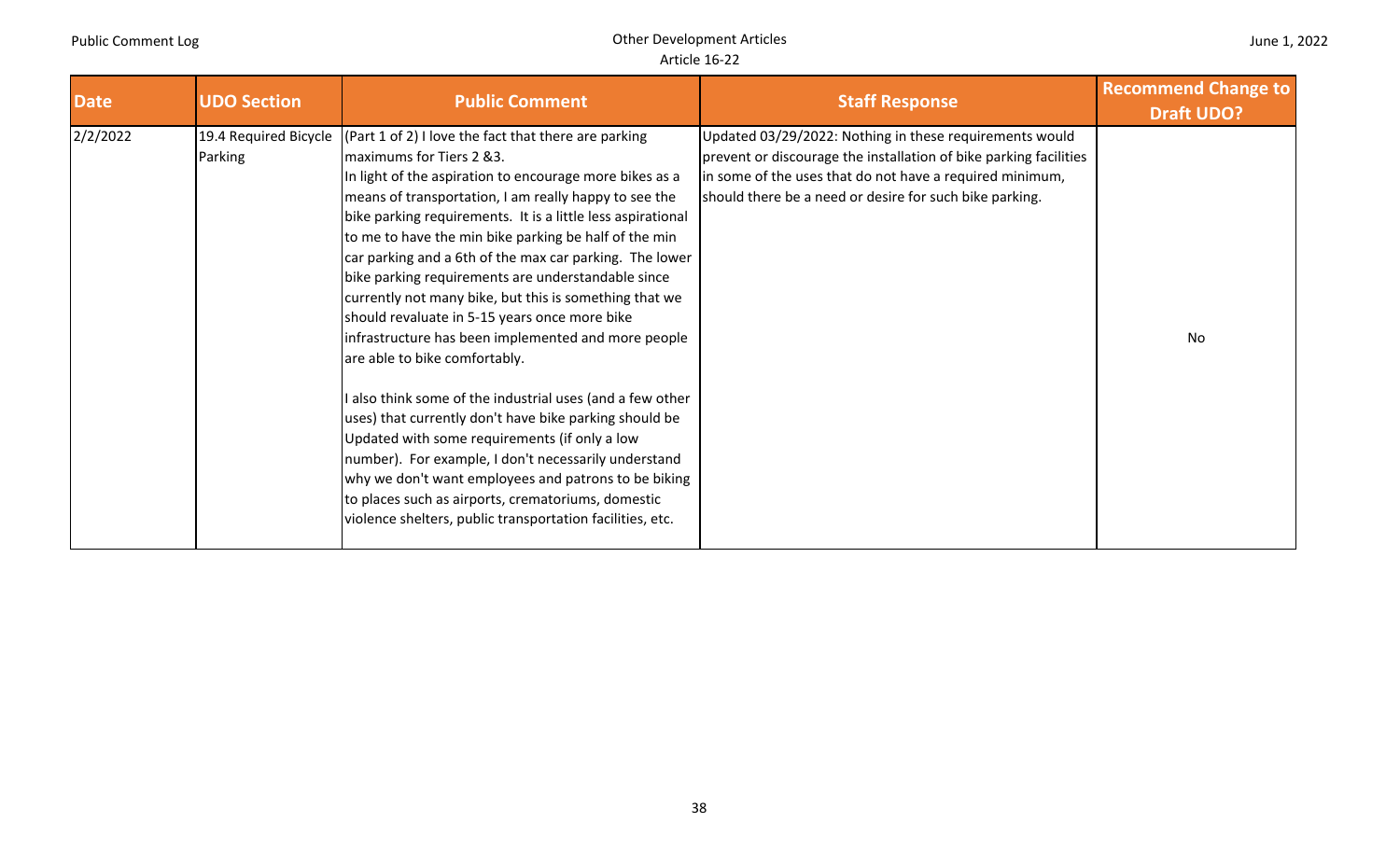| <b>Date</b> | <b>UDO Section</b>                                                                                                                                                 | <b>Public Comment</b>                                                                                                                                                                                                                                                                                                                                                                                                                                                                                                                                                                                                                                                     | <b>Staff Response</b>                                                                                                                                                                                                                                                                                                                                                        | <b>Recommend Change to</b><br><b>Draft UDO?</b> |
|-------------|--------------------------------------------------------------------------------------------------------------------------------------------------------------------|---------------------------------------------------------------------------------------------------------------------------------------------------------------------------------------------------------------------------------------------------------------------------------------------------------------------------------------------------------------------------------------------------------------------------------------------------------------------------------------------------------------------------------------------------------------------------------------------------------------------------------------------------------------------------|------------------------------------------------------------------------------------------------------------------------------------------------------------------------------------------------------------------------------------------------------------------------------------------------------------------------------------------------------------------------------|-------------------------------------------------|
| 2/2/2022    | 19.4 Required Bicycle<br>Parking                                                                                                                                   | (Part 2 of 2) For example, if/when then Silver Line light<br>for a huge number of employees and passengers (both<br>of which would greatly benefit by having long term bike  be a need or desire for such bike parking.<br>spaces).<br>I don't think we should be capping the bike spaces<br>required so much. I don't understand why a large<br>(>5000sf) wouldn't require long term bike parking<br>spaces, but would require car parking. Seems like an<br>arbitrary line to draw and one that is counter to the<br>goals of moving trips to bikes/sustainable                                                                                                         | Updated 03/29/2022: Not sure to which use this comment<br>rail and associated rail trail gets built to the airport, that refers. However, nothing in this article would prevent or<br>would open up the possibility and ease to bike commute discourage the installation of bike parking facilities in some of<br>the uses that do not have a required minimum, should there | No                                              |
| 2/2/2022    | 19.2 Vehicle Parking<br><b>Space Requirements;</b><br>19.4 Required Bicycle<br>Parking; 19.7 Design<br>of Parking Structures;<br>19.9 Design of Bicycle<br>Parking | transportation.<br>Parking minimums should be completely removed. Let<br>the market determine how many spaces are needed.<br>This allows small time developers to build affordable<br>developments. It also reduces unneeded parking that<br>takes up valuable space around the city.<br>On street parking should be limited unless metered in<br>order to put more funds into pedestrian infrastructure.<br>Removing on street parking would also free up space for<br>increased sidewalks and bike lanes/ bus lanes.<br>All parking structures should be hidden from the public<br>view. Exteriors should be screened as to mimic the<br>facade of a issuable building. | Updated 06/01/2002:<br>Staff recommends retaining parking minimums in Tiers 1 and<br>2.<br>Depending on the frontage type, all parking structures will<br>require some type of screening of vehicles from the public<br>view.                                                                                                                                                | No                                              |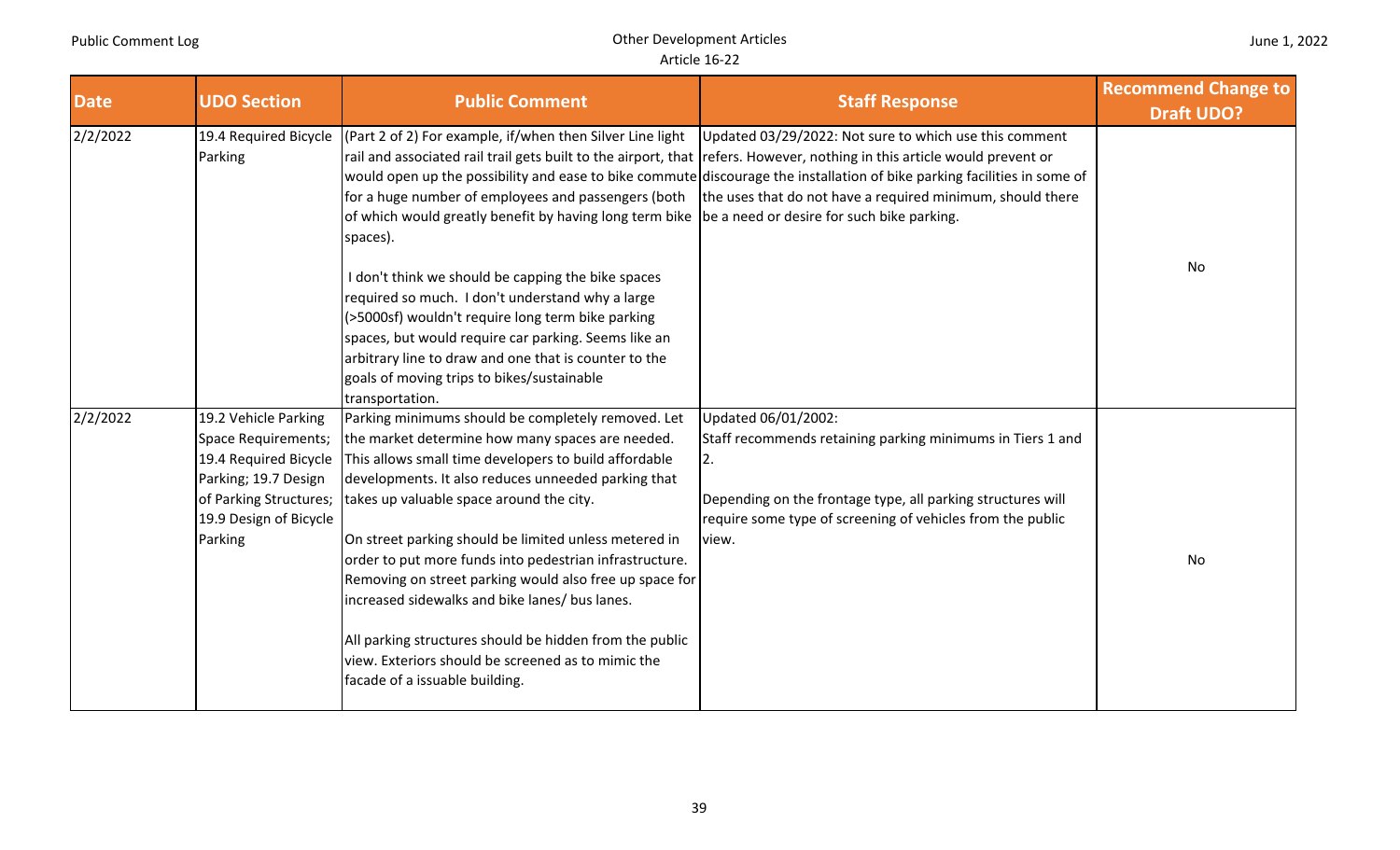| <b>Date</b> | <b>UDO Section</b>                                | <b>Public Comment</b>                                                                                                                                                                                                                                                                                                                                                                                                                                                                                                                                                                                                                                                           | <b>Staff Response</b>                                                                                                                                                                                                                                                                                                                                                                                                                                                | <b>Recommend Change to</b><br><b>Draft UDO?</b> |
|-------------|---------------------------------------------------|---------------------------------------------------------------------------------------------------------------------------------------------------------------------------------------------------------------------------------------------------------------------------------------------------------------------------------------------------------------------------------------------------------------------------------------------------------------------------------------------------------------------------------------------------------------------------------------------------------------------------------------------------------------------------------|----------------------------------------------------------------------------------------------------------------------------------------------------------------------------------------------------------------------------------------------------------------------------------------------------------------------------------------------------------------------------------------------------------------------------------------------------------------------|-------------------------------------------------|
| 2/15/2022   | 21.9 Landscape Yard                               | In table 21-3, a landscape yard is required between two<br>abutting properties both zoned TOD if one of the<br>parcels has been given a Neighborhood 2 place type.<br>The only exception listed is if the abutting parcel is<br>zoned N2-C. Additional exceptions need to be made for<br>parcels zoned TOD, which is a more intensive zoning<br>district than N2-C. Landscaping yards should not be<br>required between two parcels zoned TOD, regardless of<br>place type.                                                                                                                                                                                                     | Updated 03/12/22: The place type for a TOD zoned property<br>should not be N2, but instead should be classified as one of<br>the Center place types. N2 zoned properties would be<br>developed less intensely than TOD zoned properties.                                                                                                                                                                                                                             | No                                              |
| 2/18/2022   | 19.2 Vehicle Parking<br><b>Space Requirements</b> | The minimum parking requirements should go down for Updated 06/01/2022:<br>Tier 1 and 2 especially for residential uses. For Tier 2, it<br>probably should just be eliminated entirely. Mandating<br>parking spaces reduces the amount of housing that can<br>be built. We should strive to allow projects like the<br>Cully Green project in Portland, OR here in Charlotte.<br>https://www.cullygreenpdx.com/ This project would<br>have to pair down the number of units provided while<br>also increasing the number of parking spaces provided<br>under the current draft of the UDO. That's not what we<br>should be doing to help fill in the missing middle<br>housing. | The minimum parking for duplex dwellings in Tier 1 has been<br>reduced.                                                                                                                                                                                                                                                                                                                                                                                              | Yes                                             |
| 2/19/2022   | 19.1 Purpose                                      | Table 19.1<br>Nightclubs are the most intense parking use and should<br>have a more restrictive parking requirement. Areas like<br>Midwood and NODA already struggle with parking<br>issues and these requirements will add to the problem.;<br>19.3<br>LT Bike parking. No one will be using LT bike parking at a<br>golf course and other uses. This section should be<br>looked at closer. Retail should have more than 25%.                                                                                                                                                                                                                                                 | Updated 03/29/2022: Not sure if you are suggesting more or<br>less parking should be required for nightclubs. We believe the<br>requirements are appropriate. Many patrons will take ride<br>share or transit to a nightclub.<br>For bike parking at a golf course, it is quite possible that<br>employees of the course or any bar or restaurant located on<br>the premises would ride a bike and need to store it in a long<br>term bike parking area for the day. | No                                              |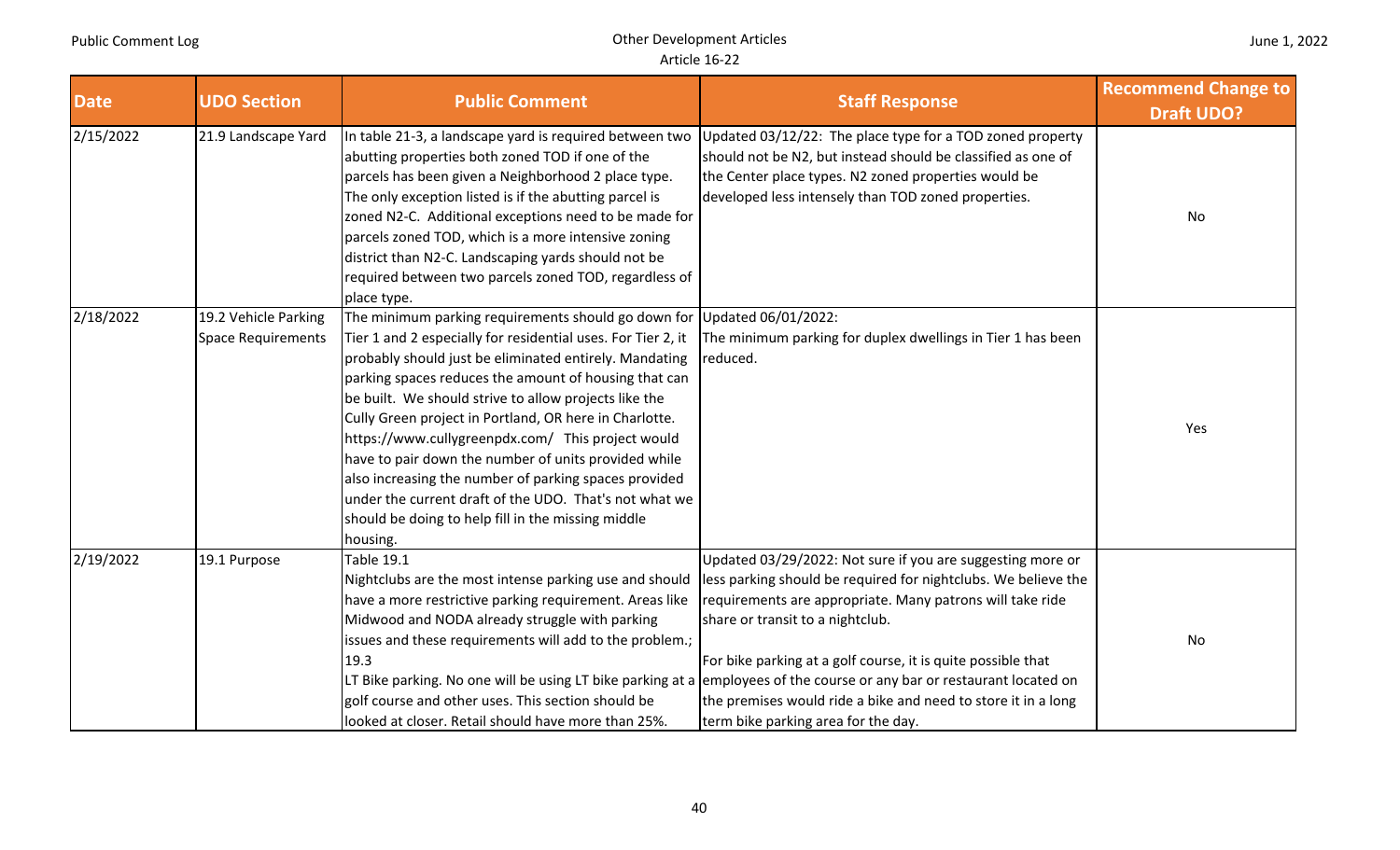| <b>Date</b> | <b>UDO Section</b>                | <b>Public Comment</b>                                                                                                                                                                                                                                                                                                                                                                                                                                                                                                                                                                                                                                                                                                                                                                                                                                                                                                                                                                                                                                                                                                                                                                                                                                      | <b>Staff Response</b>                                                                                                                                                                                                                                                          | <b>Recommend Change to</b><br><b>Draft UDO?</b> |
|-------------|-----------------------------------|------------------------------------------------------------------------------------------------------------------------------------------------------------------------------------------------------------------------------------------------------------------------------------------------------------------------------------------------------------------------------------------------------------------------------------------------------------------------------------------------------------------------------------------------------------------------------------------------------------------------------------------------------------------------------------------------------------------------------------------------------------------------------------------------------------------------------------------------------------------------------------------------------------------------------------------------------------------------------------------------------------------------------------------------------------------------------------------------------------------------------------------------------------------------------------------------------------------------------------------------------------|--------------------------------------------------------------------------------------------------------------------------------------------------------------------------------------------------------------------------------------------------------------------------------|-------------------------------------------------|
| 3/10/2022   | 19.9 Design of Bicycle<br>Parking | occupancy commuting, one of the solutions is to make it concerning bicycle parking security.<br>easier for people to ride their bikes to work. And one of<br>the things that keeps people from biking to work is lack<br>of secure bike parking. Our current zoning and<br>development guidelines go into great detail about how<br>many bicycle parking spots are required for this and that<br>building use, but there is nothing in 19.9, section C,<br>regarding *secure* bike facilities. While having a roof<br>over long-term bike parking is a start, it is not sufficient<br>(e.g., most bike commuters are prepared to bike in the<br>rain, so a roof is nice but not ultimately that helpful). No<br>one wants to leave work at the end of the day to find<br>their transportation has been stolen. Many other cities'<br>zoning and parking regulations require secure bike<br>parking -- for example, both Minneapolis, MN and<br>Madison, WI use the same language ("Required long-<br>term bicycle parking spaces shall be located in enclosed<br>and secured or supervised areas providing protection<br>from theft"). There is ample guidance on this matter at<br>https://sustainablecitycode.org/brief/bicycle-parking-<br>minimums-3/. | If Charlotte wants to reduce its reliance on single vehicle Updated 4/28/2022: Text will be added to the 2nd draft UDO                                                                                                                                                         | Yes                                             |
| 3/10/2022   | 19.9 Design of Bicycle<br>Parking | If Charlotte wants to move away from car-centricity, we<br>have to actually effect change through all of the means<br>at our disposal -- not just "wish" things were different.<br>Charlotte needs a set of development regulations that<br>have teeth and do something more than the current<br>status quo.                                                                                                                                                                                                                                                                                                                                                                                                                                                                                                                                                                                                                                                                                                                                                                                                                                                                                                                                               | Updated 03/12/22: Thank you for your comment. We believe<br>that the UDO does provide development regulations<br>consistent with the Comprehensive Plan's established vision<br>for the city. If you have specific recommendations for change,<br>we ask that you submit them. | No                                              |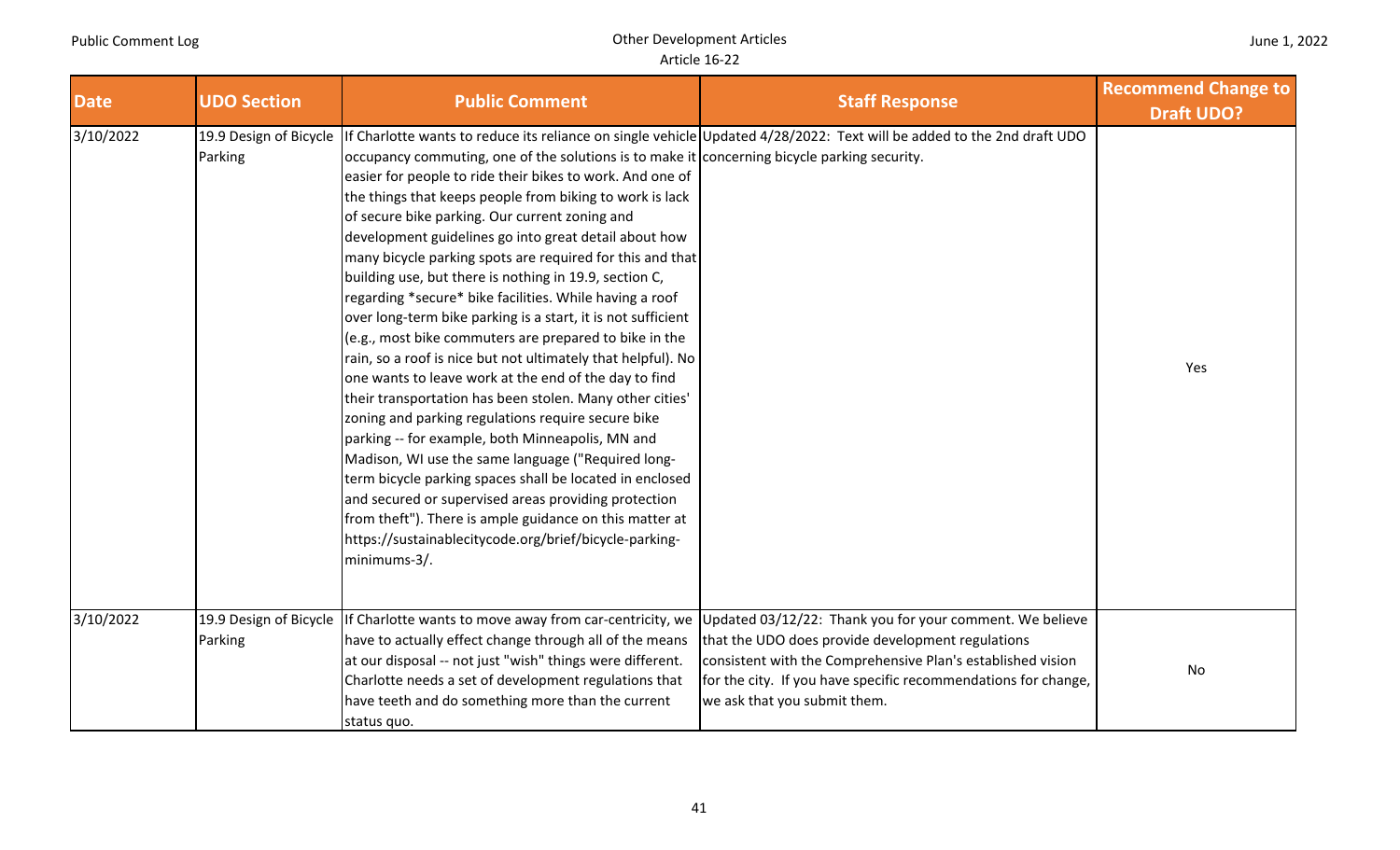| <b>Date</b> | <b>UDO Section</b>                                           | <b>Public Comment</b>                                                                                                                                                                                                                                                                                                                                                                                                                                                                                                                                                                                                                                                                                                                                                                                                                                 | <b>Staff Response</b>                                                                                                                                                                                  | <b>Recommend Change to</b><br><b>Draft UDO?</b> |
|-------------|--------------------------------------------------------------|-------------------------------------------------------------------------------------------------------------------------------------------------------------------------------------------------------------------------------------------------------------------------------------------------------------------------------------------------------------------------------------------------------------------------------------------------------------------------------------------------------------------------------------------------------------------------------------------------------------------------------------------------------------------------------------------------------------------------------------------------------------------------------------------------------------------------------------------------------|--------------------------------------------------------------------------------------------------------------------------------------------------------------------------------------------------------|-------------------------------------------------|
| 3/10/2022   | 19.2 Vehicle Parking<br><b>Space Requirements</b>            | Table 19-1: Vehicle Parking Requirements. It is<br>imperative to maintain some minimum parking in Tier 3<br>to alleviate pressure on older Neighborhood 1 place<br>types which abut high density areas. In those locations,<br>on street parking creates a conflict if some level of<br>minimum parking is not required.                                                                                                                                                                                                                                                                                                                                                                                                                                                                                                                              | Updated 06/01/2022:<br>Parking minimums have been retained for certain uses in Tier<br>3 and the 200' separation distance has been increased to 400'.                                                  | Yes                                             |
| 3/10/2022   | 19.2 Vehicle Parking<br>Space Requirements                   | I'm an HOA board member with mixed housing types<br>including detatched and attached homes similar to<br>duplex, triplex and quadplex. My understanding is city<br>ordinance long ago defined "single family" as being<br>related persons OR up to 6 unrelated persons to live in a<br>"single family zoning". As housing costs increase we are<br>seeing an increase in rentals and sublets with unrelated<br>parties. This is starting to create problems with private<br>parking as most units were originally built with 2 spaces.<br>We are also seeing an increase in parking on public<br>street as a result of rental patterns. A concern is for<br>pedestrian and biking safety as well as trash/recycle bin<br>services. Does the UDO consider the impact on parking<br>for sublets or the current definition "single family"<br>occupancy? | The UDO bases residential parking requirements on the<br>housing type which is determined at the time of permitting.<br>Managing sublets and associated parking is not within the<br>scope of the UDO. | No                                              |
| 3/9/2022    | 17.1 General<br>Standards for<br><b>Accessory Structures</b> | 17.1 D. 2.a. says accessory structures shall be located a<br>minimum of three feet from a lot line. This is totally<br>inadequate. It places the neighbors' structures on top of structures is appropriate.<br>ones lot. Further, it encourages the neighbors to put<br>sheds or pool pump houses as far away from their own<br>home and as close to the neighbor as possible. There<br>should be a minimum requirement of 12 feet of<br>distance from the property line.                                                                                                                                                                                                                                                                                                                                                                             | Updated 03/29/2022: Side setbacks in all Neighborhood 1<br>zoning districts is 5', so the 3' minimum for accessory                                                                                     | No                                              |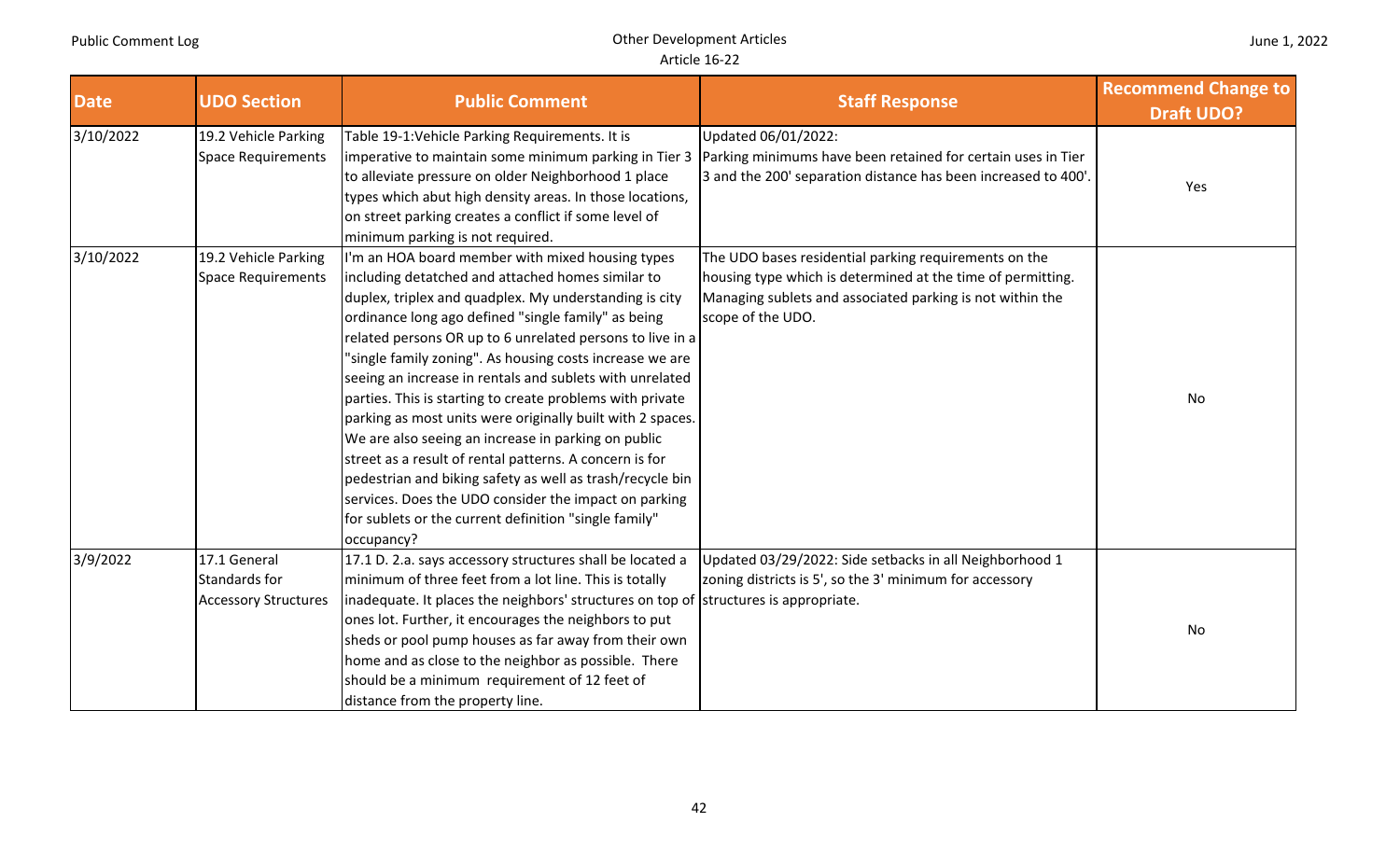| <b>Date</b> | <b>UDO Section</b>                                           | <b>Public Comment</b>                                                                                                                                                                                                                                                                                                                                                                                                                                                                                                                                                                                                                                                                                                                                                                                                                                                                                                                                                                                                                                 | <b>Staff Response</b>                                                                                                                                                                                                         | <b>Recommend Change to</b><br><b>Draft UDO?</b> |
|-------------|--------------------------------------------------------------|-------------------------------------------------------------------------------------------------------------------------------------------------------------------------------------------------------------------------------------------------------------------------------------------------------------------------------------------------------------------------------------------------------------------------------------------------------------------------------------------------------------------------------------------------------------------------------------------------------------------------------------------------------------------------------------------------------------------------------------------------------------------------------------------------------------------------------------------------------------------------------------------------------------------------------------------------------------------------------------------------------------------------------------------------------|-------------------------------------------------------------------------------------------------------------------------------------------------------------------------------------------------------------------------------|-------------------------------------------------|
| 3/9/2022    | 17.1 General<br>Standards for<br><b>Accessory Structures</b> | structures but excludes structures open to the sky. This new standards found in Article 24.<br>is a mistake. Pools and tennis courts are not permeable.<br>Therefore, when these structures are built, it often<br>creates serious drainage problems for the neighbors<br>when there are rainstorms. If structures open to the sky<br>are excluded from the calculations, the permitting<br>process must include a provision that the impact on the<br>neighbors from drainage changes be considered. Also, if<br>there are changes in grade related to pools or tennis<br>courts (i.e. the grade is raised and there is a slope<br>created that runs onto the neighbors' property), this<br>needs to be remediated up front as part of the process.<br>In these times of climate change, when storms are much<br>fiercer, it is not right to ignore the impact of drainage<br>changes on the neighbors. Also, it should not be up to<br>the neighbors to enforce. The City and/or County should<br>include these requirements in the permit process. | 17.1 E. This section limits square footage of all accessory Updated 03/12/22: Drainage is addressed in the UDO with                                                                                                           | <b>No</b>                                       |
| 3/9/2022    | 17.1 General<br>Standards for<br><b>Accessory Structures</b> | Regarding F Mechanical Equipment, such as swimming<br>pool pumps and motors ground-mounted mechanical<br>equipment should not be allowed to encroach into a<br>setback at all. If an owner wants equipment it should<br>be within the confines of his or her property.                                                                                                                                                                                                                                                                                                                                                                                                                                                                                                                                                                                                                                                                                                                                                                                | Updated 03/29/2022: Side setbacks in all Neighborhood 1<br>zoning districts is 5', so the 3' minimum for accessory<br>structures is appropriate. The rear setback for these items are<br>consistent with current regulations. | No                                              |
| 3/11/2022   | Restrictions                                                 | 16.1 Lot Development Article 16.1 D & E all contain incorrect wording and<br>drawings for how to measure sight triangles. See<br>Session Law 2021-121.                                                                                                                                                                                                                                                                                                                                                                                                                                                                                                                                                                                                                                                                                                                                                                                                                                                                                                | Updated 04/26/22: This section will be updated to be<br>consistent with the recent session law.                                                                                                                               | Yes                                             |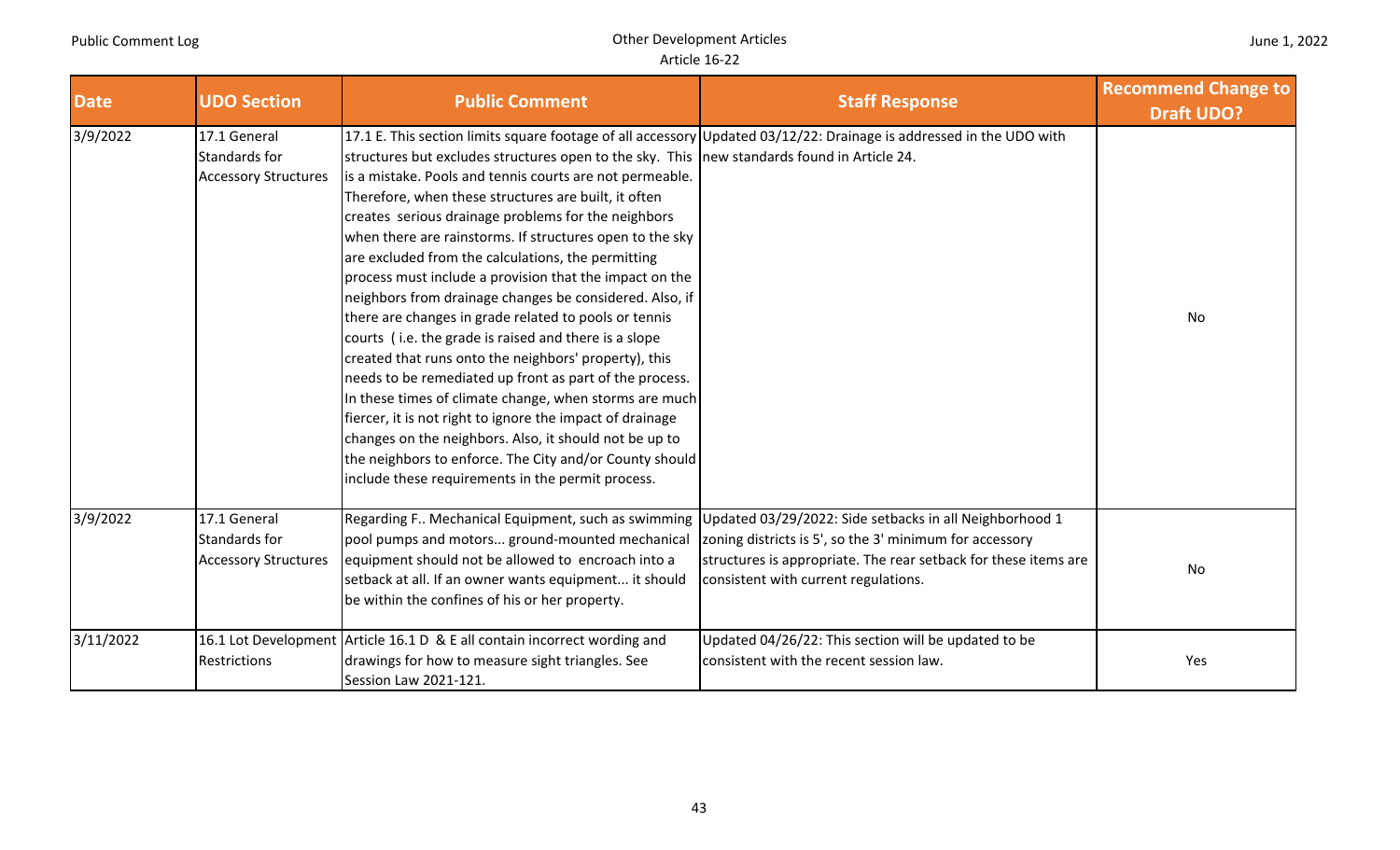| June 1, 2022 |
|--------------|
|--------------|

| <b>Date</b> | <b>UDO Section</b>               | <b>Public Comment</b>                                                                                                                                                                                                                                                                                                                                                                                                                                                                                                                                                                                                                                                                                                                                                                                                                                                                           | <b>Staff Response</b>                                                                                                                                                                                                                                                                                                                           | <b>Recommend Change to</b><br><b>Draft UDO?</b> |
|-------------|----------------------------------|-------------------------------------------------------------------------------------------------------------------------------------------------------------------------------------------------------------------------------------------------------------------------------------------------------------------------------------------------------------------------------------------------------------------------------------------------------------------------------------------------------------------------------------------------------------------------------------------------------------------------------------------------------------------------------------------------------------------------------------------------------------------------------------------------------------------------------------------------------------------------------------------------|-------------------------------------------------------------------------------------------------------------------------------------------------------------------------------------------------------------------------------------------------------------------------------------------------------------------------------------------------|-------------------------------------------------|
| 3/11/2022   | 16.3 Development<br><b>Bonus</b> | Table 16-1 page 16-6: clarify what it means 'Additional<br>height PER FLOOR" when you say: "Height Bonus:<br>Additional height per floor up to the "Maximum Height<br>with Bonus" standard indicated in the zoning district<br>standards - Where an average of 80% Area Median<br>Income (AMI) or less, with up to 20% of the affordable<br>units set aside for households earning above 80% up to<br>110% AMI. Additional height per 1.5 times floor up to<br>the "Maximum Height with Bonus" standard indicated<br>in the zoning district standards - Where an average of<br>60% Area Median Income (AMI) or less, with up to 20%<br>of the affordable units set aside for households earning<br>above 60% up to 110% AMI"<br>Above that it says 25 points. To get from 10 floors in<br>RAC to 20 floors (250') that's 120 points. What are the<br>points attributed to that 10% 'per floor'? | This comment is still under review.                                                                                                                                                                                                                                                                                                             | <b>TBD</b>                                      |
| 3/11/2022   | 16.3 Development<br><b>Bonus</b> | Article 16.3 Development Bonus: given that without a<br>10' max building heights, is it the intent to cap ALL<br>OTHER buildings outside of uptown at 20 stories? Please<br>demonstrate with examples what you have to include to<br>get the needed 120 points to use the maximum allowed<br>Bonus. Most of the proposed building in South End<br>today are above 20 stories and the math on the Bonus<br>Chart does not appear to allow half the proposed<br>buildings to be constructed. Base height needs to be<br>increased outside of UC                                                                                                                                                                                                                                                                                                                                                   | Updated 04/26/22: The draft includes multiple incentives to<br>bonus outside of Urban Core the majority of districts are lincrease height. The affordable housing fee in lieu could be<br>capped at 6 floors & only 2 Place Types (RAC & UE) have used, without any of the other bonus options, to reach the<br>maximum height of any district. | No                                              |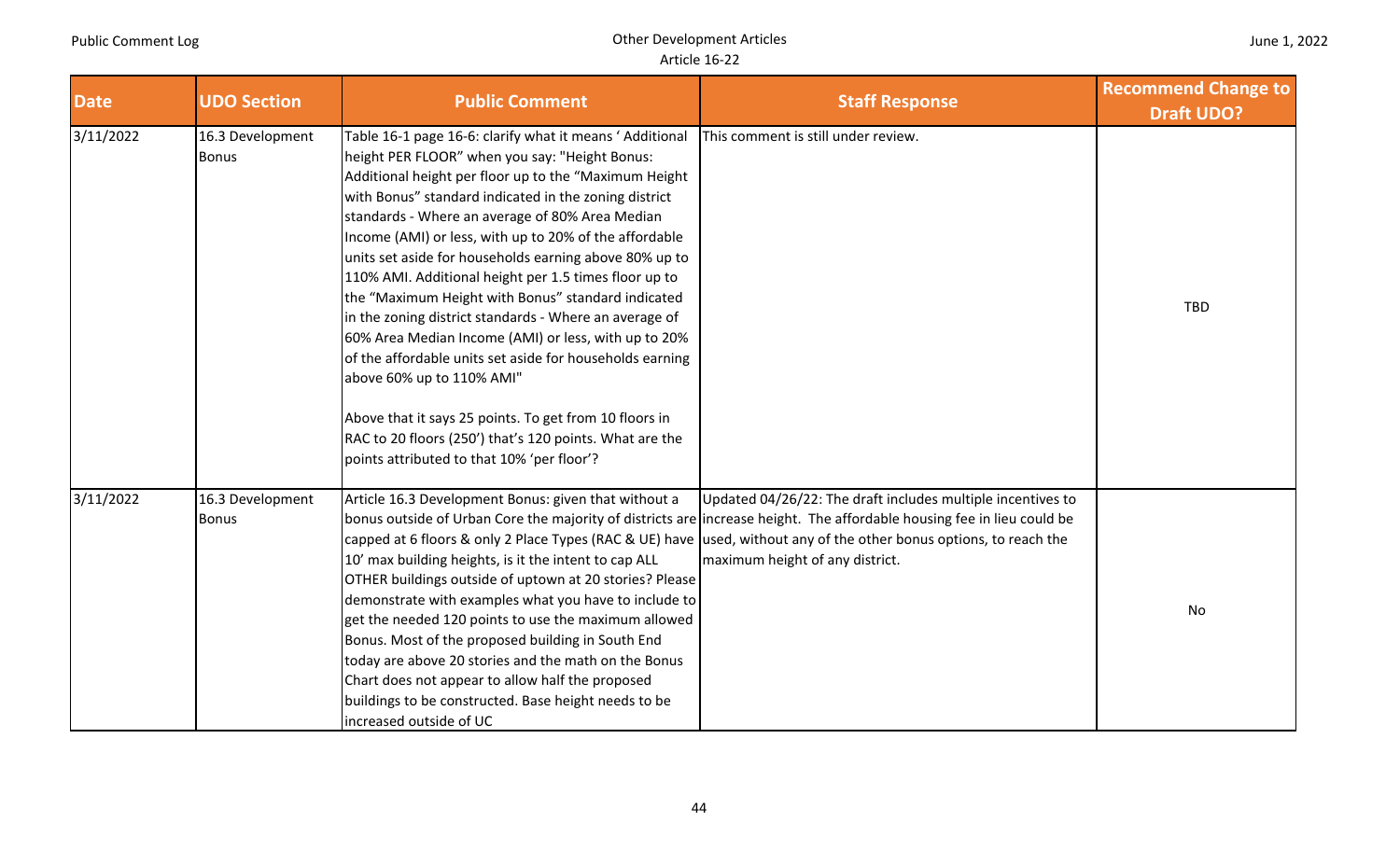| <b>Date</b> | <b>UDO Section</b>                                            | <b>Public Comment</b>                                                                                                                                                                                                                                                                                                                                                                                                                                                                                                                                                                                | <b>Staff Response</b>                                                                                                                                                                                             | <b>Recommend Change to</b><br><b>Draft UDO?</b> |
|-------------|---------------------------------------------------------------|------------------------------------------------------------------------------------------------------------------------------------------------------------------------------------------------------------------------------------------------------------------------------------------------------------------------------------------------------------------------------------------------------------------------------------------------------------------------------------------------------------------------------------------------------------------------------------------------------|-------------------------------------------------------------------------------------------------------------------------------------------------------------------------------------------------------------------|-------------------------------------------------|
| 3/11/2022   | Open Space                                                    | 16.4 Design of On-Site Article 16.4 and table 16-1 (page 16-8) A.2 says "and<br>tree save areas do not count toward on-site open space<br>requirements." Yet 4 inches below that the table says<br>"If trees are planted, such trees shall not be counted<br>toward the tree save requirements of Article 29."<br>If trees don't count as Open Space then it shouldn't<br>matter if they are planted. Poor sentence structure.<br>Tree save area should be counted as open space.                                                                                                                    | Updated 05/01/2022: Text will be changed to allow tree save<br>areas, if designed to include amenities, to count toward a<br>percentage of required open space.                                                   | Yes                                             |
| 3/11/2022   | 17.2 Standards for<br>Specific Accessory<br><b>Structures</b> | Article 17.2 D. restrictions on fence materials is an<br>aesthetic over-reach. The list in item b has several<br>problems that need to be corrected:<br>Vinyl fences are a popular choice because of their<br>durability and aesthetic and there is no reason to limit<br>to only the two lowest density residential N2 categories.<br>NCDOT right-of-way fencing is now prohibited. The City<br>can't do that. And why would we remove 'wire' fencing<br>as an allowed type even if it isn't NCDOT, as it is a<br>common practice to put wire fencing inside Split Rail<br>fencing to contain pets? | Updated 03/29/2022: The restriction on vinyl as a fence<br>material will be removed.<br>Updated 4/28/2022: Staff feels the list of materials is broad<br>and the zoning administrator has sufficient flexibility. | Yes                                             |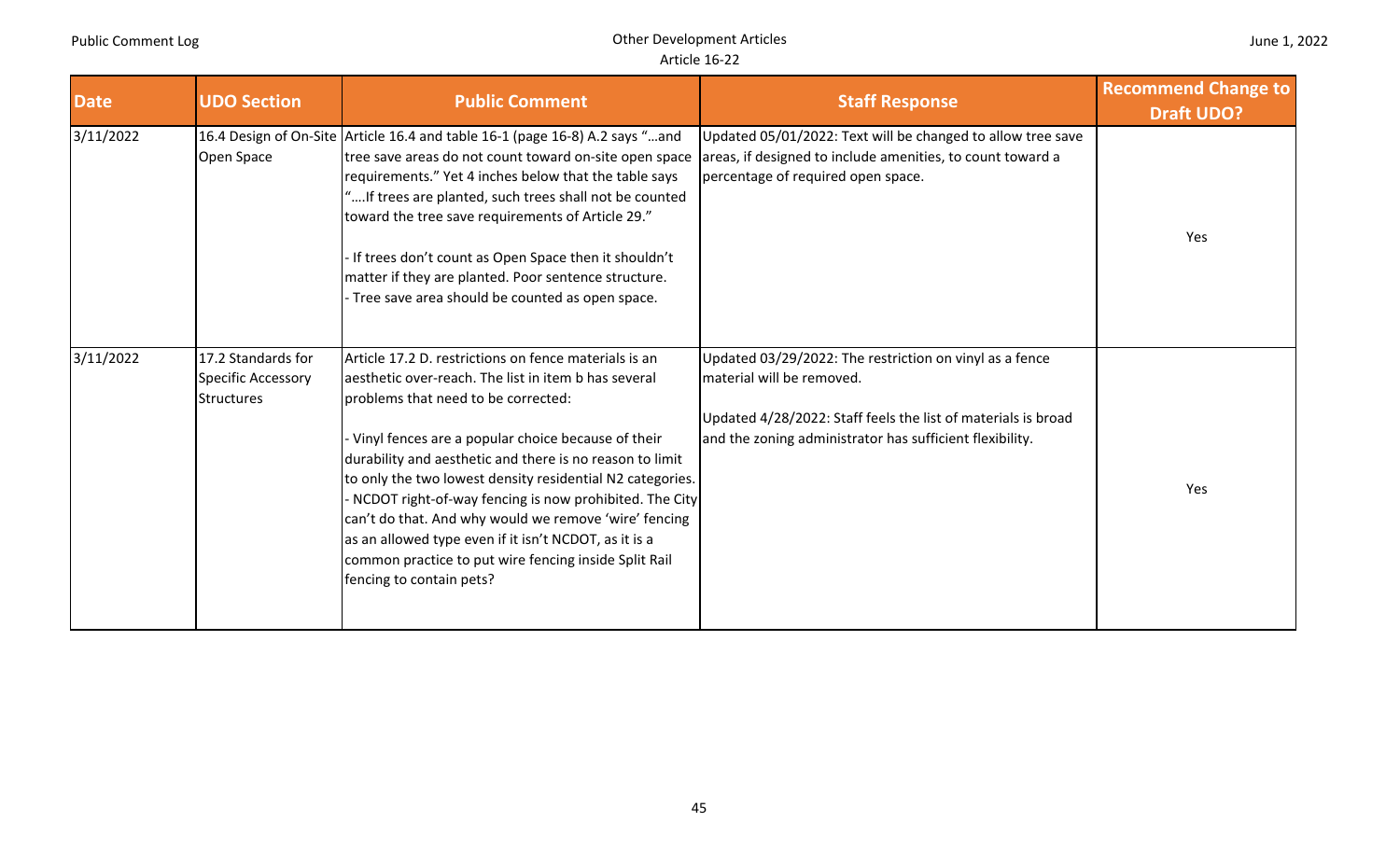| June 1, 2022 |  |  |  |
|--------------|--|--|--|
|--------------|--|--|--|

| <b>Date</b> | <b>UDO Section</b>        | <b>Public Comment</b>                                      | <b>Staff Response</b>                                          | <b>Recommend Change to</b><br><b>Draft UDO?</b> |
|-------------|---------------------------|------------------------------------------------------------|----------------------------------------------------------------|-------------------------------------------------|
| 3/11/2022   | 18.1 General              | Article 18.1 pg 18-1: 18.1 $D - it$ is not possible or     | Updated 4/28/2022: Staff will add language to make this        |                                                 |
|             | Requirements              | plausible that "All trees shall be protected from          | standard more flexible. Staff believes that the current draft  |                                                 |
|             |                           | encroachment of architectural features." How do you        | language allows for compliance with all applicable ADA         |                                                 |
|             |                           | define 'protect from encroachment'? For how long?          | standards.                                                     |                                                 |
|             |                           | How do you prove I didn't protect the tree but instead     |                                                                |                                                 |
|             |                           | the tree grew? Example 1: Bay window gets built but 3      |                                                                |                                                 |
|             |                           | years from now the tree is rubbing on the bay window.      |                                                                |                                                 |
|             |                           | Is it because of the window? Example 2: If I need a        |                                                                | Yes                                             |
|             |                           | handicap ramp – at a wheelchair accessible grade &         |                                                                |                                                 |
|             |                           | construction involves removing a tree- CLT really going    |                                                                |                                                 |
|             |                           | to tell me that my medical need for a wheelchair into      |                                                                |                                                 |
|             |                           | my private residence from my private yard is less          |                                                                |                                                 |
|             |                           | important that one scrawny tree on my private              |                                                                |                                                 |
|             |                           | property? How do you reconcile that with ADA? #D           |                                                                |                                                 |
|             |                           | should be struck as poorly written and unable to be        |                                                                |                                                 |
|             |                           | achieved.                                                  |                                                                |                                                 |
| 3/11/2022   | 18.2 Architectural        | As written Article 18.2 applicability on existing and      | Updated 4/28/2022: Staff will delete the standards related to  |                                                 |
|             | <b>Features: Specific</b> | proposed Single family attached & detached homes           | C.1 bay windows, however, vertical clearance is a safety issue |                                                 |
|             | <b>Dwelling Types</b>     | violates §160D-702 in that items C.1 (bay windows) and     | for item C.6.                                                  |                                                 |
|             |                           | 6. (sills, belt courses, eaves, cornices & ornamental      |                                                                |                                                 |
|             |                           | features) are clearly architectural features. If you meant |                                                                | Yes                                             |
|             |                           | for these Aesthetic controls to only apply when            |                                                                |                                                 |
|             |                           | encroaching into a setback, then the section needs to be   |                                                                |                                                 |
|             |                           | re-written as part of subsection 'B' and this would not    |                                                                |                                                 |
|             |                           | be a separate section 'C'                                  |                                                                |                                                 |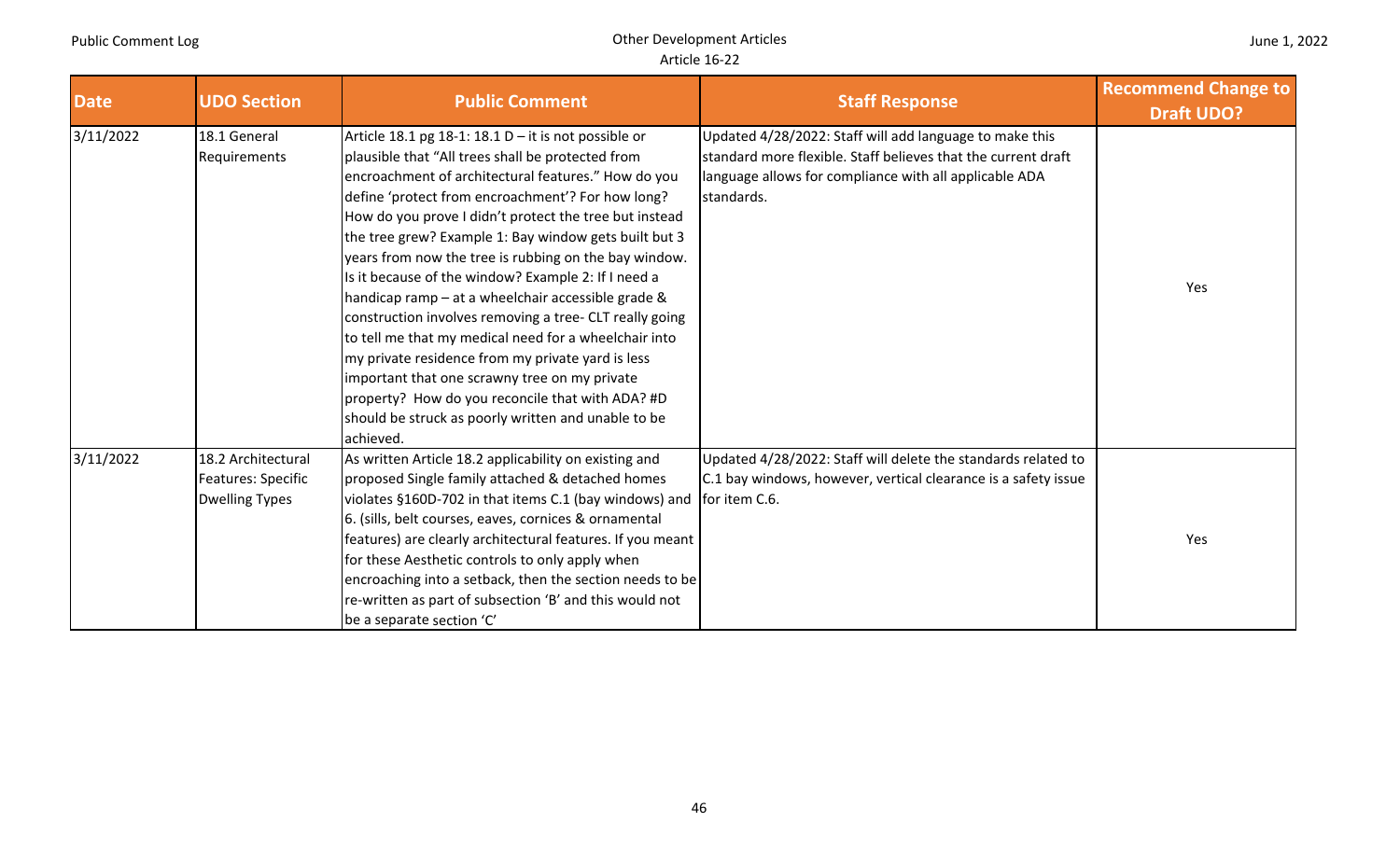| <b>Date</b> | <b>UDO Section</b>                                            | <b>Public Comment</b>                                                                                                                                                                                                                                                                                                                                                                                                              | <b>Staff Response</b>                                                                                                                                                                                                                                                                                                                                                                                                                                                                             | <b>Recommend Change to</b><br><b>Draft UDO?</b> |
|-------------|---------------------------------------------------------------|------------------------------------------------------------------------------------------------------------------------------------------------------------------------------------------------------------------------------------------------------------------------------------------------------------------------------------------------------------------------------------------------------------------------------------|---------------------------------------------------------------------------------------------------------------------------------------------------------------------------------------------------------------------------------------------------------------------------------------------------------------------------------------------------------------------------------------------------------------------------------------------------------------------------------------------------|-------------------------------------------------|
| 3/11/2022   | 20.2 Design of<br><b>Required Loading</b><br><b>Spaces</b>    | 20.2 Minimum vertical clearance of 14' for Loading will<br>require ground floor heights of at least 16' if integral to<br>the structure. Given the new requirement for loading<br>areas on all projects the current rules should be<br>reviewed for common sense: Loading areas should be<br>allowed in the setback since the purpose appears to be<br>to remove the idling vehicle from a lane of travel for<br>that brief period | Updated 03/29/2022: Loading spaces are NOT required on all<br>projects. Refer to table 20-1 for when they are required.<br>Loading spaces are often used by large trucks such as moving<br>vans and box trucks, which often need 14' of clearance.<br>Loading spaces are intended to provide an on-site location for<br>deliveries as well as move-ins, which may require an extended<br>period of time. Typically vehicles would not be left idling while<br>parked in a required loading space. | No                                              |
| 3/11/2022   | 20.2 Design of<br><b>Required Loading</b><br><b>Spaces</b>    | 20.2E further aggravates the issue by requiring the<br>loading area to START no closer than 16' behind the<br>setback. Do that in a N1-f and you're in the rear yard.<br>There is NO reason for that 16' requirements. It's<br>typically a use that lasts no more than a few minutes.<br>Are these loading spaces not also called 'Quick-<br>commerce delivery vehicles' in the UDO with no such<br>requirements?                  | Updated 03/29/2022: Loading spaces are not required in any<br>N1 district. Please see Table 20-1 which indicates when they<br>are required.                                                                                                                                                                                                                                                                                                                                                       | No                                              |
| 3/11/2022   | 20.2 Design of<br><b>Required Loading</b><br><b>Spaces</b>    | 20.2 B allows private cars to maneuver in the driveway<br>but not UPS or USPS truck. Why the distinction? It also<br>appears to prohibit the use of a vehicle 'reverse' into a<br>local or collector road & that is an overreach.                                                                                                                                                                                                  | Updated 03/29/2022: There is a distinction between how<br>private vehicle are able to maneuver and larger delivery<br>vehicles. It is CDOT's opinion that allowing delivery vehicles to<br>back out into streets creates a hazard.                                                                                                                                                                                                                                                                | No                                              |
| 3/11/2022   | 17.2 Standards for<br>Specific Accessory<br><b>Structures</b> | Page 17-5 K says Above Ground Utility structures (AGU)<br>(see definition page 2-35) allowed in the side or rear<br>setback - not the front setback (unless it fully enclosed<br>on 3 sides and one side is the principal structure or less<br>than 3' square).                                                                                                                                                                    | Updated 03/29/2022: This is correct.                                                                                                                                                                                                                                                                                                                                                                                                                                                              | No                                              |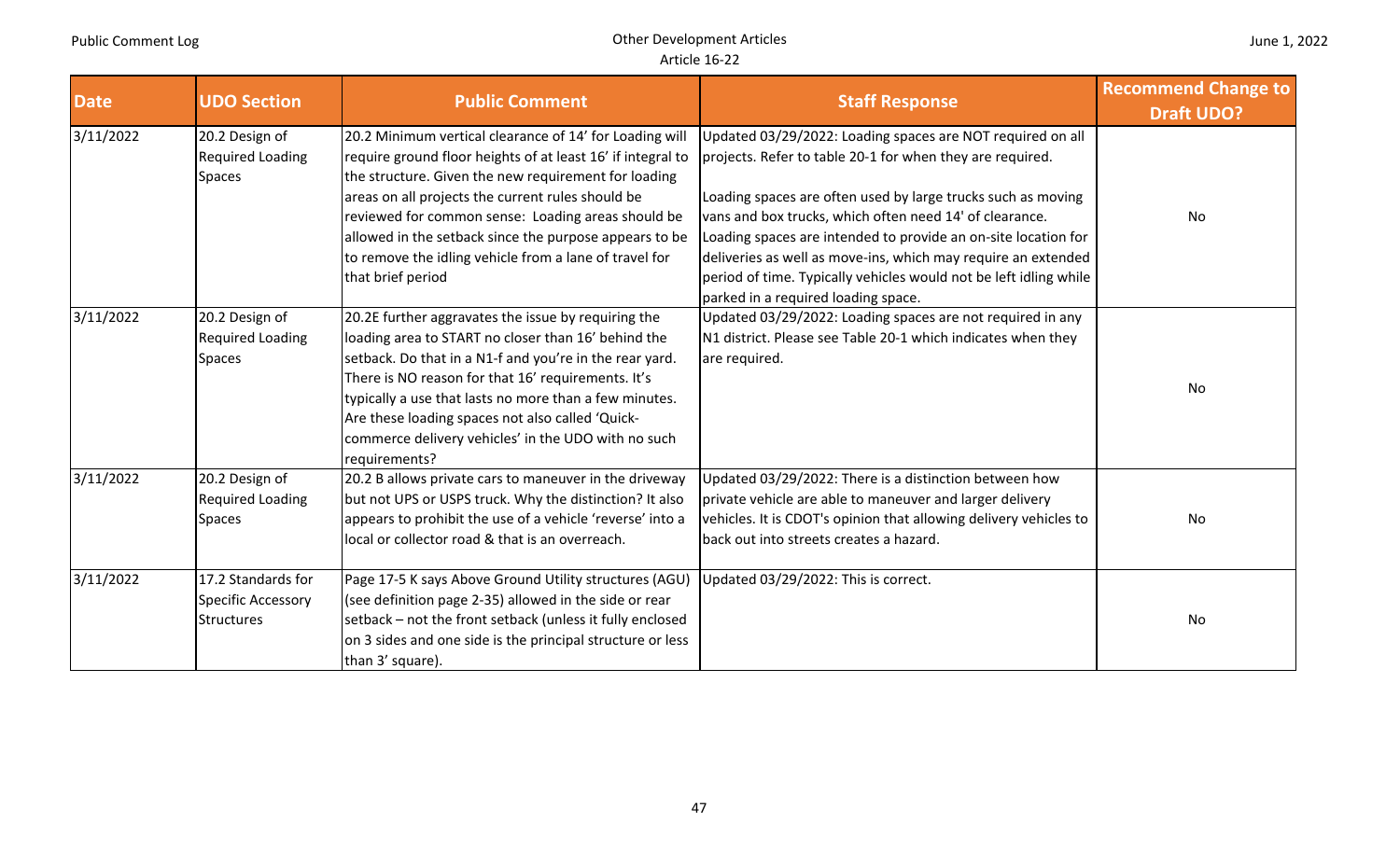| <b>Date</b> | <b>UDO Section</b>                                                   | <b>Public Comment</b>                                                                                                                                                                                                                                                                                                                      | <b>Staff Response</b>                                                                                                                                                                                                                                                                                                                                                        | <b>Recommend Change to</b><br><b>Draft UDO?</b> |
|-------------|----------------------------------------------------------------------|--------------------------------------------------------------------------------------------------------------------------------------------------------------------------------------------------------------------------------------------------------------------------------------------------------------------------------------------|------------------------------------------------------------------------------------------------------------------------------------------------------------------------------------------------------------------------------------------------------------------------------------------------------------------------------------------------------------------------------|-------------------------------------------------|
| 3/11/2022   | 17.2 Standards for<br>Specific Accessory<br><b>Structures</b>        | Have you cleared this prohibition/requirement with the Updated 05/19/2022: Please provide the City Attorney<br>City Attorney who previously ruled that transformers<br>may not be regulated in the front setback or ROW (Aka<br>frontage)? Does Duke Energy know? There are state<br>building code rules on transformers you are ignoring. | opinion that transformers may not regulated in the front<br>setback or ROW.                                                                                                                                                                                                                                                                                                  | No                                              |
| 3/11/2022   | 17.2 Standards for<br><b>Specific Accessory</b><br><b>Structures</b> | physically go in the back yard but as written they are<br>prohibited in the front setback and exceed 3' square                                                                                                                                                                                                                             | What about Clt Water backflow preventers? - they can't Updated 03/29/2022: Backflow preventers may be located in<br>the established front setback but outside the minimum<br>required front setback. This could be an area betwen the<br>minimum required setback and the building face. Backflows<br>could be located in this area if screening is provided as<br>required. | No                                              |
| 3/11/2022   | 17.2 Standards for<br>Specific Accessory<br><b>Structures</b>        | will be required for all EV Charging stations on three<br>sides with the 4 <sup>th</sup> side gated. How then do you actually<br>get to charge your vehicle?                                                                                                                                                                               | As written AGU includes EV Charging stations. Screening Updated 03/29/2022: EV charging stations would not be<br>considered above-ground utility structures. We will clarify this<br>in the definitions in Article 2.2.                                                                                                                                                      | Yes                                             |
| 3/11/2022   | 17.2 Standards for<br>Specific Accessory<br><b>Structures</b>        | Space calcs., like mailboxes and back flow preventers, I<br>don't think that is a fair or reasonable way to calculate<br>OPS since they are 'required'. Remove from 16.4.A.2                                                                                                                                                               | And page 16-8 says AGU have to be excluded from Open Updated 03/29/2022: Article 16.4.A.2 says these areas cannot<br>be counted toward the required on-site open space. Staff<br>believes this is a reasonable standard since these areas are not<br>usable space that meets the purpose and intent of having on-<br>site open space.                                        | No                                              |
| 3/11/2022   | 17.2 Standards for<br><b>Specific Accessory</b><br><b>Structures</b> | How does this definition & requirements work when<br>screened or located per the guidelines. Example is tax<br>parcel 199-461-75 or 199-461-21 or 199-422-97 or 199-<br>422-01                                                                                                                                                             | Updated 03/29/2022: Similar standards exist in the City's<br>there are private utilities all over the city that cannot be current Zoning Ordinance. We would appreciate knowing<br>about any specific requirements that cannot be met in the<br>locations referenced in the comment.                                                                                         | No                                              |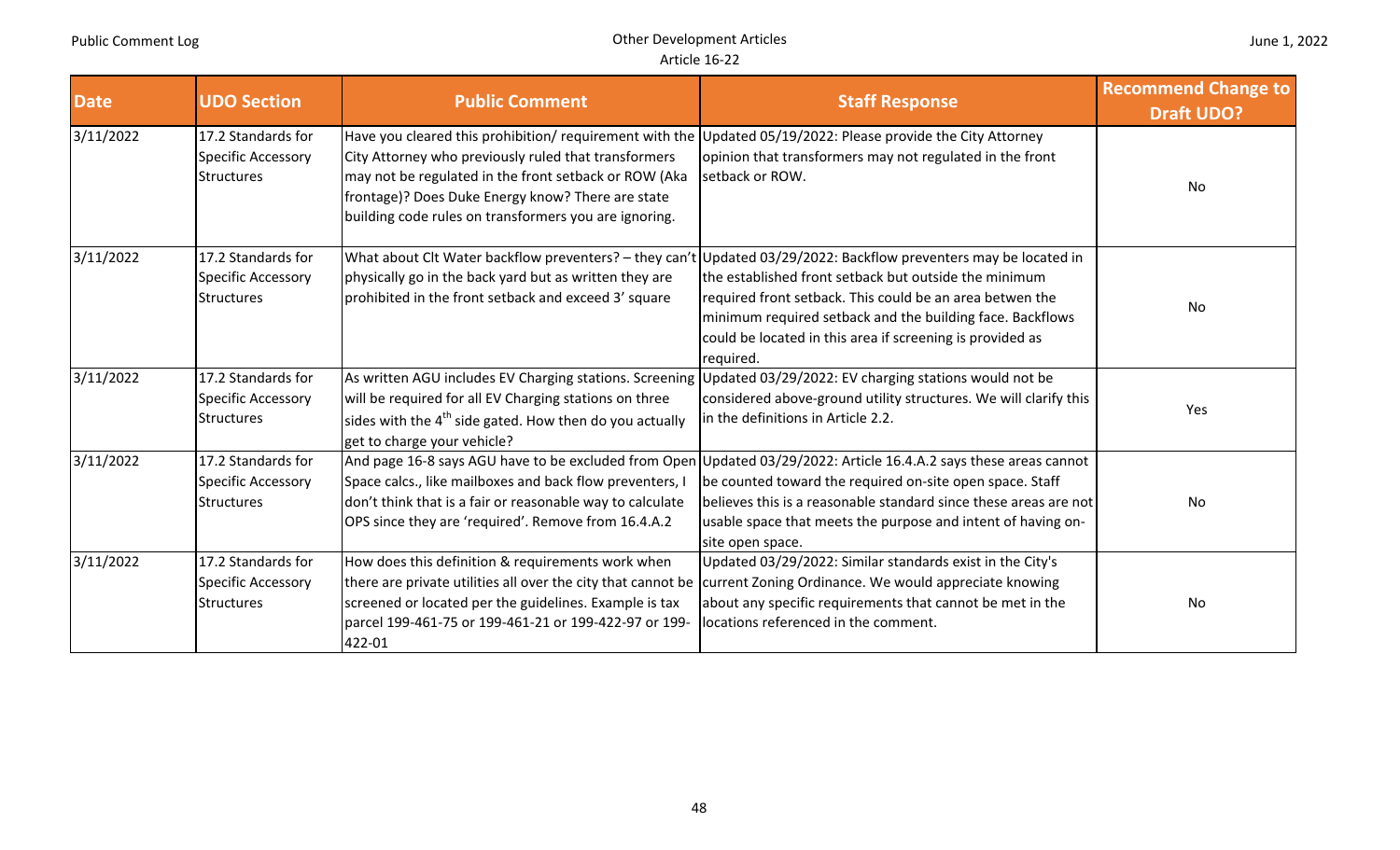| <b>Date</b> | <b>UDO Section</b>                                                   | <b>Public Comment</b>                                                                                                                                                                                                                                                                                                                                                                                                                                                                                                                                                                              | <b>Staff Response</b>                                                                                                                                                                                                                                                                                                                                                                                                            | <b>Recommend Change to</b><br><b>Draft UDO?</b> |
|-------------|----------------------------------------------------------------------|----------------------------------------------------------------------------------------------------------------------------------------------------------------------------------------------------------------------------------------------------------------------------------------------------------------------------------------------------------------------------------------------------------------------------------------------------------------------------------------------------------------------------------------------------------------------------------------------------|----------------------------------------------------------------------------------------------------------------------------------------------------------------------------------------------------------------------------------------------------------------------------------------------------------------------------------------------------------------------------------------------------------------------------------|-------------------------------------------------|
| 3/11/2022   | 17.2 Standards for<br>Specific Accessory<br><b>Structures</b>        | ARTICLE 19.3 requirements are too high: a 300 space lot Updated 06/01/2022:<br>ready and 36 EV installed). The requirements need to be draft.<br>adjusted for both the current reality and the desired<br>future 2040 (we aren't working on 2440). Current EV's<br>are <1% of all vehicles sold (which means it far less %<br>given all the vehicles driven). What % increase in EV's by<br>2040 does there have to be to justify a requirement that<br>12% of all parking spots EV installed or ready? Where do<br>you want the non-EV's to park when 12% of the spots<br>are empty and reserved? | is 60 EV capable, 30EV ready and 6 EV installed (or 30 EV The EV parking requirements have been reduced in the 2nd                                                                                                                                                                                                                                                                                                               | Yes                                             |
| 3/11/2022   | 17.2 Standards for<br><b>Specific Accessory</b><br><b>Structures</b> | For the same 300 space parking area Article 19.4 would<br>require 10 short-term and 40 long term bike parking<br>spaces (50 total of which 80% are long-term) in addition<br>to the EV stations. This requirement, again, is well in<br>excess of what the usage would be in N2 districts by<br>2040. Please change the requirement to differentiate<br>for different place types and be more realistic                                                                                                                                                                                            | Updated 03/29/2022: Required bike parking varies by use, but<br>in no case would a non-residential use be required to provide<br>more than 50 long-term bike parking spaces. This would apply<br>to very large office buildings, for example. For a multi-family<br>residential development, the required bike parking is based on<br>the number of units, not the number of parking spaces (1/5<br>units, 80% to be long-term). | <b>No</b>                                       |
| 3/11/2022   | 17.2 Standards for<br>Specific Accessory<br><b>Structures</b>        | Article 21 has no Applicability Section. Please add that<br>section and make Applicability available for comment.<br>Without Applicability section 21.2 D appears to make it<br>a violation of UDO (with fines in Article 38) to have dead<br>grass or weeds in your personal lawn.                                                                                                                                                                                                                                                                                                                | Updated 4/28/2022: Each individual landscape requirement<br>has applicability section. Section 21.2D applies to landscaping<br>requirements of Article 21.                                                                                                                                                                                                                                                                       | No                                              |
| 3/17/2022   | 17.1 General<br>Standards for<br><b>Accessory Structures</b>         | 17.1 D1, c: Are these dimensions correct? Seems like a<br>typo and I don't understand where this would occur.                                                                                                                                                                                                                                                                                                                                                                                                                                                                                      | Updated 03/29/2022: These dimensions are correct. For<br>example, if a garage is built between the main house and the<br>frontage (typically a streetl), this standard would allow it if the<br>house was at least 150 feet back from the ROW and the<br>garage was at least 50 feet back from the ROW.                                                                                                                          | No                                              |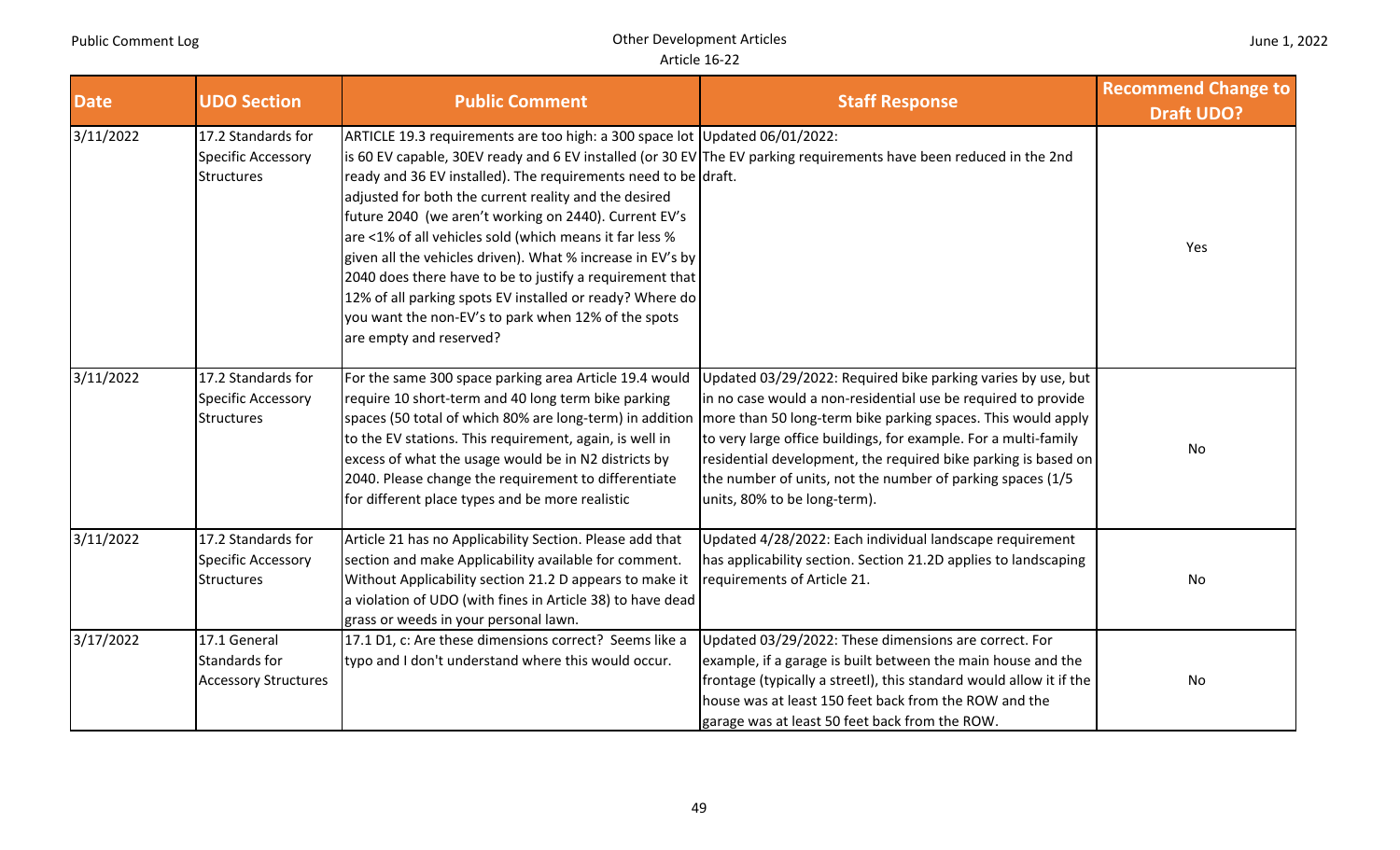| <b>Date</b> | <b>UDO Section</b>          | <b>Public Comment</b>                                                 | <b>Staff Response</b>                                                                                               | <b>Recommend Change to</b><br><b>Draft UDO?</b> |
|-------------|-----------------------------|-----------------------------------------------------------------------|---------------------------------------------------------------------------------------------------------------------|-------------------------------------------------|
| 3/17/2022   | 17.1 General                | 17.2 D, a: This becomes a bit of an enforcement issue.                | Updated 03/29/2022: It only becomes an enforcement issue if                                                         |                                                 |
|             | Standards for               | Must the homeowner prove the fence won't impede                       | the fence impedes the flow of stormwater runoff. The                                                                |                                                 |
|             | <b>Accessory Structures</b> | stormwater flow? We often design screens that allow                   | screening would be OK as long as it does not block or impede                                                        | No                                              |
|             |                             | stormwater flow underneath - assuming that would still<br>be allowed. | stormwater runoff.                                                                                                  |                                                 |
| 3/17/2022   | 17.1 General                | 17.2 materials: Is this prohibiting PVC fencing except in             | Updated 03/29/2022: The restriction on vinyl as a fence                                                             |                                                 |
|             | Standards for               | these districts? What do they mean by vinyl?                          | material will be removed.                                                                                           | Yes                                             |
|             | <b>Accessory Structures</b> |                                                                       | B. Since PVC stands for polyvinyl chloride, PVC fencing would                                                       |                                                 |
|             |                             |                                                                       | be considered to be a vinyl fence.                                                                                  |                                                 |
| 3/17/2022   | 17.1 General                |                                                                       | 17.2 D, C: If a fence is intended to screen a use on top of Updated 03/29/2022: Measuring the fence height from the |                                                 |
|             | Standards for               | retaining wall, this may be excessive.                                | top of the retaining wall seems to be the logical place to                                                          | No                                              |
|             | <b>Accessory Structures</b> |                                                                       | measure from. Have we misunderstood the comment?                                                                    |                                                 |
| 3/17/2022   | 17.1 General                | 17.5 K - Transformers are not listed - is this on purpose?            | Updated 03/29/2022: Electrical transformers would fall under                                                        |                                                 |
|             | Standards for               |                                                                       | the definition of "Utilities, Above Ground Accessory                                                                | No                                              |
|             | <b>Accessory Structures</b> |                                                                       | Structures: in Article 2.2.                                                                                         |                                                 |
| 3/17/2022   | 17.1 General                | 17.6 - Wind Turbines: Does this use have a setback                    | Article 17.2.L.3 states in part: "Ground-mounted wind turbines                                                      |                                                 |
|             | Standards for               | requirement from the perimeter of a lot based on                      | are permitted only to the rear of the principal building but                                                        | <b>No</b>                                       |
|             | <b>Accessory Structures</b> | height, similar to a cell tower?                                      | may not be located within a required side or rear setback."                                                         |                                                 |
| 3/17/2022   | 18.2 Architectural          | 18.2 - SF is being listed as part of a cottage court being            | Updated 04/26/22: Section 18.2 references architectural                                                             |                                                 |
|             | Features: Specific          | subject to architectural standards. Need to check this                | features and the standards, which are primarily dimensional                                                         | No                                              |
|             | <b>Dwelling Types</b>       | against state statute.                                                | comply with State law.                                                                                              |                                                 |
| 3/17/2022   | 18.2 Architectural          |                                                                       | Table 18-1: Breezeway not permittedsounds like if you Updated 03/29/2022: Article 18.2.C.2.a allows breezeways to   |                                                 |
|             | Features: Specific          | have a detached garage, it cannot connect to the                      | be located to the side or rear of the principal structure. A                                                        |                                                 |
|             | <b>Dwelling Types</b>       | primary residence w/ a covered canopy. Would be nice                  | breezeway could be used to connect the dwelling with a                                                              | No                                              |
|             |                             | if it could.                                                          | garage provided the garage was to the side or rear of the                                                           |                                                 |
|             |                             |                                                                       | dwelling.                                                                                                           |                                                 |
| 3/17/2022   | 20.2 Design of              | Could a loading space be striped parallel parking on a                | Updated 03/29/2022: An on-street loading space would not                                                            |                                                 |
|             | <b>Required Loading</b>     | street? More urban sites may warrant this.                            | be counted toward any required on-site loading areas unless                                                         | No                                              |
|             | <b>Spaces</b>               |                                                                       | otherwise permitted.                                                                                                |                                                 |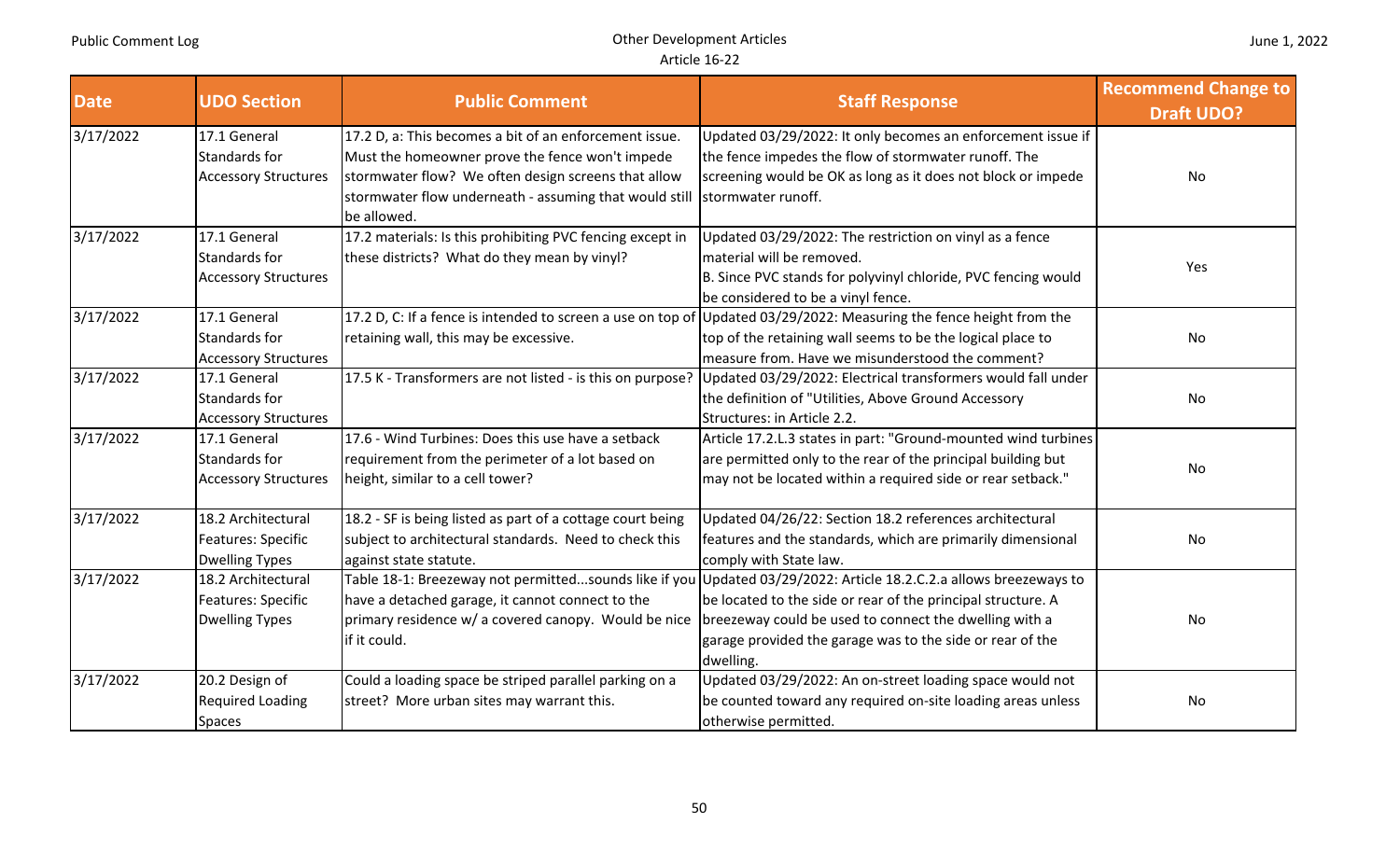| <b>Date</b> | <b>UDO Section</b>                                           | <b>Public Comment</b>                                                                                                                                                                                                                          | <b>Staff Response</b>                                                                                                                                                                                                                                                       | <b>Recommend Change to</b><br><b>Draft UDO?</b> |
|-------------|--------------------------------------------------------------|------------------------------------------------------------------------------------------------------------------------------------------------------------------------------------------------------------------------------------------------|-----------------------------------------------------------------------------------------------------------------------------------------------------------------------------------------------------------------------------------------------------------------------------|-------------------------------------------------|
| 3/17/2022   | 20.2 Design of<br><b>Required Loading</b><br><b>Spaces</b>   | 20.3(d): Currently, private haulers are permitted for<br>rollout containers of 12+ MF projects. Does this<br>preclude private haulers? Currently, space is allocated<br>for future dumpster, should the HOA decide to stop<br>private hauling. | Updated 03/30/2022: The UDO does not regulate haulers.                                                                                                                                                                                                                      | No                                              |
| 3/17/2022   | 21.5 Required<br>Screening for Parking<br>Lots               | A. 1a: How do you prove? Written agreement?<br>Formerly, an "integrated development" relaxed rules<br>between parcels that were related but separate.<br>'Integrated development" is a useful yardstick                                        | Updated April 28,2022: Proof would be required during the<br>permitting process.                                                                                                                                                                                            | No                                              |
| 3/17/2022   | 21.5 Required<br><b>Screening for Parking</b><br><b>Lots</b> | 2c - rather strict                                                                                                                                                                                                                             | Updated 03/30/2022: Thank you for your feedback. We believe<br>the requirement is a reasonable one.                                                                                                                                                                         | No                                              |
| 3/17/2022   | 21.5 Required<br>Screening for Parking<br>Lots               | Screening area should have some flexibility for "Green<br>Screen" and other vertical solutions where space won't<br>zone for tree plantings.                                                                                                   | Updated 03/30/2022: Article 21.5.B.3.b allows a wall to be<br>used in lieu of landscape screening, which reduces the width<br>allow 5'. Should get credit for any overhang area as root to 3 feet. Green screens are not always adequate to provide<br>effective screening. | No                                              |
| 3/17/2022   | 21.5 Required<br>Screening for Parking<br>Lots               | One shrub per five ft can create spacing issues.                                                                                                                                                                                               | Updated 03/30/2022: The 5' spacing is desired so that when<br>shrubs reach their mature size they will provide full screening<br>of the parking area. The current standard is 3' spacing.                                                                                   | No                                              |
| 3/17/2022   | 21.5 Required<br><b>Screening for Parking</b><br>Lots        | Screening areas: Opportunity to discuss Green Screen<br>here in lieu of wall                                                                                                                                                                   | Updated 03/30/2022: Green screens are not always adequate<br>to provide effective screening.                                                                                                                                                                                | No                                              |
| 3/17/2022   | 21.5 Required<br><b>Screening for Parking</b><br>Lots        | 21.9 B(2): Any addition to an existing building? What if<br>I'm expanding a 10x10 storage? This seems excessive.                                                                                                                               | Updated 4/28/2022: This standard will be adjusted such that<br>additions less than 5,000 sf are exempt.                                                                                                                                                                     | Yes                                             |
| 3/17/2022   | 21.5 Required<br><b>Screening for Parking</b><br>Lots        | 21.9 C: Puts a lot of pressure on the zoning<br>administrator to adjudicate this.                                                                                                                                                              | Updated 03/30/2022: The Zoning Administrator is qualified to<br>make such determinations.                                                                                                                                                                                   | No                                              |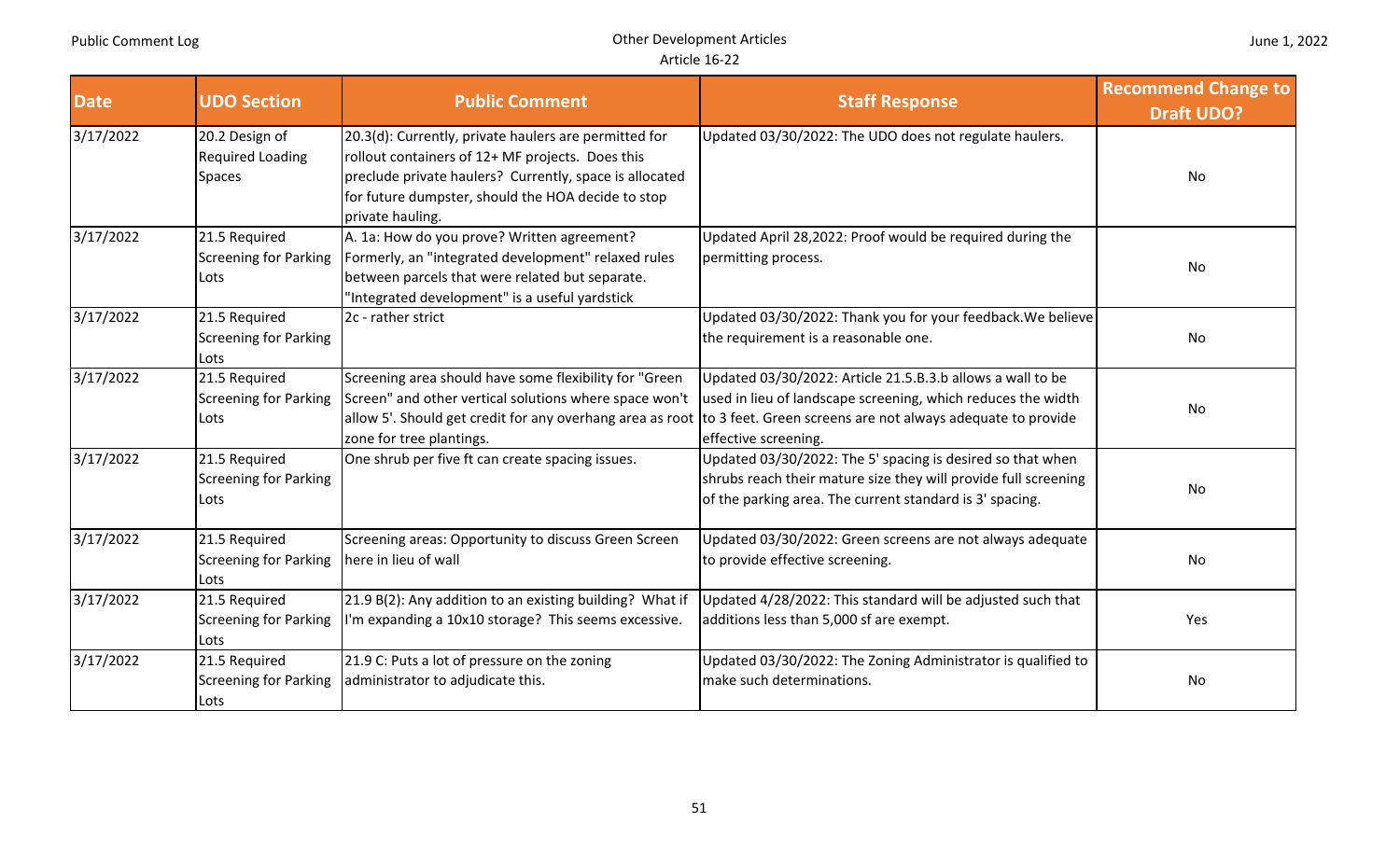| June 1, 2022 |
|--------------|
|--------------|

| <b>Date</b> | <b>UDO Section</b>                                  | <b>Public Comment</b>                                                                                                                                                                                                                                                                                                                                                                                                                                                                                                                                                                                                                                                                                                                                                                                                                                                                                                                                                                                                                                                                                                                                                                     | <b>Staff Response</b>                                                                          | <b>Recommend Change to</b><br><b>Draft UDO?</b> |
|-------------|-----------------------------------------------------|-------------------------------------------------------------------------------------------------------------------------------------------------------------------------------------------------------------------------------------------------------------------------------------------------------------------------------------------------------------------------------------------------------------------------------------------------------------------------------------------------------------------------------------------------------------------------------------------------------------------------------------------------------------------------------------------------------------------------------------------------------------------------------------------------------------------------------------------------------------------------------------------------------------------------------------------------------------------------------------------------------------------------------------------------------------------------------------------------------------------------------------------------------------------------------------------|------------------------------------------------------------------------------------------------|-------------------------------------------------|
| 3/18/2022   | 22.6 Standards for<br>Signs Exempt from a<br>Permit | 22.6 - M - 2: Section as currently written is acceptable<br>for permanent signage installations, but could benefit<br>from an exception for a specific subset of temporary<br>signage installations. As a mixed-use commercial real<br>estate developer, our projects often include prospective<br>street-level retail spaces that may remain vacant for<br>some time after a mixed-use project is operational.<br>Often, these retail shells are unfinished and have<br>unsightly exposed framing, piping, ducting, and/or other<br>back of house elements that are highly visible to the<br>public navigating the adjacent sidewalks. An exception<br>to the currently allowable percentage of window<br>coverage would provide an avenue to hide these<br>unsightly elements from the general public until the<br>retail space was occupied. 100% coverage would not be<br>required, but a cap of 25% coverage does not allow for<br>adequate screening of these unfinished spaces. Perhaps<br>the "advertising" portion of the signage could be limited<br>to 25%, while a solid color or simple graphic design<br>could constitute the portions of the signage that<br>exceeded 25%. | Staff will propose language in the second draft UDO to<br>accommodate this scenario.           | Yes                                             |
| 3/16/2022   | <b>Structures</b>                                   | 19.7 Design of Parking Raleigh is eliminating parking minimums. Please<br>consider dropping parking minimums as they drive up<br>housing costs and contribute to poor air quality and<br>increased emissions.                                                                                                                                                                                                                                                                                                                                                                                                                                                                                                                                                                                                                                                                                                                                                                                                                                                                                                                                                                             | Updated 06/01/2022:<br>Tiers 1 and 2 will still have parking minimums in the 2nd draft<br>UDO. | No                                              |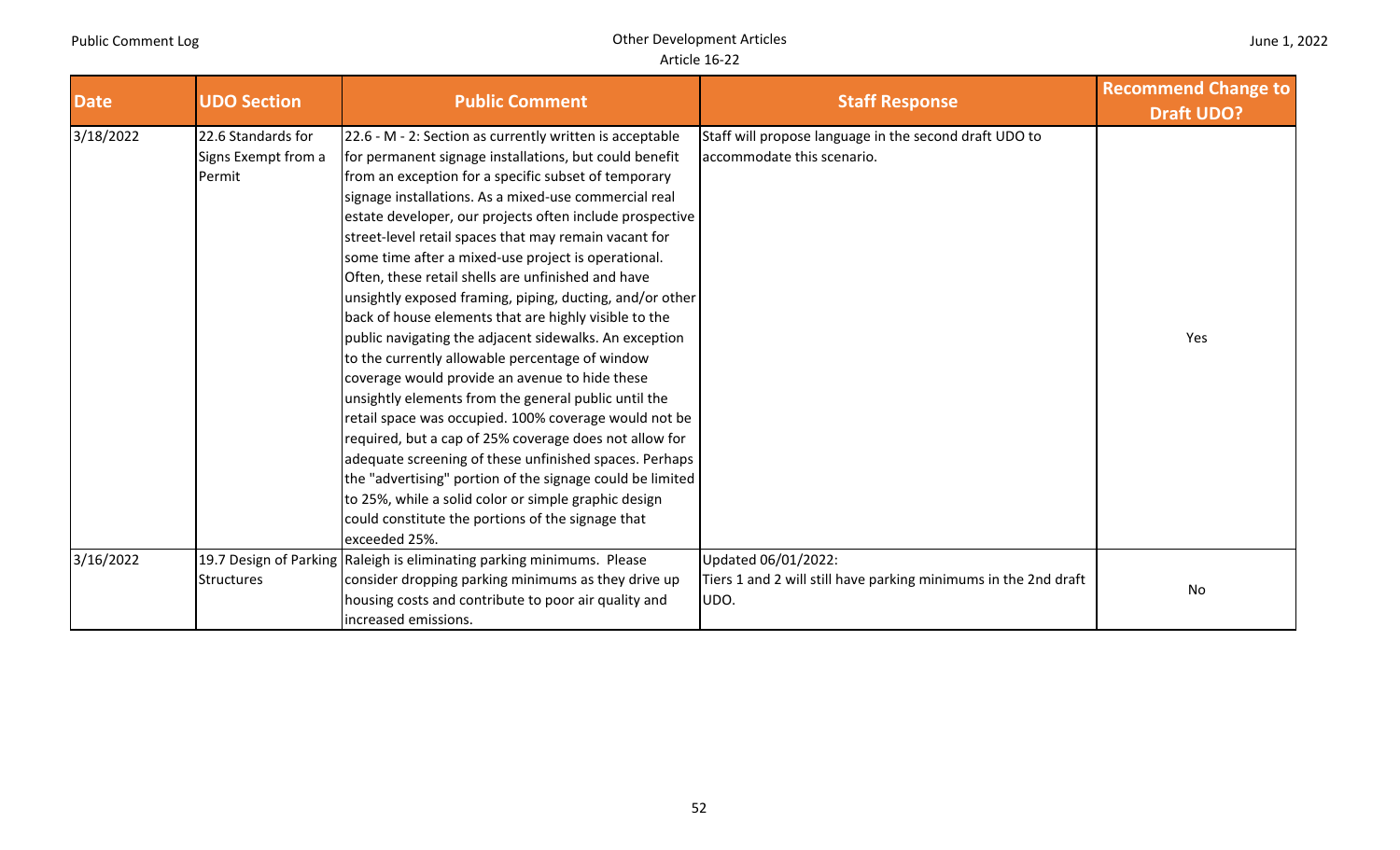|  |  | June 1, 2022 |  |
|--|--|--------------|--|
|--|--|--------------|--|

| <b>Date</b> | <b>UDO Section</b>                                                                                                                                                                                                                                                                     | <b>Public Comment</b>                                                                                                                                                                                                                                                                                                                                                                                                                                                                                                                                                                                                                                                                                                                                                                                                                                                                                                                                                                                                                                                  | <b>Staff Response</b>   | <b>Recommend Change to</b><br><b>Draft UDO?</b> |
|-------------|----------------------------------------------------------------------------------------------------------------------------------------------------------------------------------------------------------------------------------------------------------------------------------------|------------------------------------------------------------------------------------------------------------------------------------------------------------------------------------------------------------------------------------------------------------------------------------------------------------------------------------------------------------------------------------------------------------------------------------------------------------------------------------------------------------------------------------------------------------------------------------------------------------------------------------------------------------------------------------------------------------------------------------------------------------------------------------------------------------------------------------------------------------------------------------------------------------------------------------------------------------------------------------------------------------------------------------------------------------------------|-------------------------|-------------------------------------------------|
| 3/17/2022   | Parking; 19.2 Vehicle<br><b>Parking Space</b><br>Requirements; 19.3<br><b>Required Electric</b><br><b>Vehicle Charging</b><br>Stations; 19.4<br><b>Required Bicycle</b><br>Parking; 19.5 Design<br>of Vehicle Parking<br>Spaces; 19.6 Design of<br>Surface Parking and<br>Parking Lots | 19.9 Design of Bicycle   (Part 1 of 4) Some zoning districts that are designed to<br>be developed as more walkable pedestrians friendly<br>spaces, such as TOD, should remove parking minimums<br>and replaced with the equivalent as a parking maximum<br> (Article 19: Off-Street Vehicle & Bicycle Parking - Section)<br>3: Table 19-1 Vehicle Parking Requirements)<br>Add the option for nongovernmental ownership if there<br>is a shared parking agreement in place. (Article 19: Off-<br>Street Vehicle & Bicycle Parking - Section 3: Table 19-1<br><b>Vehicle Parking Requirements)</b><br>Public parking should always be credited to a buildings<br>within a 1,000 walking feet of development sites. (19.2:<br>Table 19-1 Vehicle Parking Requirements, Section D)<br>Add teardown/demolition of a building to as bullet d, to<br>Section 19.2 C, of when parking requirements apply. We<br>should encourage some density/improvement rather<br>than allow a building be tore down to become a vacant<br>or surface lot like most of Uptown currently is. | No change recommmended. | <b>No</b>                                       |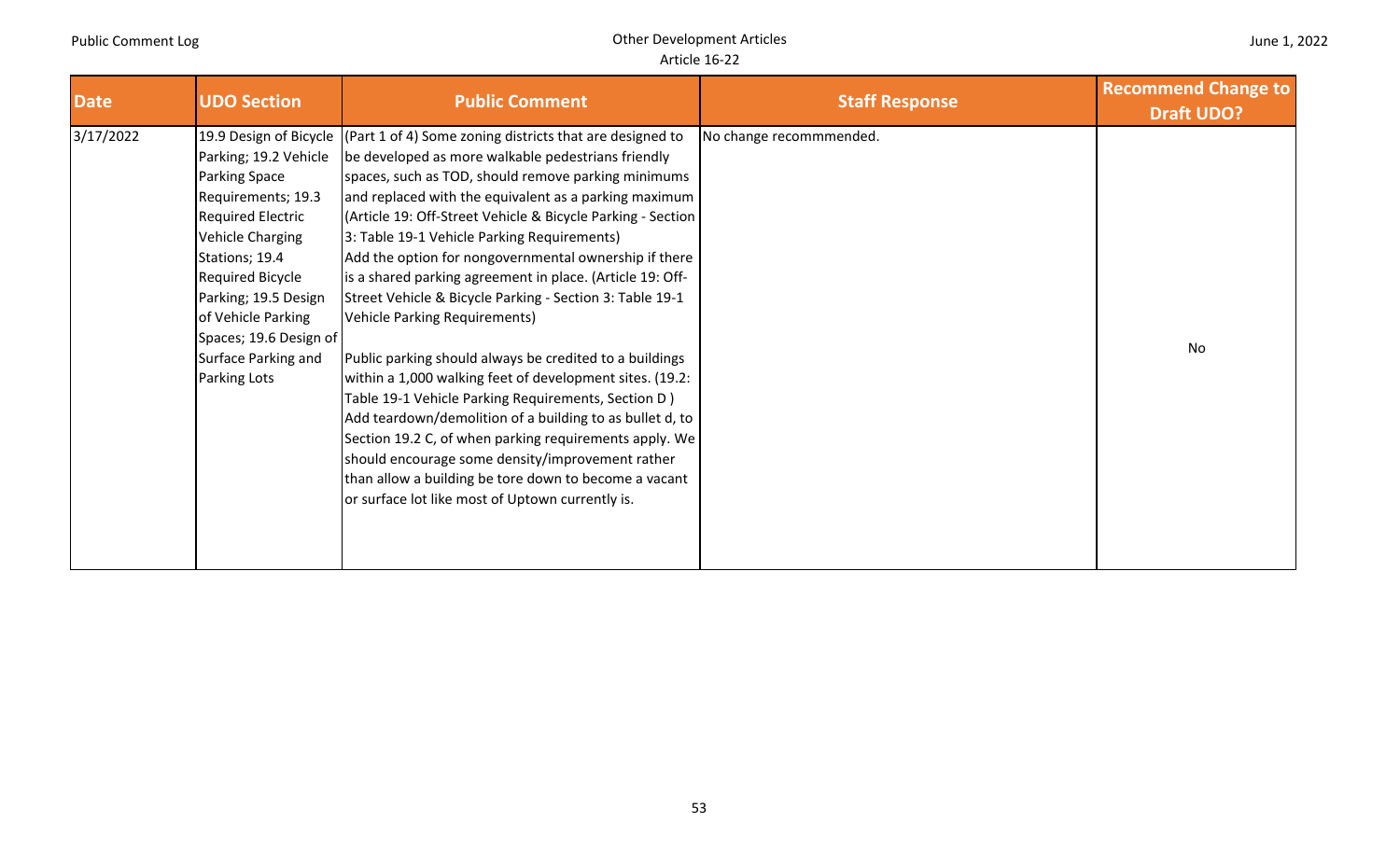| <b>Date</b> | <b>UDO Section</b>                                                                                                                                                                                                                                                                                           | <b>Public Comment</b>                                                                                                                                                                                                                                                                                                                                                                                                                                                                                                                                                                                                                                                                                                                                                                                                                                                    | <b>Staff Response</b>   | <b>Recommend Change to</b><br><b>Draft UDO?</b> |
|-------------|--------------------------------------------------------------------------------------------------------------------------------------------------------------------------------------------------------------------------------------------------------------------------------------------------------------|--------------------------------------------------------------------------------------------------------------------------------------------------------------------------------------------------------------------------------------------------------------------------------------------------------------------------------------------------------------------------------------------------------------------------------------------------------------------------------------------------------------------------------------------------------------------------------------------------------------------------------------------------------------------------------------------------------------------------------------------------------------------------------------------------------------------------------------------------------------------------|-------------------------|-------------------------------------------------|
| 3/17/2022   | 19.9 Design of Bicycle<br>Parking; 19.2 Vehicle<br>Parking Space<br>Requirements; 19.3<br><b>Required Electric</b><br>Vehicle Charging<br>Stations; 19.4<br><b>Required Bicycle</b><br>Parking; 19.5 Design<br>of Vehicle Parking<br>Spaces; 19.6 Design of letter d)<br>Surface Parking and<br>Parking Lots | (Part 2 of 4) (19.2 Section C REQUIRED Vehicle Parking<br>Requirements)<br>EV's should not be exempt from parking maximums<br>(19.2 Section F Spaces Exempt from Parking Maximums)<br>Bicycle parking should be exempt from parking<br>maximums (19.2 Section F Spaces Exempt from Parking<br>Maximums)<br>The facility must be required to charge for public<br>parking when exceeding maximums (19.2 Section G<br>Permissions to Exceed Parking Maximums, section 2,<br>EV stations should count toward a development parking<br>maximum. EVSE shall count as two spaces towards a<br>parking minimum and maximum. (19.3 REQUIRED<br>ELECTRIC VEHICLE CHARGING STATIONS Section C)<br>The EV requirement should apply to all sizes of parking<br>spaces, including parking lots with only 0-9 parking<br>spaces. (19.3 Required Electric Vehicle Charging<br>Stations) | No change recommmended. | No                                              |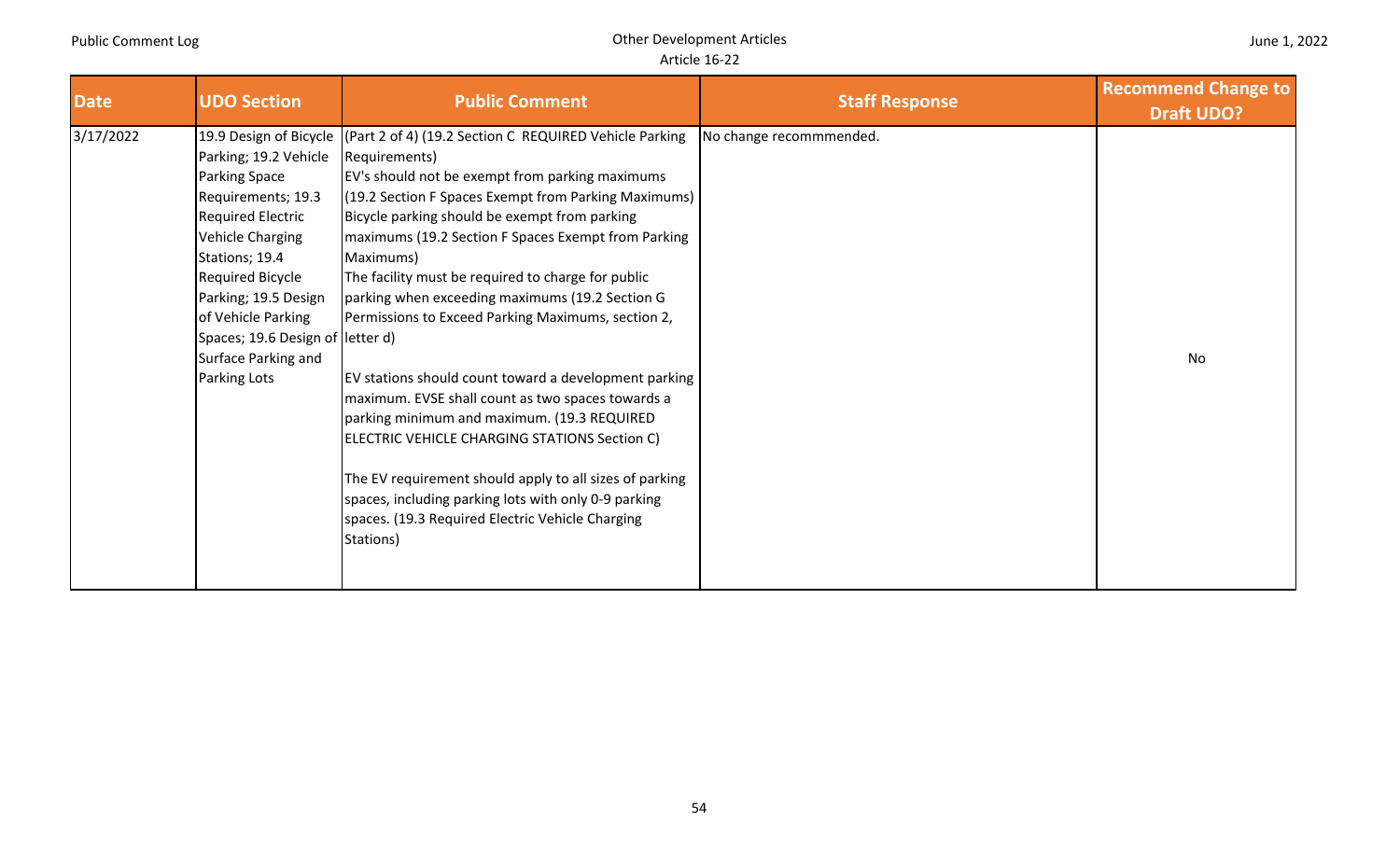| June 1, 2022 |  |  |
|--------------|--|--|
|--------------|--|--|

| <b>Date</b> | <b>UDO Section</b>                                                                                                                                                                                                                             | <b>Public Comment</b>                                                                                                                                                                                                                                                                                                                                                                                                                                                                                                                                                                                                                                                                                                                                                                                                                                                                                                                                                                                                                                                                                                                                                                                                                                 | <b>Staff Response</b>   | <b>Recommend Change to</b><br><b>Draft UDO?</b> |
|-------------|------------------------------------------------------------------------------------------------------------------------------------------------------------------------------------------------------------------------------------------------|-------------------------------------------------------------------------------------------------------------------------------------------------------------------------------------------------------------------------------------------------------------------------------------------------------------------------------------------------------------------------------------------------------------------------------------------------------------------------------------------------------------------------------------------------------------------------------------------------------------------------------------------------------------------------------------------------------------------------------------------------------------------------------------------------------------------------------------------------------------------------------------------------------------------------------------------------------------------------------------------------------------------------------------------------------------------------------------------------------------------------------------------------------------------------------------------------------------------------------------------------------|-------------------------|-------------------------------------------------|
| 3/17/2022   | Parking; 19.2 Vehicle<br><b>Parking Space</b><br>Requirements; 19.3<br><b>Required Electric</b><br>Vehicle Charging<br>Stations; 19.4<br>Required Bicycle<br>Parking; 19.5 Design<br>of Vehicle Parking<br>Surface Parking and<br>Parking Lots | 19.9 Design of Bicycle $ (Part 3 of 4)$ The city should continue to expand its<br>electric vehicle, and more importantly it's electric bike<br>usage to reduce emissions. Similar to electric cars, we<br>should encourage and build parking and charging for<br>electric bikes and electric cargo bikes. Those efforts are<br>not enough however, and the private sector and<br>residents should join the efforts. (Article 19: Off-Street<br>Vehicle & Bicycle Parking - Section 3 Required Electric<br>Vehicle Charging Stations)<br>Bicycle parking shall be installed after a demolition or<br>Spaces; 19.6 Design of teardown of a building (19.4 REQUIRED BICYCLE<br>PARKING Part A)<br>Remove limits on the bicycle parking (19.4 REQUIRED<br><b>BICYCLE PARKING Part C)</b><br>All of these should have some required bicycle spaces<br>(19.4 REQUIRED BICYCLE PARKING - Table 19-3: Bicycle<br>Parking Requirements)<br>Dormitory, Manufactured home park, and public transit<br>facilities should have increased bicycle parking<br>requirements (19.4 REQUIRED BICYCLE PARKING - Table<br>19-3: Bicycle Parking Requirements)<br>Any Bicycle parking should count towards all parking<br>minimums and maximum requirements (19.4 REQUIRED | No change recommmended. | No                                              |
|             |                                                                                                                                                                                                                                                | <b>BICYCLE PARKING)</b>                                                                                                                                                                                                                                                                                                                                                                                                                                                                                                                                                                                                                                                                                                                                                                                                                                                                                                                                                                                                                                                                                                                                                                                                                               |                         |                                                 |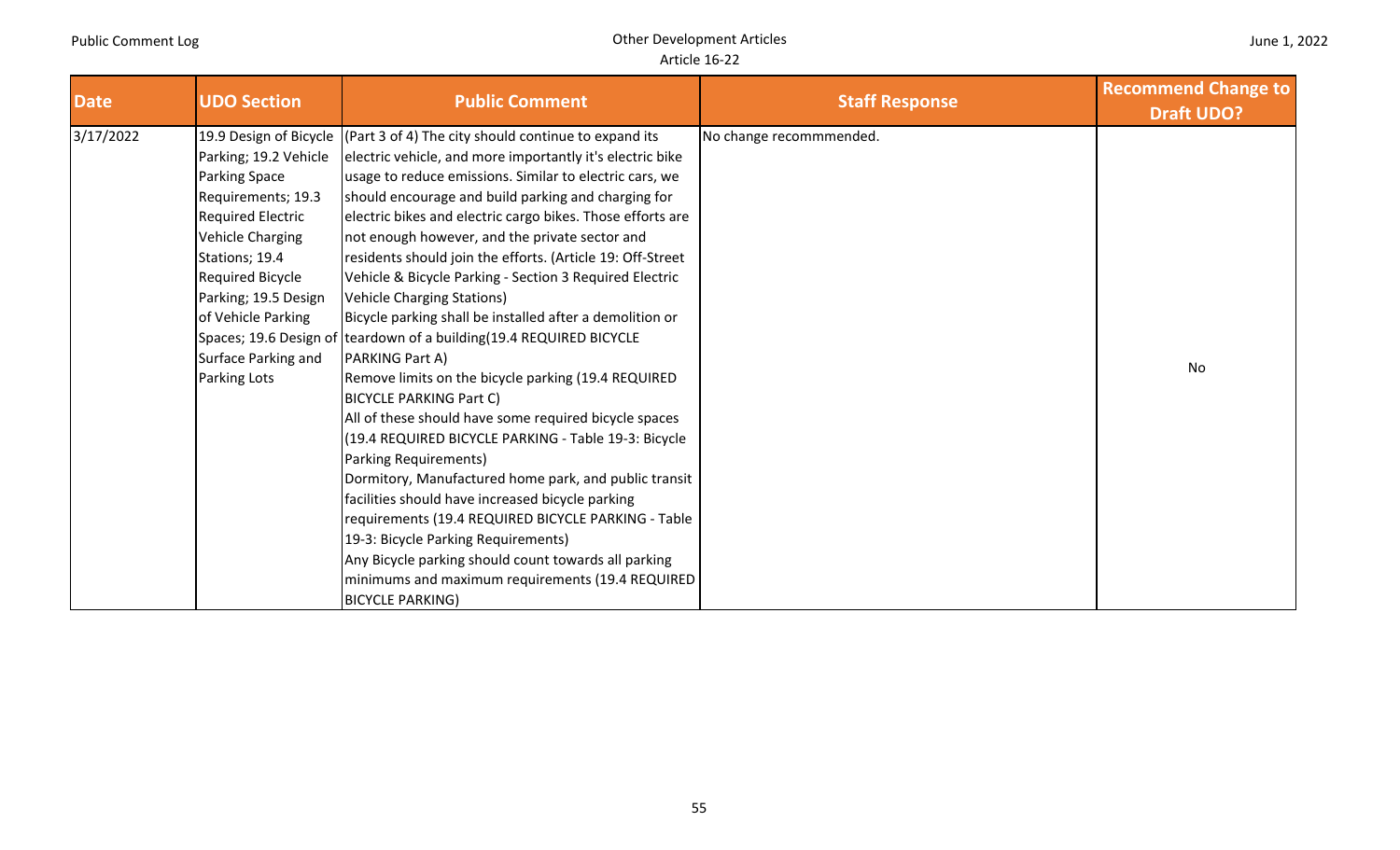| <b>Date</b> | <b>UDO Section</b>                                                                                                                                                                                                                                                                                        | <b>Public Comment</b>                                                                                                                                                                                                                                                                                                                                                                                                                                                                                                                                                                                                                                                                                                                                                                                                                                                                                                                                                                                                                                                                                                                                                                                                                                                                                                       | <b>Staff Response</b>                                                                                                                                                                                                                                                                                                                                                                                                                                                                                                                                                                                                                                                                                                                         | <b>Recommend Change to</b><br><b>Draft UDO?</b> |
|-------------|-----------------------------------------------------------------------------------------------------------------------------------------------------------------------------------------------------------------------------------------------------------------------------------------------------------|-----------------------------------------------------------------------------------------------------------------------------------------------------------------------------------------------------------------------------------------------------------------------------------------------------------------------------------------------------------------------------------------------------------------------------------------------------------------------------------------------------------------------------------------------------------------------------------------------------------------------------------------------------------------------------------------------------------------------------------------------------------------------------------------------------------------------------------------------------------------------------------------------------------------------------------------------------------------------------------------------------------------------------------------------------------------------------------------------------------------------------------------------------------------------------------------------------------------------------------------------------------------------------------------------------------------------------|-----------------------------------------------------------------------------------------------------------------------------------------------------------------------------------------------------------------------------------------------------------------------------------------------------------------------------------------------------------------------------------------------------------------------------------------------------------------------------------------------------------------------------------------------------------------------------------------------------------------------------------------------------------------------------------------------------------------------------------------------|-------------------------------------------------|
| 3/17/2022   | 19.9 Design of Bicycle<br>Parking; 19.2 Vehicle<br>Parking Space<br>Requirements; 19.3<br><b>Required Electric</b><br><b>Vehicle Charging</b><br>Stations; 19.4<br><b>Required Bicycle</b><br>Parking; 19.5 Design<br>of Vehicle Parking<br>Spaces; 19.6 Design of<br>Surface Parking and<br>Parking Lots | (Part 4 of 4) Bicycle parking shall count as two spaces<br>towards a parking minimum and maximum(19.4<br>REQUIRED BICYCLE PARKING). Long Term Bicycle<br>parking shall count as three spaces towards all vehicular<br>parking minimums and maximums(19.4 REQUIRED<br><b>BICYCLE PARKING)</b><br>This should be increased to be up to 50% (19.5 Design of adequate at this time.<br>Vehicle Parking Spaces, Section B)<br>Parking lots that connect/cross a sidewalk should be<br>required to be improved to the material of the sidewalk. CLDSM.<br>The parking lot exit should be raised to meet the<br>sidewalk level (19.6 DESIGN OF SURFACE PARKING AND<br>PARKING LOTS, Section B Parking Lot Surfacing)<br>There should be no required setbacks for surface<br>parking (19.6 DESIGN OF SURFACE PARKING AND<br><b>PARKING LOTS)</b><br>Short term parking should be closer to the entrance, 30-<br>60 feet (19.9 DESIGN OF BICYCLE PARKING, Section B)<br>Long term bicycle parking shall count towards 3 (19.9<br>DESIGN OF BICYCLE PARKING, Section B)<br>Bicycle parking located in the public right-of-way should<br>not be subject to approval by the CDOT or the NCDOT as<br>long as it meets all other public right of way<br>requirements (19.9 DESIGN OF BICYCLE PARKING,<br>Section B, Section 2, Section B) | Updated 4/28/2022: The vehicular parking standards are<br>based on current parking demand. These may be amended<br>over time as demand decreases. Similarly, bicycle parking<br>requirements may increase over time as demand increases.<br>Staff believes the standards for surface parking design are<br>Parking lot requirements meet the current standards in the<br>Staff believes the setbacks should be required to meet the<br>development context of where they are located.<br>The distance between short term parking and site entrance is<br>intended to provide site flexibility.<br>CDOT review and approval of bicycle parking in the public right-<br>of-way is intended to ensure the safety of bicyclists and<br>motorists. | No                                              |
| 3/17/2022   | 19.4 Required Bicycle<br>Parking                                                                                                                                                                                                                                                                          | Please require secured long term parking such as a bike<br>locker                                                                                                                                                                                                                                                                                                                                                                                                                                                                                                                                                                                                                                                                                                                                                                                                                                                                                                                                                                                                                                                                                                                                                                                                                                                           | Updated 04/26/22: Secured parking is included in the<br>development bonus through micromobility lockers. Also, text<br>will be added to the next draft regarding bicycle parking<br>security.                                                                                                                                                                                                                                                                                                                                                                                                                                                                                                                                                 | No                                              |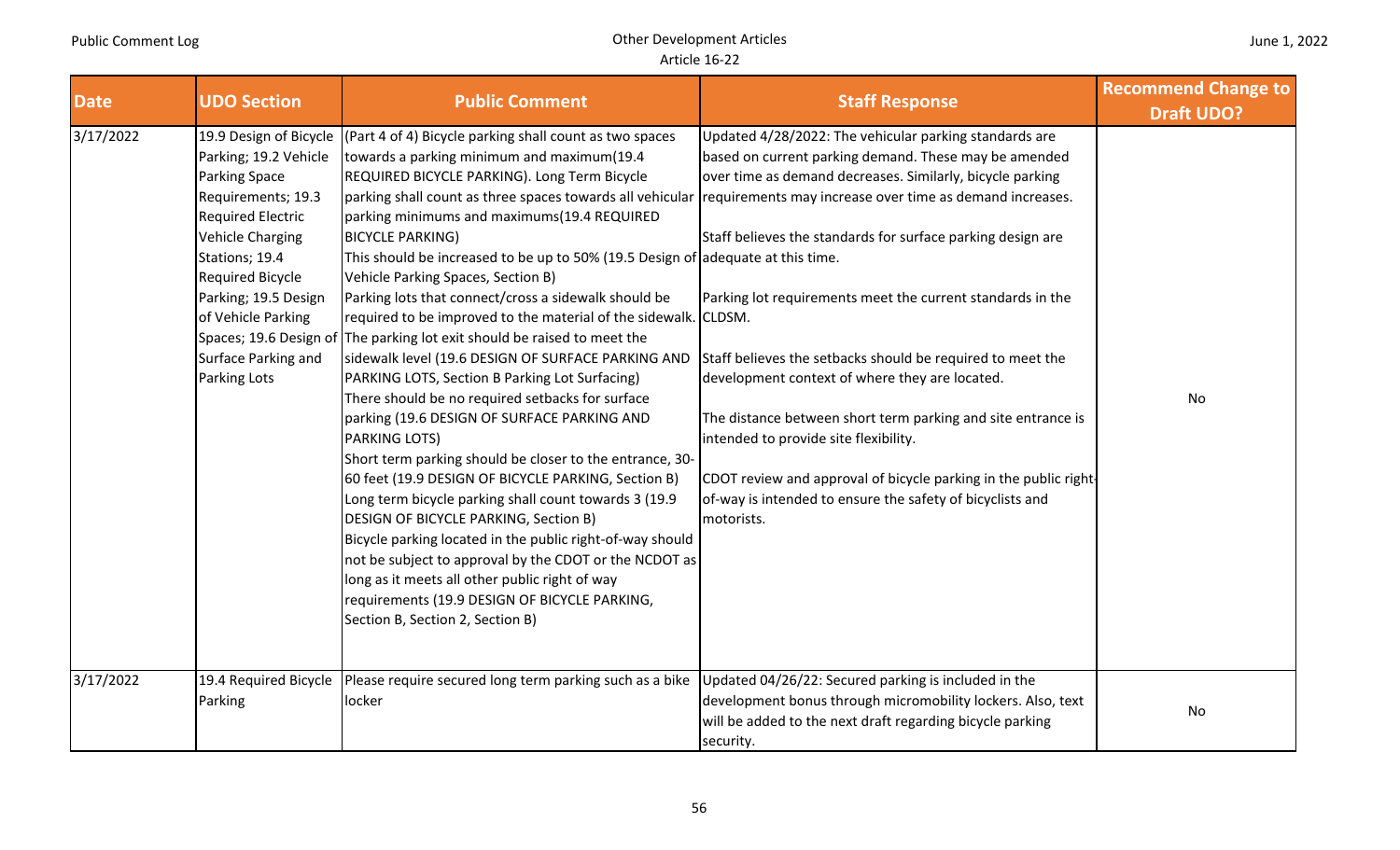| Date      | <b>UDO Section</b>                                | <b>Public Comment</b>                                                                                                                                                                                                                                                                                                                                                                                                                                                                                                                                                                                           | <b>Staff Response</b>                                                                                                                                                                                                     | <b>Recommend Change to</b><br><b>Draft UDO?</b> |
|-----------|---------------------------------------------------|-----------------------------------------------------------------------------------------------------------------------------------------------------------------------------------------------------------------------------------------------------------------------------------------------------------------------------------------------------------------------------------------------------------------------------------------------------------------------------------------------------------------------------------------------------------------------------------------------------------------|---------------------------------------------------------------------------------------------------------------------------------------------------------------------------------------------------------------------------|-------------------------------------------------|
| 3/17/2022 | 19.2 Vehicle Parking<br>Space Requirements        | Your parking minimums are still too high! And you need No change recommmended.<br>to place parking maximums on all zoning! Look at<br>shopping centers for example: they have too much<br>parking that NEVER gets used! Set parking maximums<br>for all zoning areas.                                                                                                                                                                                                                                                                                                                                           |                                                                                                                                                                                                                           | No                                              |
| 3/17/2022 | 19.2 Vehicle Parking<br><b>Space Requirements</b> | Article 19: Section 2 Part F - Spaces Exempt from<br><b>Parking Maximums</b><br>The exception to Maximums in Item 2 for EVSE-Installed<br>parking spaces may need a cap not to be abused.                                                                                                                                                                                                                                                                                                                                                                                                                       | Updated 03/30/2022: We don't believe development will<br>attempt to skirt the parking maximums by installing more EV<br>charging stations.                                                                                | No                                              |
| 3/17/2022 | 19.2 Vehicle Parking<br><b>Space Requirements</b> | Article 19: Section 2 - Table 19-1 Vehicle Parking<br>Requirements - Parking Calculations Minimums and<br>Maximums. Ideally, we would want all minimums<br>removed and replaced with maximums using the<br>currently drafted minimums.                                                                                                                                                                                                                                                                                                                                                                          | No change recommmended.                                                                                                                                                                                                   | No                                              |
| 3/17/2022 | 19.2 Vehicle Parking<br><b>Space Requirements</b> | Consider changing how the UDO Calculates the number<br>of spaces using something other than GFA; we suggest<br>using Net Internal Area (NIA): Net internal area is the<br>usable area available to occupants of the building. It's<br>calculated by taking the gross internal area and<br>subtracting floor areas being used by:<br>lobbies/storage/service areas, machinery rooms on the<br>roof, stairs/escalators/elevators/risers, building<br>columns, and bathroom areas. A simple alternative is to<br>change the definition of GFA in 2.3 General Definitions<br>to include more items suggested above. | Updated 03/30/2022: GFA is a widely accepted and available<br>means of calculating buiding area. Staff does not always have<br>access to detailed project floor plans nor the time to review<br>them to work out the NIA. | <b>No</b>                                       |
| 3/17/2022 | 19.2 Vehicle Parking<br><b>Space Requirements</b> | Maximums in Tier 2 - Do not apply to parking structures. Updated 03/30/2022: No minimums or maximums are<br>included here would be a big miss.                                                                                                                                                                                                                                                                                                                                                                                                                                                                  | This needs to be removed; not having parking structures proposed for parking structures in any of the three tiers.                                                                                                        | No                                              |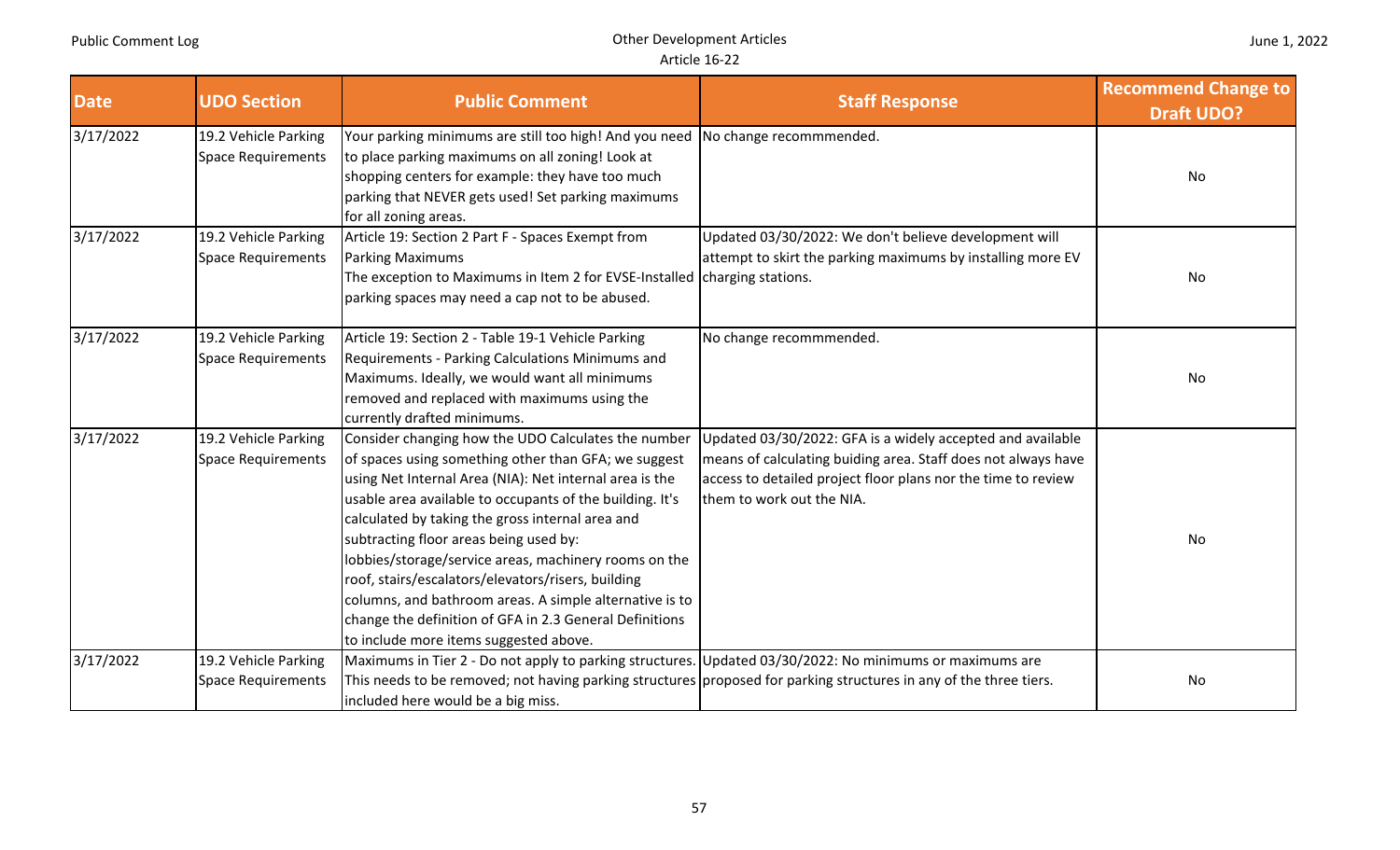| <b>Date</b> | <b>UDO Section</b>                                | <b>Public Comment</b>                                                                                                                                                                                                                                                                                                                                                                                                                                                                                                                                                                                                                                             | <b>Staff Response</b>                                                                                                                                                                                                                                                                                                            | <b>Recommend Change to</b><br><b>Draft UDO?</b> |
|-------------|---------------------------------------------------|-------------------------------------------------------------------------------------------------------------------------------------------------------------------------------------------------------------------------------------------------------------------------------------------------------------------------------------------------------------------------------------------------------------------------------------------------------------------------------------------------------------------------------------------------------------------------------------------------------------------------------------------------------------------|----------------------------------------------------------------------------------------------------------------------------------------------------------------------------------------------------------------------------------------------------------------------------------------------------------------------------------|-------------------------------------------------|
| 3/17/2022   | 19.2 Vehicle Parking<br>Space Requirements        | Article 19: Section 3 - Required Electric Vehicle Charging Updated 06/01/2022: No change recommended for 0-9<br>Stations as written with the addition of the 0-9 spaces<br>segment of off-street parking, zero types of EV charging<br>stations are called for in the current draft. We believe<br>EVs are the future, and we will need at least 1 EV-Ready<br>space in the 0-9 segment or at the very least 1 EV-<br>Capable. The EV requirement should apply to all sizes of<br>parking spaces, including parking lots with only 0-9 and<br>10-25 parking spaces. A clear statement of office use is<br>needed to Part C's requirement of EV charging stations. | spaces.                                                                                                                                                                                                                                                                                                                          | No                                              |
| 3/17/2022   | 19.2 Vehicle Parking<br><b>Space Requirements</b> | 19.2 Vehicle Parking Space Requirements<br>Homeless Shelter Parking Maximums (tiers 2 & 3):<br>$.2$ /bed                                                                                                                                                                                                                                                                                                                                                                                                                                                                                                                                                          | Updated 03/30/2022: We belive the parking minimums and<br>maximums per Table 19-1 for this use are appropriate.                                                                                                                                                                                                                  | No                                              |
| 3/18/2022   | 19.2 Vehicle Parking<br>Space Requirements        | Article 19.<br>What are the city-wide regulations/requirements for<br>bicycle racks, locks, covers etc.? And what is the<br>contracting process for bidding?                                                                                                                                                                                                                                                                                                                                                                                                                                                                                                      | Updated 03/30/2022: The standards for bike racks and bike<br>lockers are found in the Charlotte Land Development<br>Standards Manual, found online at the link below. You can<br>learn more about doing business with the City of Charlotte<br>online at CharlotteNC.gov.<br>https://charlottenc.gov/ld/CLDSM/Pages/default.aspx | <b>No</b>                                       |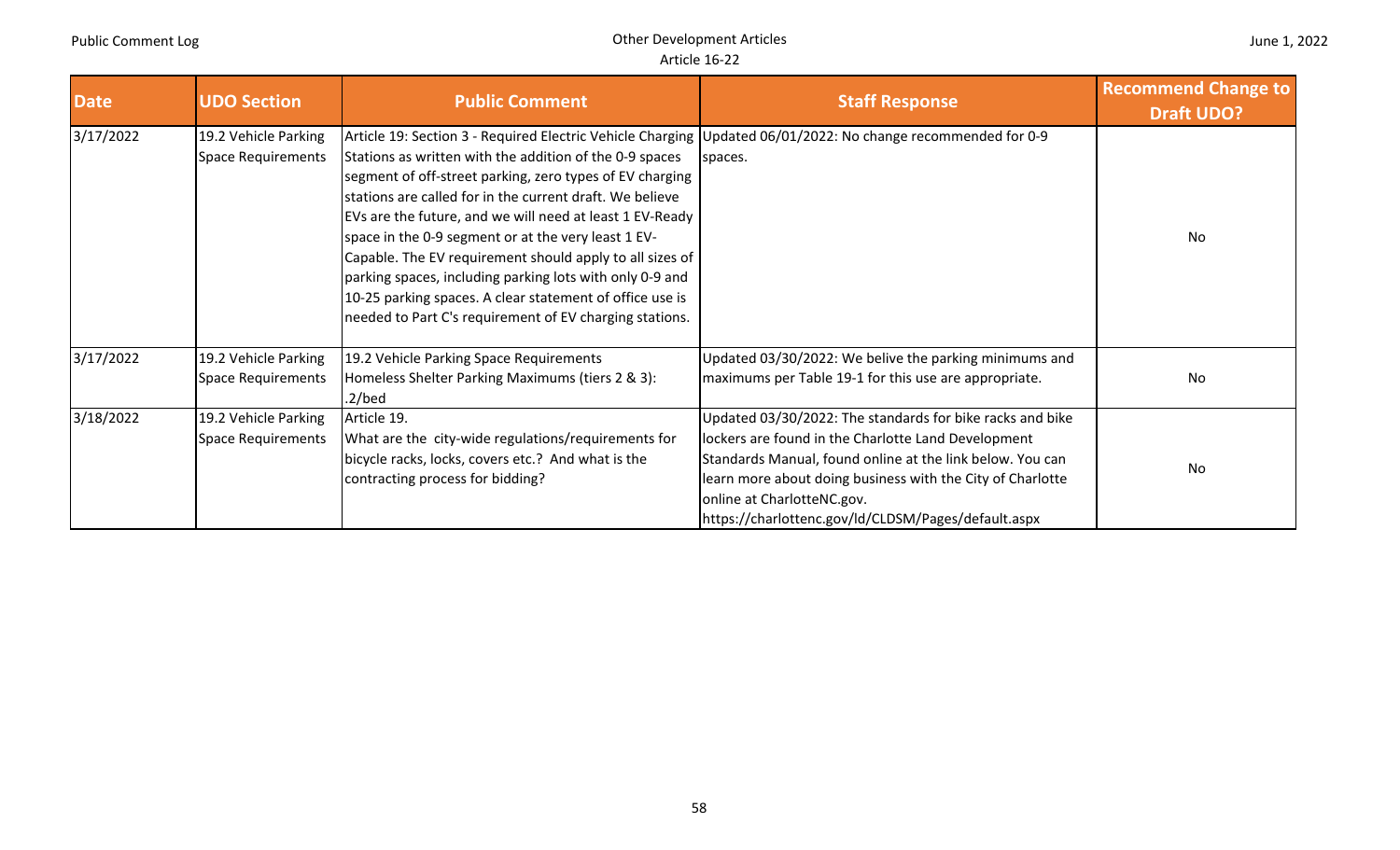| <b>Date</b> | <b>UDO Section</b>                                | <b>Public Comment</b>                                                                                                                                                                                                                                                                                                                                                                                                                                                                                                                                                                                                                                                                                                                                                                                                                                                                                                                                                                                                                                                                                                                                                                                                                                                                       | <b>Staff Response</b>                                                                                                                           | <b>Recommend Change to</b><br><b>Draft UDO?</b> |
|-------------|---------------------------------------------------|---------------------------------------------------------------------------------------------------------------------------------------------------------------------------------------------------------------------------------------------------------------------------------------------------------------------------------------------------------------------------------------------------------------------------------------------------------------------------------------------------------------------------------------------------------------------------------------------------------------------------------------------------------------------------------------------------------------------------------------------------------------------------------------------------------------------------------------------------------------------------------------------------------------------------------------------------------------------------------------------------------------------------------------------------------------------------------------------------------------------------------------------------------------------------------------------------------------------------------------------------------------------------------------------|-------------------------------------------------------------------------------------------------------------------------------------------------|-------------------------------------------------|
| 3/18/2022   | 19.2 Vehicle Parking<br><b>Space Requirements</b> | Suggestion to add this type of overlay (PBD - Parking<br>Benefit District) to areas with Tier 3 parking<br>requirements near N1 districts to alleviate the conflict<br>areas that represent the concerns of some of the draft<br>comments posted thus far.<br>Parking Benefit District (PBD) - are defined geographic<br>areas, typically in downtown areas or along commercial<br>corridors in which a majority of the revenue generated<br>from on-street parking facilities (Parking meters, parking<br>permits, or even off-street public parking decks) within<br>the district are returned to the district to finance<br>neighborhood improvements.<br>One KEY part is that funds collected in each district must<br>NOT go into a general fund or be diverted to any other<br>organization. When done right, PBDs build community<br>support b/c funds go back into their neighborhoods, it<br>keeps parking inline b/c parking is never really free, and<br>begins to manage parking for the public good.<br>Articles on PBD:<br>https://whyy.org/articles/ideas-worth-stealing-parking-<br>benefit-districts/<br>https://www.sullivansgulch.org/uploads/4/0/9/1/40915<br>355/parking_benefit_districts.pdf<br>https://www.mapc.org/resource-library/parking-benefit-<br>districts/ | Updated 4/25/22: This suggestion has been forwarded to<br>CDOT as it is not triggered by development and wouldn't be<br>established by the UDO. | No                                              |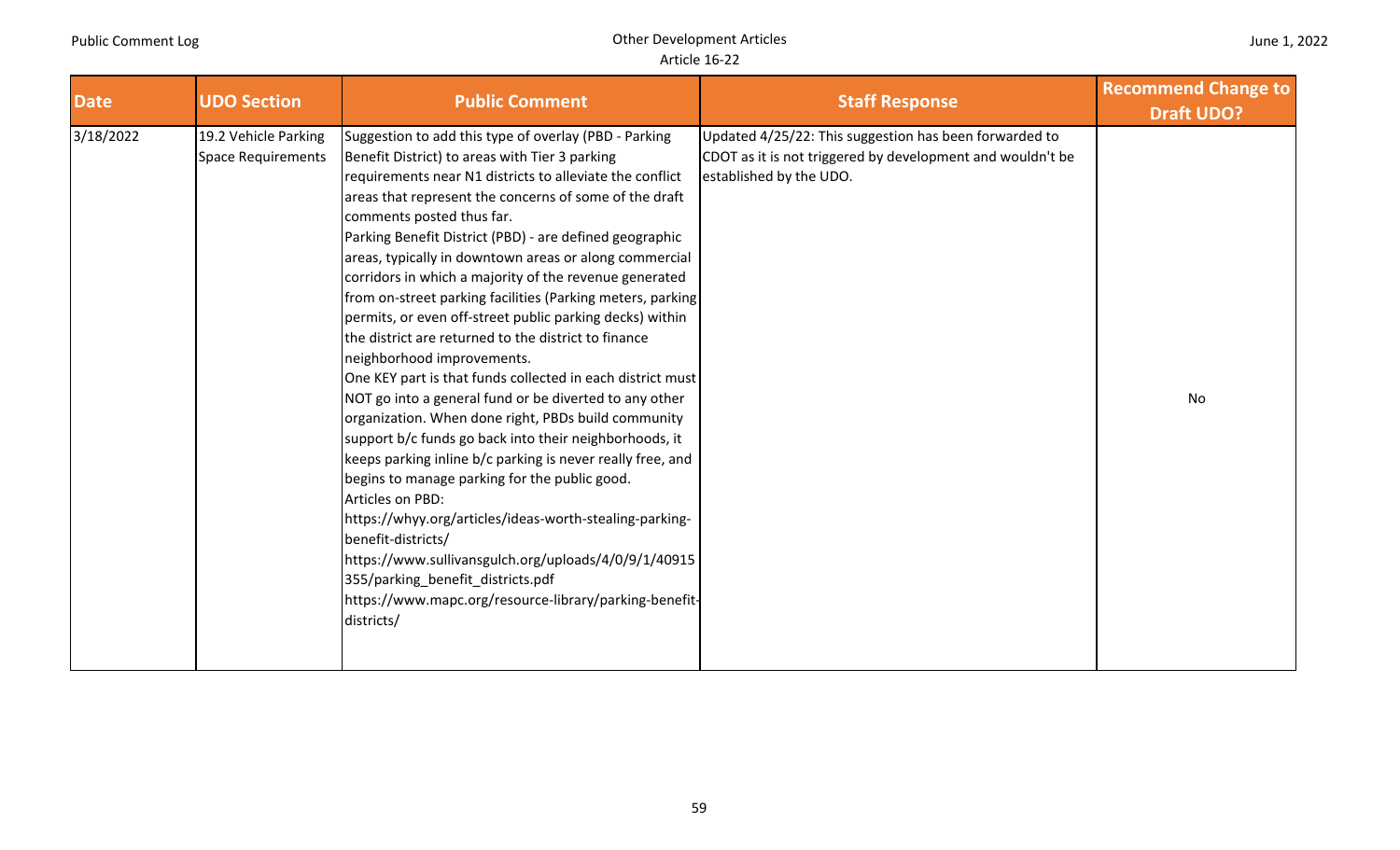#### June 1, 2022

| <b>Date</b> | <b>UDO Section</b>                         | <b>Public Comment</b>                                                                                                                                                                                                                                                                                                                                                                                                                                                                                                                                                                                                                                                                                                                                                                                                                                                 | <b>Staff Response</b>                                                                                                                                   | <b>Recommend Change to</b><br><b>Draft UDO?</b> |
|-------------|--------------------------------------------|-----------------------------------------------------------------------------------------------------------------------------------------------------------------------------------------------------------------------------------------------------------------------------------------------------------------------------------------------------------------------------------------------------------------------------------------------------------------------------------------------------------------------------------------------------------------------------------------------------------------------------------------------------------------------------------------------------------------------------------------------------------------------------------------------------------------------------------------------------------------------|---------------------------------------------------------------------------------------------------------------------------------------------------------|-------------------------------------------------|
| 3/19/2022   | 19.2 Vehicle Parking<br>Space Requirements | Why is Raleigh able to fully remove parking minimums,<br>rules such as "1 space per wash bay"? I can't help but<br>question our dedication to making walkable<br>communities when we do things like require that almost<br>all bars and nightclubs in Charlotte require a space for<br>people to park their car (so that they can drive home<br>later).<br>Instead of doing this weird game of breaking the parking<br>rules into tiers and satisfying the car obsessed NIMBYs,<br>why not simply remove the parking minimums<br>altogether and let land owners and developers decide<br>how much parking they need?<br>Buffalo did it and it worked fine:<br>https://usa.streetsblog.org/2021/06/14/what-<br>happened-when-buffalo-changed-its-parking-rules/<br>Raleigh is doing it right now:<br>https://www.newsobserver.com/news/local/article259<br>417504.html | Updated 06/01/2022:<br>but Charlotte insists on keeping them along with archaic Tiers 1 and 2 will still have parking minimums in the 2nd draft<br>UDO. | No                                              |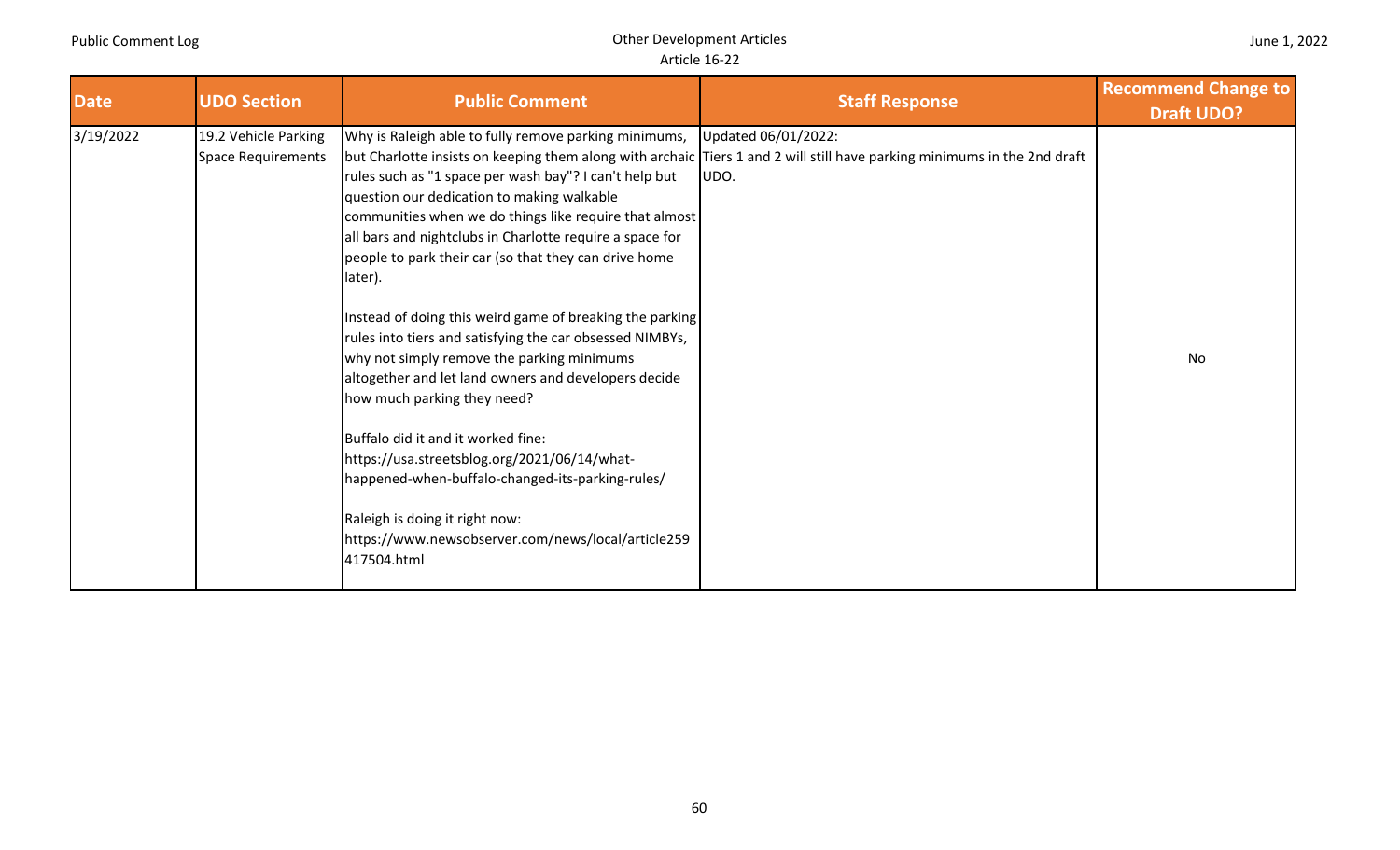#### Article 16‐22

| <b>Date</b> | <b>UDO Section</b>                                                                                                                                                                                                | <b>Public Comment</b>                                                                                                                                                                                 | <b>Staff Response</b>                                                                                                                                | <b>Recommend Change to</b><br><b>Draft UDO?</b> |
|-------------|-------------------------------------------------------------------------------------------------------------------------------------------------------------------------------------------------------------------|-------------------------------------------------------------------------------------------------------------------------------------------------------------------------------------------------------|------------------------------------------------------------------------------------------------------------------------------------------------------|-------------------------------------------------|
| 3/17/2022   | Restrictions; 16.2<br>Exterior Lighting; 16.3<br>Development Bonus;<br>16.4 Design of On-Site<br>Open Space; 16.5 On-<br>Site Pedestrian<br>Connectivity<br>Requirements; 16.6<br>Performance<br><b>Standards</b> | 16.1 Lot Development 16.1 /a /1a: Are single-family detached now allowed in a Updated 03/30/2002: Yes<br>condominium?                                                                                 |                                                                                                                                                      | No                                              |
| 3/17/2022   | Restrictions; 16.2<br>Development Bonus;<br>16.4 Design of On-Site<br>Open Space; 16.5 On-<br>Site Pedestrian<br>Connectivity<br>Requirements; 16.6<br>Performance<br><b>Standards</b>                            | 16.1 Lot Development 16.1 / B/ 2: It's worth confirming with fire this is ok.<br>There's a current grey area between this access width<br>Exterior Lighting; 16.3 (15') and what fire requires (20'). | Updated 05/18/2022: Staff will update the referenced<br>language to remove the "grey area" and to specify an access<br>width of 20' rather than 15'. | Yes                                             |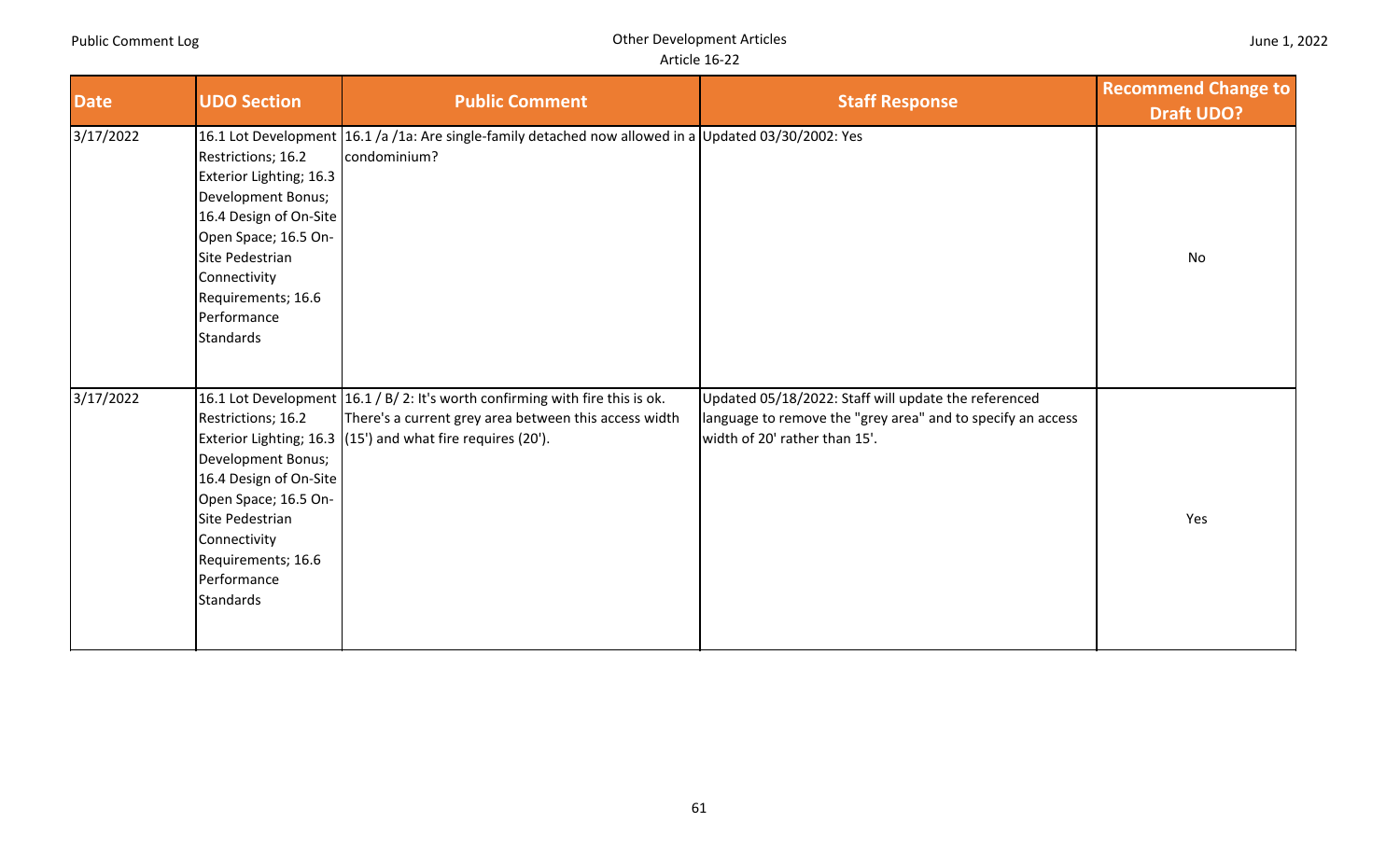| <b>Date</b> | <b>UDO Section</b>                                                                                                                                           | <b>Public Comment</b>                                                                                                                                                                                                                                                                                             | <b>Staff Response</b>                                                                                                                   | <b>Recommend Change to</b><br><b>Draft UDO?</b> |
|-------------|--------------------------------------------------------------------------------------------------------------------------------------------------------------|-------------------------------------------------------------------------------------------------------------------------------------------------------------------------------------------------------------------------------------------------------------------------------------------------------------------|-----------------------------------------------------------------------------------------------------------------------------------------|-------------------------------------------------|
| 3/17/2022   | Restrictions; 16.2<br>Development Bonus;<br>Open Space; 16.5 On-<br>Site Pedestrian<br>Connectivity<br>Requirements; 16.6<br>Performance<br><b>Standards</b> | 16.1 Lot Development 16.1 / c: No more cul-de-sac flag lots? There should be<br>some discussion about how to better establish<br>Exterior Lighting; 16.3 efficiency in land planning based on topography and<br>adjacency. This will add quite a bit of cost to SF<br>16.4 Design of On-Site detached development | Updated 4/28/2022: Staff believes new flag lots should not be<br>created. Cul-de-sac developments remain feasible without flag<br>lots. | No                                              |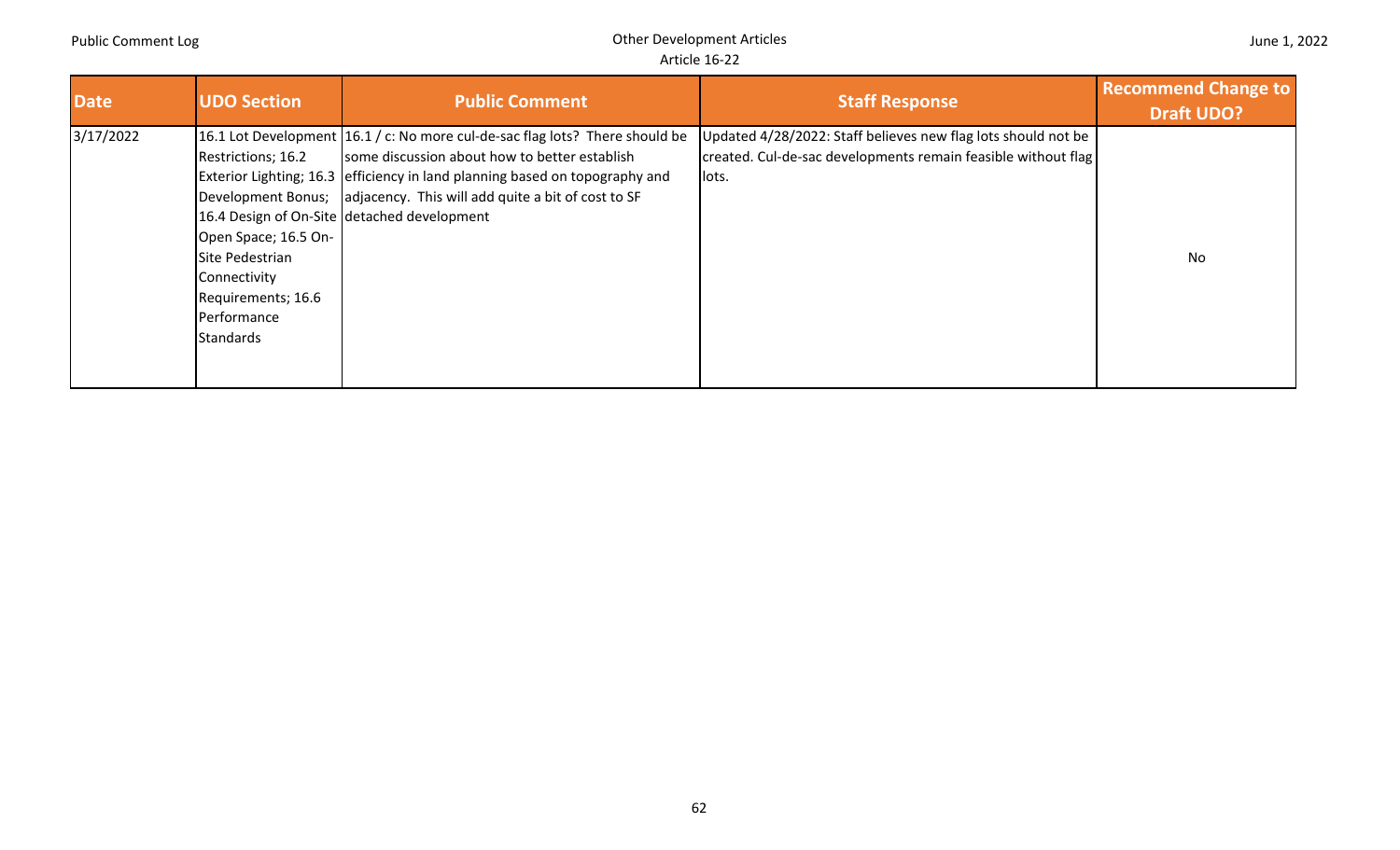| <b>Date</b> | <b>UDO Section</b>                                                                                                                                                                                         | <b>Public Comment</b>                                                                                       | <b>Staff Response</b>                                                                                                                                             | <b>Recommend Change to</b><br><b>Draft UDO?</b> |
|-------------|------------------------------------------------------------------------------------------------------------------------------------------------------------------------------------------------------------|-------------------------------------------------------------------------------------------------------------|-------------------------------------------------------------------------------------------------------------------------------------------------------------------|-------------------------------------------------|
| 3/17/2022   | Restrictions; 16.2<br>Exterior Lighting; 16.3<br>Development Bonus;<br>16.4 Design of On-Site<br>Open Space; 16.5 On-<br>Site Pedestrian<br>Connectivity<br>Requirements; 16.6<br>Performance<br>Standards | 16.1 Lot Development 16.1, D, 3ai: What does this mean? Can a building<br>encroach into the sight triangle? | 4/28/2022: Staff will strike permanent buildings from the<br>exceptions language of 16.1.D.3. In addition, new buildings are<br>not permitted in sight triangles. | Yes                                             |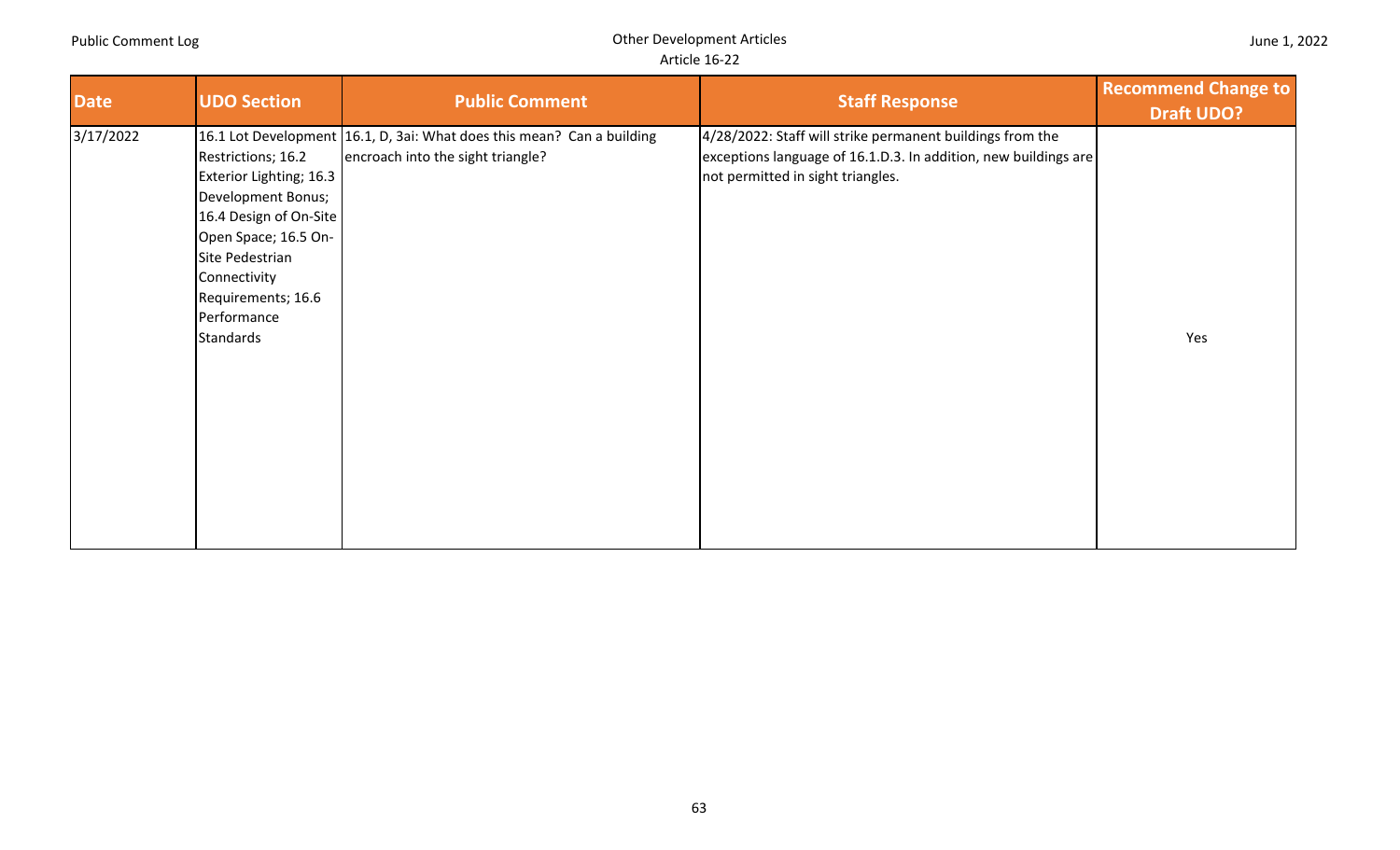| <b>Date</b> | <b>UDO Section</b>                                                                                                                                                                     | <b>Public Comment</b>                                                                                                                                                                                                                                                                                                                                                        | <b>Staff Response</b>                                                                                                                                                                                            | <b>Recommend Change to</b><br><b>Draft UDO?</b> |
|-------------|----------------------------------------------------------------------------------------------------------------------------------------------------------------------------------------|------------------------------------------------------------------------------------------------------------------------------------------------------------------------------------------------------------------------------------------------------------------------------------------------------------------------------------------------------------------------------|------------------------------------------------------------------------------------------------------------------------------------------------------------------------------------------------------------------|-------------------------------------------------|
| 3/17/2022   | Restrictions; 16.2<br>Development Bonus;<br>Site Pedestrian<br>Connectivity<br>Requirements; 16.6<br>Performance<br><b>Standards</b>                                                   | 16.1 Lot Development 16.1 H: This may be difficult. I understand the intent,<br>Exterior Lighting; 16.3   realities of topography. This is a vague requirement.<br>The intent is for these structures to not impede<br>16.4 Design of On-Site   maintenance of the utility. The rule should be<br>Open Space; 16.5 On- structured around repair/damage/etc. vs. prohibition. | Updated 03/30/2022: We believe it is a reasonable standard<br>but there should be some better accommodation to the to prohibit permanent structures within a utility easement<br>unless approved by the utility. | No                                              |
| 3/17/2022   | Restrictions; 16.2<br>Development Bonus;<br>16.4 Design of On-Site<br>Open Space; 16.5 On-<br>Site Pedestrian<br>Connectivity<br>Requirements; 16.6<br>Performance<br><b>Standards</b> | 16.1 Lot Development Table 16.1: open space outdoors min dimension: This<br>should be 6'. 7' may create issues with drive aprons vs.<br>Exterior Lighting; 16.3   fire truck access width.                                                                                                                                                                                   | Updated 03/30/2022: Staff needs more specificity in order to<br>respond to this comment.                                                                                                                         | <b>No</b>                                       |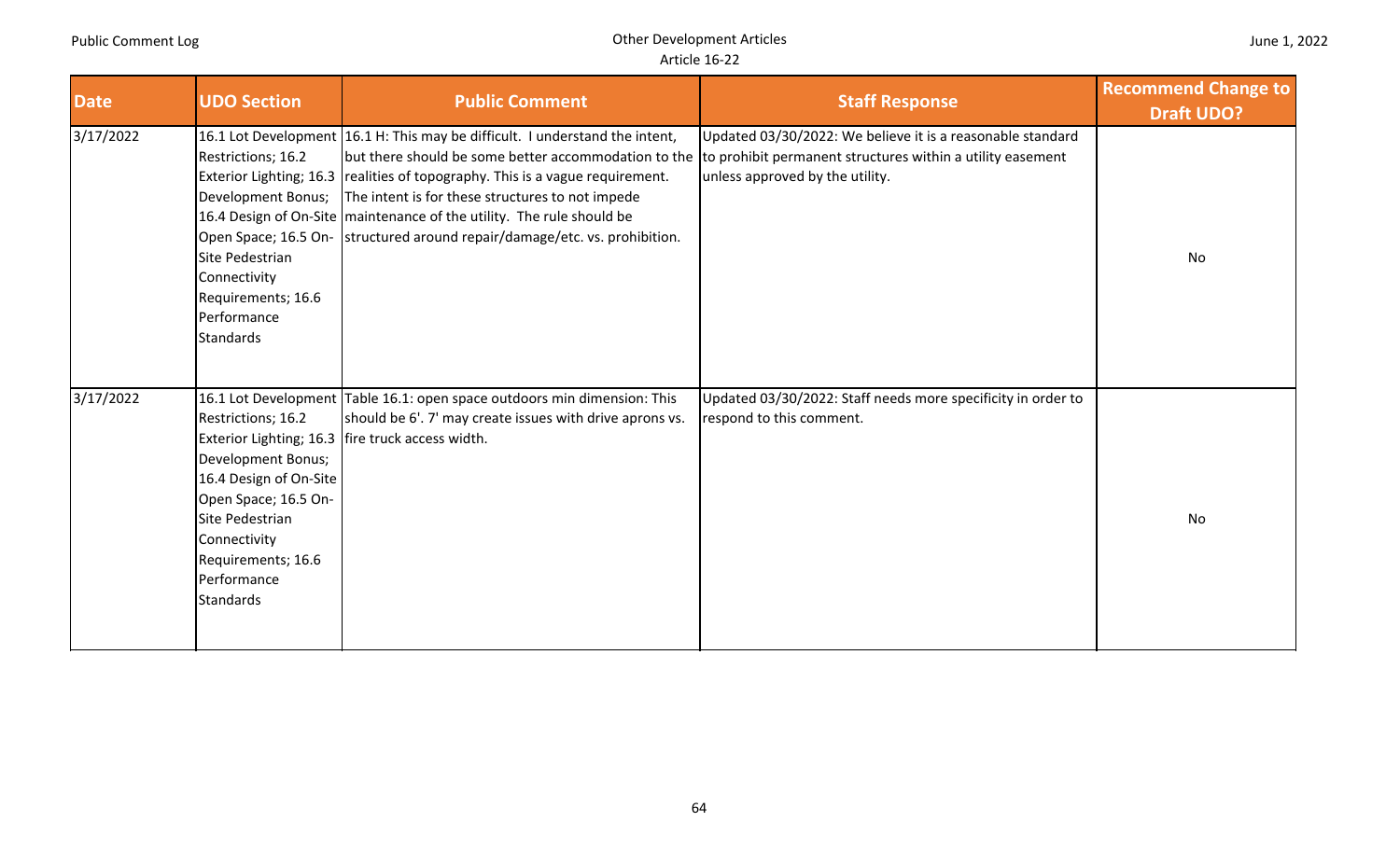# Article 16‐22

| <b>Date</b> | <b>UDO Section</b>                                                                                                                                                                                                | <b>Public Comment</b>                                                                                                                                                                                                                                                                                                       | <b>Staff Response</b>                                                                                                                                                                                                              | <b>Recommend Change to</b><br><b>Draft UDO?</b> |
|-------------|-------------------------------------------------------------------------------------------------------------------------------------------------------------------------------------------------------------------|-----------------------------------------------------------------------------------------------------------------------------------------------------------------------------------------------------------------------------------------------------------------------------------------------------------------------------|------------------------------------------------------------------------------------------------------------------------------------------------------------------------------------------------------------------------------------|-------------------------------------------------|
| 3/17/2022   | Restrictions; 16.2<br><b>Development Bonus;</b><br>16.4 Design of On-Site<br>Open Space; 16.5 On-<br>Site Pedestrian<br>Connectivity<br>Requirements; 16.6<br>Performance<br><b>Standards</b>                     | 16.1 Lot Development Table 16-1: If trees are planted, such trees shall not be<br>counted toward the tree<br>Exterior Lighting; 16.3   save requirements of Article 29. / Does this mean Open<br>Space cannot be amenitized Green Space?                                                                                    | Per 16.4.A.2, Amenitized Tree Areas may count toward Open<br>Space.                                                                                                                                                                | No                                              |
| 3/17/2022   | Restrictions; 16.2<br>Exterior Lighting; 16.3<br>Development Bonus;<br>16.4 Design of On-Site<br>Open Space; 16.5 On-<br>Site Pedestrian<br>Connectivity<br>Requirements; 16.6<br>Performance<br><b>Standards</b> | 16.1 Lot Development 16.5 A1: What does this mean? Sidewalk to nowhere?                                                                                                                                                                                                                                                     | Updated 03/30/2022: Sidewalk connections to an existing or<br>future required public sidewalk. In the short term, this<br>sidewalk could end at the property line if the required future<br>sidewalk has not yet been constructed. | No                                              |
| 3/18/2022   | 16.3 Development<br><b>Bonus</b>                                                                                                                                                                                  | 16.3.C: An additional bonus should be provided in the<br>transportation improvements sub-section to promote<br>and reward development that extend or provide<br>publicly accessible greenway or private trail network<br>connections and/or privately constructed extension or<br>spur trails to an adopted greenway route. | Updated 04/26/22: There are requirements for these<br>connections in the Subdivision, Streets, and Infrastructure<br>Section of the Draft.                                                                                         | No                                              |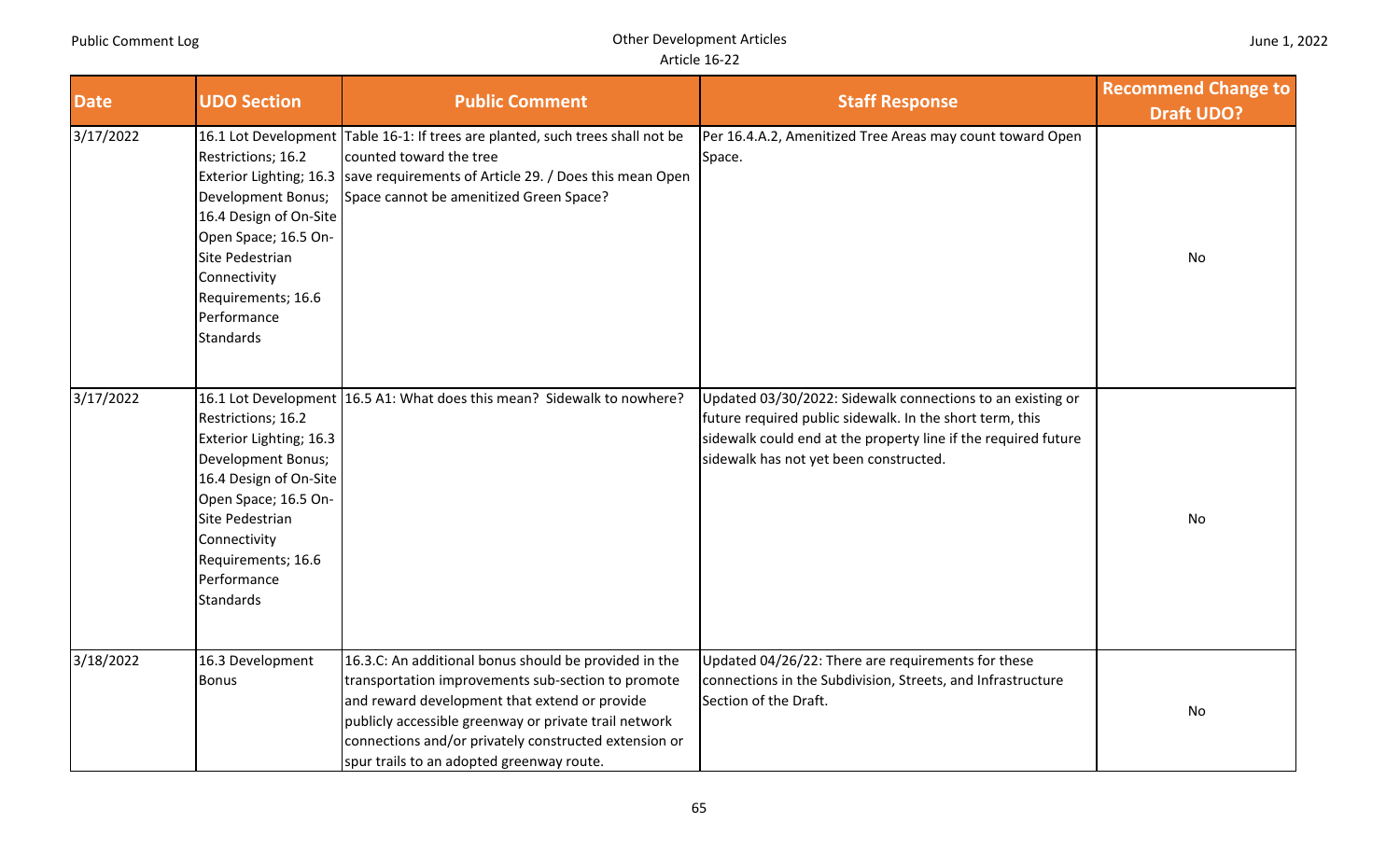| <b>Date</b> | <b>UDO Section</b>                         | <b>Public Comment</b>                                                                                                                                                                                                                                                                                                                                                                                                                                                                                                                                                                                                                                                                                                                                                                                                                                                                                                                                                                                                                                                                            | <b>Staff Response</b>                                                                          | <b>Recommend Change to</b><br><b>Draft UDO?</b> |
|-------------|--------------------------------------------|--------------------------------------------------------------------------------------------------------------------------------------------------------------------------------------------------------------------------------------------------------------------------------------------------------------------------------------------------------------------------------------------------------------------------------------------------------------------------------------------------------------------------------------------------------------------------------------------------------------------------------------------------------------------------------------------------------------------------------------------------------------------------------------------------------------------------------------------------------------------------------------------------------------------------------------------------------------------------------------------------------------------------------------------------------------------------------------------------|------------------------------------------------------------------------------------------------|-------------------------------------------------|
| 3/18/2022   | 19.2 Vehicle Parking<br>Space Requirements | The City of Raleigh eliminated all parking minimums.<br>We're better than them!                                                                                                                                                                                                                                                                                                                                                                                                                                                                                                                                                                                                                                                                                                                                                                                                                                                                                                                                                                                                                  | Updated 06/01/2022:<br>Tiers 1 and 2 will still have parking minimums in the 2nd draft<br>UDO. | No                                              |
| 3/18/2022   | <b>Vehicle Charging</b><br><b>Stations</b> | 19.3 Required Electric (Part 1 of 6) ChargePoint welcomes the opportunity to<br>provide comments to the First Draft of the Charlotte<br>Unified Development Ordinance. The purpose of these<br>comments is to respectfully recommend that Charlotte<br>adopts within its Uniform Development Ordinance,<br>clarifying language that promotes EV-Capable and EV-<br>Ready equipment as well as networked charging and<br>circuit sharing to reduce costs to operators and promote<br>benefits to users.<br>ChargePoint is the nation's leading electric vehicle<br>("EV") charging network. ChargePoint internally designs,<br>develops, and deploys residential and commercial AC<br>Level 2 ("L2") and DC fast charging ("DCFC") EV charging<br>stations, cloud-based software applications, and related<br>customer and driver services aimed at creating a robust<br>EV charging ecosystem. ChargePoint's primary business<br>model is not to own and operate charging stations<br>ourselves, but to provide smart, networked charging<br>solutions directly to businesses and organizations. | Updated 06/01/2022: Thank you for your comments.                                               | n/a                                             |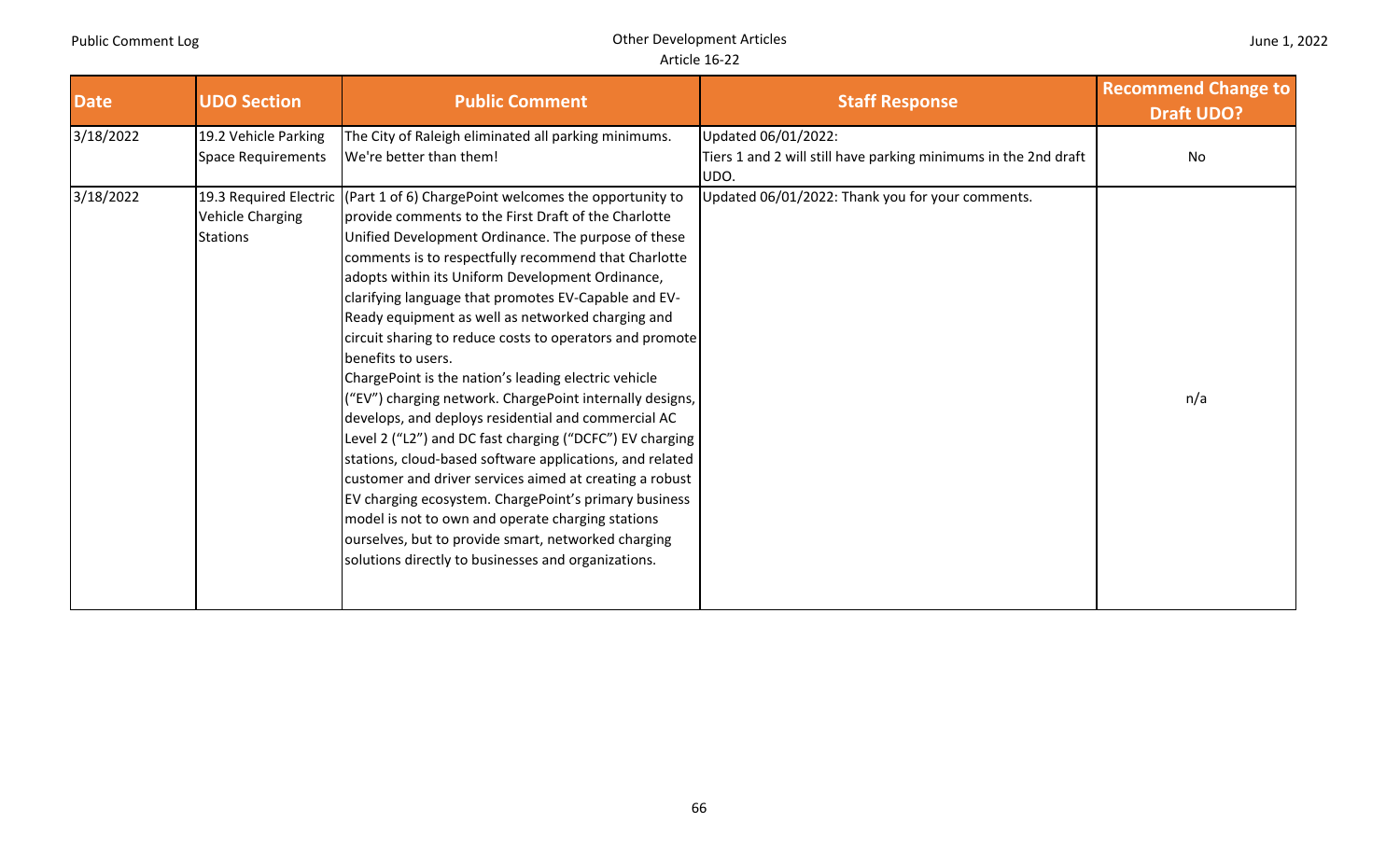| <b>Date</b> | <b>UDO Section</b>                         | <b>Public Comment</b>                                                                                                                                                                                                                                                                                                                                                                                                                                                                                                                                                                                                                                                                                                                                                                                                                             | <b>Staff Response</b>                            | <b>Recommend Change to</b><br><b>Draft UDO?</b> |
|-------------|--------------------------------------------|---------------------------------------------------------------------------------------------------------------------------------------------------------------------------------------------------------------------------------------------------------------------------------------------------------------------------------------------------------------------------------------------------------------------------------------------------------------------------------------------------------------------------------------------------------------------------------------------------------------------------------------------------------------------------------------------------------------------------------------------------------------------------------------------------------------------------------------------------|--------------------------------------------------|-------------------------------------------------|
| 3/18/2022   | <b>Vehicle Charging</b><br><b>Stations</b> | 19.3 Required Electric (Part 2 of 6) ChargePoint is proud to partner with local<br>agencies and businesses in Charlotte to deploy and<br>support EV chargers, such as City of Charlotte, Charlotte<br><b>Douglas</b><br>International Airport, Bank of America and SolarWinds.<br>ChargePoint seeks to provide comments to the<br>proposed Parking Standards chapter-<br>specifically Article 19 (Off-Street Vehicle and Bicycle<br>Parking) regarding electric vehicle (EV) infrastructure.<br>Existing language within Section 19.3 Required Electric<br>Vehicle Charging Stations seeks to expand Charlotte's EV<br>infrastructure through the development of "three types<br>of electric vehicle charging stations" within new parking<br>lots and structures with varying levels of electrification<br>based upon off-street parking spaces. | Updated 06/01/2022: Thank you for your comments. | n/a                                             |
|             |                                            | We recommend that Charlotte only include "EV-<br>Capable" and "EV-Ready" methods for meeting 19.3<br>Required Electric Vehicle Charging Stations criteria.<br>ChargePoint also recommends defining these types of<br>installations as "EV Compliance Levels" as opposed to<br>"types of EV Charging stations". The definitions below<br>come from the City of Sacramento's Electric Vehicle<br>Infrastructure Requirements which can be found in the<br><b>CALgreen Building Code:</b>                                                                                                                                                                                                                                                                                                                                                            |                                                  |                                                 |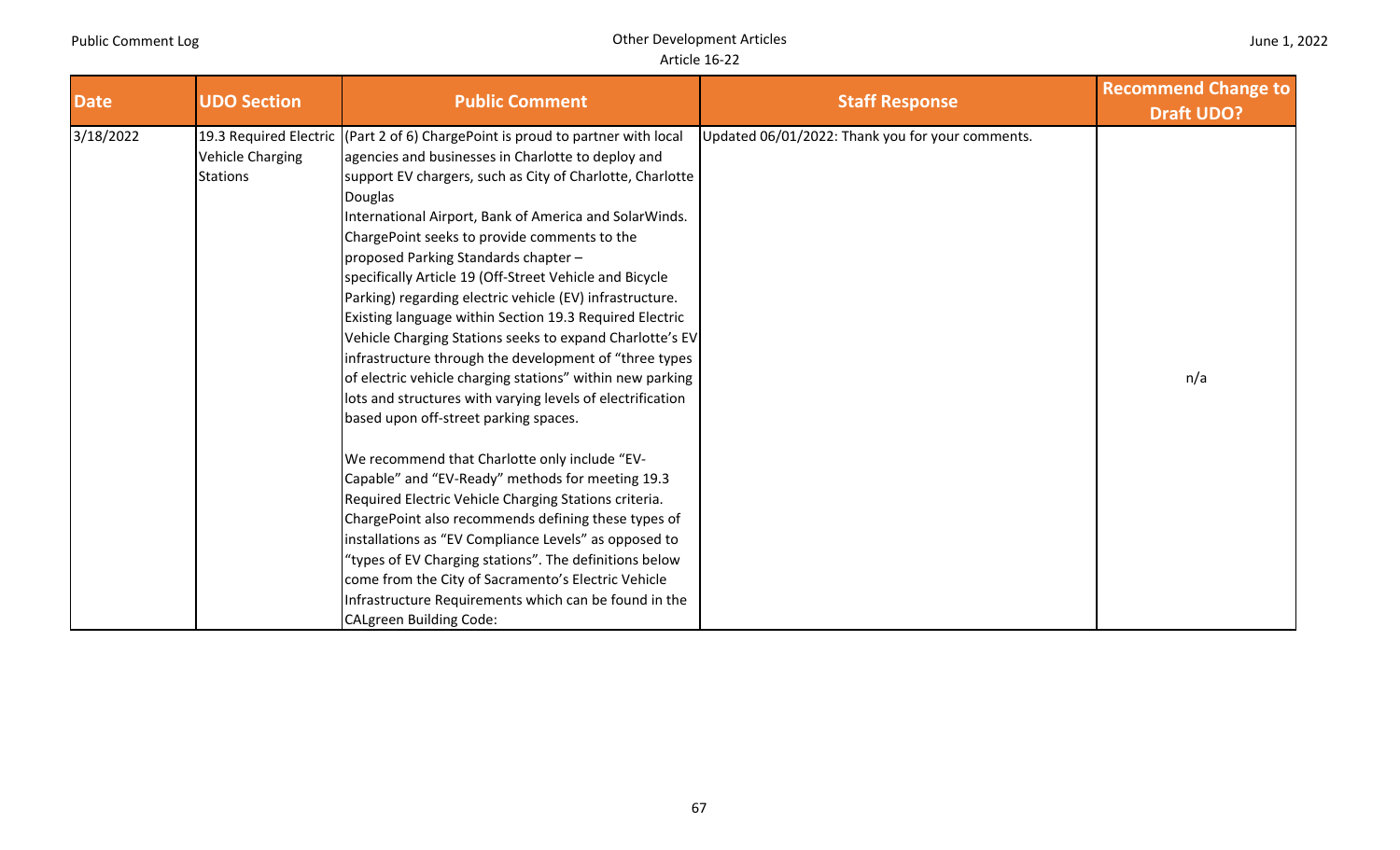| June 1, 2022 |
|--------------|
|--------------|

| <b>Date</b> | <b>UDO Section</b>                         | <b>Public Comment</b>                                                                                                                                                                                                                                                                                                                                                                                                                                                                                                                                                                                                                                                                                                                                                                                                                                                                                                                                                                                                                                                                                                            | <b>Staff Response</b>                            | <b>Recommend Change to</b><br><b>Draft UDO?</b> |
|-------------|--------------------------------------------|----------------------------------------------------------------------------------------------------------------------------------------------------------------------------------------------------------------------------------------------------------------------------------------------------------------------------------------------------------------------------------------------------------------------------------------------------------------------------------------------------------------------------------------------------------------------------------------------------------------------------------------------------------------------------------------------------------------------------------------------------------------------------------------------------------------------------------------------------------------------------------------------------------------------------------------------------------------------------------------------------------------------------------------------------------------------------------------------------------------------------------|--------------------------------------------------|-------------------------------------------------|
| 3/18/2022   | <b>Vehicle Charging</b><br><b>Stations</b> | 19.3 Required Electric (Part 3 of 6) EV Capable: Installation of "raceway" (the<br>enclosed conduit that forms the physical pathway for<br>electrical wiring to protect it from damage) and<br>adequate panel capacity to accommodate future<br>installation of a dedicated branch circuit and charging<br>station(s).<br>EV Ready: EV Capable plus installation of dedicated<br>branch circuit(s) (electrical prewiring), circuit breakers,<br>and other electrical components, including a receptacle<br>(240-volt outlet) or blank cover needed to support<br>future installation of one or more charging<br>stations. Numerous studies have been conducted<br>regarding the cost difference between new construction<br>vs. retrofit regarding EV infrastructure. In 2019,<br>ChargePoint and Tesla engaged with the California<br>Electric Transportation Coalition to publish the Plug-In<br>Electric Vehicle Infrastructure Cost Analysis Report,<br>finding that for 10% of spaces at a medium sized<br>office/school parking lot, the costs for new construction<br>were \$901 vs \$4,155 for retrofit<br>construction. | Updated 06/01/2022: Thank you for your comments. | n/a                                             |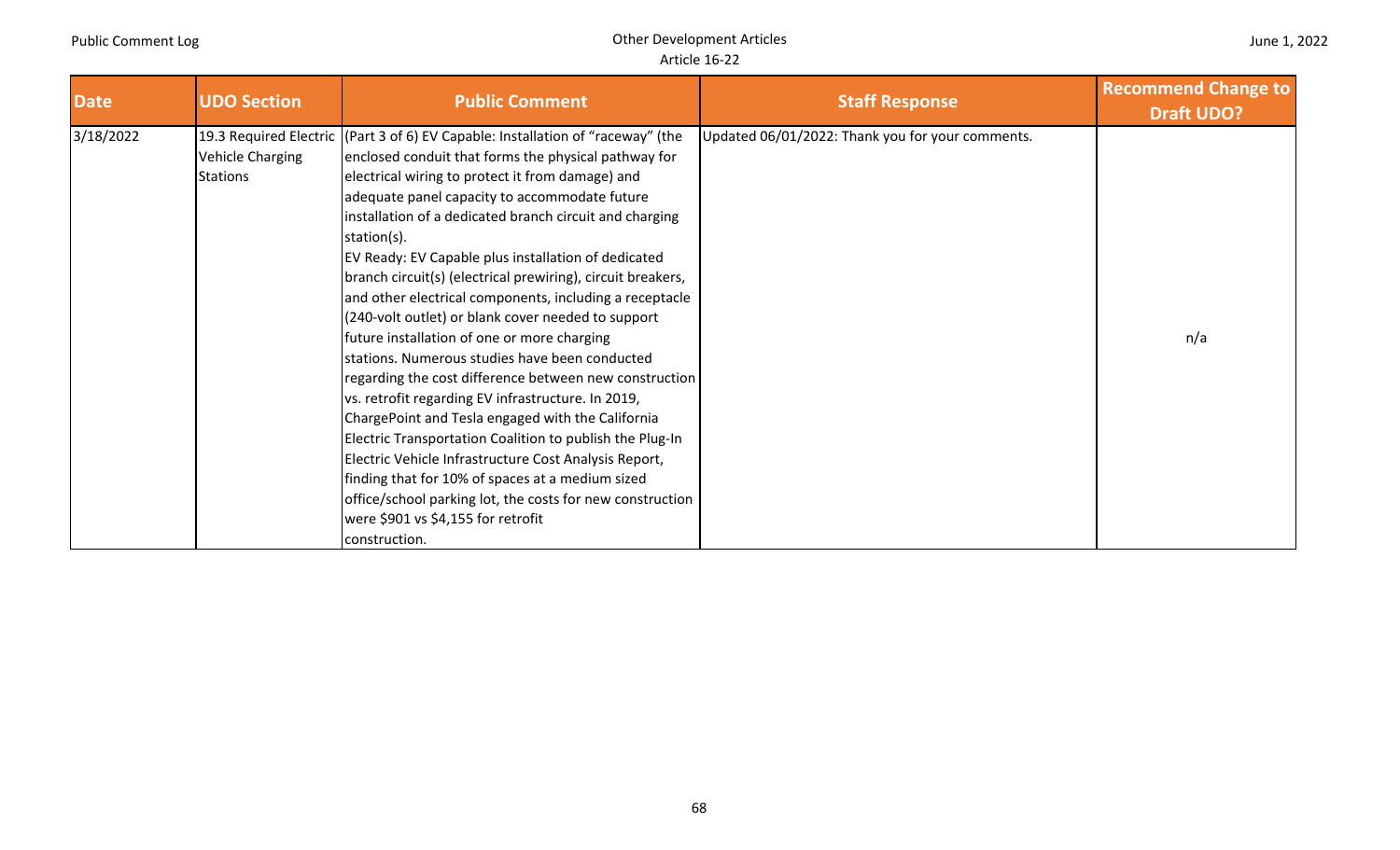| <b>Date</b> | <b>UDO Section</b>                         | <b>Public Comment</b>                                                                                                                                                                                                                                                                                                                                                                                                                                                                                                                                                                                                                                                                                                                                                                                                                                                                                                                                                                                                                                                                                                                                                                                                                                                                                                                                        | <b>Staff Response</b>                            | <b>Recommend Change to</b><br><b>Draft UDO?</b> |
|-------------|--------------------------------------------|--------------------------------------------------------------------------------------------------------------------------------------------------------------------------------------------------------------------------------------------------------------------------------------------------------------------------------------------------------------------------------------------------------------------------------------------------------------------------------------------------------------------------------------------------------------------------------------------------------------------------------------------------------------------------------------------------------------------------------------------------------------------------------------------------------------------------------------------------------------------------------------------------------------------------------------------------------------------------------------------------------------------------------------------------------------------------------------------------------------------------------------------------------------------------------------------------------------------------------------------------------------------------------------------------------------------------------------------------------------|--------------------------------------------------|-------------------------------------------------|
| 3/18/2022   | <b>Vehicle Charging</b><br><b>Stations</b> | 19.3 Required Electric (Part 4 of 6) In addition to this, the City of Orlando<br>conducted a study on EV-Ready building costs prior to<br>the passage of the City's EV-Ready Ordinance in 2021;<br>finding in a case study for ten parking spaces in a<br>commercial parking lot, the new construction costs<br>would be \$916 vs \$3460 for retrofit construction.<br>In the event that the City of Charlotte prefers to<br>maintain an "EVSE-Installed" component in its code,<br>ChargePoint recommends including the following two<br>amendments:<br>1. Electric Vehicle Supply Equipment Must be<br>networked. Chargers that are networked are generally<br>defined as a charger connected to a backend network<br>operations center, which at a minimum enables remote<br>diagnostics, remote start, and usage data collection.<br>Networked chargers can also allow users and owners to<br>set parameters on usage, costs, and limitations on who<br>can use stations - whether it be employees, residents,<br>or visitors. Last, networked capabilities will ensure that<br>stations can be reliably maintained over the lifetime of<br>the asset through remote monitoring.<br>2. Implement circuit sharing between EV chargers. High<br>levels of EV Ready parking can be realized cost-<br>effectively in new developments by allowing designs to | Updated 06/01/2022: Thank you for your comments. | n/a                                             |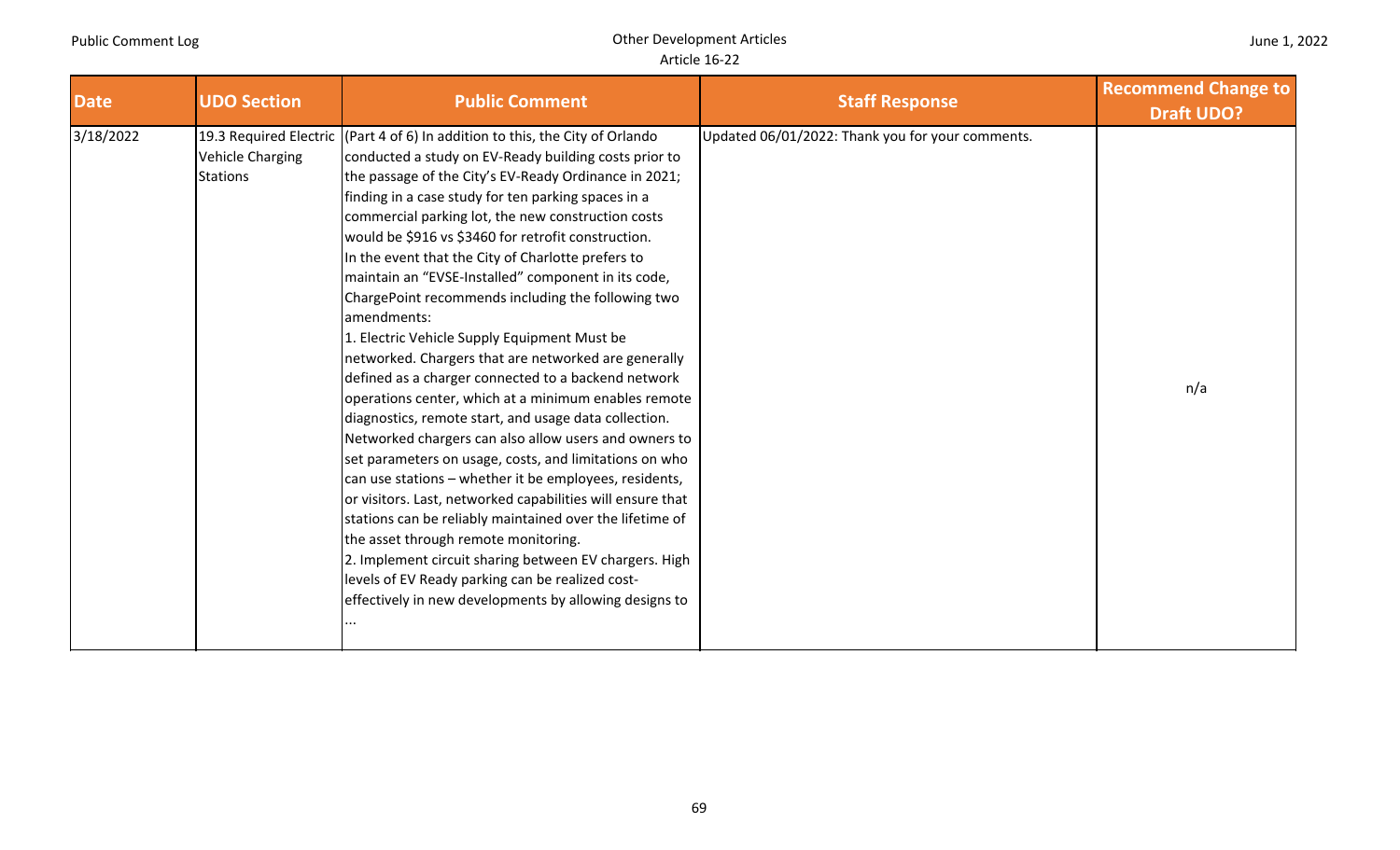| <b>Date</b> | <b>UDO Section</b>                         | <b>Public Comment</b>                                                                                                                                                                                                                                                                                                                                                                                                                                                                                                                                                                                                                                                                                                                                                                                                                                                                                                                                                                                                                                                                                                                                                                                                                                                                                                                                                                                        | <b>Staff Response</b>                            | <b>Recommend Change to</b><br><b>Draft UDO?</b> |
|-------------|--------------------------------------------|--------------------------------------------------------------------------------------------------------------------------------------------------------------------------------------------------------------------------------------------------------------------------------------------------------------------------------------------------------------------------------------------------------------------------------------------------------------------------------------------------------------------------------------------------------------------------------------------------------------------------------------------------------------------------------------------------------------------------------------------------------------------------------------------------------------------------------------------------------------------------------------------------------------------------------------------------------------------------------------------------------------------------------------------------------------------------------------------------------------------------------------------------------------------------------------------------------------------------------------------------------------------------------------------------------------------------------------------------------------------------------------------------------------|--------------------------------------------------|-------------------------------------------------|
| 3/18/2022   | <b>Vehicle Charging</b><br><b>Stations</b> | 19.3 Required Electric (Part 5 of 6) use of EV energy management systems<br>(EVEMS, i.e. automatic load management systems,<br>systems to monitor and control of EV charging). EVEMS<br>can facilitate load sharing across branch circuits, sharing<br>at the electrical panel level, electrical service monitoring<br>and associated control of EVSE, and other forms of<br>controlling EVSE loads. Allowing for appropriate use of<br>load sharing between EV Ready parking spaces<br>significantly reduces the electrical capacity required to<br>provide for high levels of EV Ready parking, and<br>associated costs for new developments. Providing a<br>maximum limit on load sharing across branch circuits<br>ensures that all<br>drivers will receive a reasonable quality of EV charging.<br>Jurisdictions will typically establish performance<br>requirements intended to ensure that drivers receive<br>full overnight charge (residential uses) or full day-time<br>charge (workplace parking) the<br>vast majority of the time. Appropriate performance<br>requirements vary with geography, depending on how<br>far households typically drive, climate, and other factors<br>- for explanation of these factors see: (Chandler, 2020).<br>The charging performance requirements in the below<br>proposed table (see email) is anticipated to be adequate<br>for many suburban geographies. | Updated 06/01/2022: Thank you for your comments. | n/a                                             |
| 3/18/2022   | <b>Vehicle Charging</b><br><b>Stations</b> | 19.3 Required Electric (Part 6 of 6) More sharing may be possible in central<br>cities, where on average vehicles travel shortly total<br>distances daily. Conversely, less sharing may be<br>appropriate for areas where vehicles drive relatively far<br>and/or are relatively inefficient/large.                                                                                                                                                                                                                                                                                                                                                                                                                                                                                                                                                                                                                                                                                                                                                                                                                                                                                                                                                                                                                                                                                                          | Updated 06/01/2022: Thank you for your comments. | n/a                                             |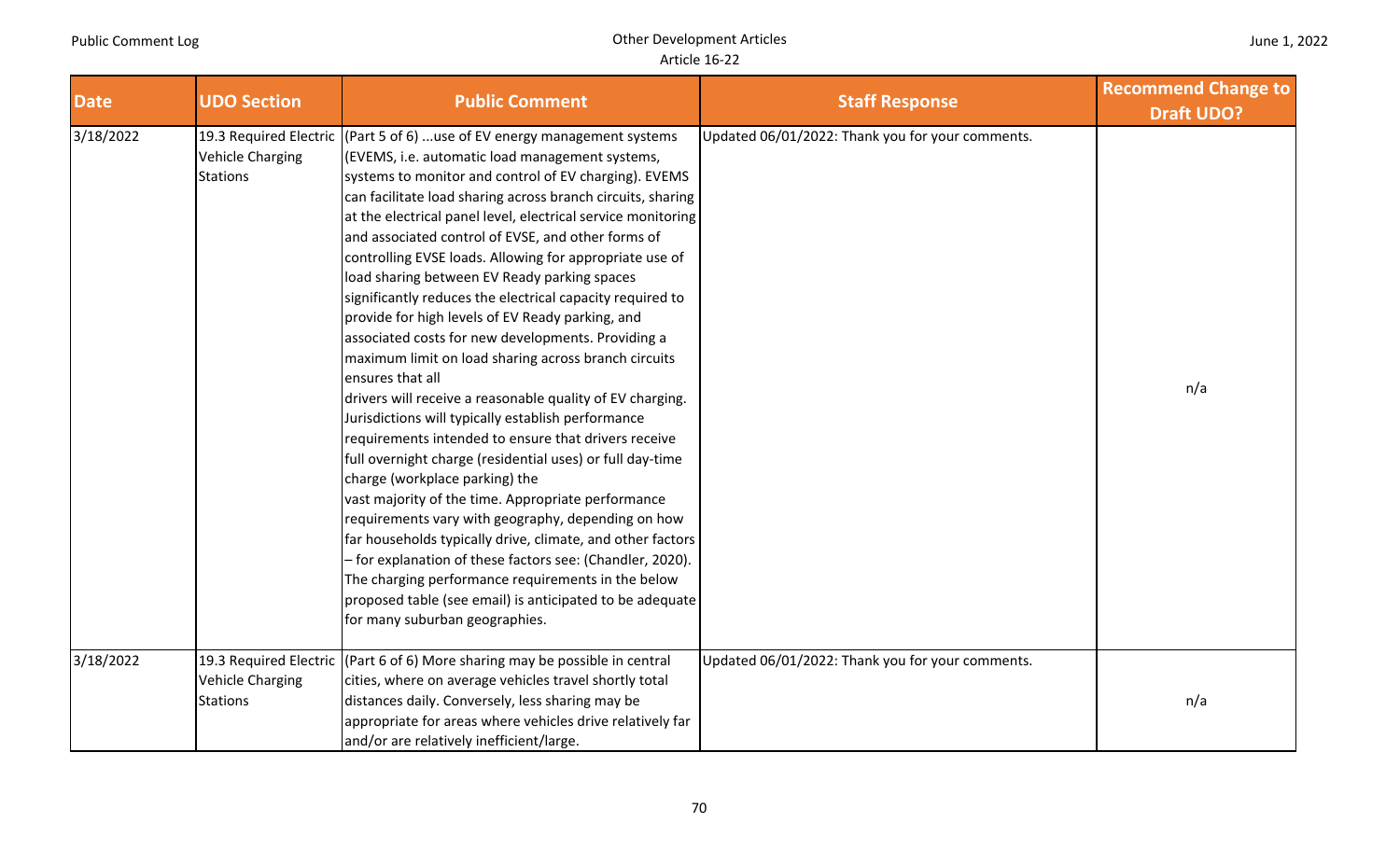| <b>Date</b> | <b>UDO Section</b>                                | <b>Public Comment</b>                                                                                                                                                                                                                                                                                                                                                                                                                                                                                                                                                                                                                                                                                                                                                                                                                                                                                                                                                                                                                                                                                                                                                                                                                                                                                                                                                                                                | <b>Staff Response</b>                                                                                                                          | <b>Recommend Change to</b><br><b>Draft UDO?</b> |
|-------------|---------------------------------------------------|----------------------------------------------------------------------------------------------------------------------------------------------------------------------------------------------------------------------------------------------------------------------------------------------------------------------------------------------------------------------------------------------------------------------------------------------------------------------------------------------------------------------------------------------------------------------------------------------------------------------------------------------------------------------------------------------------------------------------------------------------------------------------------------------------------------------------------------------------------------------------------------------------------------------------------------------------------------------------------------------------------------------------------------------------------------------------------------------------------------------------------------------------------------------------------------------------------------------------------------------------------------------------------------------------------------------------------------------------------------------------------------------------------------------|------------------------------------------------------------------------------------------------------------------------------------------------|-------------------------------------------------|
| 3/10/2022   | 19.2 Vehicle Parking<br><b>Space Requirements</b> | (Part 1 of 2) Comments on behalf of Sustain Charlotte.<br>We're happy to see the EV charging stations and bicycle<br>parking regulations in the UDO. Two things about those -<br>we believe we need at least one EV-ready space in the 0-<br>9 segment, or at the very least EV capable. That should<br>also pertain to the 10-25 spot section. It's also a huge<br>miss to not include office use in that. As far as bicycle<br>parking, long-term bicycle parking needs to be secure<br>because of bikes being stolen, so that's a critical word to<br>include. Parking calculations - maximals and minimals -<br>the city should get rid of all minimals and use<br>maximums in place of where the minimals are in the<br>draft, we understand that that might not be possible but<br>that's what we'd love to see. We suggest removing<br>parking calculations by gross floor area and instead use<br>net interior area. Adding a bonus for adaptable parking<br>decks that can be easily converted to usable, people-<br>friendly space. Changing the parking requirements for<br>Tier 3 - having more aggressive parking maximums near<br>rapid transit stations, including uptown core and edge<br>districts. Suggestions on the one-bedroom in the draft<br>are more than what's in the current TOD so adding this<br>section with minimums like we have in single-family<br>districts would be a suggestion | Updated 06/01/2022: Thank you for your comments.                                                                                               | n/a                                             |
| 3/10/2022   | 19.2 Vehicle Parking<br><b>Space Requirements</b> | (Part 2 of 2) The CAC-2 was in both Tier 2 and 3, I think<br>that was a mistake - should be in Tier 3 only. Also<br>Neighborhood 2-B be removed from Tier-1 and moved<br>to Tier 2. One other thing - we support electric parking,<br>but we may need to be able to make sure those aren't<br>abused. Also suggest a parking benefit district overlay.                                                                                                                                                                                                                                                                                                                                                                                                                                                                                                                                                                                                                                                                                                                                                                                                                                                                                                                                                                                                                                                               | Updated 03/30/2022: CAC-2 should be in Tier 3 only, this was<br>a typo that will be corrected in future drafts. N-2B will remain<br>in Tier 1. | Yes                                             |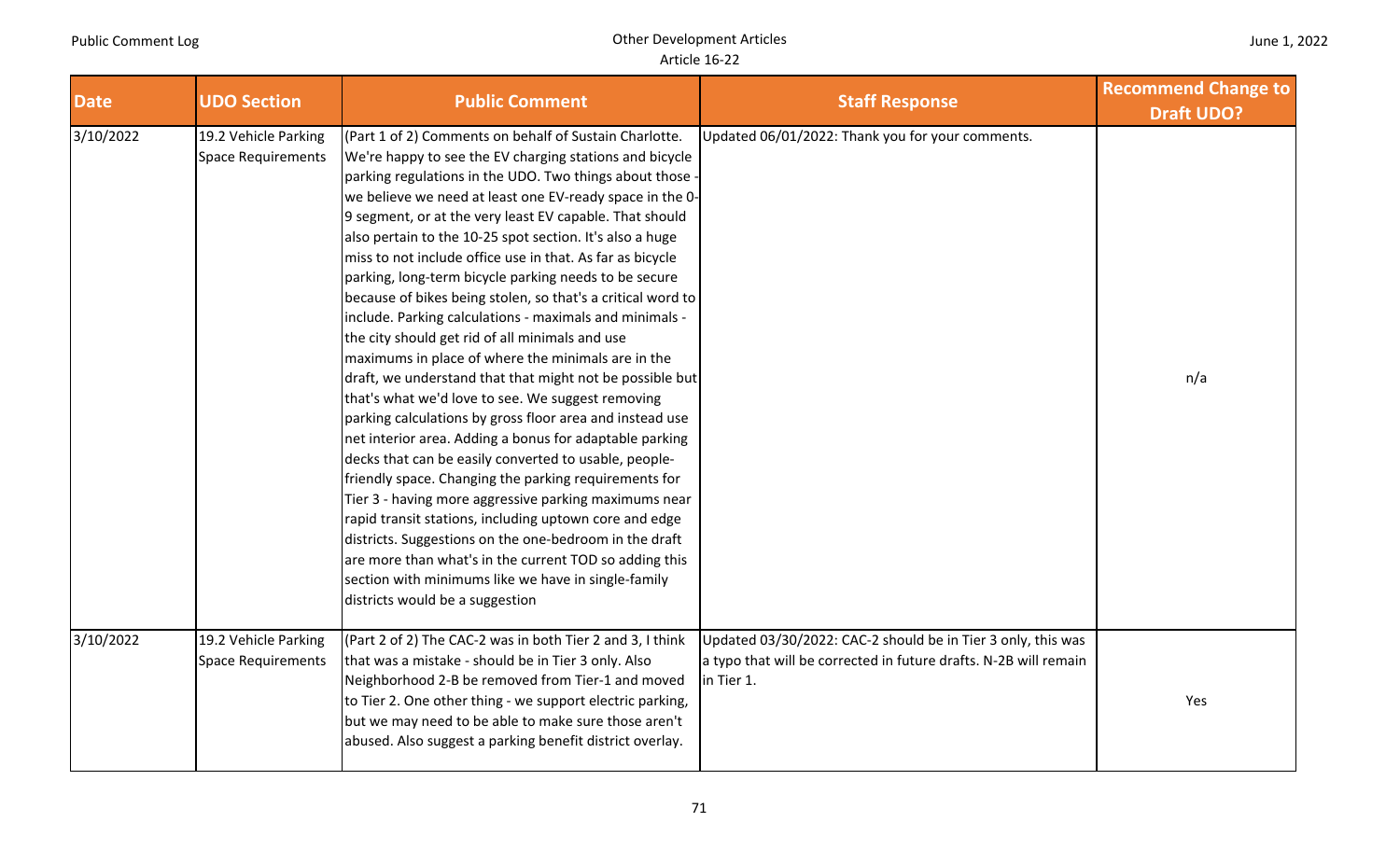| <b>Date</b> | <b>UDO Section</b>                                | <b>Public Comment</b>                                                                                                                                                                                                                                                                                                                                                                                                                                                                                                                                                                                                                                                                                                                                                                                                    | <b>Staff Response</b>                                                 | <b>Recommend Change to</b><br><b>Draft UDO?</b> |
|-------------|---------------------------------------------------|--------------------------------------------------------------------------------------------------------------------------------------------------------------------------------------------------------------------------------------------------------------------------------------------------------------------------------------------------------------------------------------------------------------------------------------------------------------------------------------------------------------------------------------------------------------------------------------------------------------------------------------------------------------------------------------------------------------------------------------------------------------------------------------------------------------------------|-----------------------------------------------------------------------|-------------------------------------------------|
| 3/10/2022   | 19.2 Vehicle Parking<br><b>Space Requirements</b> | I have a landscape screening question related to<br>dumpsters and garbage containers/enclosures. I might<br>have the wrong session. I submitted a lot of comments<br>via the portal back in December.                                                                                                                                                                                                                                                                                                                                                                                                                                                                                                                                                                                                                    | Updated 03/30/2022: Thank you for attending the listening<br>session. | No                                              |
| 3/10/2022   | 19.2 Vehicle Parking<br><b>Space Requirements</b> | Wanted to encourage everyone to use this opportunity<br>to speak up                                                                                                                                                                                                                                                                                                                                                                                                                                                                                                                                                                                                                                                                                                                                                      | Updated 03/30/2022: Thank you for attending the listening<br>session. | No                                              |
| 3/10/2022   | 19.2 Vehicle Parking<br><b>Space Requirements</b> | I support the efforts of groups like Sustain Charlotte,<br>green progressive elements. In the past, a lot of<br>ordinances when it comes to parking have focused on<br>how they impact developers. This shouldn't be the<br>primary purpose of things. It seems like we're making<br>headway in moving away from that. One thing with this<br>tiered structure - it's allowed for the growth of paid<br>parking and towing. People make their living through<br>paid parking and towing (commissioners and others that<br>have influence over regulations), and ordinances are<br>shaped through this. I don't want to impact how we<br>view the requirements for EV and bicycle parking and<br>also promoting public transportation, but I'd like to<br>discuss free parking everywhere, regardless of<br>requirements. | This comment is still under review.                                   | <b>TBD</b>                                      |
| 3/10/2022   | 19.2 Vehicle Parking<br><b>Space Requirements</b> | I would also agree with Sustain Charlotte. I'm excited to<br>see improvements on parking minimums, but I'm<br>disappointed in their remaining existence. For a city that<br>prides itself on affordable housing, sustainability, and<br>business, I think we should rethink parking minimums.<br>The market should dictate the appropriate amount of<br>parking.                                                                                                                                                                                                                                                                                                                                                                                                                                                         | This comment is still under review.                                   | <b>TBD</b>                                      |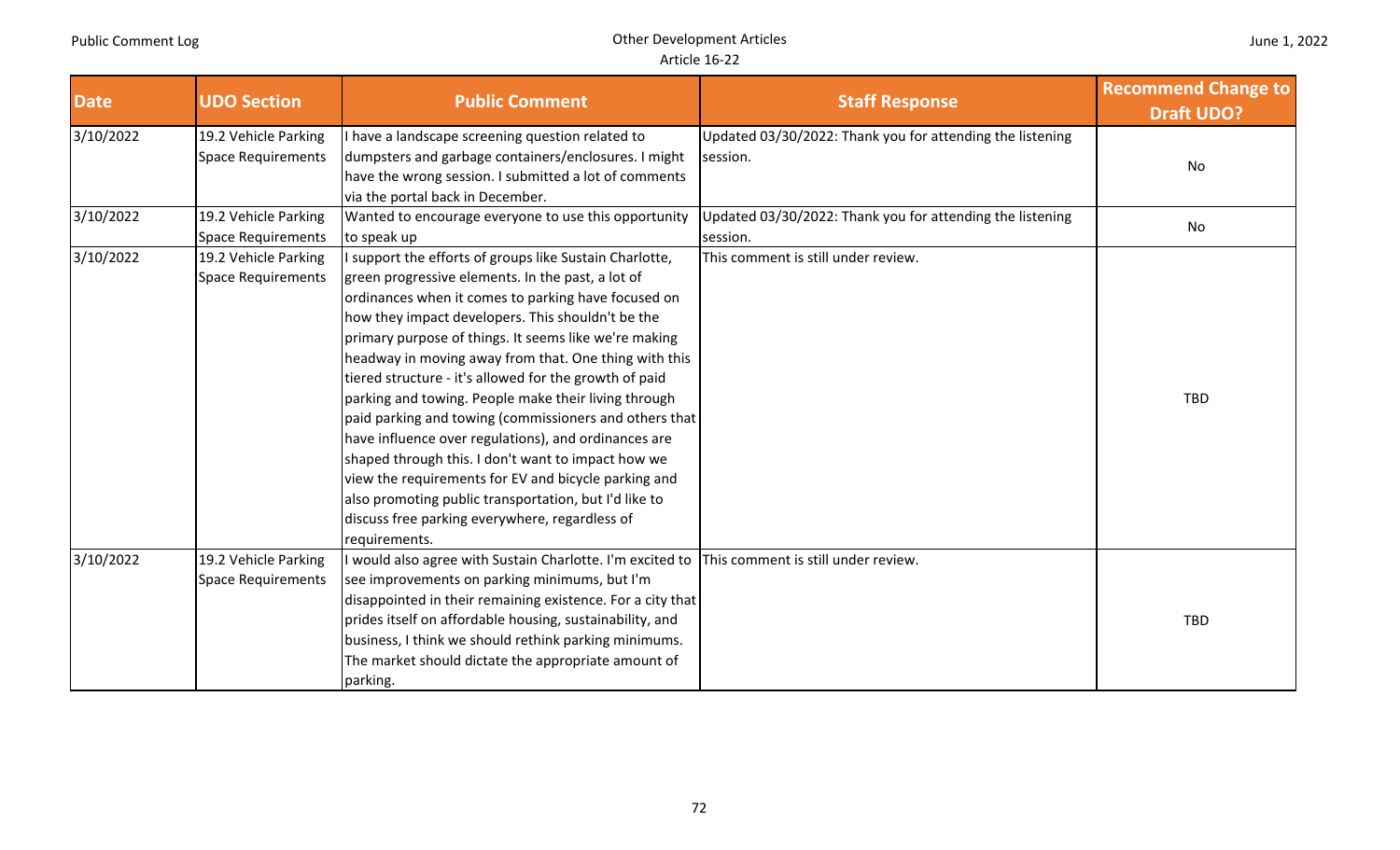| <b>Date</b> | <b>UDO Section</b>                                | <b>Public Comment</b>                                                                                                                                                                                                                                                                                                                                                                                                                                                                                                                                                                                                                                                                                                                                                                                                                                                                                                                                                                                                                                                                                        | <b>Staff Response</b>                                                                                                                                         | <b>Recommend Change to</b><br><b>Draft UDO?</b> |
|-------------|---------------------------------------------------|--------------------------------------------------------------------------------------------------------------------------------------------------------------------------------------------------------------------------------------------------------------------------------------------------------------------------------------------------------------------------------------------------------------------------------------------------------------------------------------------------------------------------------------------------------------------------------------------------------------------------------------------------------------------------------------------------------------------------------------------------------------------------------------------------------------------------------------------------------------------------------------------------------------------------------------------------------------------------------------------------------------------------------------------------------------------------------------------------------------|---------------------------------------------------------------------------------------------------------------------------------------------------------------|-------------------------------------------------|
| 3/10/2022   | 19.2 Vehicle Parking<br><b>Space Requirements</b> | I've only been here about 2 years, and I love Charlotte<br>because I'm able to walk to things. But as these areas<br>for walkable, transit-friendly living are becoming more<br>expensive, I'm concerned that I'm going to be forced to<br>start driving everywhere because we're not really<br>pushing transit-friendly options. I don't understand why<br>we have parking minimums at bars - why do we think of<br>cars first in these regulations? I'm afraid it'll have lasting<br>impacts, and I think we need to rethink parking<br>minimums. People are starting to move away from car-<br>dependency but we are still creating regulations by<br>thinking about cars first.                                                                                                                                                                                                                                                                                                                                                                                                                          | Tier 3 requires minimum parking for bars only when within<br>200' of an N1 Place Type. The intent of this standard is to<br>minimize impact on neighborhoods. | No                                              |
| 3/10/2022   | 19.2 Vehicle Parking<br><b>Space Requirements</b> | My questions/concerns are parking around schools,<br>particularly student parking at high schools. In the past 2 management of parking in street right-of-way, contract<br>years, after the installation of a traffic light, our streets<br>are flooded with students parking at 6am. There are<br>about 100 cars parked in a 5-block area. These are<br>narrow residential streets and not designed for parking.<br>This causes blocked driveways and blocked access for<br>delivery drivers. My major concern is the safety, these<br>are inexperienced drivers and we don't have sidewalks<br>here. This is an accident waiting to happen. We have a<br>petition signed asking that we change parking<br>regulations to those similar to other streets, not<br>allowing for student parking. We've submitted these<br>concerns several times and we feel that people are not<br>listening to our concerns. Will this issue about parking<br>around schools be addressed? Suggestion - can the city<br>work with the school district to figure out if there can be<br>more on-campus parking for students? | The UDO does not address on-street parking. For<br>Charlotte Department of Transportation.                                                                    | <b>No</b>                                       |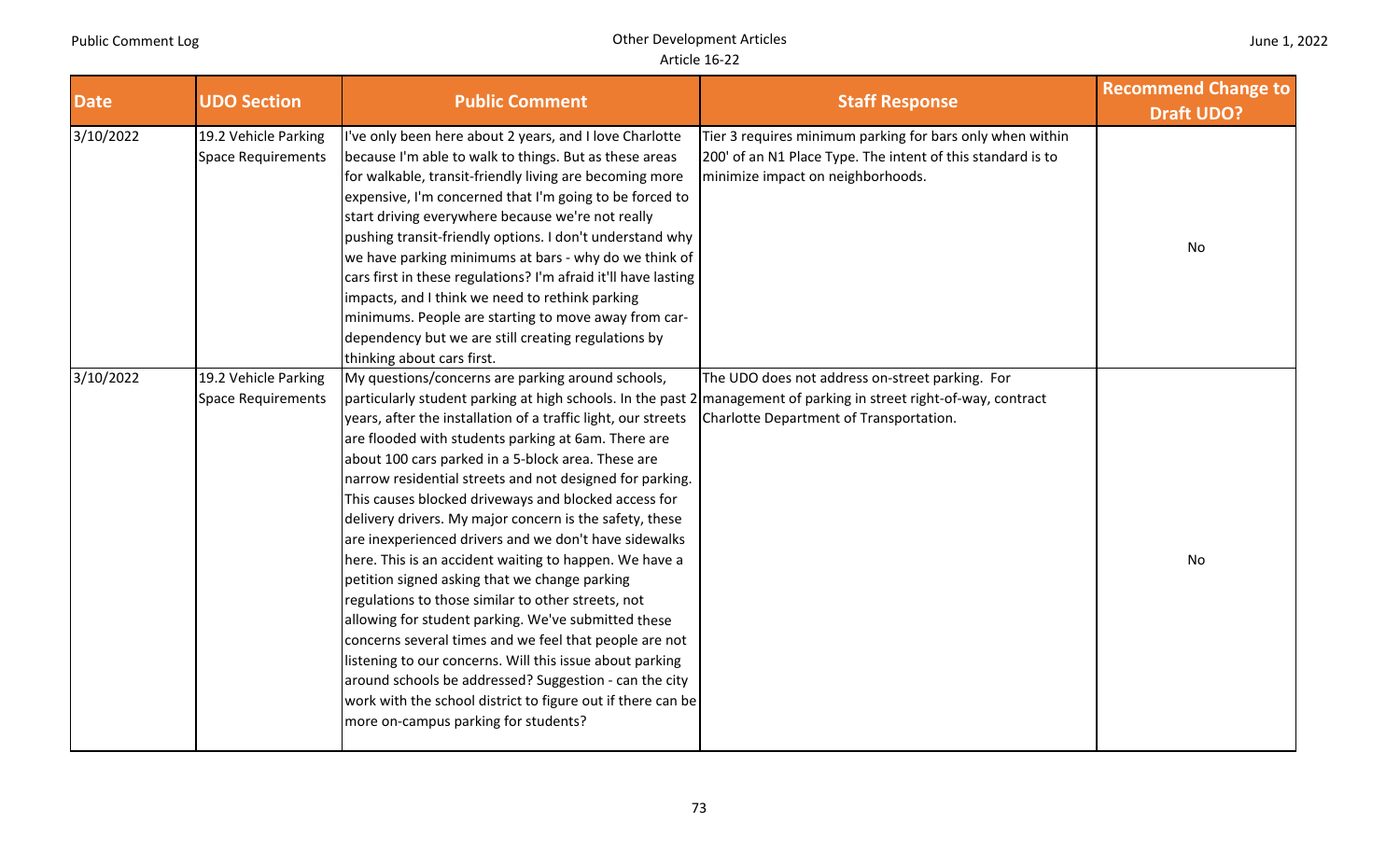| <b>Date</b> | <b>UDO Section</b>        | <b>Public Comment</b>                                                        | <b>Staff Response</b>                                            | <b>Recommend Change to</b><br><b>Draft UDO?</b> |
|-------------|---------------------------|------------------------------------------------------------------------------|------------------------------------------------------------------|-------------------------------------------------|
| 3/10/2022   | 19.2 Vehicle Parking      | Is there a requirement that there be some minimum                            | Updated 03/30/2022: The UDO includes no such requirement         | No                                              |
|             | <b>Space Requirements</b> | number of EV spaces that are also Handicap spaces?                           | at this time.                                                    |                                                 |
| 3/10/2022   | 19.2 Vehicle Parking      | Is the EV space capable spaces (20%) cumulative with                         | Updated 03/30/2022: Yes, 10% plus 20%.                           | No                                              |
|             | <b>Space Requirements</b> | the 10% Ready spaces?                                                        |                                                                  |                                                 |
| 3/10/2022   | 19.2 Vehicle Parking      | Agree with Eric, it will be great if could remove the                        | This comment is still under review.                              |                                                 |
|             | <b>Space Requirements</b> | minimum parking requirements in Tier3 zones,<br>especially in TOD districts. |                                                                  | <b>TBD</b>                                      |
| 3/10/2022   | 19.2 Vehicle Parking      | Charlotte Mecklenburg Climate Leaders strongly                               | This comment is still under review.                              |                                                 |
|             | <b>Space Requirements</b> | supports the changes proposed by Eric Zaverl at Sustain                      |                                                                  |                                                 |
|             |                           | Charlotte and in addition we would like to see a use-by                      |                                                                  |                                                 |
|             |                           | use matrix comparing parking ratios proposed for the                         |                                                                  |                                                 |
|             |                           | UDO vs. the existing ordinance. This could be of benefit                     |                                                                  | <b>TBD</b>                                      |
|             |                           | to planners, developers, the media and others. Thank                         |                                                                  |                                                 |
|             |                           | you, Martin Zimmerman, June Blotnick, former Mayor,                          |                                                                  |                                                 |
|             |                           | Jennifer Roberts and others from Char-Meck Climate                           |                                                                  |                                                 |
|             |                           | Leaders.                                                                     |                                                                  |                                                 |
| 3/10/2022   | 19.2 Vehicle Parking      | Please explain the difference between CAC-1 & CAC-2 in                       | There is a mistake in the first UDO draft and CAC-2 should be    |                                                 |
|             | <b>Space Requirements</b> | terms of parking. Will CAC-2 prohibit surface parking?                       | located in Tier 3 parking. CAC-2, as proposed, will not prohibit | No                                              |
|             |                           | This is important in understanding shopping centers                          | parking.                                                         |                                                 |
|             |                           | with the CAC Place Type.                                                     |                                                                  |                                                 |
| 3/10/2022   | 19.2 Vehicle Parking      | It is imperative to maintain some minimum parking in                         | Updated 06/01/2022:                                              |                                                 |
|             | <b>Space Requirements</b> | Tier 3 to alleviate pressure particularly on older                           | Parking minimums have been retained for certain uses in Tier     |                                                 |
|             |                           | neighborhoods that abut high density areas. In those                         | 3 and the 200' separation distance has been increased to 400'.   | Yes                                             |
|             |                           | locations parking or lack thereof creates conflict if some                   |                                                                  |                                                 |
|             |                           | level of minimum parking is not required.                                    |                                                                  |                                                 |
| 3/10/2022   | 19.2 Vehicle Parking      | I'd like to see bike parking count towards any parking                       | No change recommended.                                           |                                                 |
|             | <b>Space Requirements</b> | minimum or maximums. If a business wants to dedicate                         |                                                                  |                                                 |
|             |                           | more of their required parking towards bikes and EV's                        |                                                                  | No                                              |
|             |                           | they should be allowed to instead of being required to                       |                                                                  |                                                 |
|             |                           | build more car parking                                                       |                                                                  |                                                 |